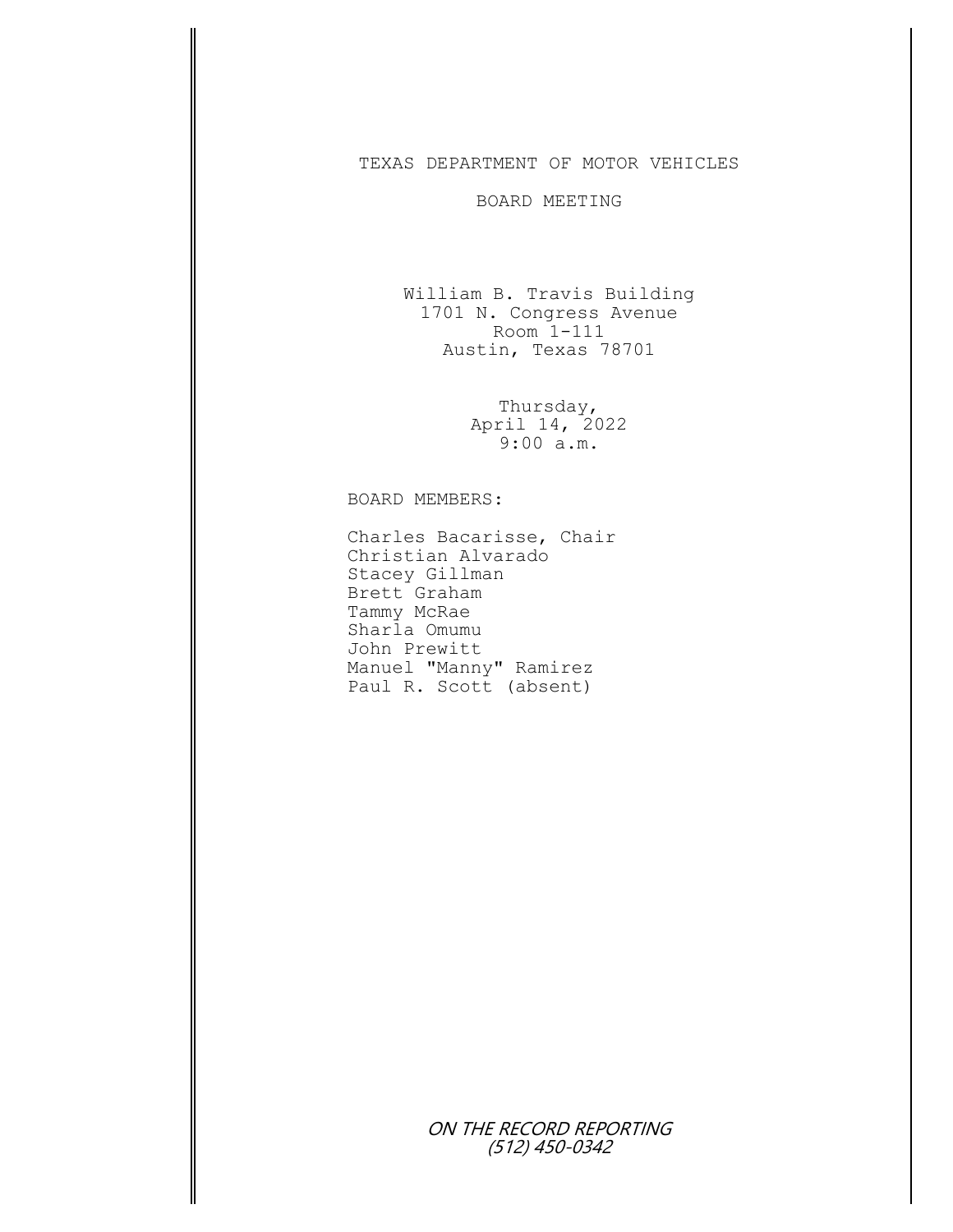I N D E X

|                | ע בו שנו ב                                                                                                                                                                                                                                                                                    |      |
|----------------|-----------------------------------------------------------------------------------------------------------------------------------------------------------------------------------------------------------------------------------------------------------------------------------------------|------|
|                | AGENDA ITEM                                                                                                                                                                                                                                                                                   | PAGE |
| 1.             | Roll Call and Establishment of Quorum                                                                                                                                                                                                                                                         | 7    |
| $2$ .          | Pledges of Allegiance - U.S. and Texas                                                                                                                                                                                                                                                        | 8    |
| $3$ .          | Chair's Reports<br>Chair's Annual Report to Governor on<br>Α.<br>State of Affairs - Fiscal Year 2021                                                                                                                                                                                          | 8    |
| 4.             | Executive Director's Reports - Daniel Avitia<br>Motor Vehicle Industry Regulation Advisory<br>Α.<br>Committee (MVIRAC) Update                                                                                                                                                                 | 11   |
|                | Update on Temporary Tags, Fingerprinting<br>B.<br>and Pre-licensing Rules, and Responding to<br>Law Enforcement Data Requests                                                                                                                                                                 | 13   |
| $\mathsf{C}$ . | Introduction of Internal Audit Director<br>Salem Chuah                                                                                                                                                                                                                                        | 25   |
| $D$ .          | Introduction of Deputy Chief Information<br>Officer Will Hilton                                                                                                                                                                                                                               | 27   |
| Ε.             | Awards, Recognition of Years of Service, and<br>Announcements                                                                                                                                                                                                                                 | 28   |
| $F$ .          | Performance Quality Recognition Program                                                                                                                                                                                                                                                       | 31   |
| 5.             | RULE ADOPTION<br>Chapter 208, Employment Practices<br>(ACTION ITEM)<br>New, \$208.13<br>(Relating to HB 2063, New Family Leave Pool<br>Required by Statute)<br>(Published 12/17/2021 - 46 TexReg 8585)                                                                                        | 35   |
| 6.             | RULE PROPOSALS<br>Chapter 215, Motor Vehicle Distribution<br>(ACTION ITEM)<br>Amendments, \$215.505 - Rulemaking under<br>Government Code \$2001.023 and Emergency<br>Rulemaking under Government Code \$2001.034<br>(Relating to HB 3927, Denial of Access to the<br>Temporary Tag Database) | 38   |
| 7.             | Chapter 215, Motor Vehicle Distribution<br>(ACTION ITEM)<br>Amendments, \$215.207<br>(Relating to HB 3514, Designating a Person to                                                                                                                                                            | 44   |
|                | ON THE RECORD REPORTING<br>(512) 450-0342                                                                                                                                                                                                                                                     |      |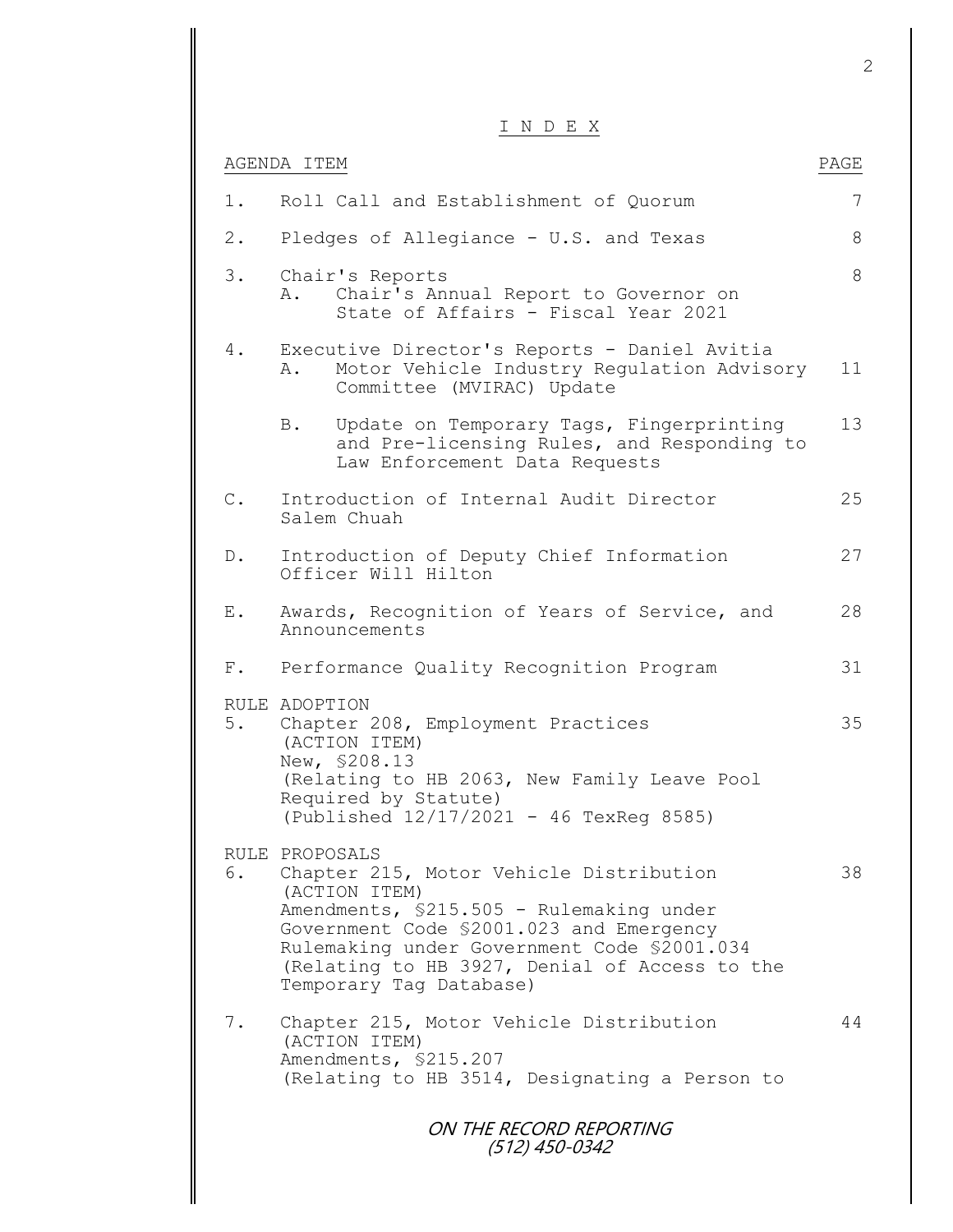ON THE RECORD REPORTING (512) 450-0342 Decide Motions for Rehearing; Cleanup) BRIEFING AND ACTION ITEMS 8. Specialty Plate Designs 48 (ACTION ITEMS) A. University of Georgia - Redesign offered by License Plates of Texas B. Dallas Stars Hockey - Redesign offered by License Plates of Texas C. The University of Texas at Dallas - Redesign; Crossover into License Plates of Texas Program 9. Projects and Operations Committee Update A. Accounts Receivable Study 54 (BRIEFING ONLY) B. Headquarters Building Project 55 (BRIEFING ONLY) C. Active Agency Projects Update 57 (BRIEFING ONLY) 1. Statewide webDEALER Adoption (SWA) Phase II 2. webSALVAGE 3. Registration and Title System (RTS) Projects I. Tax Assessor-Collectors (TAC) T1 Upgrade ii. Tax Assessor-Collectors (TAC) Workstation Refresh iii. RTS Batch Cycle iv. RTS Support (formerly RTS Defects) v. RTS Performance Stabilization 4. Digital License Plates (DLP) 5. Call Center Upgrade Phase II 6. Texas International Registration Plan (TxIRP) Upgrade 7. Texas by Texas (TxT) 8. Motor Carrier Credentialing System (MCCS) Rewrite D. Replace Balanced Scorecard with Key 59 Performance Indicators for the Department's Performance Measurement System (ACTION ITEM) 10. Finance and Audit A. FY 2022 Financial Report as of 70 February 28, 2022 (BRIEFING ONLY)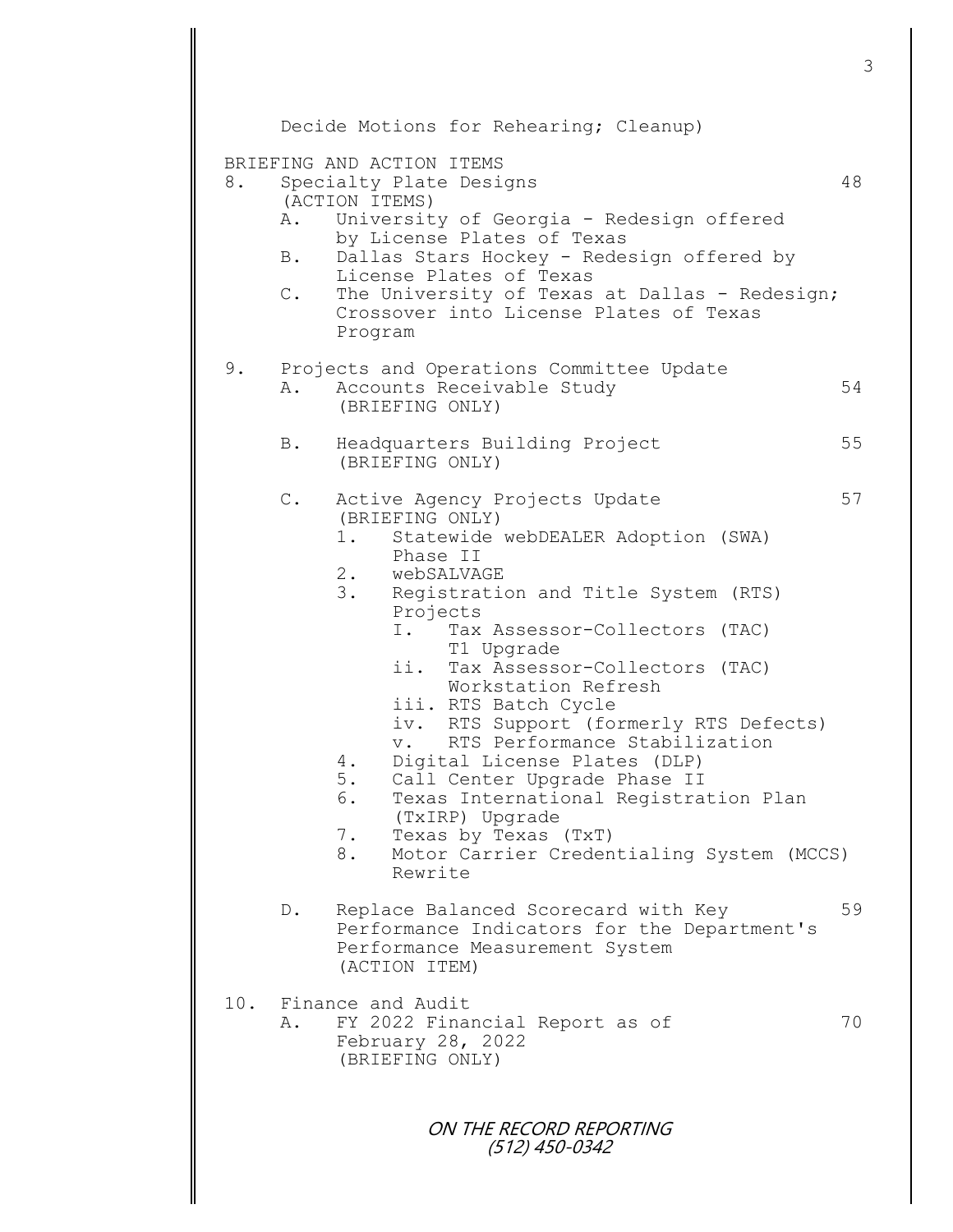|     | B.             | Strategic Plan<br>(BRIEFING ONLY)                                                                                                                                                                                                                                                                                                                                      | 78   |
|-----|----------------|------------------------------------------------------------------------------------------------------------------------------------------------------------------------------------------------------------------------------------------------------------------------------------------------------------------------------------------------------------------------|------|
|     | $\mathsf{C}$ . | TxDMV Midland/Odessa Regional Service<br>Center Remodel Contract (ACTION ITEM)                                                                                                                                                                                                                                                                                         | 83   |
|     | D.             | FY 2022 Second Six-Months Internal Audit<br>Plan<br>(ACTION ITEM)                                                                                                                                                                                                                                                                                                      | 87   |
| 11. |                | Renewal of the Contract for the Texas Permitting<br>and Routing Optimization System (TxPROS), and<br>Delegation of Authority to the Executive Director<br>to Execute Any Renewal Contract<br>(ACTION ITEM)                                                                                                                                                             | 92   |
| 12. | CLOSED SESSION | The Board may enter into closed session under<br>one or more of the following provisions of the<br>Texas Open Meetings Act, Government Code<br>Chapter 551, including briefing, discussion and<br>deliberation regarding temporary tags and the<br>temporary tag system, fingerprinting and<br>prelicensing rules, and responding to law<br>enforcement data requests: | 99   |
|     |                | Section 551.071<br>Section 551.074<br>Section 551.076<br>Section 551.089                                                                                                                                                                                                                                                                                               |      |
| 13. |                | Action Items from Closed Session<br>Acting Executive Director's Compensation                                                                                                                                                                                                                                                                                           | 100  |
|     |                | 14. Public Comment                                                                                                                                                                                                                                                                                                                                                     | none |
|     |                | 15. Adjournment                                                                                                                                                                                                                                                                                                                                                        | 103  |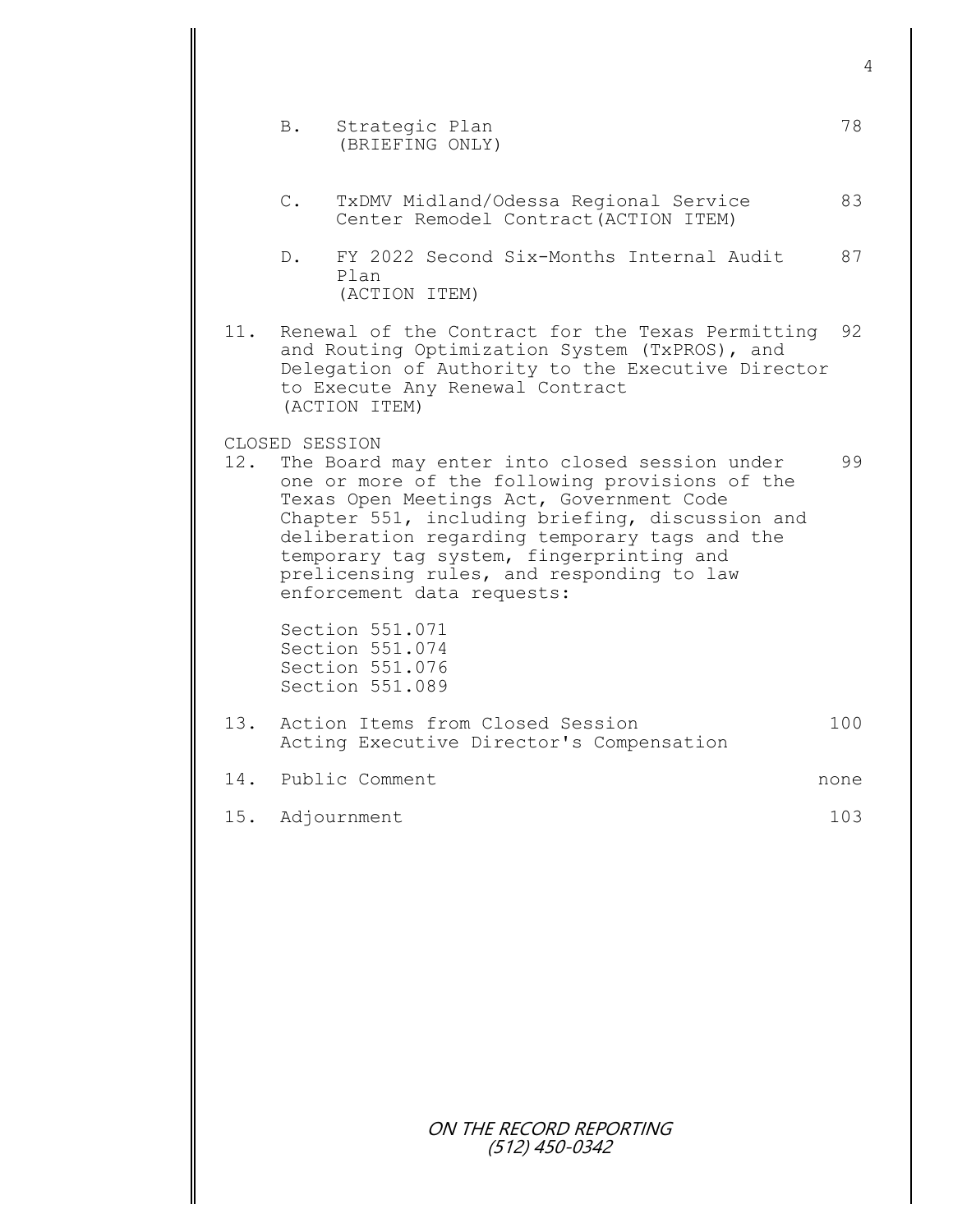| 1              | P R O C E E D I N G S                                      |
|----------------|------------------------------------------------------------|
| $\overline{2}$ | MR. BACARISSE: Good morning. My name is                    |
| 3              | Charles Bacarisse, and I'm pleased to open this Board      |
| $\overline{4}$ | meeting of the Texas Department of Motor Vehicles.         |
| 5              | It is 9:00 a.m., and I'm now calling the Board             |
| 6              | meeting for April 14, 2022, to order. I want to note for   |
| $7\phantom{.}$ | the record that the public notice of this meeting,         |
| 8              | containing all items on the agenda, was filed with the     |
| $\mathcal{G}$  | Office of Secretary of State on April 6, 2022.             |
| 10             | Before we begin today's meeting, please place              |
| 11             | all cell phones and other communication devices on the     |
| 12             | silent mode, and please, as a courtesy to others, do not   |
| 13             | carry on side conversations or other activities here in    |
| 14             | the meeting room.                                          |
| 15             | I want to welcome those who are with us for                |
| 16             | today's board meeting. Face coverings and social           |
| 17             | distancing are not required at this meeting, and each      |
| 18             | individual attending the meeting has the right and         |
| 19             | responsibility to decide for themselves, based on their    |
| 20             | personal circumstances, if you'd like to do that. It's     |
| 21             | your choice and you're welcome here at this meeting of the |
| 22             | Texas DMV.                                                 |
| 23             | If you wish to address the board or speak on an            |
| 24             | agenda during today's meeting, please complete a speaker's |
| 25             | sheet at the registration table just outside these doors   |
|                | ON THE RECORD REPORTING<br>$(512)$ 450-0342                |

∥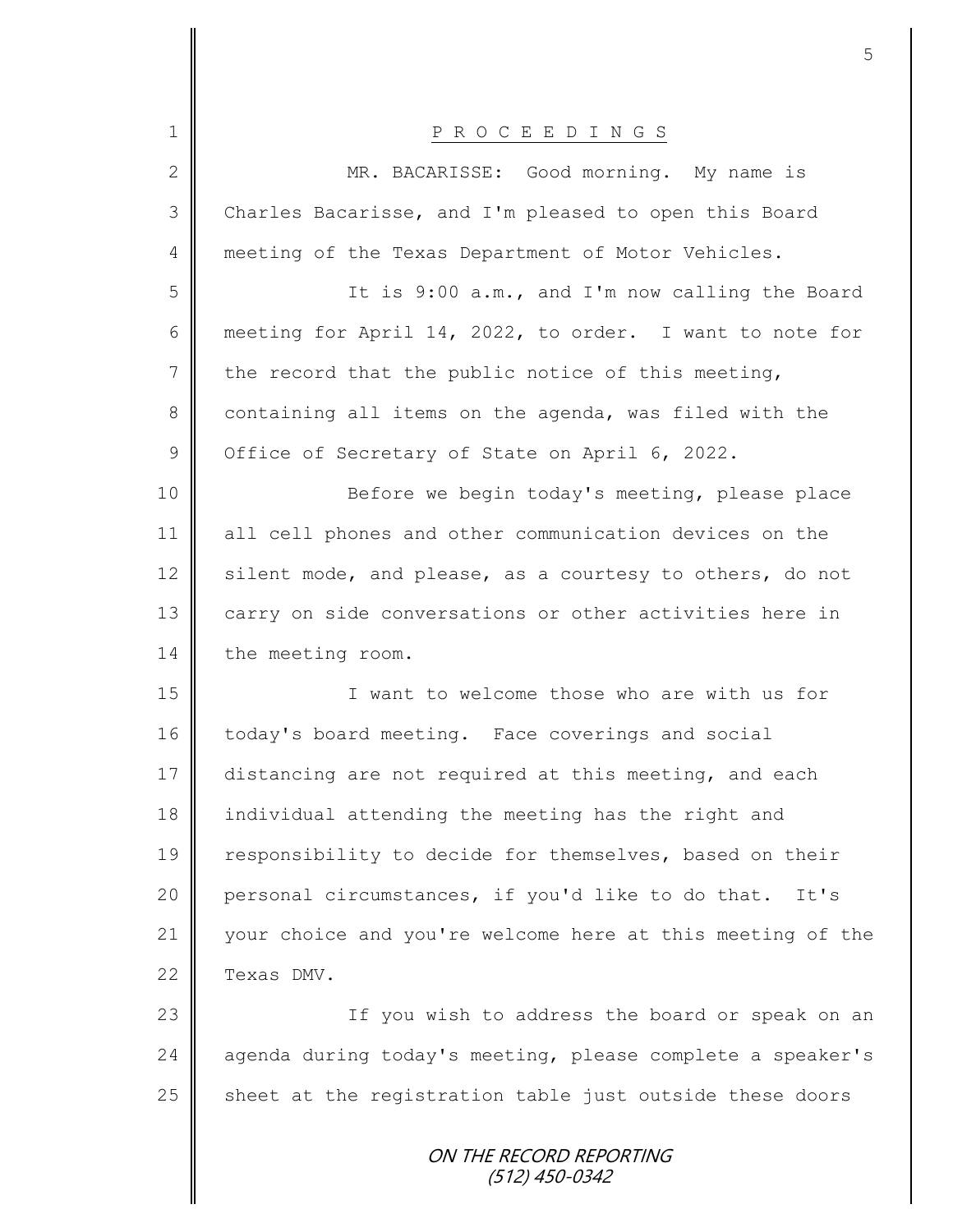ON THE RECORD REPORTING (512) 450-0342 1 | over here, or you can send an email to 2 GCO General@TxDMV.gov. Please identify in your email the 3 specific item you're interested in commenting on, your 4 | name and address, and whether you're representing anyone 5 to speaking for yourself. If your comment does not 6 pertain to a specific agenda item, we'll take your comment 7 during the general public comment portion of the meeting. 8 In accordance with the department's  $9 \parallel$  administrative rule, comments to the board will be limited 10 to three minutes. To assist each speaker, a timer has 11 been provided, and the timer light will be green for the 12 first two minutes, yellow for one minute, and then red 13 when your time is over. Individuals cannot accumulate 14 time from other speakers. Comments should be pertinent to 15 the issues stated on the comment sheet, and when 16 addressing the board, please state your name and 17 affiliation for the record. 18 There are a few things that will assist in 19 making the meeting run smoother and assist the court 20 || reporter in getting an accurate record: please identify 21 yourself before speaking, speak clearly, do not speak over 22  $\parallel$  others, and please ask the chairman to proceed and be sure 23  $\parallel$  and get recognized before speaking. 24 | Chamber 1 would also like to thank our court reporter 25 who's transcribing this meeting. To make sure we have an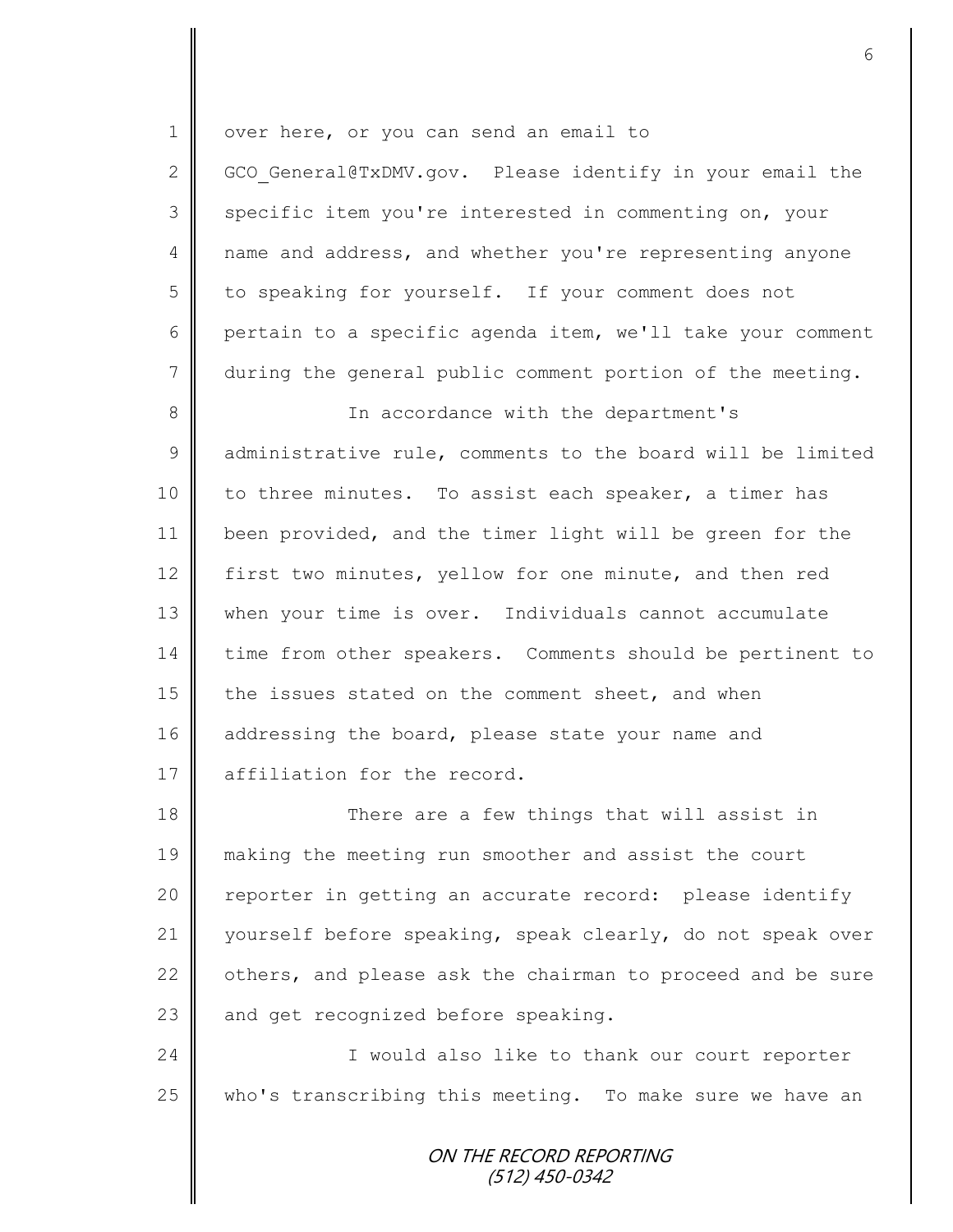1 accurate recording of this meeting, it is very important 2 that board members and anyone presenting today identify 3 themselves before speaking and to speak clearly and 4 slowly.

7

5 || Before we begin today, I'd like to remind all 6 presenters and those in attendance of the rules of conduct 7 at our board meetings. In the department's rule Section 8 206.22, the board chair is given authority to supervise  $9 \parallel$  the conduct of the meeting. This includes the authority 10 to determine when a speaker is being disruptive of the 11 meeting or is otherwise violating the timing and 12 presentation rules that I just discussed.

ON THE RECORD REPORTING 13 || So with all that out of the way, I'd now like 14 to have a roll call of the board members, so please 15 | respond verbally when I call your name. 16 || Member Alvarado, are you here? 17 MR. ALVARADO: Here. 18 MR. BACARISSE: Member Gillman? 19 || MS. GILLMAN: Here. 20 MR. BACARISSE: Member Graham? 21 || MR. GRAHAM: Here. 22 MR. BACARISSE: Member McRae? 23 || MS. McRAE: Here. 24 MR. BACARISSE: Member Omumu? 25 | MS. OMUMU: Present.

(512) 450-0342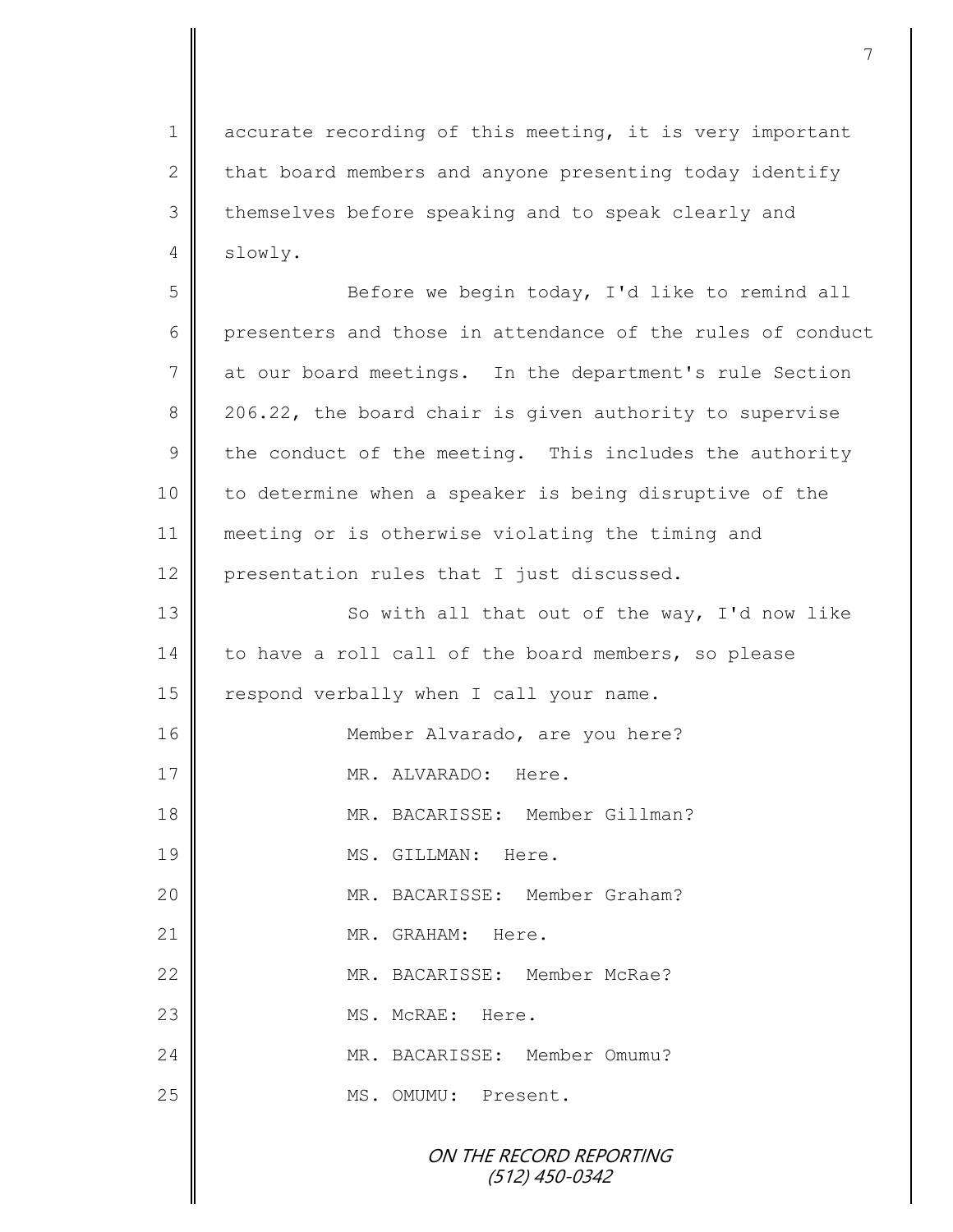|                | 8                                                         |
|----------------|-----------------------------------------------------------|
| 1              | MR. BACARISSE: Member Prewitt?                            |
| $\mathbf{2}$   | MR. PREWITT: Here.                                        |
| 3              | MR. BACARISSE: Member Ramirez?                            |
| 4              | MR. RAMIREZ: Here.                                        |
| 5              | MR. BACARISSE: Let the record reflect that I,             |
| $6\,$          | Charles Bacarisse, am here too. Member Scott is absent    |
| $\overline{7}$ | today. Thank you.                                         |
| 8              | So now we'll move to agenda item number 2, the            |
| $\mathcal{G}$  | pledges of allegiance to the U.S. and Texas flags. And I  |
| 10             | want to turn it over to Member McRae to lead us in the    |
| 11             | U.S. pledge and then Member Omumu will lead us in the     |
| 12             | Texas pledge.                                             |
| 13             | All rise.                                                 |
| 14             | (The pledges were recited.)                               |
| 15             | MR. BACARISSE:<br>Thank you, Member McRae and             |
| 16             | Member Omumu for leading us in those pledges.             |
| 17             | We'll now move on to agenda item 3, the chair's           |
| 18             | report, and let me mention one thing. I think it's        |
| 19             | important -- I want to make sure that we respect those    |
| 20             | members of the public that are here to speak and not keep |
| 21             | them any longer than necessary.                           |
| 22             | We're going to take the public comment portion            |
| 23             | of the agenda out of order, move it up to after agenda    |
| 24             | item 11, right before our closed session. So I just       |
| 25             | wanted to make that note for all of you in the audience.  |
|                | ON THE RECORD REPORTING<br>(512) 450-0342                 |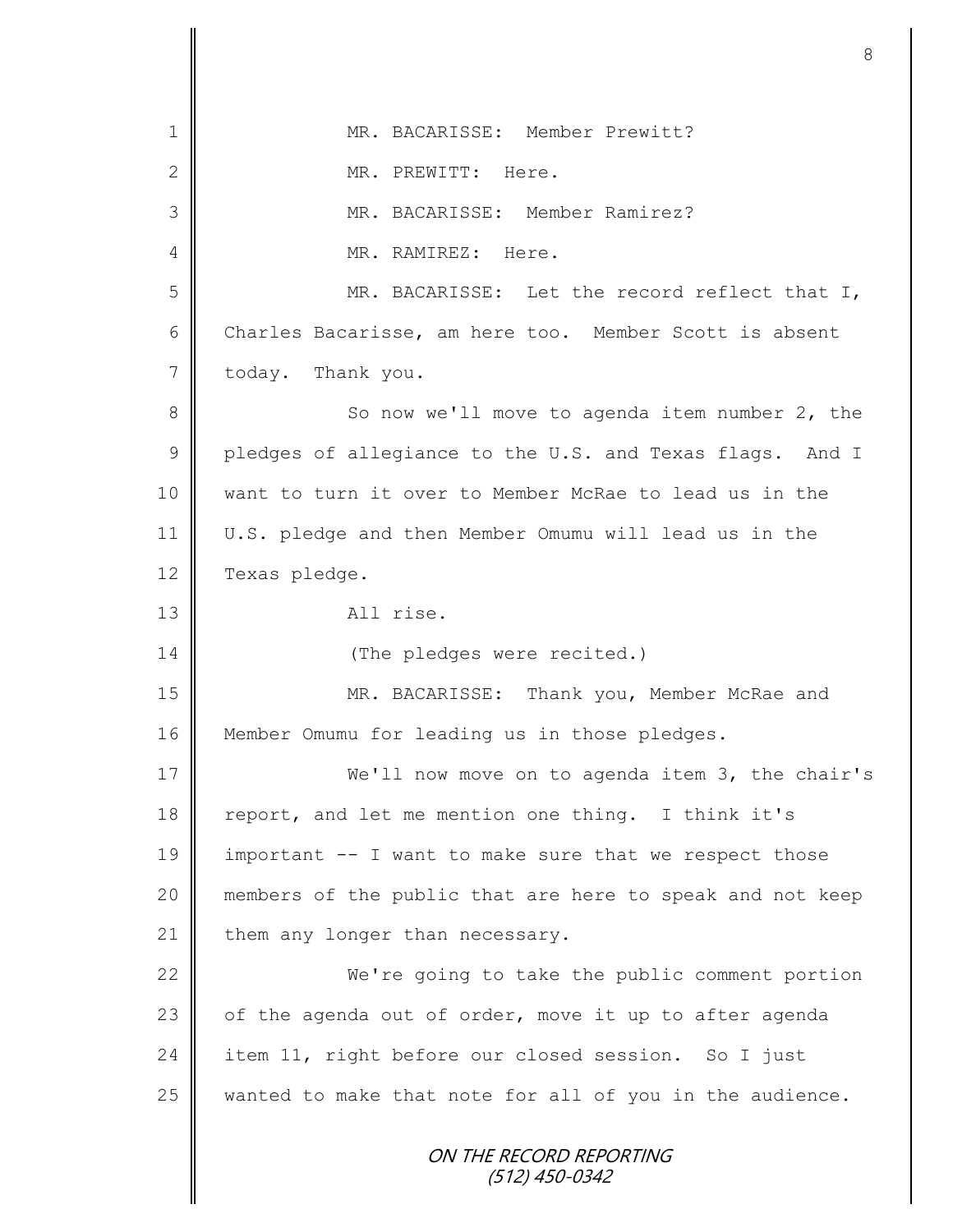1 So the chair's report. Under Section 1001.023  $2 \parallel$  of the Transportation Code it sets out the duties of the  $3 \parallel$  board chair and the vice chair, and one of those duties of 4 the board chair is to report to the governor on the state 5 | of affairs of the department.

6 || This annual report is in the final draft and it 7 will be submitted this month. And this report includes 8 updates on the agency's key accomplishments, revenue, 9 expenditures, performance data, technological 10 improvements, and significant legislation enacted by the 11 | 87th Legislature.

12 | Once published, the report will be distributed 13 to legislators and board members electronically. It will 14 also be sent to GovDelivery subscribers and posted on the 15 agency's external website at www.TxDMV.gov, at the bottom 16 of the page located under Reports and Data.

17 | Richard if I may, before I turn it over to Daniel, 18 I I want to just say  $-$  these are my thoughts and I think 19 it's reflective of the board, but I'll let our members 20 speak on their own behalf if they wish  $-$  I think this 21 department has taken some strong actions since the 22  $\parallel$  beginning of this year that were not legally available to 23 us prior to the passage of House Bill 3927. These actions  $24$  have ended the ability for any dealer -- so called -- to 25 | print unlimited numbers of temporary tags and allowed the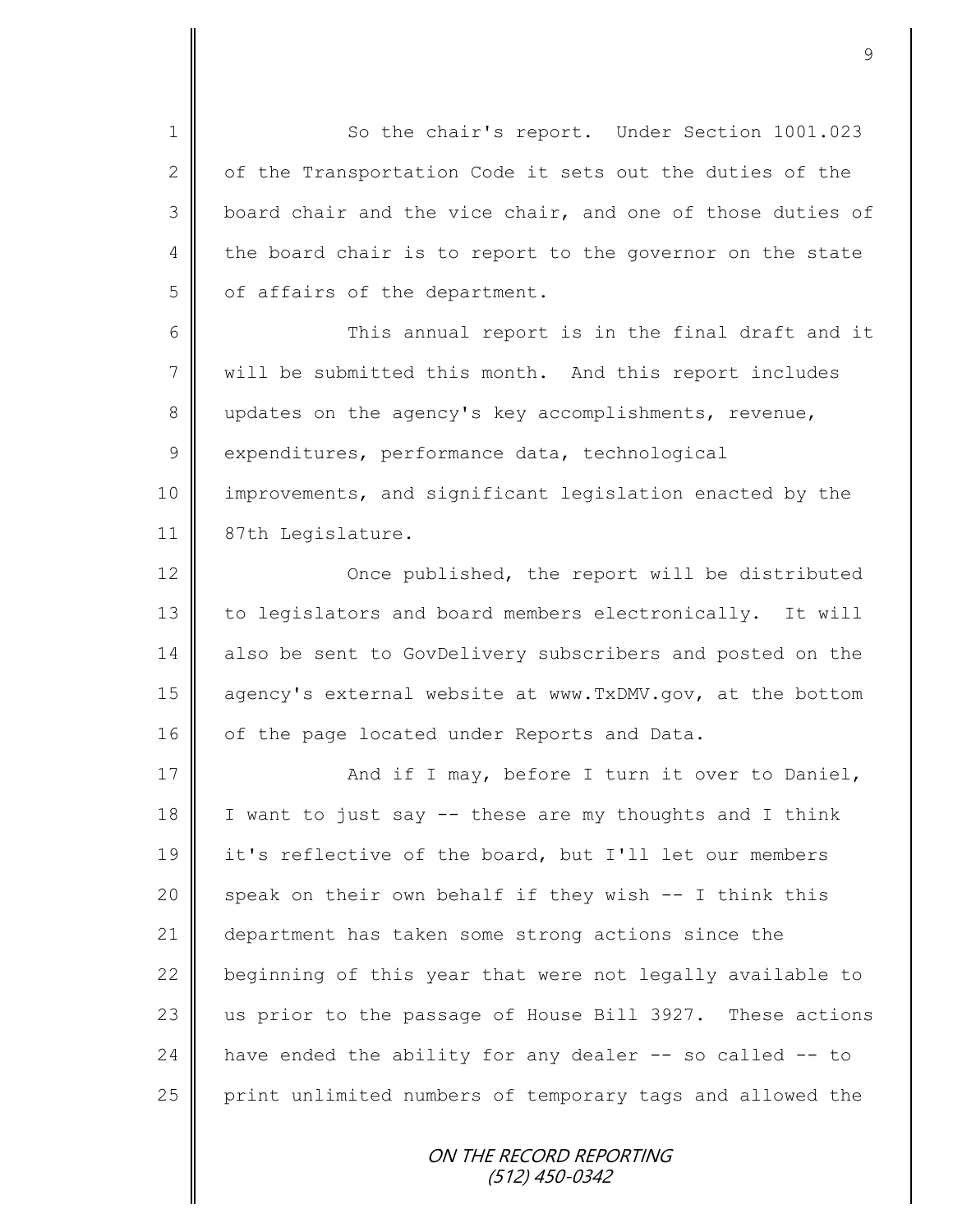1 department to immediately block access to those fraudulent 2 actors.

3 || And they have limited that access, I think, 4 fairly well. So far, fraudulent actors have been 5 didentified and 29 different, at last count, have been 6 blocked from the system. The full impact of these actions 7 already taken will take time to understand and to feel, 8 || but it is already clear that the opportunity to abuse temp  $9 \parallel$  tags in the State of Texas has been materially reduced 10 | from what it was at the end of last year. 11 Now, all these actions are good but we're not 12 done, far from it. As these actions have proven 13 effective, criminals have begun looking for other ways to 14 abuse licensing and tag processes. And we're going to 15 | continue to work with law enforcement to identify these 16 | new abuse patterns and take swift action to close off 17 | opportunities to misuse the system, and we'll hear more 18 about that later.

19 There's a lot more that we'd like to be able to 20  $\parallel$  share and that we will share as time allows. But the 21 challenge we have here is we're balancing the public's 22 | right to know and our transparency with giving out too 23 || much information and giving the criminals an opportunity 24 to continue their bad actions. So it's a balancing act. 25 || And this system, the webDEALER system, was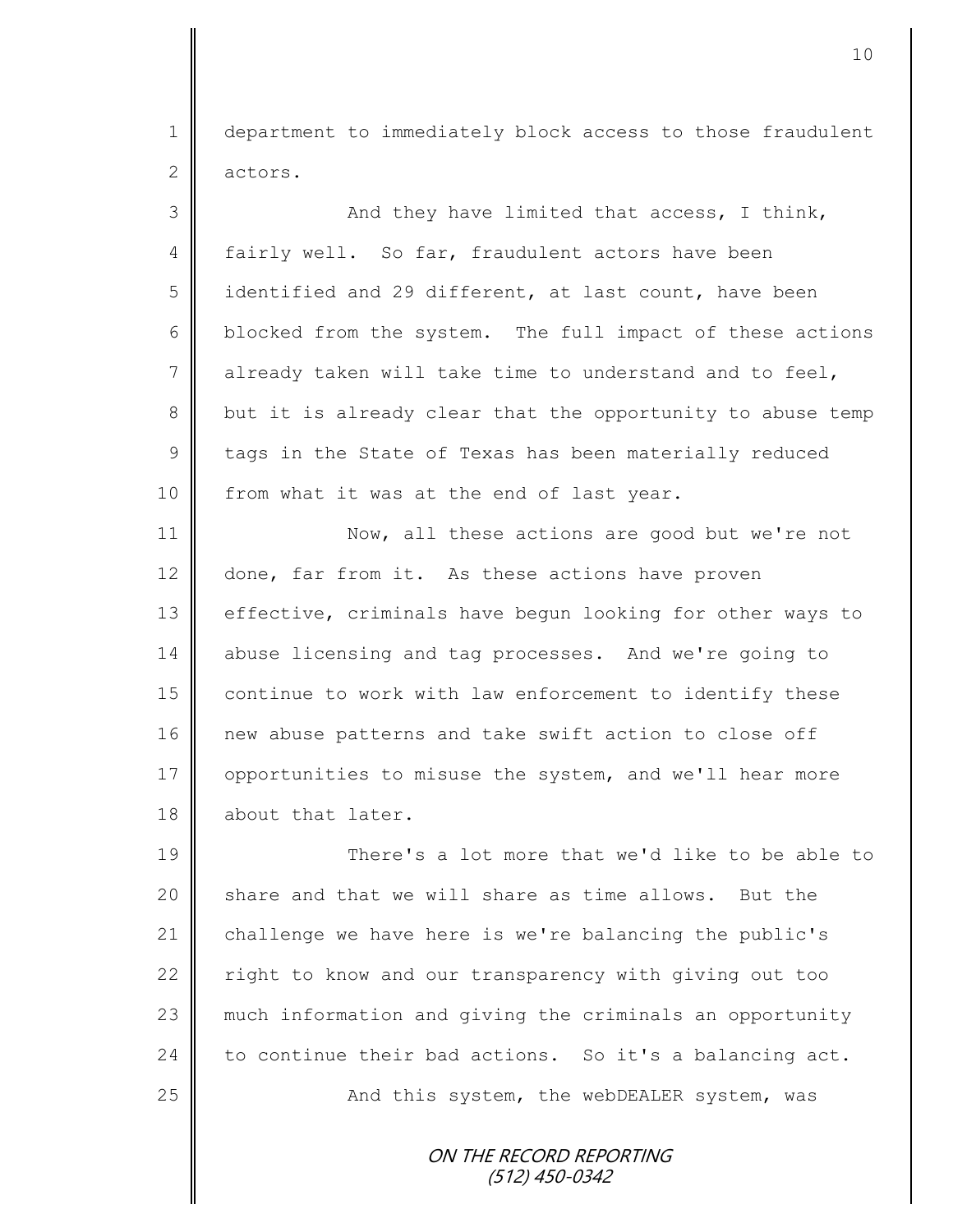ON THE RECORD REPORTING (512) 450-0342 1 | built never intending or never imagining the amount of 2 fraud and abuse that's occurred. So we have a challenge,  $3 \parallel$  both system and policy, to manage this in a better way, 4 and that's been happening. 5 I want to thank the members of the Texas DMV 6 staff for your yeoman's work in this area, as well as  $7 \parallel$  everything else. It's been a challenging three months, 8 but you all have proved up to the challenge, and I 9 appreciate it greatly. Thank you. 10 No. 2 Any other members? 11 (No response.) 12 MR. BACARISSE: If not, I'll turn it over to 13 Daniel for your report, the executive director's report, 14 item 4.A. 15 MR. AVITIA: Chairman, members, thank you for 16 those kind words, very much appreciated. Staff has worked 17 | really hard every day and tirelessly, I'll say, to help 18 curtail the fraud that we had seen in the past. And we'll 19 be able to share more information with the public, as you 20 || mentioned, and look forward to that soon. 21 | Chairman, members, item 4.A and everything 22 within the executive director's report this morning are 23 briefing items only. 4.A is an overview of the Motor 24 Vehicle Industry Regulation Advisory Committee meeting,  $25$  and those materials can be found on page 6 of your board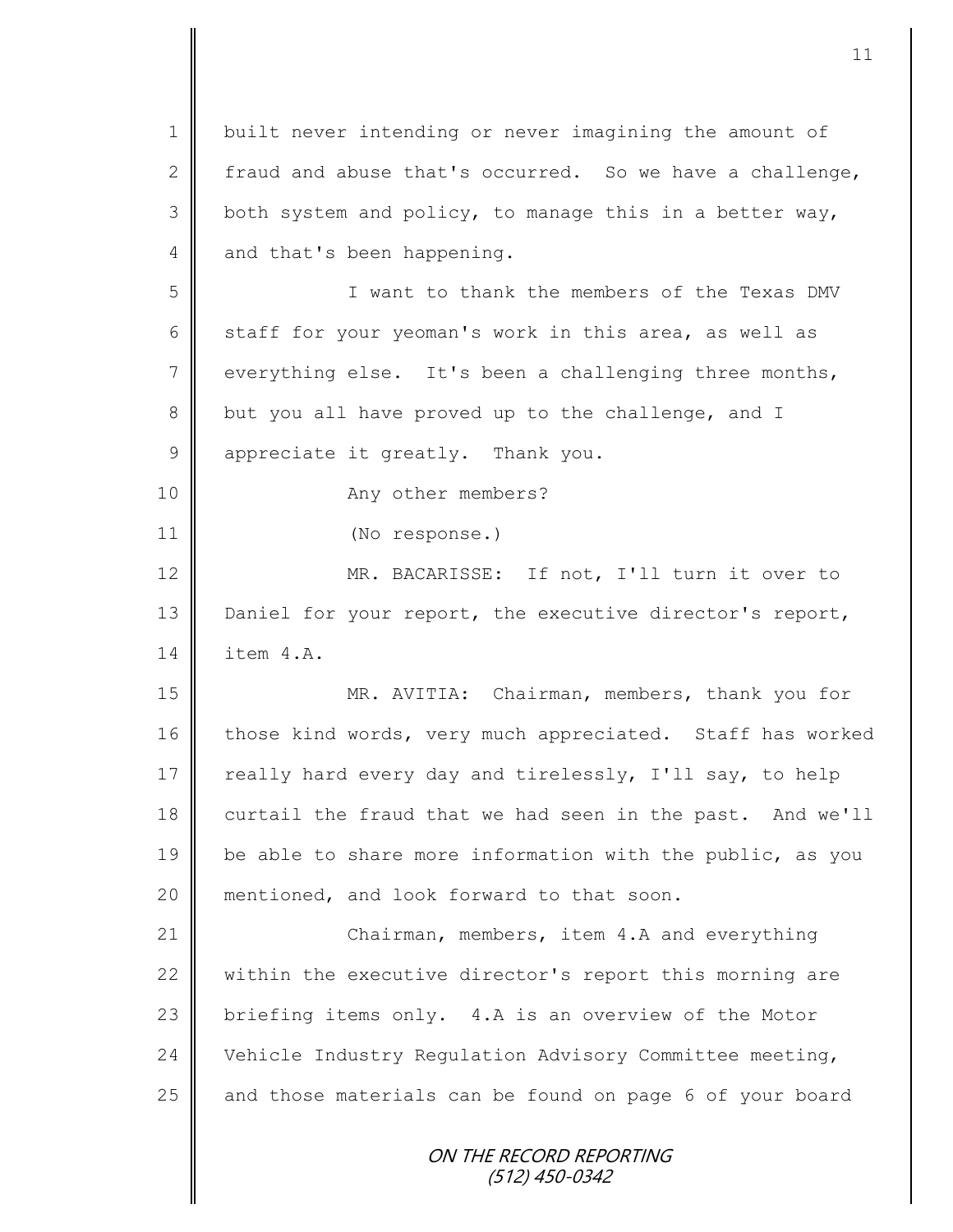books.

| $\overline{2}$ | The Motor Vehicle Industry Regulation Advisory            |
|----------------|-----------------------------------------------------------|
| 3              | Committee, or MVIRAC, met on March 9 of 2022, and 13      |
| 4              | members of the committee attended the meeting. MVIRAC     |
| 5              | covered some significant topics involving enhancements to |
| 6              | pre-licensing processes, any proposed enhancements that   |
| 7              | would be aimed at strengthening fraud prevention while    |
| 8              | ensuring that legitimate applicants can meet license      |
| $\mathsf 9$    | requirements without unnecessary burden or cost.          |
| 10             | MVIRAC recommended the department identify the            |
| 11             | dollar amount for TxDMV staff or a third party entity to  |
| 12             | complete site visits. The advisory committee also         |
| 13             | recommended the department assess the amount of time it   |
| 14             | takes to issue an independent dealer's license, including |
| 15             | such site visits.                                         |
| 16             | The department also briefed MVIRAC on General             |
| 17             | Motors' petition for rulemaking to amend 43 TAC           |
| 18             | 215.245(e). The requested amendments would have allowed   |
| 19             | motor vehicle dealers to advertise used vehicles that may |
| 20             | not be in the dealer's physical possession at the time of |
| 21             | advertisement, provided the vehicle title could be        |
| 22             | delivered to the dealer from the vehicle manufacturer or  |
| 23             | distributor and affiliated financial institution or a     |
| 24             | licensed vehicle auction within a reasonable time period. |
| 25             | A General Motors Company representative provided comments |
|                | ON THE RECORD REPORTING<br>(512) 450-0342                 |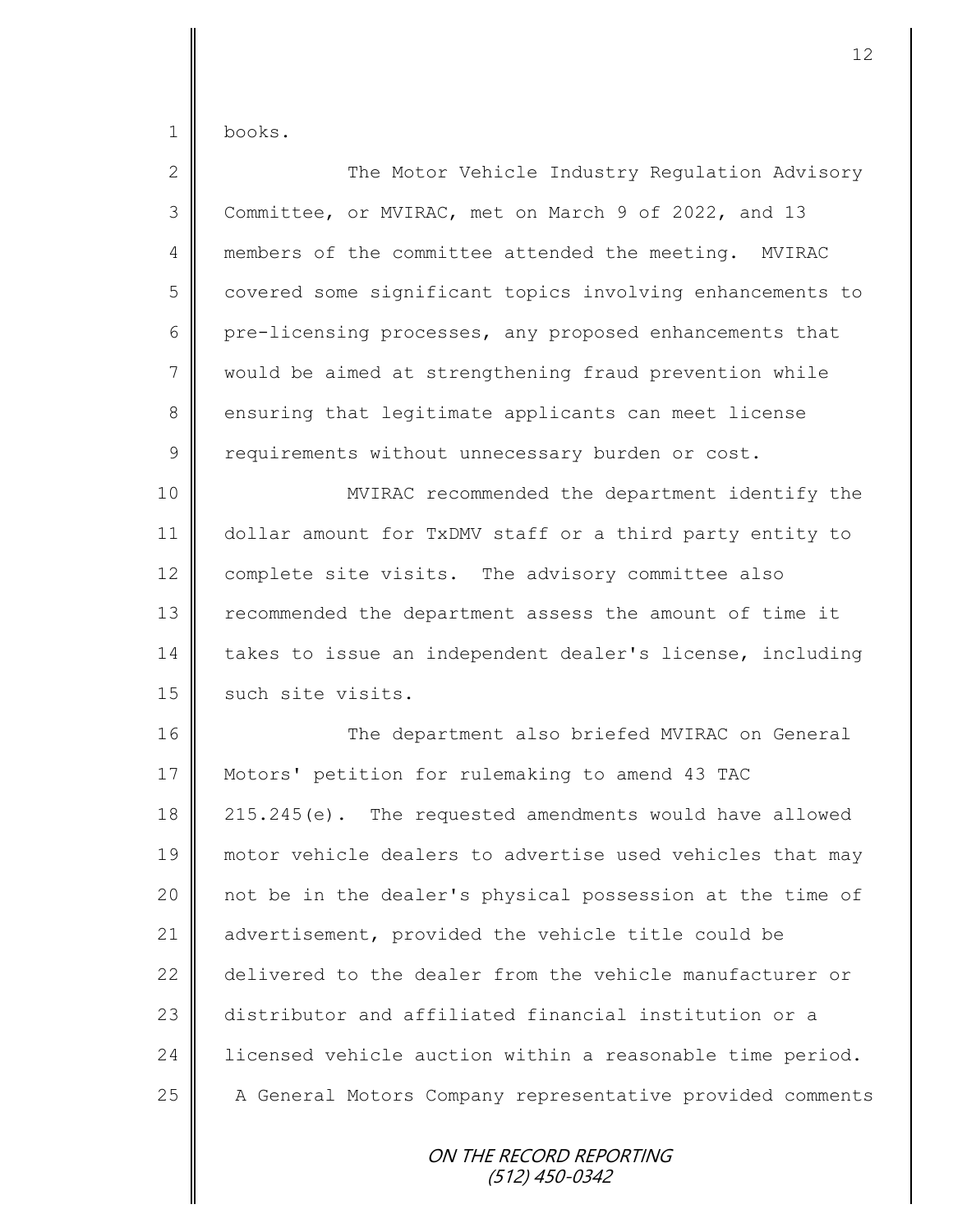| $\mathbf 1$    | at the meeting regarding the petition and was able to     |
|----------------|-----------------------------------------------------------|
| 2              | answer questions from the advisory committee members.     |
| 3              | This was a briefing item, so an MVIRAC                    |
| 4              | recommendation was not requested by the department. And   |
| 5              | after consideration of MVIRAC's comments/concerns, the    |
| 6              | department determined to deny the petition for rulemaking |
| $7\phantom{.}$ | based on the potential harm or confusion this may cause   |
| 8              | for customers throughout the State of Texas.              |
| $\mathcal{G}$  | Members, this concludes my remarks on this                |
| 10             | discussion item. I'm happy to answer any questions before |
| 11             | I move on to the next item.                               |
| 12             | MR. BACARISSE: Members, any questions for                 |
| 13             | Daniel on agenda item 4.A?                                |
| 14             | (No response.)                                            |
| 15             | MR. BACARISSE: Seeing none, please continue.              |
| 16             | MR. AVITIA: Thank you, Chairman.                          |
| 17             | Members, item 4.B is an update on temporary               |
| 18             | tags, fingerprints and pre-licensing rules and responding |
| 19             | to law enforcement data requests. Again, item 4.B is an   |
| 20             | update only and requires no action. Materials can be      |
| 21             | found on page 7 of your board books.                      |
| 22             | The department is continuing our internal                 |
| 23             | prioritization of activities to prevent temporary tag     |
| 24             | abuse, and I want to update you on staff's progress to    |
| 25             | improve operations in this area. Staff is working cross-  |
|                | ON THE RECORD REPORTING<br>$(512)$ 450-0342               |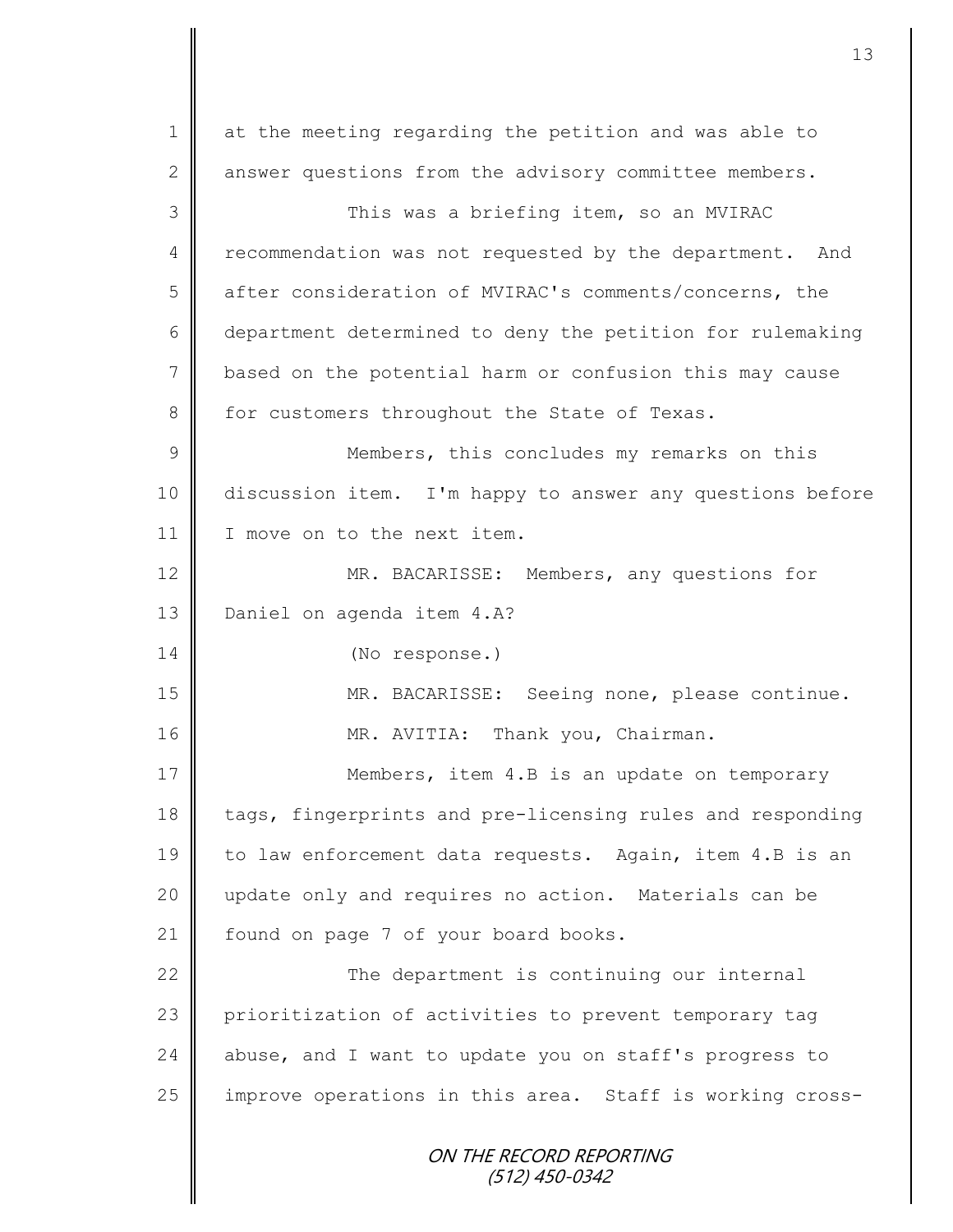1 divisionally daily to address and identify improvements to 2 temporary tag processes, and this work is reducing 3 | opportunities for bad actors to misuse temporary tags for 4 financial gain or to conceal criminal activity.

5 || As you're aware, tag limits for all dealers 6 were implemented in mid-February and are now automatically 7 tracked within the eTAG system for easy reference and 8 awareness. To date we have only had six dealers request  $9 \parallel$  additional temp tags through the Motor Vehicle Division, 10 | headed by Director Johnston, and they are working with the 11 Enforcement Division headed by Director Thompson, to 12 enforce and properly advise on those requests. I believe 13 we have approved three of the six and three are currently 14 under review by both Enforcement and the Motor Vehicle 15 Divisions.

16 Regarding system access, we have also 17 revoked -- Chairman, you had mentioned 29, but as of last 18 night, we now have 30 licensees that have been revoked 19 through the system, and removed access to the eTAG system 20 | since the end of January following the identification of 21 Fraudulent or suspicious activities. Our investigations 22 into these dealers also show where dealers were previously 23 printing thousands upon thousands of tags. Under the new  $24$  structures these dealers are printing dozens to a couple 25 hundred tags.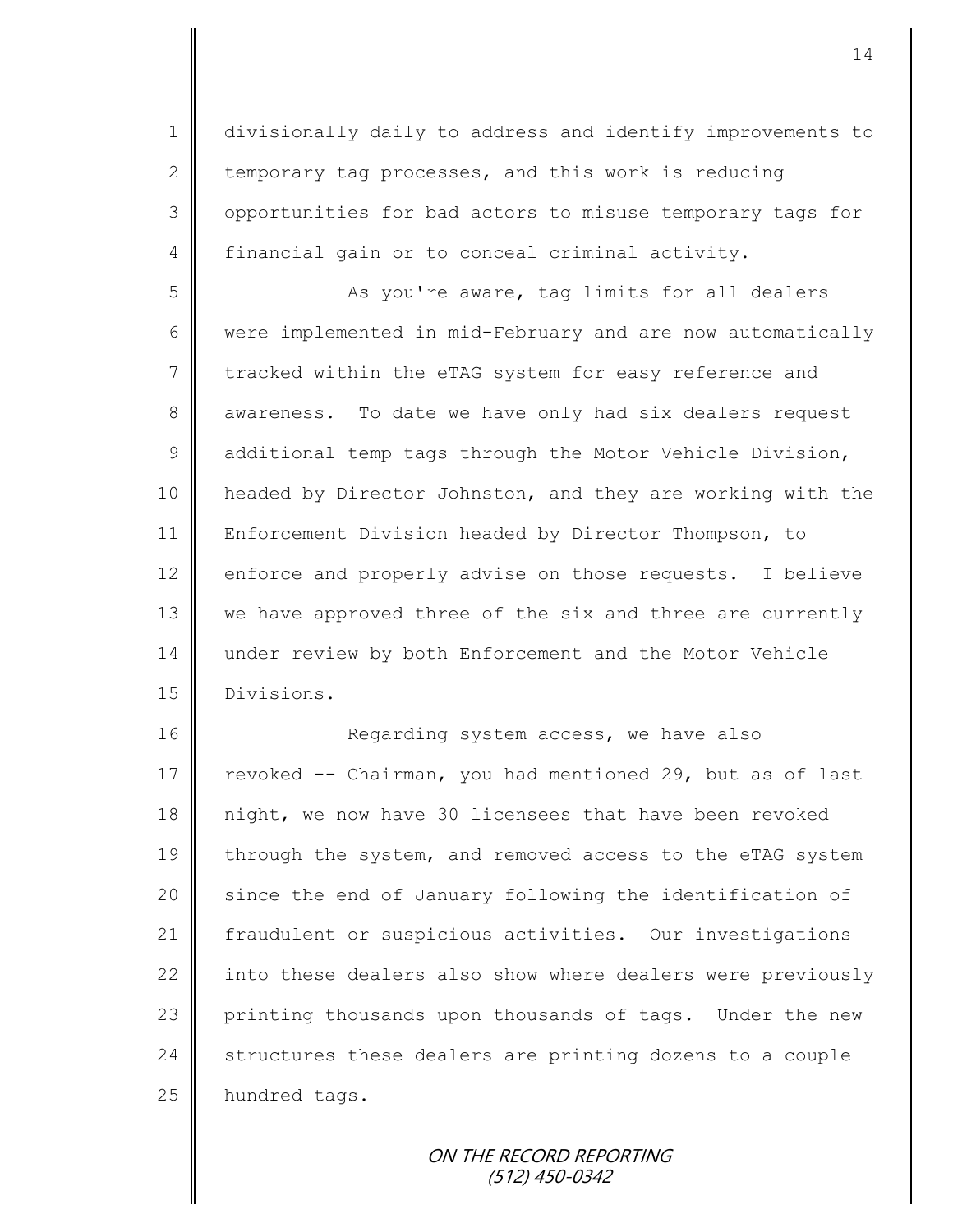1 The efforts are working, and we are constantly 2 T removing access to the system, as I mentioned, and this is  $3 \parallel$  a daily operation. However, this is not enough. Under 4 your direction, members, staff and the department continue  $5 \parallel$  to work on additional improvements to stop bad actors from 6 accessing our system.

7 || Members, the implementation of fingerprinting 8 dealers during the initial application process and as part  $9 \parallel$  of the license renewal is our best opportunity to ensure 10 that bad actors do not gain access or receive a license 11 from the department. It is the opinion, after meeting 12  $\parallel$  with several law enforcement throughout the state, that 13 the implementation of fingerprinting rule that we've been 14 talking about is the single most important solution to 15 | curtailing the issue with regard to temp tags and should 16 solve more than 90 percent of the problem that we have 17 beyond what has already been taken care of to date.

18 || Staff has worked diligently to draft rules to 19 appropriately implement the process of fingerprinting and 20 we are preparing to start the process of required review 21 and formal posting for public comment. Members, those 22 fingerprinting rules are anticipated to be filed in the 23 *Texas Register* on April 22, this month, obviously. My 24 hope remains that we can bring those fingerprinting rules 25  $\parallel$  back to the board for a June adoption.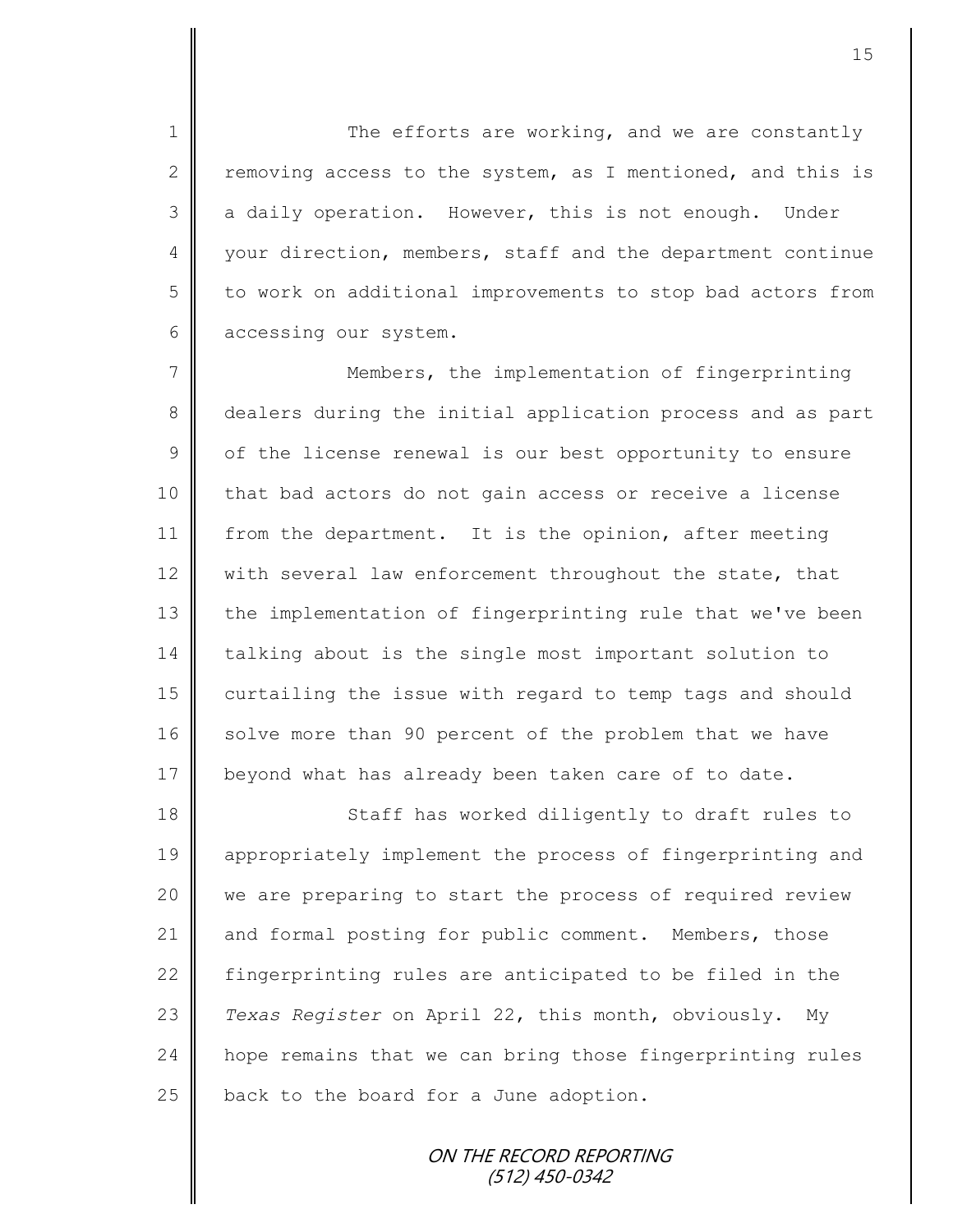1 || Members, in addition to staff throughout the 2 agency continuing to work on and developing improvements 3 to pre-licensing review processes, identification and  $4 \parallel$  enforcement of sales through social media platforms, 5 security enhancements to various systems, and research 6 into future options for redesign of the temporary tag  $7 \parallel$  process and the physical tag material are very much 8 underway.

9 || Finally, as you have heard from the public 10 comment during previous board meetings and over the last 11 several months, the department has significant work to do 12 in improving our relationship with law enforcement  $13$  throughout the community at the local, state and federal 14 levels, and also streamlining the way we provide 15 information to these law enforcement entities.

16 **During March, members, I'm happy to say that** 17 the executive team met with numerous law enforcement 18 organizations and associations throughout the state. 19 Their feedback and input on the TxDMV processes is 20 | invaluable and has helped us develop multiple ideas, and 21 we are working on many approaches to streamline these  $22$  requests.

23 First is a TxDMV law enforcement contact  $24$  center. We are in the process of implementing a 25 centralized and dedicated law enforcement contact center

> ON THE RECORD REPORTING (512) 450-0342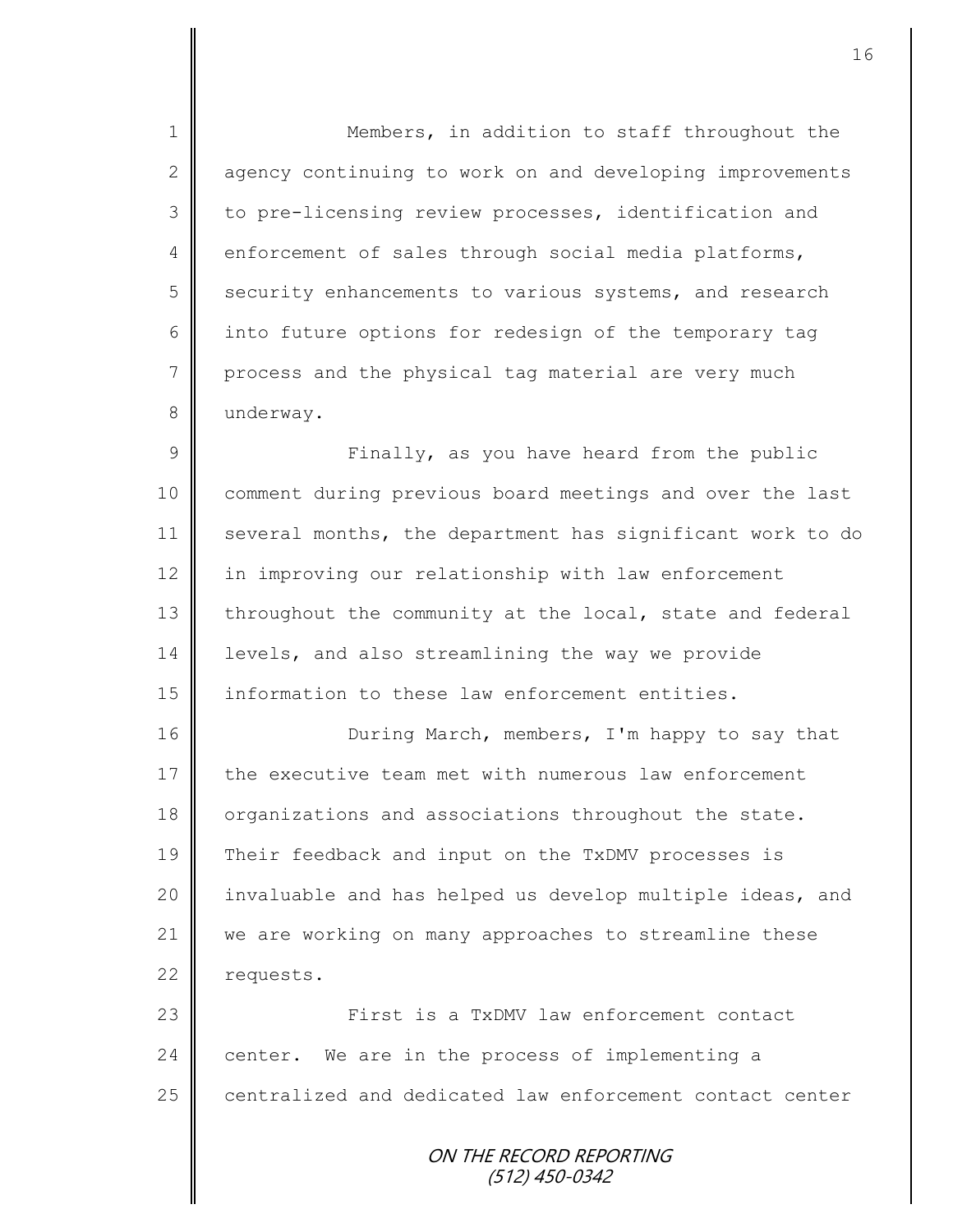1 | to use for information requests. Staff positions for this  $2 \parallel$  group have already been posted and hiring will be underway 3 very soon. This division will be located within the 4 | Enforcement Division of the agency.

5 || A second effort is partnerships with our state 6 Law enforcement. Our staff has been, as I mentioned, in 7 conversations with the Department of Public Safety to make 8 sure we are fully leveraging statewide law enforcement 9 data sharing structures as is with the DPS Fusion Centers. 10 | Local law enforcement regularly contact DPS for 11 intelligence and information to assist with enforcement 12  $\parallel$  and investigation activities, and we are hoping to find a 13 way to make our motor vehicle data available through those 14 avenues.

15 | Chang and third is a closed data portal. Members, we 16 are working with the Department of Information Resources 17 to participate in the state's closed data portal platform 18 to make certain motor vehicle information is available to 19 pre-vetted law enforcement entities and officers on a 20 || self-serve basis. We will work with our law enforcement 21 partners to make sure the data available to them is what 22 they need and is, more importantly, in a useful format. 23 **Members, there are many, many details and** 

24 | logistical hurdles in implementing many of these concepts, 25  $\parallel$  but we are very committed to solving this problem, I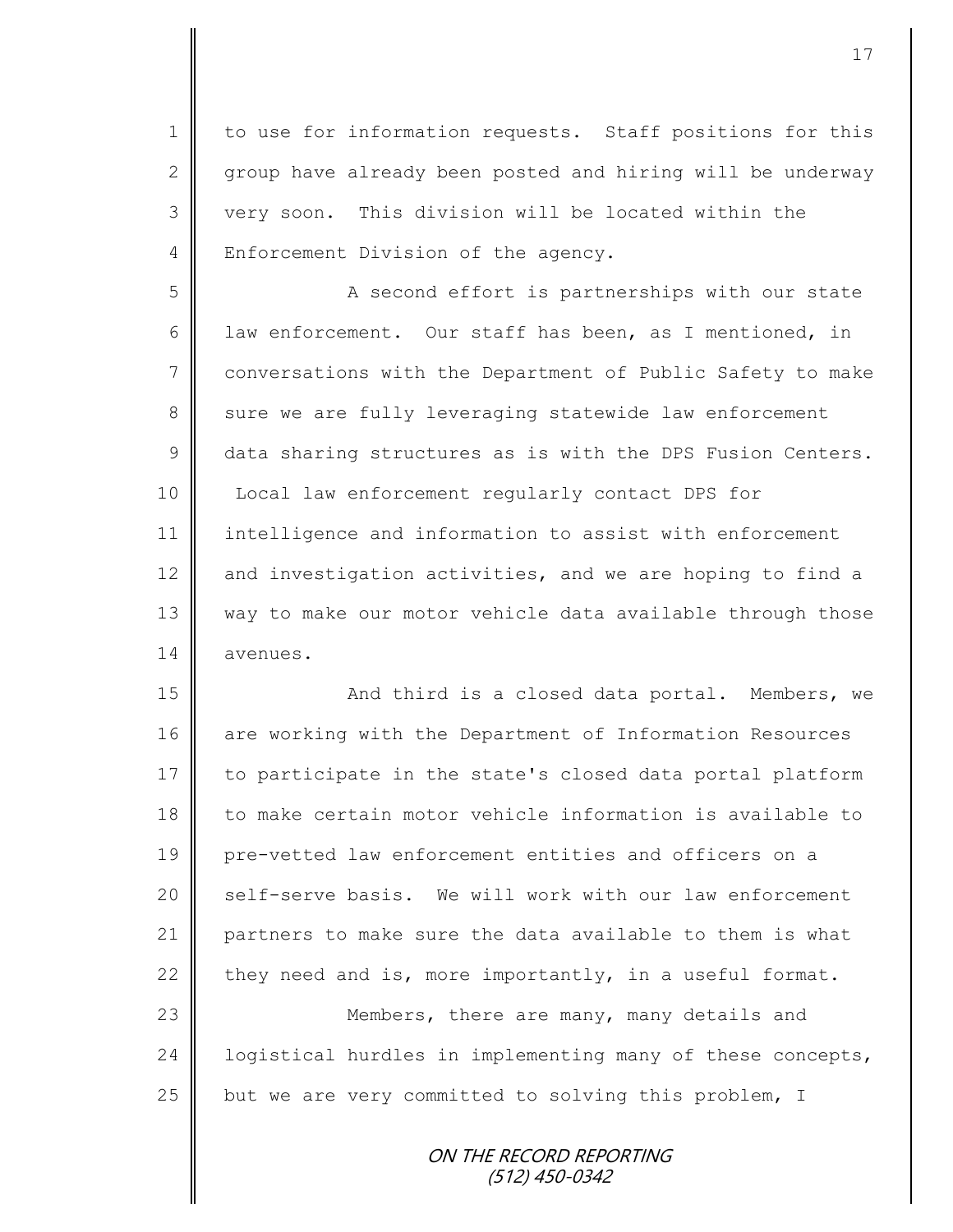ON THE RECORD REPORTING (512) 450-0342 1 assure you of that. Due to the security considerations of 2 many of the operations that we are currently looking into 3 and undertaking, we'll be providing you with additional 4 detail during our executive session later in the agenda. 5 || Members, I appreciate the time on this item. I 6  $\parallel$  am happy to answer any questions you may have. 7 || MR. BACARISSE: Members, any questions for Mr. 8 Nexitia on this item? 9 | MR. GRAHAM: Mr. Chairman? 10 || MR. BACARISSE: Yes, Member Graham. 11 MR. GRAHAM: First of all, I commend y'all on 12 the incredible work you're doing. You've got this thing 13 turned around in a very short amount of time, and I know 14 everyone is glad to see that. 15 || Regarding the tag limits on dealers -- and you 16 said you had six that have requested more tags, three have 17 been approved through a review  $-$  I just kind of want to 18 understand, it's only been in place 60 days and so are 19 these just data issues in the number of tags a dealer had? 20 Clearly, none of us would expect a dealer to use all 21 their tags in 60 days that they have allocated for a year, 22  $\parallel$  so just kind of so we can understand that a little better,  $23$  maybe. 24 | MR. AVITIA: Absolutely, Member Graham. I 25  $\parallel$  appreciate the question, and I would ask that we be able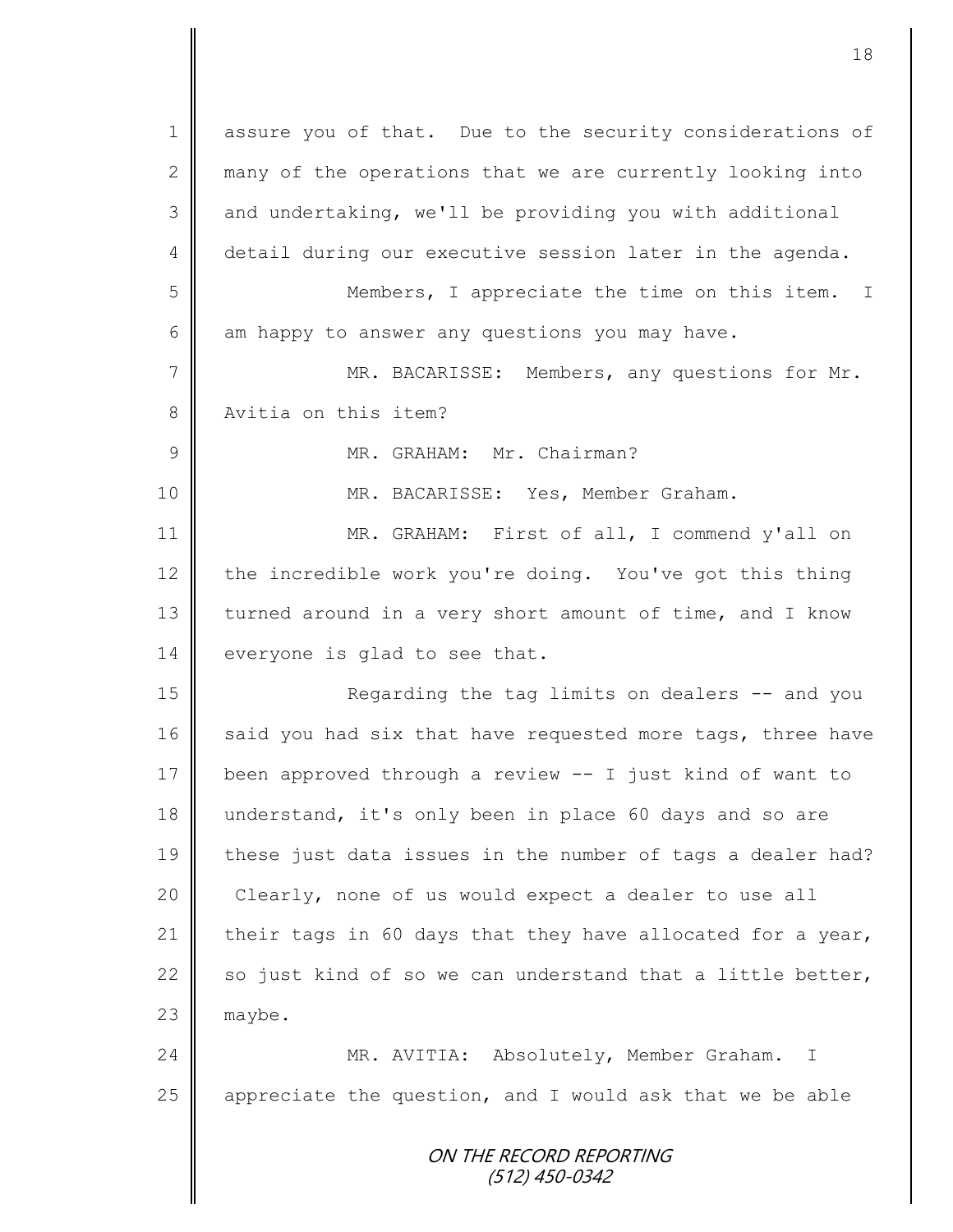ON THE RECORD REPORTING (512) 450-0342 1 to call up Director Johnston to provide information with 2 regard to the process. But it is both dealers requesting 3 | information, as well as Director Johnston's group taking a 4 proactive approach to monitoring those tag limits to make  $5 \parallel$  sure that if we see a dealer getting close to their tag 6  $\parallel$  limits, we reach out ahead of time and work with those 7 dealers to make sure they don't stop at their tag limit. 8 || MR. GRAHAM: Right. 9 || MR. AVITIA: So with that, Chairman, if we 10 could. 11 | MR. BACARISSE: Please, Ms. Johnston. 12 | MS. JOHNSTON: Good morning. Monique Johnston, 13 director of the Motor Vehicle Division, for the record. 14 Yes, for those six applications, these are kind 15 | of outliers. One dealer has been licensed for a few 16 years. It's a wholesale dealer, and they changed their 17 | platform. 18 || And so they did not start really selling cars 19 to dealers until about the end of last year, and so we've 20 collected their sales data from auctions. And they also 21 Started buying cars from consumers and selling them to 22 dealers, so they kind of have a different platform. So it 23  $\parallel$  was something that just wasn't captured in the data, but 24  $\parallel$  we've adjusted it based on the documentation they gave us. 25  $\parallel$  Two others that are currently approved, one was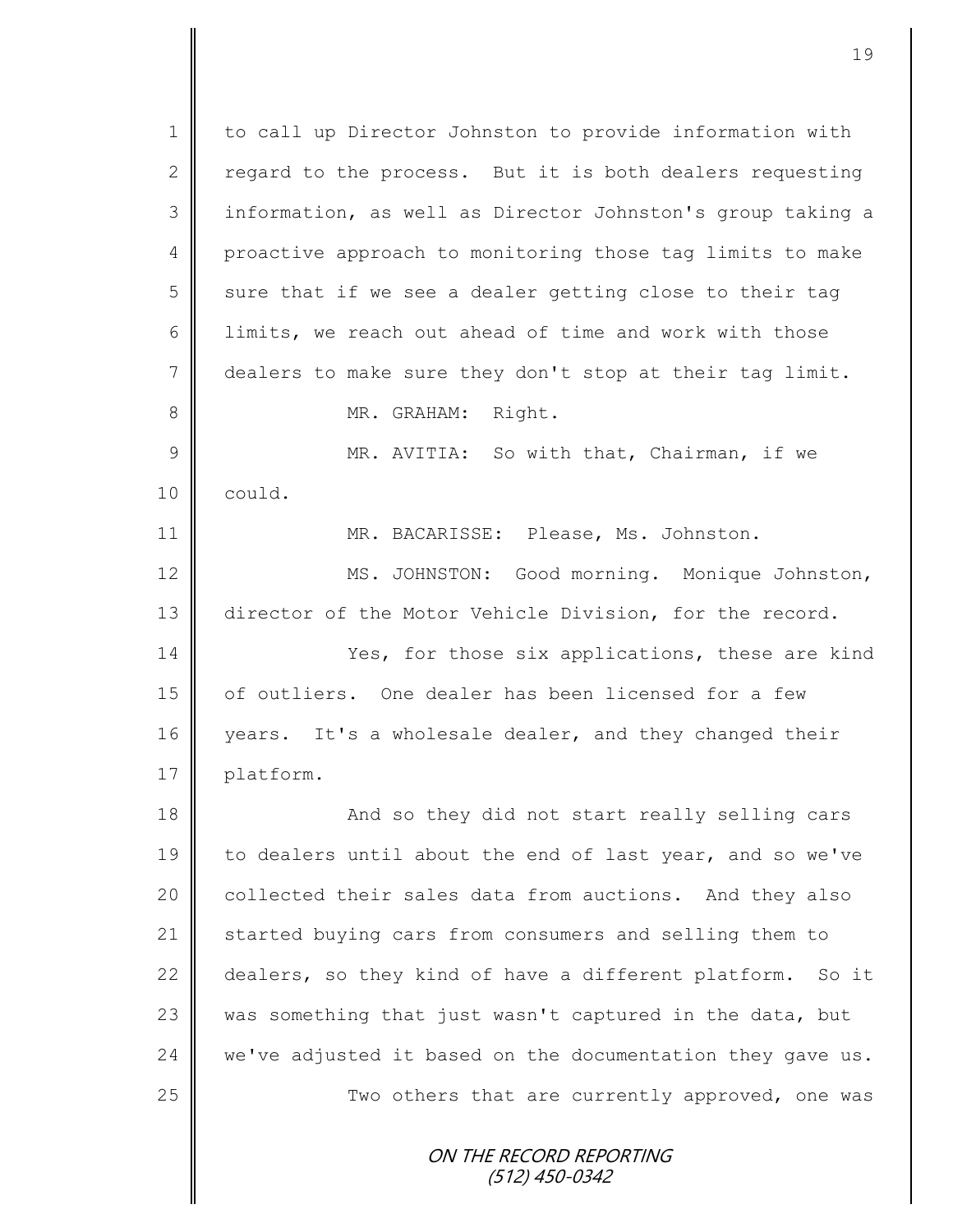ON THE RECORD REPORTING 1 || a franchised dealer that just hadn't got caught in our 2  $\parallel$  reporting. We're catching all the buy-sells that occurred 3 | last year and we're updating the tags automatically. And  $4 \parallel$  it was one that was just right there on the list. 5 || They sent in an application and we approved it 6 the same day. And they weren't even required to send 7 anything in, we just did it based on what the seller's 8 previous tags were because they were asking for much less.  $9 \parallel$  And so we adjusted those based on the seller's tags. 10 || So we're looking at this information daily. We 11 get daily reports, and we're making sure we're making 12 adjustments as needed without the dealers having to submit 13 anything to us if they qualify. 14 MR. GRAHAM: I really appreciate that. You 15 know, one of my concerns when we began to talk about this 16 was just dealers, good dealers inadvertently getting 17 caught up and going down and unable to conduct business. 18 So I really appreciate y'all kind of looking at that daily 19  $\parallel$  to make sure we don't inadvertently do that. 20 | Kand I would like to ask, regarding the work 21 | with law enforcement -- you know, over the last 30 days I 22  $\parallel$  have seen that -- not been involved in it directly but 23 | have seen it and really been impressed with that. I know  $24$  that there was an Officer Kohler that strongly voiced 25 concerns to me personally maybe two board meetings ago.

(512) 450-0342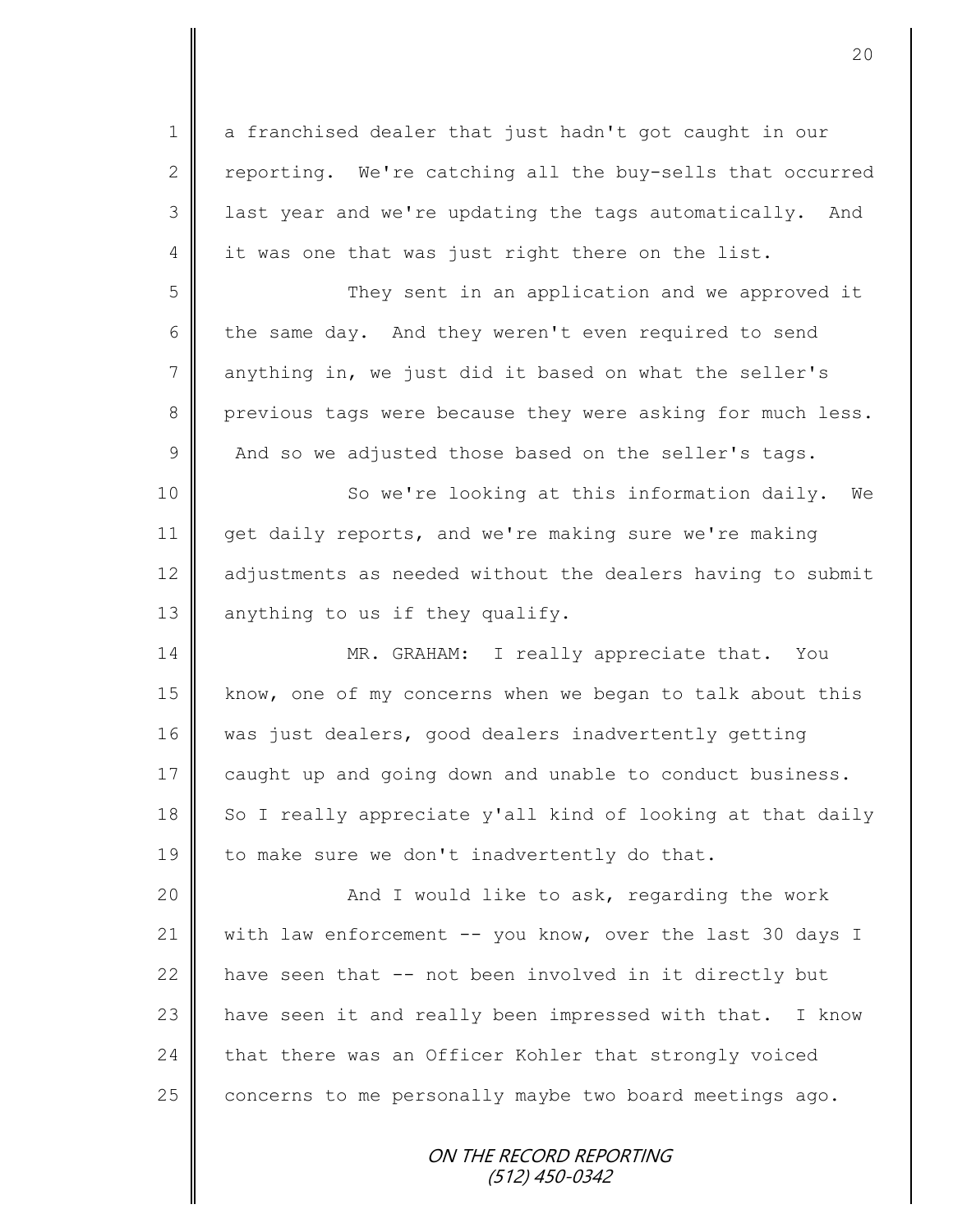|                 | 21                                                       |
|-----------------|----------------------------------------------------------|
|                 |                                                          |
| $\mathbf 1$     | I don't know if Officer Kohler is here, but I            |
| $\mathbf{2}$    | would love to ask him a couple of questions. Is he here? |
| 3               | MR. BACARISSE: Is Officer Kohler here? Yeah,             |
| 4               | there you are.                                           |
| 5               | MR. GRAHAM: Would you mind -- I know you                 |
| $6\,$           | didn't expect to, but if you wouldn't mind, I'd love to  |
| $7\phantom{.0}$ | ask you a couple of questions.                           |
| $8\,$           | MR. BACARISSE: Good morning, sir. Welcome.               |
| $\mathcal{G}$   | MR. KOHLER: Good morning. Thank you.                     |
| 10              | MR. BACARISSE: Please state your name for the            |
| 11              | record.                                                  |
| 12              | MR. KOHLER: David Kohler, K-O-H-L-E-R.                   |
| 13              | MR. BACARISSE: Thank you, Officer.                       |
| 14              | Go ahead, Member Graham.                                 |
| 15              | MR. GRAHAM: Officer Kohler, when we talked --            |
| 16              | and we had a lot of meetings there in a short amount of  |
| 17              | time, maybe it was in January -- I know you were very    |
| 18              | upset and you were very passionate and you were very     |
| 19              | concerned.                                               |
| 20              | We had a conversation. I looked you in the eye           |
| 21              | and told you that one way or the other we were going to  |
| 22              | figure this out. And I would like your input back to     |
| 23              | myself and the board as to how you've seen the agency    |
| 24              | interact and work.                                       |
| 25              | And are you pleased with our direction, kind of          |
|                 | ON THE RECORD REPORTING<br>(512) 450-0342                |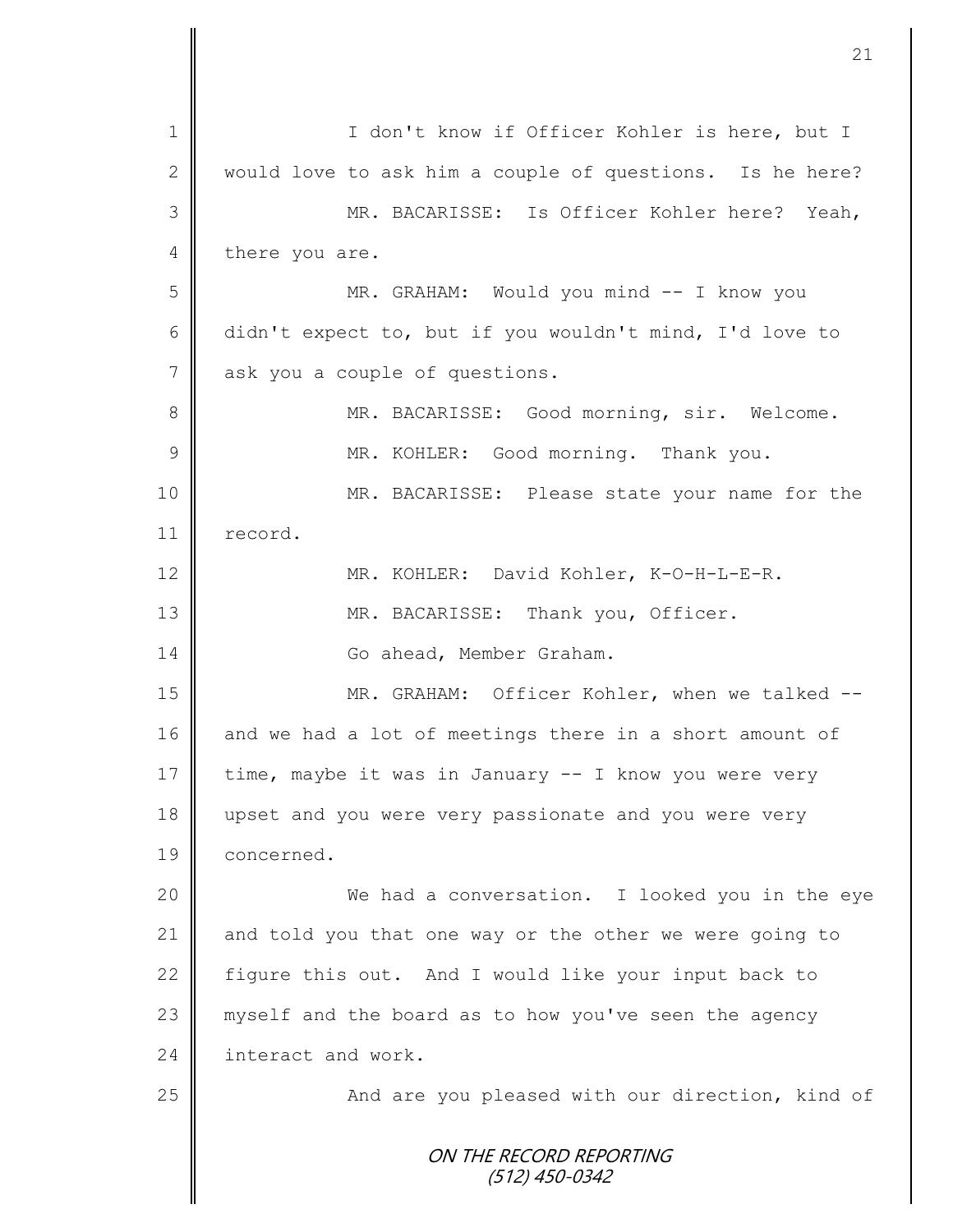ON THE RECORD REPORTING 1 || where that's at at this point? I mean, I know it hasn't 2 been long and we've got a lot of work to do. 3 MR. KOHLER: So to answer part of your 4 question, it was a frustration level of not being able to 5 pick up the phone and speak with a DMV investigator just 6 to get some basic investigative inquiries. I know that 7 Director Thompson and Director Luna do not want their 8 phones ringing and my emails coming to them because 9 they're extremely busy, but just the basic investigatory, 10 pick up the phone without having to fill out a VTR-275, 11 then wait 10 to 14 days for information to come back. 12 | So I applaud Mr. Avitia and Mr. Bacarisse and  $13$  all the board. What y'all have done over the last three 14 months is exemplary. With the implementation of 3927, the 15 | fingerprinting, the vetting of dealers to make sure they 16 are legit and they say who they are to protect the 17 | integrity of the webDEALER system. 18 || And we spoke last month with regards to this 19 portal, and I think the direction is getting there. And 20 | I'm very appreciative of the opportunity to be part of 21  $\parallel$  that and to still speak with you right now. 22 | Does that help answer some of your questions? 23 || MR. GRAHAM: That's great. I mean, I just 24 wanted to hear from  $-$  I know that you to some degree 25  $\parallel$  represent law enforcement and have been very active, and I

(512) 450-0342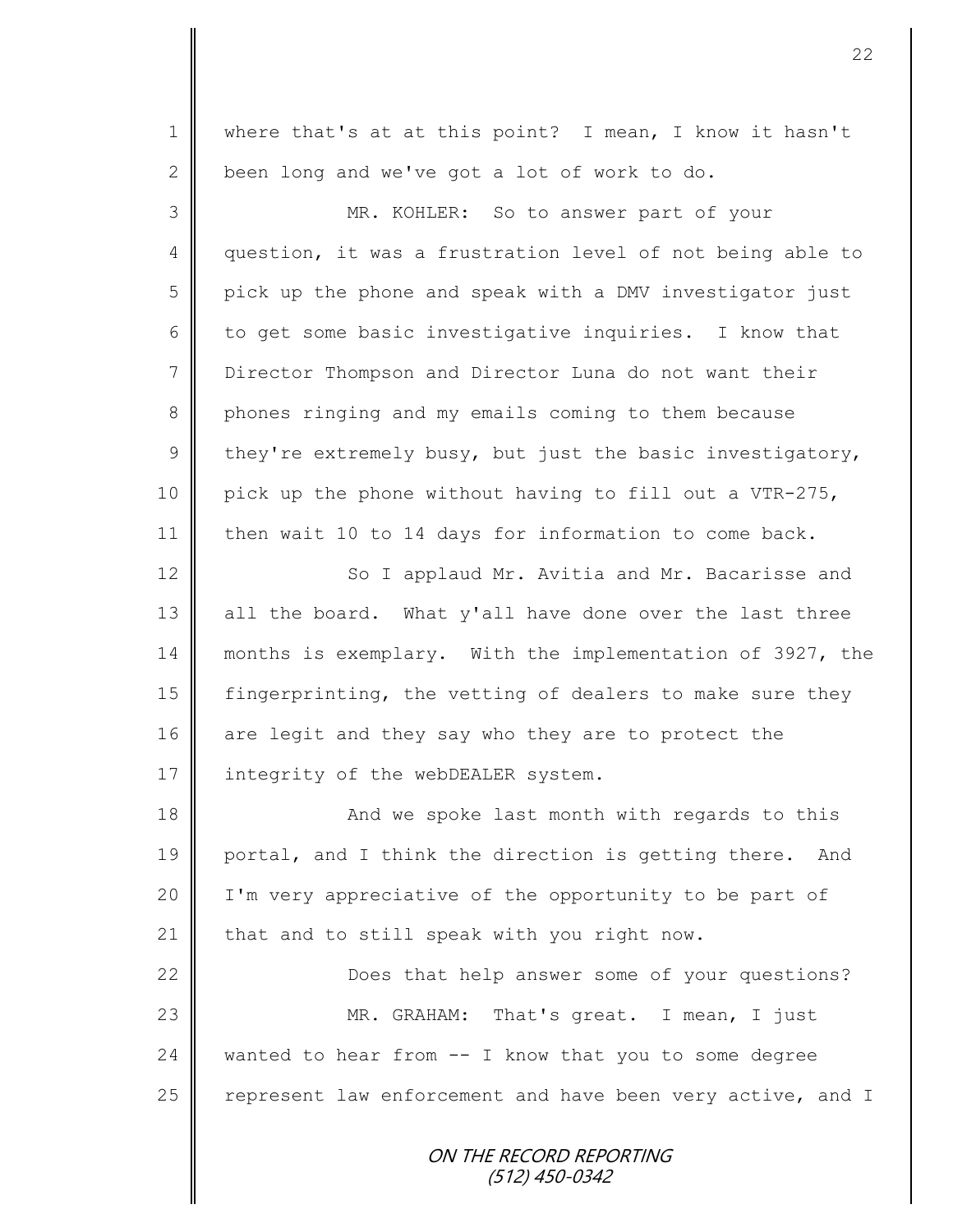1 just kind of wanted to hear that side of it and make sure 2  $\parallel$  that y'all were satisfied with the direction of the agency  $3$  and the pace which we move forward.

4 || MR. KOHLER: Leaps and bounds over the last two 5 months compared to the previous three years. It's very 6  $\parallel$  noticeable -- if I can have just a few more minutes --7 because you don't see what your product is on the street. 8 || I can tell you what I see on the street now is the 9 proliferation of the mass producing of fraudulent tags has 10 come to almost a screeching halt.

11 | Now what we see are the altered tags. And 12 that's fine, crooks are crooks and criminals are 13 criminals, but I'm glad we had stopped this giving of 14 candy away for free. Now the New Mexico tags are coming 15  $\vert$  out, but that's another issue.

16 || But the product is working and I wanted to 17 thank you for your efforts and the members of DMV putting 18 up with us and working with us to get your product to be 19 **better for the citizens of Texas.** 

20 || MR. GRAHAM: Fantastic. Thank you very much 21 | for speaking to us.

22 MR. BACARISSE: Mr. Kohler, we are your 23 | partners and so we do need that feedback.

24 MR. KOHLER: And we're all looking forward to  $25$  that portal that you spoke of.

> ON THE RECORD REPORTING (512) 450-0342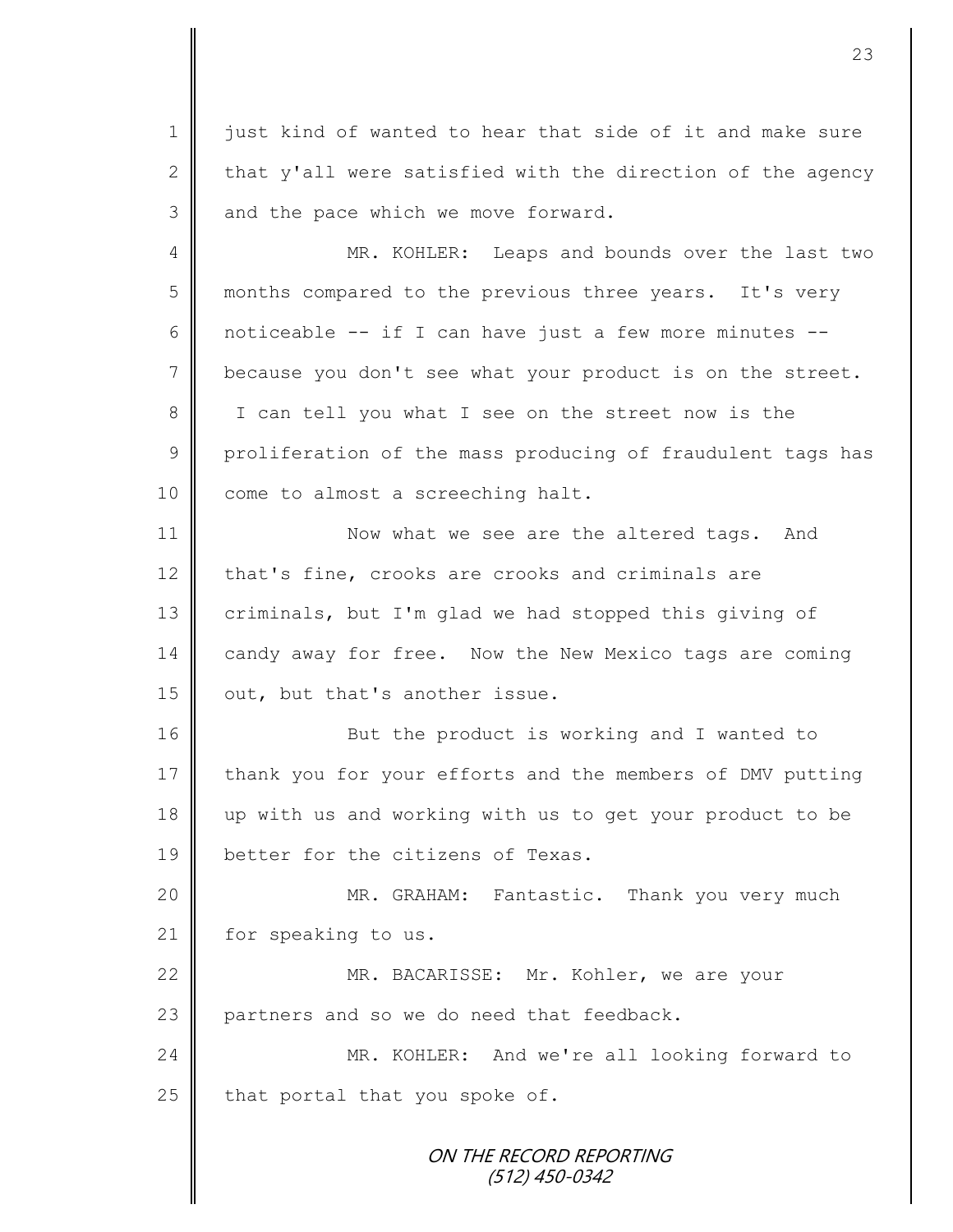|                | 24                                                         |
|----------------|------------------------------------------------------------|
| 1              | MR. AVITIA: Yes, sir, it's coming.                         |
| $\mathbf{2}$   | MR. KOHLER: Thank y'all so much.                           |
| 3              | MR. GRAHAM: Thank you.                                     |
| 4              | MR. BACARISSE: Thank you. Appreciate your                  |
| 5              | time.                                                      |
| 6              | MR. GRAHAM: Thank you, Mr. Chairman.                       |
| $\overline{7}$ | MR. BACARISSE: Yes. Any other members,                     |
| $\,8\,$        | questions?                                                 |
| $\mathcal{G}$  | (No response.)                                             |
| 10             | MR. BACARISSE: Thank you.                                  |
| 11             | Seeing none, I'll move on --                               |
| 12             | MR. RAMIREZ: Mr. Chairman?                                 |
| 13             | MR. BACARISSE: Oh, yes, I'm sorry. Member                  |
| 14             | Ramirez.                                                   |
| 15             | MR. RAMIREZ: I more just had general comments.             |
| 16             | MR. BACARISSE: Please.                                     |
| 17             | MR. RAMIREZ: I know that we've been over the               |
| 18             | last several months really hyper-focused on this issue, on |
| 19             | the tag issue. And I know that our new interim executive   |
| 20             | director has done a phenomenal job, the board has done a   |
| 21             | phenomenal job, everybody at the agency has moved          |
| 22             | mountains, literally.                                      |
| 23             | But I also want to applaud the rest of the                 |
| 24             | folks that are working day-in and day-out on the ordinary  |
| 25             | DMV operations that don't involve paper tags, because      |
|                | ON THE RECORD REPORTING<br>(512) 450-0342                  |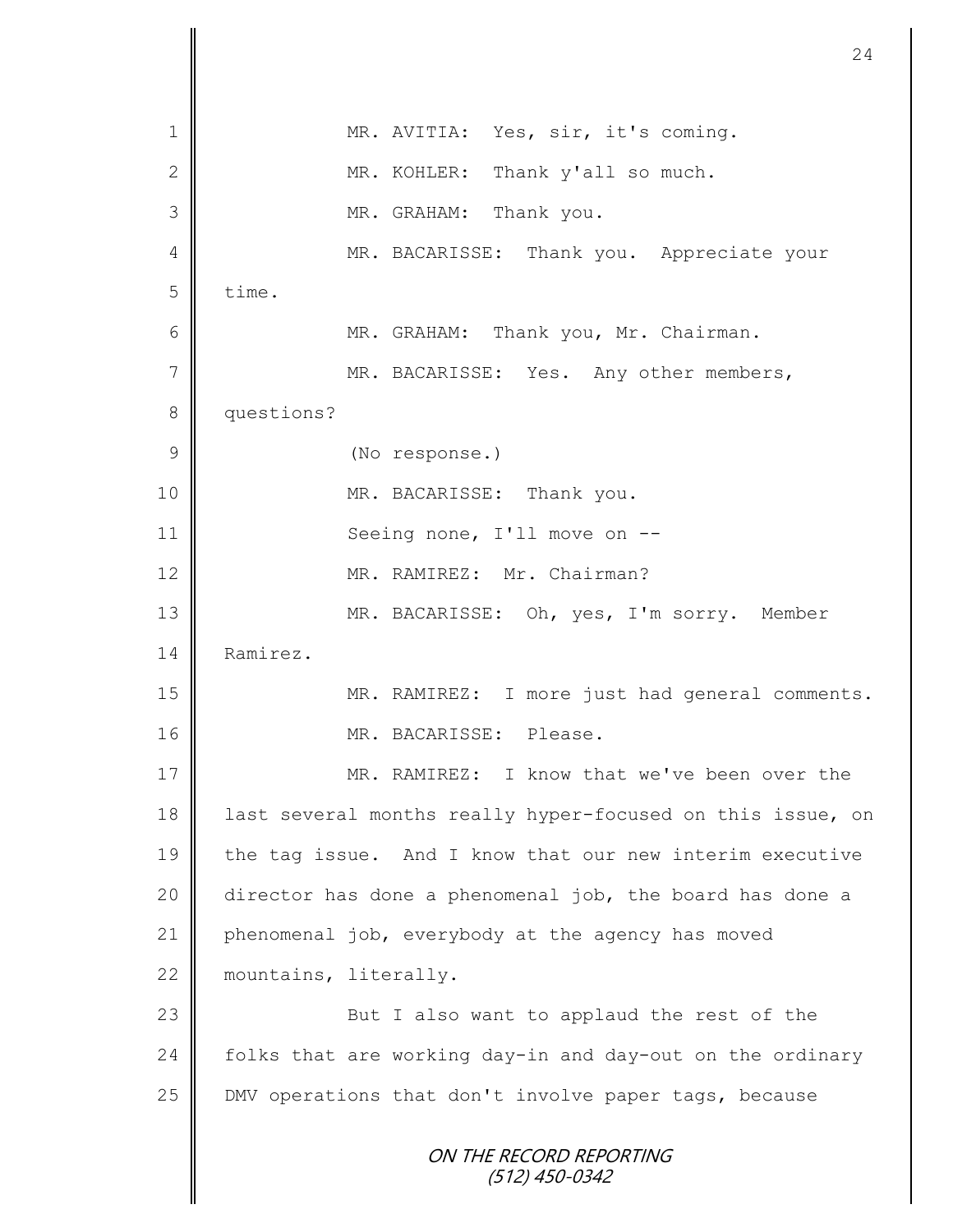ON THE RECORD REPORTING (512) 450-0342 1 | y'all are still steering a cruise ship and you're doing it 2 every day effectively with that big monkey on your back.  $3 \parallel$  So I want to applaud the rest of the agency and you, Mr. 4 Nvitia, for your work. 5 || So thank you much. 6 MR. BACARISSE: Well said. 7 | Anything else, members? 8 **(No response.)** 9 || MR. BACARISSE: Thank you, members, for your 10 comments. 11 **And we'll move on to item C, Mr. Avitia.** 12 | MR. AVITIA: Thank you, Chairman, members. 13 || Item 4.C and 4.D is recognition of new staff 14 members, more specifically item 4.C is the introduction of 15 | our new Internal Audit director, Mr. Salem Chuah. 16 Materials on Mr. Chuah are on page 8 of your board books. 17 Salem serves as the Internal Audit director now 18 for the Texas Department of Motor Vehicles. He is 19 responsible for leading the division that provides the 20 | TxDMV Board and department management with assurance an 21 | advisory services to reduce exposure to risks associated 22  $\parallel$  with the operation of the department. 23 | Previously, Salem served as acting risk manager 24 | for the San Francisco International Airport and enterprise 25 department of the City and County of San Francisco where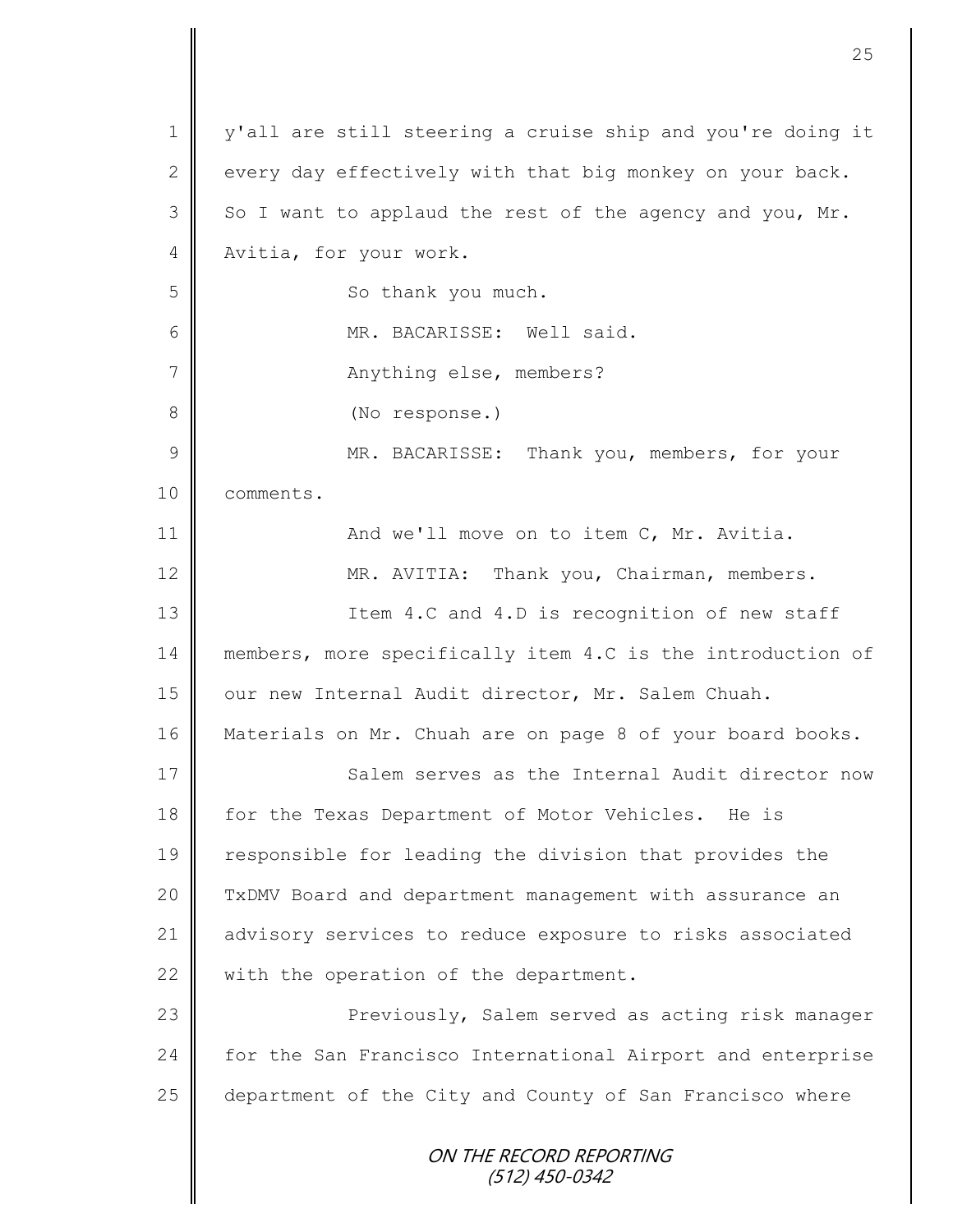ON THE RECORD REPORTING (512) 450-0342 1 | he oversaw the risk management program. Prior to SFO,  $2 \parallel$  Salem held positions with the audit divisions at CCSF's 3 | office as the controller, the Texas State Auditor's 4 | Office, and with Ernst & Young. 5 Salem earned a bachelor's of business 6 administration in finance and a bachelor's of arts in 7 government from the University of Texas Austin. Hook 'em 8 Horns. He is a certified public accountant, a certified 9 internal auditor and a certified fraud examiner. He also 10 earned an associate of risk management designation. 11 | Salem has hit the ground running and we're just 12 so grateful that he has joined the team. Welcome, Salem. 13 MR. BACARISSE: Welcome, welcome. Good to see  $14 \parallel$  you. 15 || I forgot to ask you, Aline, were there any 16 other people who had signed up to speak on agenda item 17 | 4.B. My apologies. 18 || MS. AUCOIN: Aline Aucoin, for the record. 19 The only person who registered to comment on 20 | item 4.B was David Kohler. 21 | MR. BACARISSE: All right. Well, Member Graham 22 is clairvoyant. That's good. 23 MR. GRAHAM: Wow, I've been called a lot of 24 things. That's a first on that one, but I'll take it. 25 **(General laughter.)**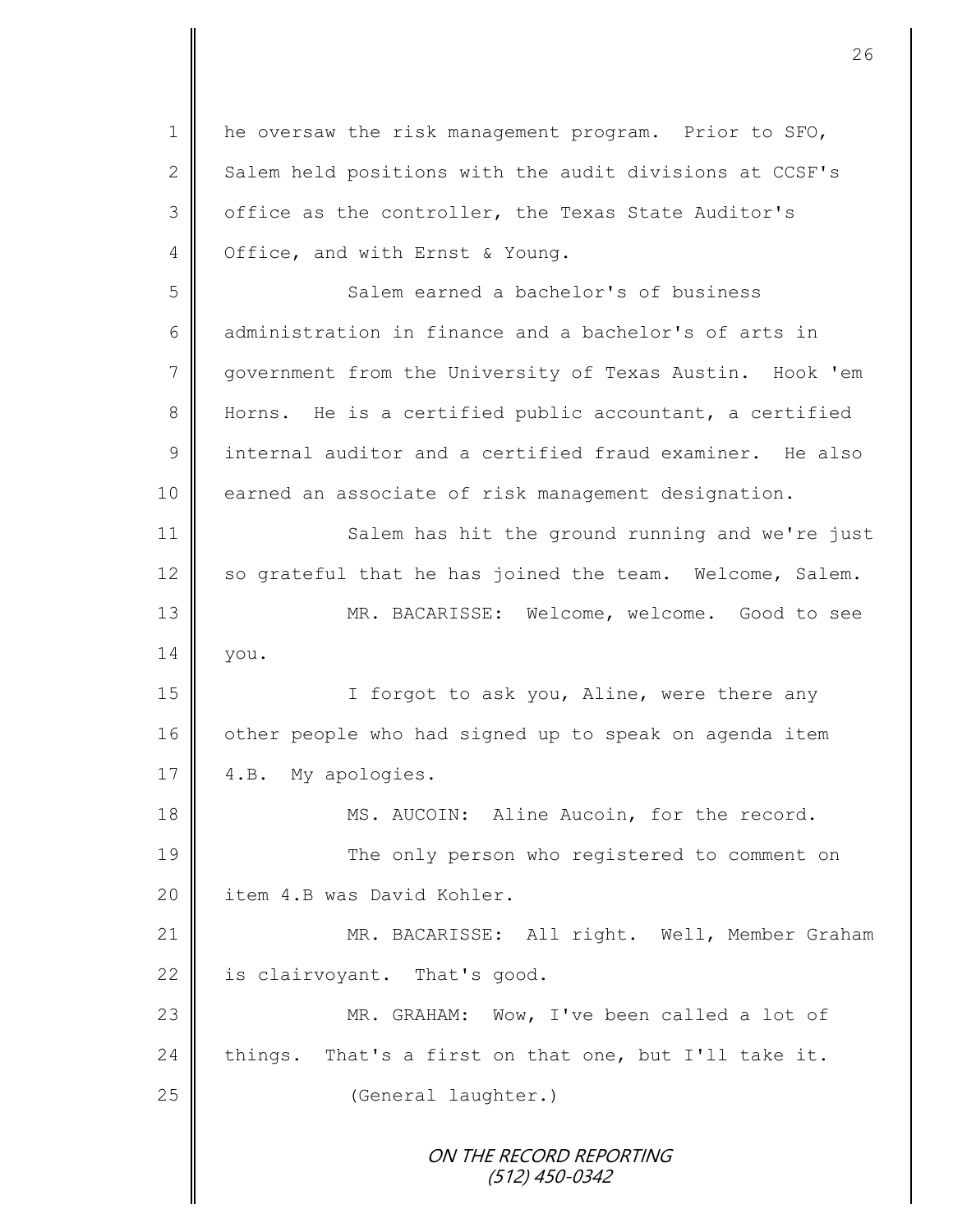1 MR. BACARISSE: I'm sorry. Go ahead, Mr. 2 Nvitia, with your introductions. 3 || MR. AVITIA: Thank you, Chairman. 4 || Again for the record, Daniel Avitia, acting 5 executive director. 6 || This is the introduction of our deputy chief 7 information officer, Mr. Will Hilton. Will Hilton is now 8 serving as the deputy chief information officer for the 9 TxDMV. He previously served as the department's chief 10 | information security officer and has more than 25 years of 11 experience in information technology services. He will 12 now help oversee information technology services 13 | operations providing IT services and support across the 14 agency and throughout the state. 15 Will has prior state agency experience, serving 16 as the information security risk manager at the Texas 17 Health and Human Services. Before HHSC, though, he was 18 the CSO for the State of Texas accounting for Capgemini, a 19 private vendor that directly supports the Texas Department 20 | of Information Resources. His experience also includes 20 21 years of serving in multiple increasingly responsible 22 information technology and leadership roles in the United 23 States Air Force. 24 Will has a bachelor's of science in computer 25 studies, a master's of science in cybersecurity, and a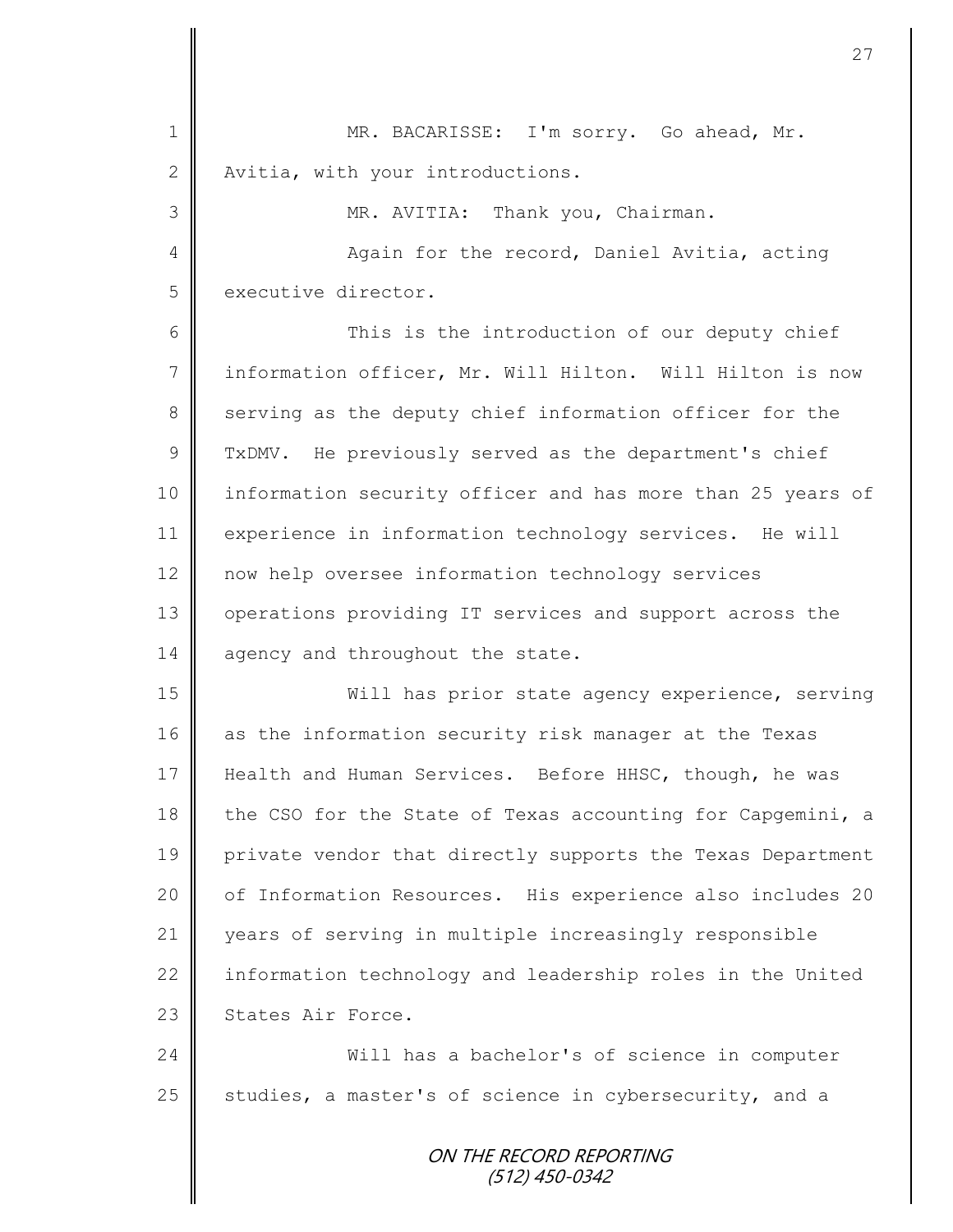ON THE RECORD REPORTING (512) 450-0342 1 || master's of business administration, all from the 2 University of Maryland University College. 3 Members, chairman, please join me in welcoming 4 | Mr. Will Hilton to his new role as deputy chief 5 information officer. 6 (Applause.) 7 | MR. AVITIA: Thank you, Will. 8 | Chairman, may I proceed? 9 || MR. BACARISSE: Please. 10 || MR. AVITIA: All right. 11 | Let's move on to agenda item 4.E. Awards, 12 | recognitions and years of service and announcements. At 13 this time we would like to recognize TxDMV employees who 14 || have reached a state service milestone. We celebrate 15 | these employees and their contributions as a show of our 16 appreciation for their years of service to the citizens of  $17 \parallel$  Texas. 18 Director Levitt, with the Human Resources 19 Division, will read the service announcements that you can 20 find on page 10. 21 | MR. LEVITT: Thank you, Daniel. 22 | Good morning, Chairman Bacarisse, members, 23 | Executive Director Avitia. My name is Matthew Levitt. I 24  $\parallel$  am the Human Resources director. 25 | T am here to share some employee service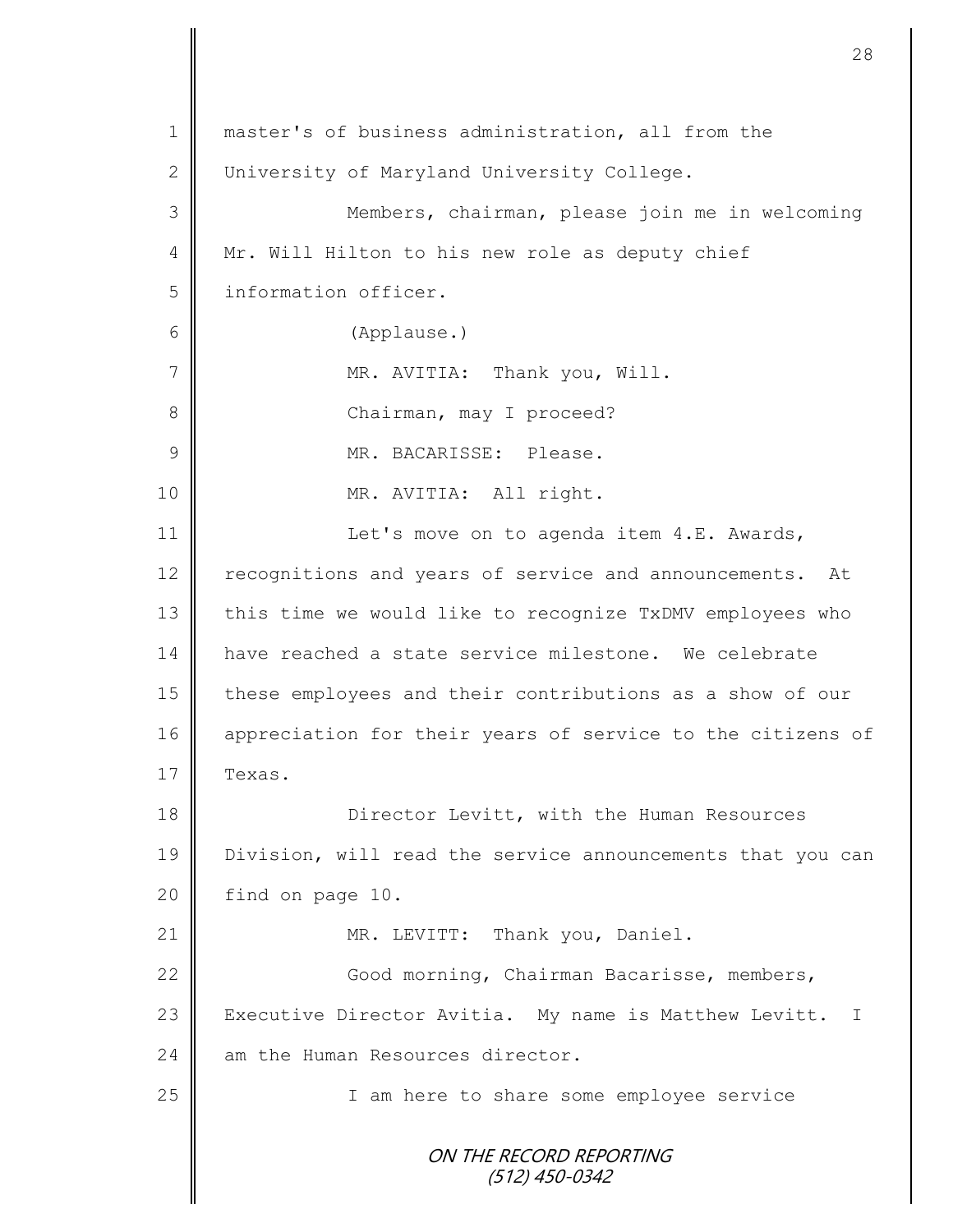1 anniversaries this morning. We have one employee who is 2  $\parallel$  here in person; we have several others who I'd like to 3 announce after.

4 So I'm going to start with the first person 5 here to recognize for his 35 years of service to Texas 6 State Government. So we are here to recognize first Jimmy 7 Archer from the Motor Carrier Division. The Texas 8 Department of Motor Vehicles Board and the staff recognize  $9 \parallel$  and thank Jimmy Archer, the director of the Motor Carrier 10 | Division, for his 35 years of service for the State of 11 Texas and his outstanding contributions to TxDMV.

12  $\parallel$  Jimmy served for 26 years at the Texas 13 Comptroller of Public Accounts, the final 15 of those 14 years as chief of its Criminal Investigations Division. 15 | After he retired from the Comptroller's Office, Jimmy 16 entered private practice, focusing on tax and legislative 17 consulting. However, missing state service, he left 18 retirement in October 2012 to join TxDMV and lead the 19 Motor Carrier Division.

20 | Resettion and the Motor Carrier Division, 21 Jimmy leads the division of 114 employees to provide 22 commercial motor carriers, household goods movers and 23 passenger carriers with the information, license plates, 24 operating authority and oversize/overweight permits they 25  $\parallel$  need to move people and cargo safely and efficiently.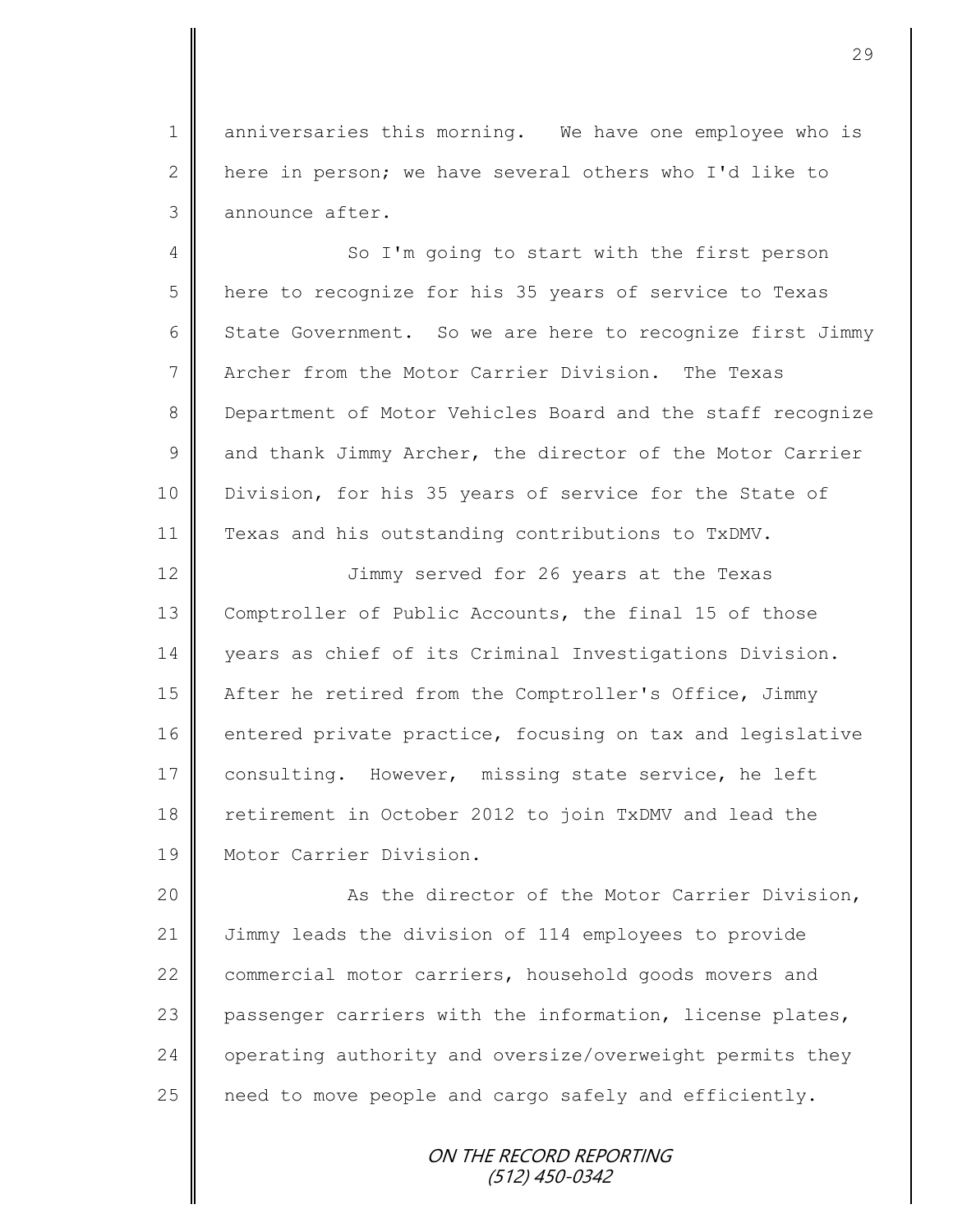ON THE RECORD REPORTING (512) 450-0342 1 Under his leadership, MCD's customer-facing  $2 \parallel$  online applications are continually improved with added 3 features to improve service to the motor carrier industry. 4 | He is currently overseeing two major projects which 5 || you've heard quite a bit about: to completely rewrite the 6 Motor Carrier Credentialing System, MCCS, and the Texas 7 | International Registration Plan, Texas IRP System. 8 || Jimmy has a law degree and graduated from South 9 Texas College of Law, and despite his many professional 10 accomplishments, Jimmy considers his most important 11 accomplishment his family. He's been married for 39 years 12 to his wife, Jan, and he has two daughters and three 13 | grandchildren. 14 **Please** join me in recognizing Jimmy Archer for 15 | this 35 years of service. 16 (Applause.) 17 || MR. AVITIA: Members, if you'll join me for a 18 picture. 19 **(Pause for presentation and photos.)** 20 MR. LEVITT: Chairman, members, the following 21 employees have reached a state service milestone but were  $22$  unable to join us here in person, and they include those 23 with 20 years of state service: Travis Herchek in the 24 Motor Carrier Division, Andrew Kang in the Office of 25 Administrative Hearings, Tracy Godfrey in the Vehicle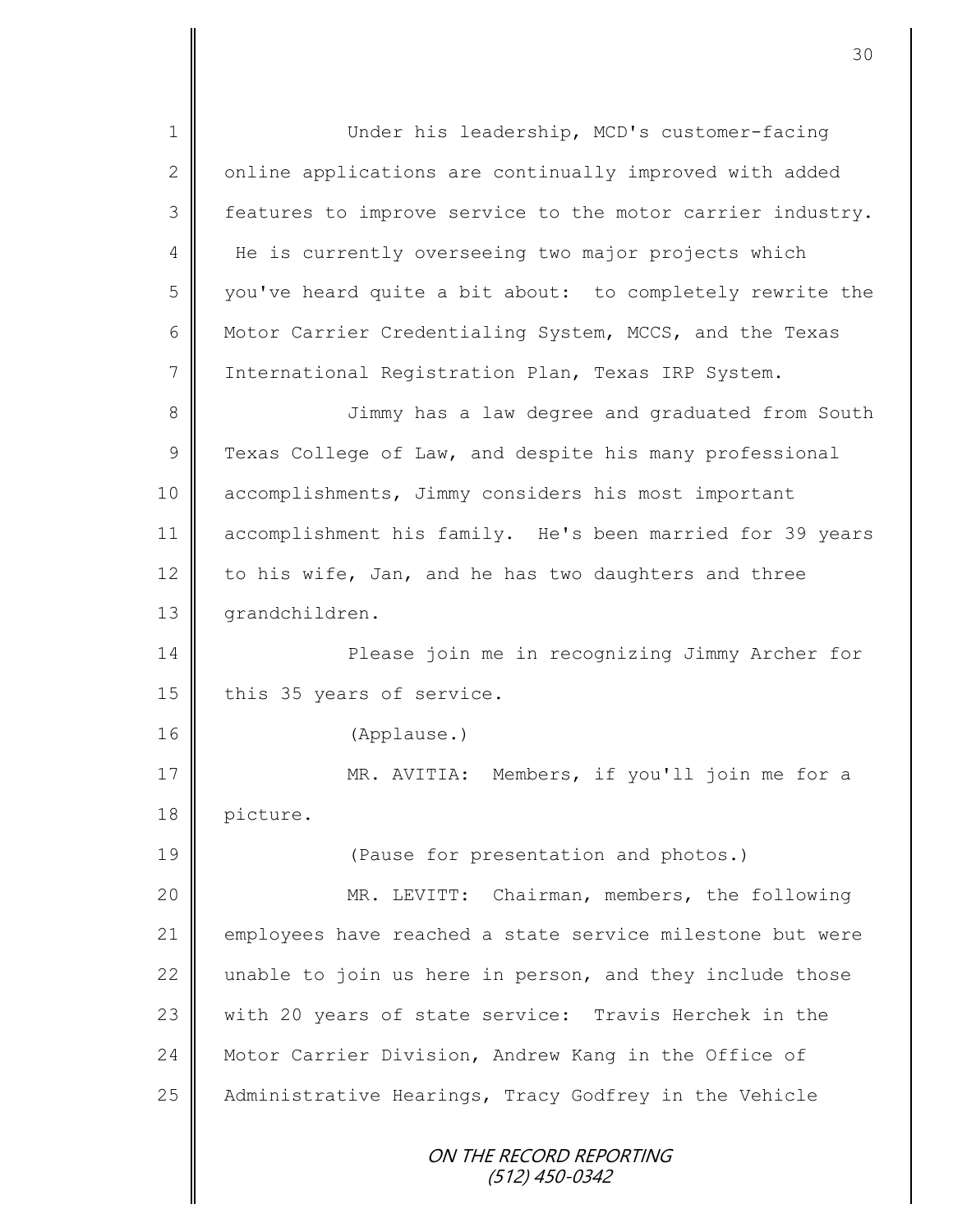1 Titles and Registration Division.

| $\overline{2}$ | With 25 years: Luis Perez in the Enforcement               |
|----------------|------------------------------------------------------------|
| 3              | Division, Cassandra Flint in the Vehicle Titles and        |
| 4              | Registration Division, Linda Ledet in the Vehicle Titles   |
| 5              | and Registration Division.                                 |
| 6              | Those with 30 years of service: Yolanda Garcia             |
| $\overline{7}$ | in the Motor Carrier Division, Tammy Wooten in Vehicle     |
| $\,8\,$        | Titles and Registration, and Andrew Gonzales in the Motor  |
| $\mathcal{G}$  | Vehicle Division.                                          |
| 10             | And lastly, I'd just like to acknowledge the               |
| 11             | following employees who recently retired from the          |
| 12             | department: Debbie Wilson from Vehicle Titles and          |
| 13             | Registration, Joanne Canida in Vehicle Titles and          |
| 14             | Registration, Tom Shindell of Innovation and Strategic     |
| 15             | Planning, Dianne Carlson in Motor Carrier Division, Hector |
| 16             | Yanez in Information Technology Division, and Pattie Bell  |
| 17             | from the Motor Vehicle Division.                           |
| 18             | Thank you, Board members, Chairman.                        |
| 19             | MR. BACARISSE: Thank you, Matthew.                         |
| 20             | Mr. Avitia, please continue.                               |
| 21             | MR. AVITIA: Thank you, Chairman.                           |
| 22             | Members, item 4.F is Performance Quality                   |
| 23             | Recognition Program, and those materials can be found on   |
| 24             | page 4 of your board books.                                |
| 25             | Today we recognize four counties that have                 |
|                | ON THE RECORD REPORTING                                    |

(512) 450-0342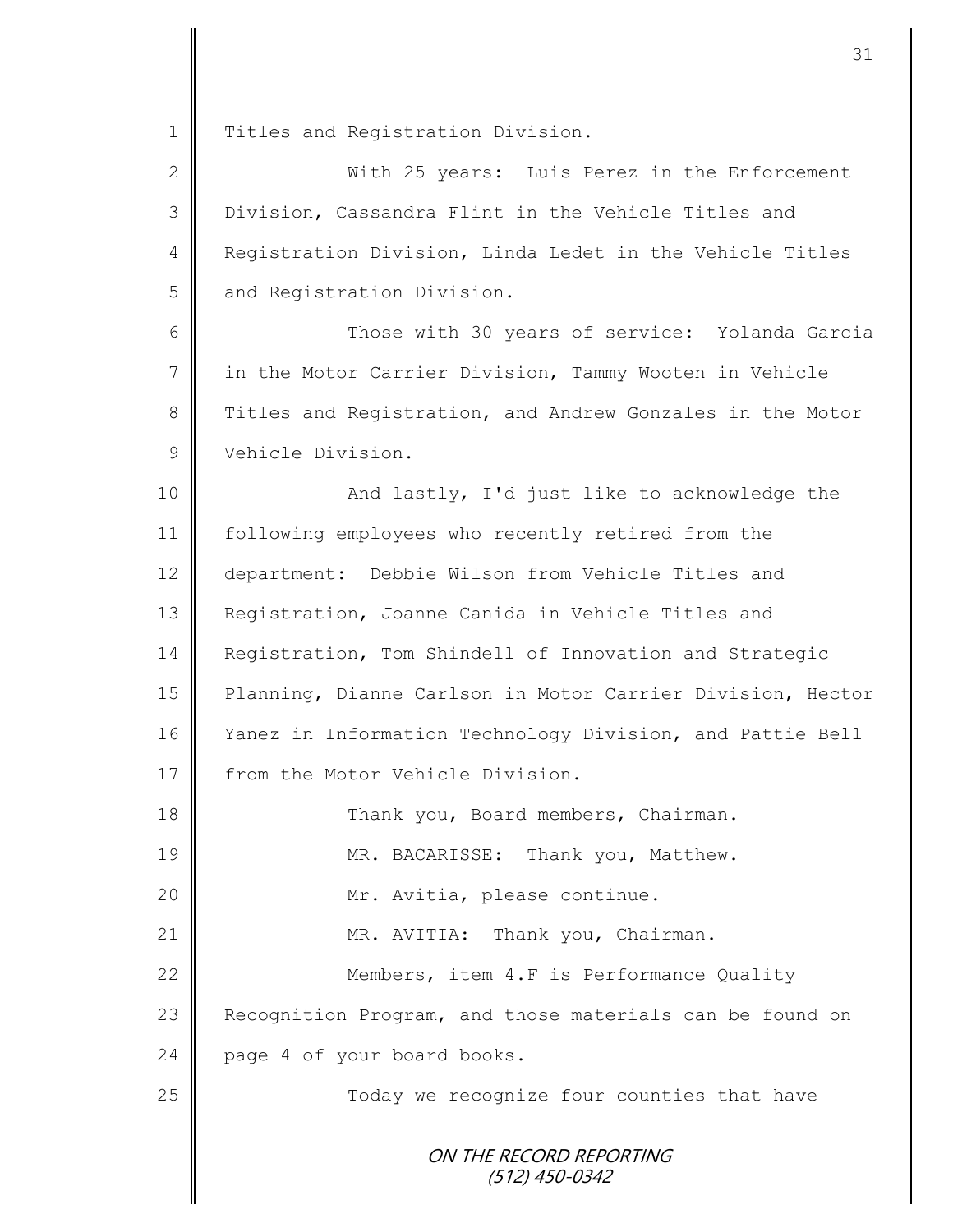1 earned a Performance Quality Recognition Program award 2 from the Texas Department of Motor Vehicles this year. 3 The awards recognize exemplary customer service and going 4 above and beyond in providing vehicle title and 5 | registration services.

6 Texans expect and deserve exceptional and 7 efficient customer services. This well-earned achievement 8 || is something counties and their residents should all be 9 proud of.

10 || This recognition focuses on a variety of items 11 | based on industry best practices, including remitting fees 12  $\parallel$  on time, consistently applying statutes, rules and 13 policies, maintaining bonds required by the state or rule, 14 performing efficiently with low error rates, processing 15 transactions in a timely fashion, having a fraud, waste 16 and abuse awareness program, focusing on customer 17 satisfaction, and implementing cost-savings measures.

18 The program recognizes tax assessor-collectors 19 at three levels, which are gold, silver and bronze, for 20 | outstanding performance and efficiency in processing title 21 and registration transactions. And I'm pleased to 22  $\parallel$  announce that this year's recipients are, for gold 23 | recognition, our very own Tammy McRae with Montgomery 24 County.

25 || Congratulations.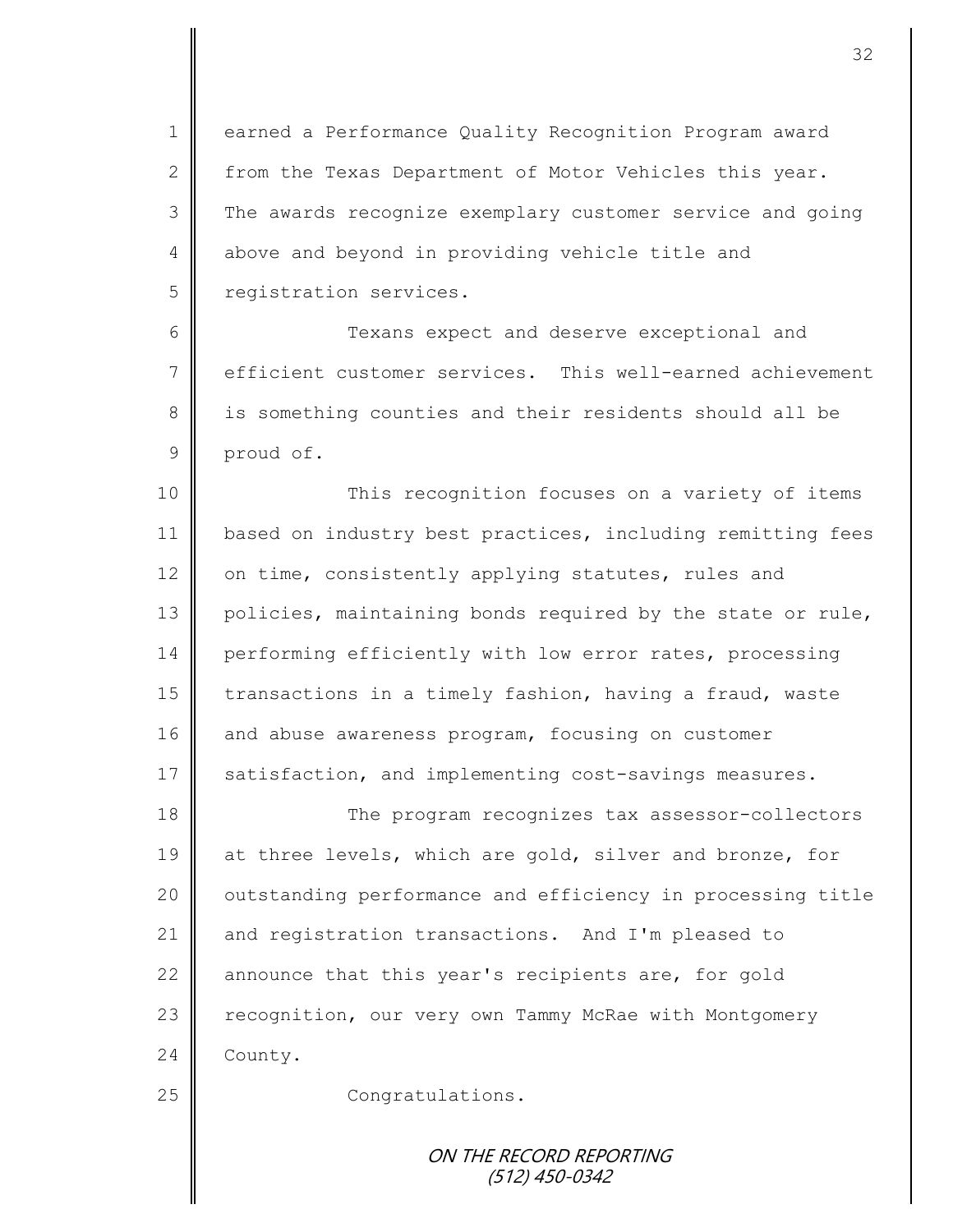ON THE RECORD REPORTING (512) 450-0342 1 (Applause.) 2 || MR. AVITIA: Another gold recipient is Ms. 3 Cheryl Johnson with Galveston County. 4 And for bronze recognition we have Larry 5 Gaddes, Williamson County, and Mr. Albert Uresti with 6 Bexar County. 7 | Recognized county tax assessor-collectors will 8 receive a letter and certificate from the Texas Department  $9 \parallel$  of Motor Vehicles, as well as an insignia which can be 10 | placed on the county's website and shared with public and 11 | other stakeholders to acknowledge this amazing 12 achievement. 13 || There have been a total of six gold, five 14 silver, and 16 bronze recipients since the inception of 15 the program in 2017, and only one county has received gold 16 recognition twice. I'm very pleased to announce that our 17 very own, again, Montgomery County Tax Assessor-Collector 18 Ms. McRae is the recipient of the gold twice. 19 || Congratulations. 20 (Applause.) 21 MR. AVITIA: Members, this concludes my remarks 22  $\parallel$  on this information. I'm happy to answer any questions. 23 || MR. BACARISSE: Members, any questions of Mr. 24 | Avitia? 25 **(No response.)**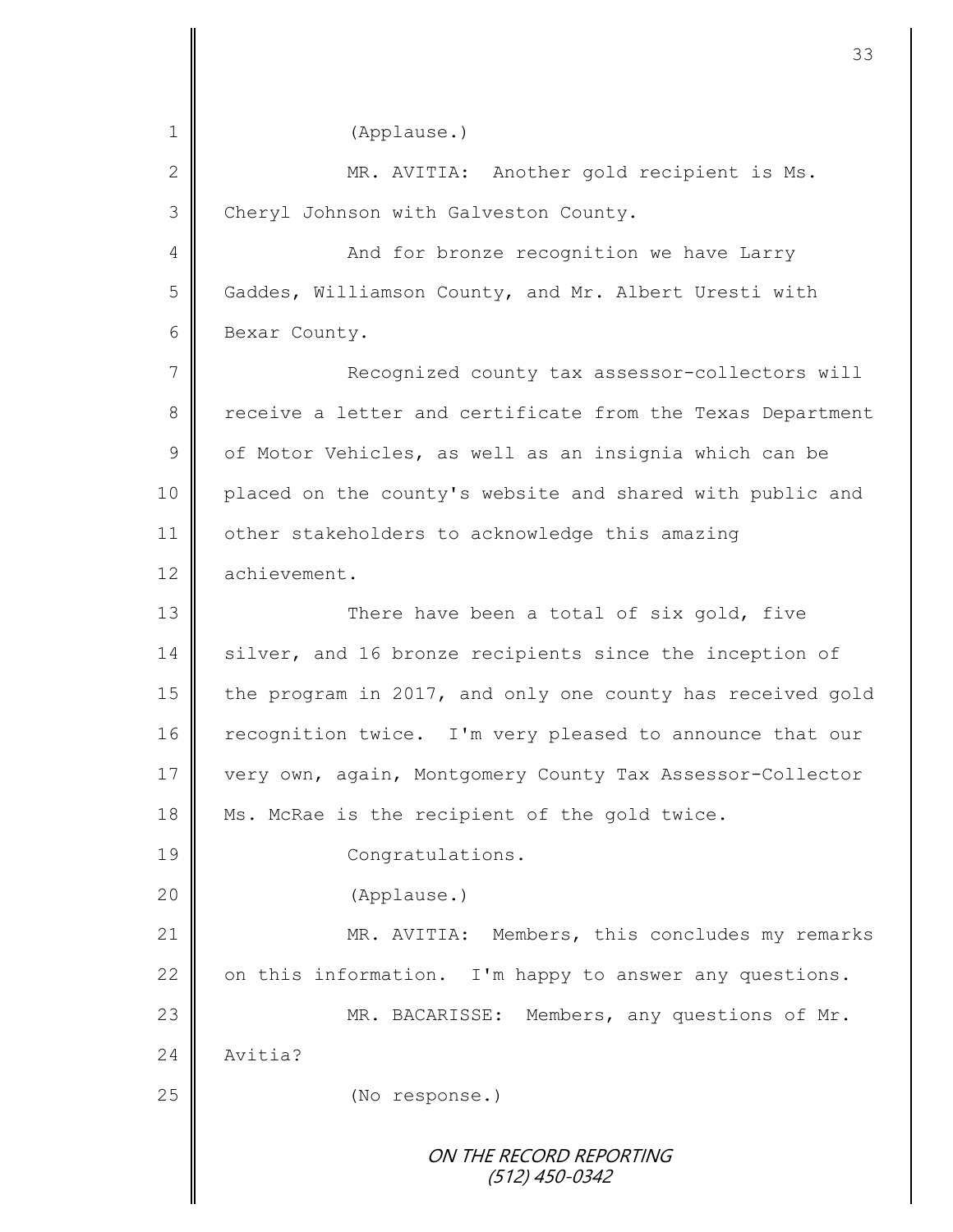ON THE RECORD REPORTING (512) 450-0342 1 || MR. BACARISSE: I just want to take a moment of 2 personal privilege to congratulate Tammy on that work. 3 You and your team in Montgomery County deserve the 4 recognition you've received, and we're appreciative of 5 your service. 6 MS. GILLMAN: Mr. Chairman? 7 MR. BACARISSE: Please, Member Gillman. 8 || MS. GILLMAN: I also wanted to compliment 9 Member McRae for her efforts and all the recipients, 10 | including Galveston, Williamson and Bexar County. I 11 understand that this is a difficult thing to achieve, and 12 | just fantastic attitude and a great effort, and I'm happy 13 that you are recognized. 14 So congratulations. 15 || MS. McRAE: Thank you. 16 | MR. BACARISSE: Thank you, Member Gillman. 17 || **I** think we're ready to move on to agenda item 18 || number 5 at this point, Rule Adoption. 19 Before we begin that, I just want to remind  $20$  everyone that in terms of making the meeting run really 21 smoothly and to help our transcriber, it's important to 22  $\parallel$  wait to be recognized by me, and then you obtain the floor 23  $\parallel$  to speak and you can raise your hand or say Mr. Chairman, 24 I'll recognize you by name. Of course, we're courteous to  $25$  one another, that's important, and we'll wait until the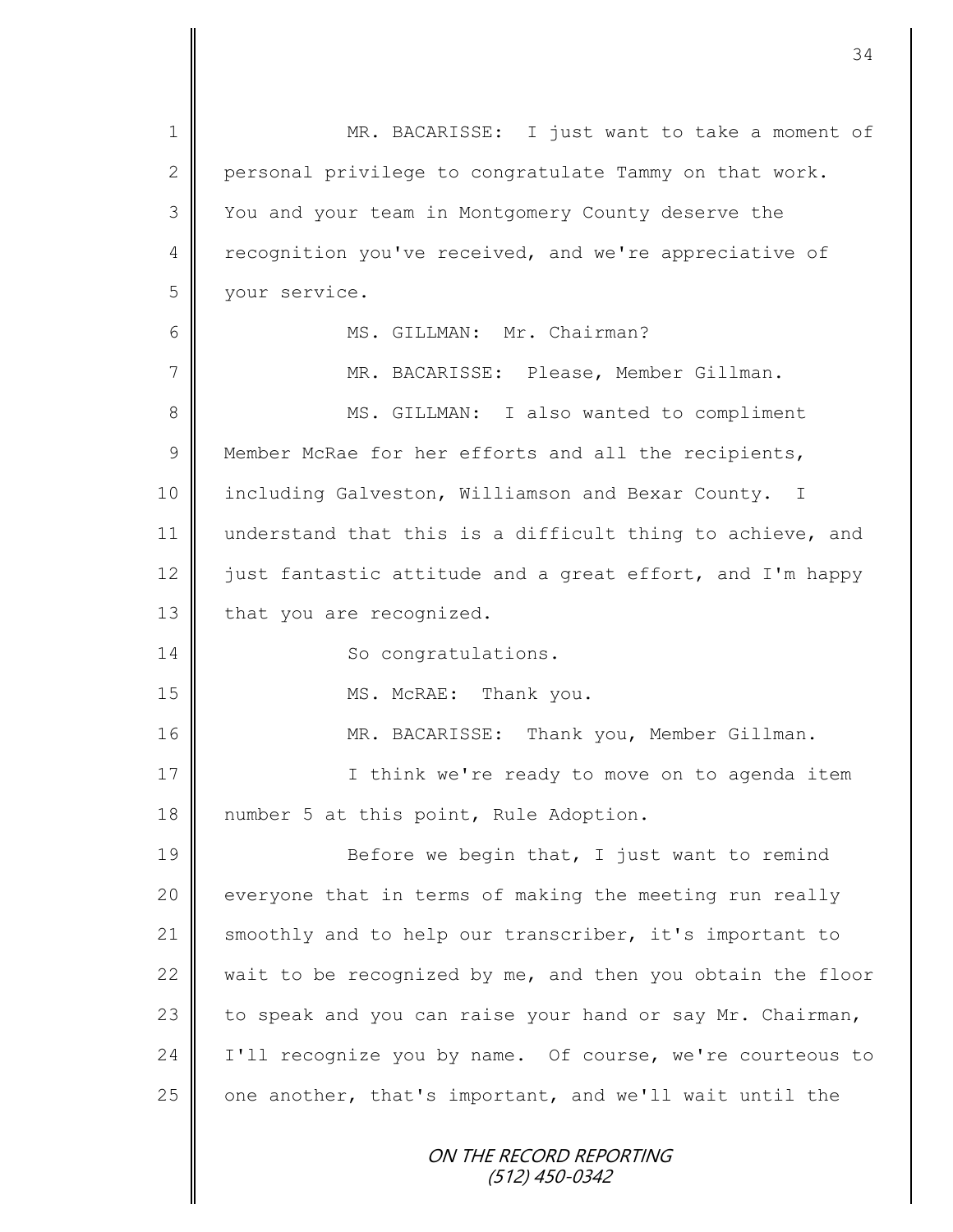ON THE RECORD REPORTING (512) 450-0342 1 prior speaker has finished before asking for the floor. 2 Also, I may alternate giving the floor to 3 members with differing views, opposing and favoring the 4 motion, as appropriate. So I'll give all members wishing  $5 \parallel$  to speak a turn before giving the floor to a member for 6 the second time in the discussion. And just remember to 7 always speak to me, the chairman, and not to other board 8 members directly in this discussion. So that would be 9 helpful. 10 || And of course, if you need to confer with 11 general counsel, we'll take a recess at any time. Just 12 | let us know. 13 || At this point we will move to agenda item 14 number 5, and I'll turn it over to Matthew Levitt to lay 15 this out for us. 16 Mr. Levitt. 17 | MR. LEVITT: Thank you. Good morning. For the 18 record, my name is Matthew Levitt. I'm the HR director. 19 I'm here to talk briefly about a rule adoption for family 20 | leave pool. 21 | A statute was passed in the last legislative 22 | session requiring state agencies to adopt a program to 23 allow employees to donate their sick and vacation leave to  $24$   $\parallel$  other employees in cases of things related to the Family 25 | Medical Leave Act, in cases of serious health condition.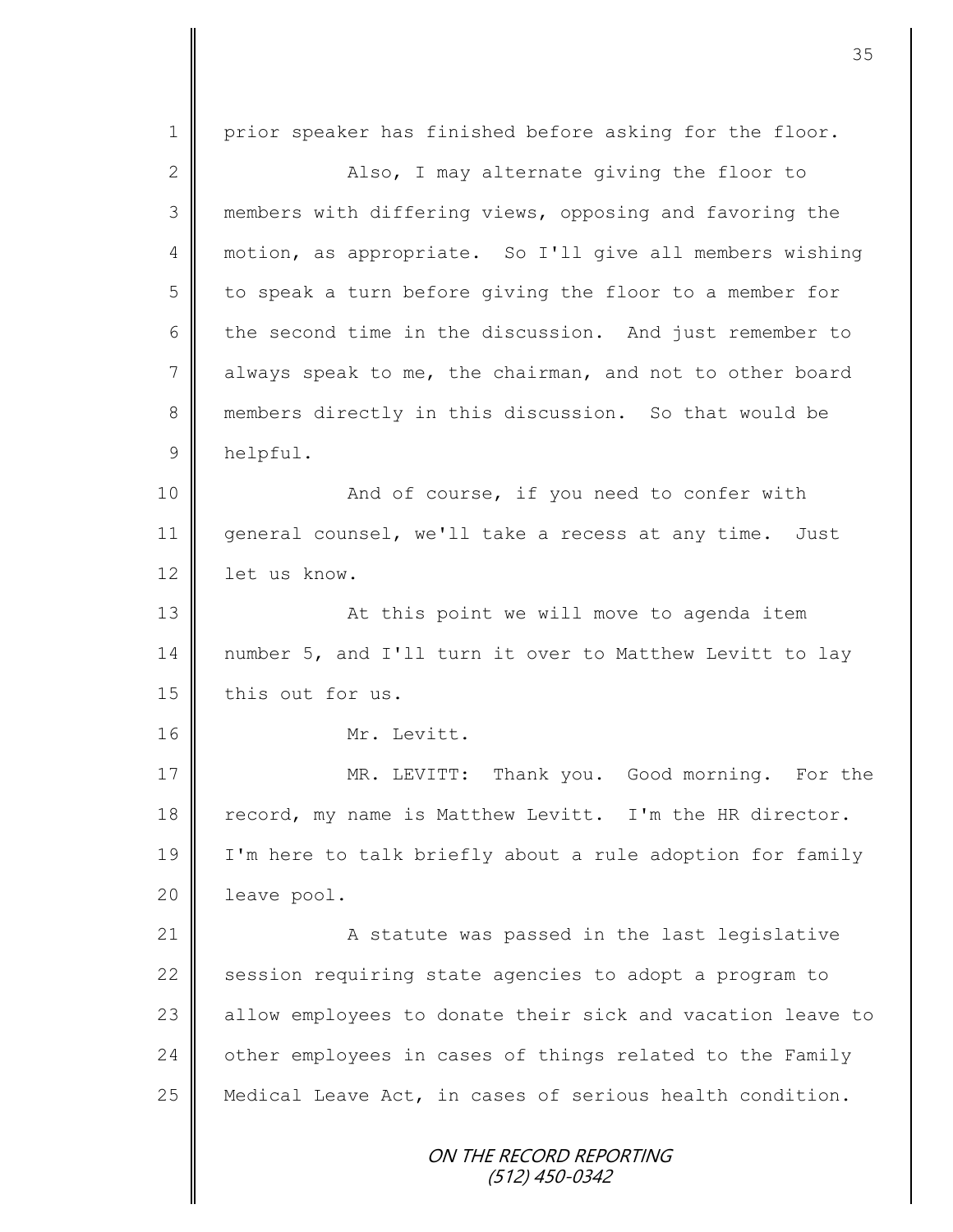ON THE RECORD REPORTING (512) 450-0342 1 | This was put forward; there were no public comments. 2 You have the proposed rule in your board books. 3 | I'm happy to answer any questions about it, but again, 4 it's a fairly straightforward practice, required by the 5 | last legislative session, allowing employees to donate  $6$  | leave and obvious to use in cases of medical emergencies 7 or in cases of pandemic-related issues, as well, is the 8 | other area we've added to this opportunity. 9 || Happy to answer any questions you might have. 10 | MR. BACARISSE: Members, any questions for Mr. 11 | Levitt, or comments? 12 (No response.) 13 MR. BACARISSE: Great. 14 | Aline, are there any public comments on this 15 | agenda item? 16 || MS. AUCOIN: Aline Aucoin, for the record. 17 | No public comments. 18 **MR. BACARISSE:** Okay. Thank you. 19 || In that case, I will entertain a motion. 20 MS. OMUMU: Mr. Chairman, I'd like to make a 21 | motion. 22 || MR. BACARISSE: Yes, Member Omumu. 23 || MS. OMUMU: I move that the board approve the 24 adoption of the new Section 208.13 concerning the new 25  $\parallel$  Family Leave Pool required by statute, as recommended by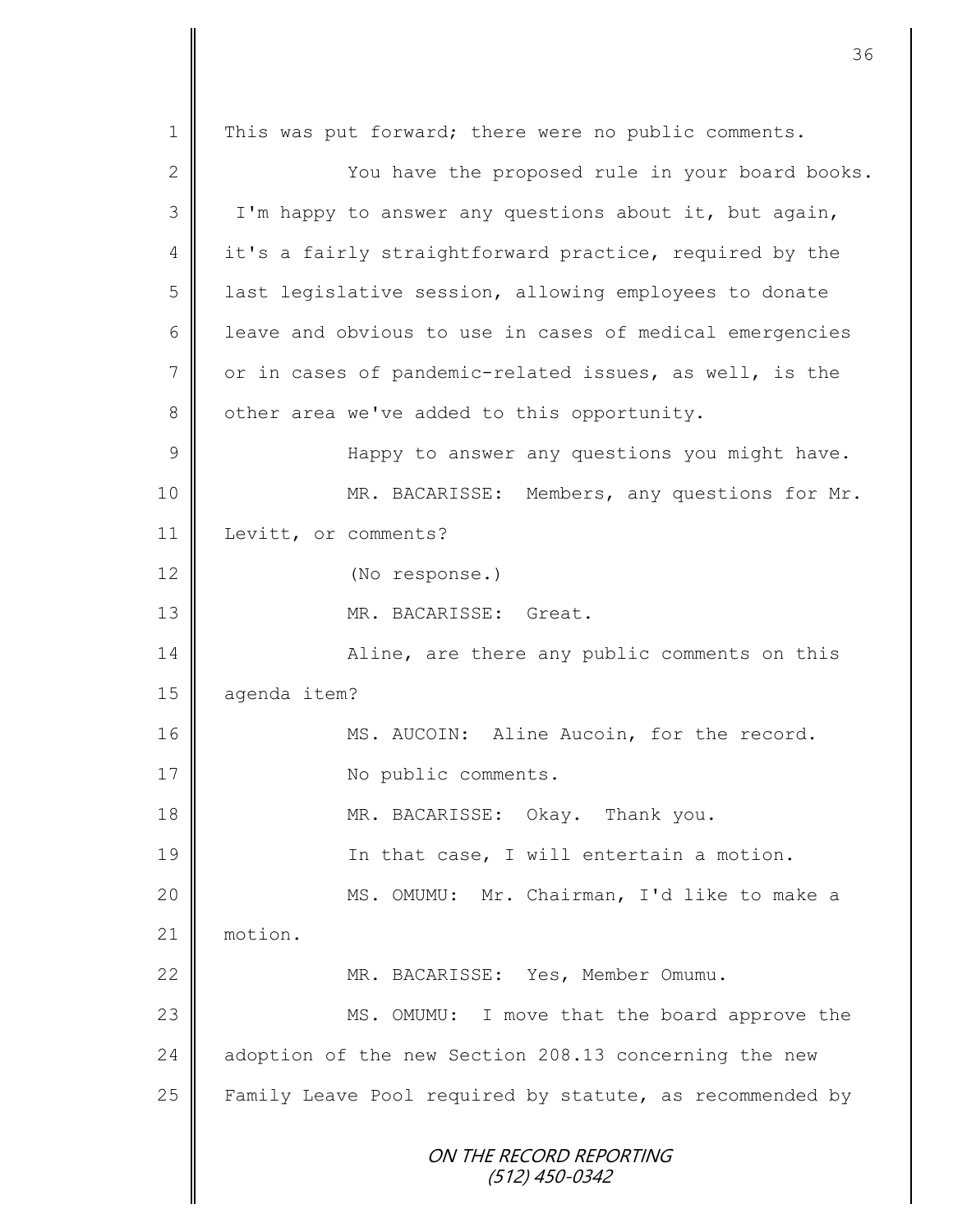| $\mathbf 1$    | staff. I also move that the board grant the department    |
|----------------|-----------------------------------------------------------|
| 2              | the ability to make changes to the adopted section based  |
| 3              | on nonsubstantive corrections made by the Texas Register. |
| 4              | MR. BACARISSE: And is there a second?                     |
| 5              | MR. RAMIREZ: I'll second.                                 |
| 6              | MR. BACARISSE: Second from Member Ramirez.                |
| $\overline{7}$ | Any further discussion?                                   |
| 8              | (No response.)                                            |
| 9              | MR. BACARISSE: Hearing none, I'll call for the            |
| 10             | vote.                                                     |
| 11             | Member Alvarado?                                          |
| 12             | MR. ALVARADO: Aye.                                        |
| 13             | MR. BACARISSE: Member Gillman?                            |
| 14             | MS. GILLMAN: Aye.                                         |
| 15             | MR. BACARISSE: Member Graham?                             |
| 16             | MR. GRAHAM: Aye.                                          |
| $17\,$         | MR. BACARISSE: Member McRae?                              |
| 18             | MS. McRAE: Aye.                                           |
| 19             | MR. BACARISSE: Member Omumu?                              |
| 20             | MS. OMUMU: Aye.                                           |
| 21             | MR. BACARISSE: Member Prewitt?                            |
| 22             | MR. PREWITT: Aye.                                         |
| 23             | MR. BACARISSE: Member Ramirez?                            |
| 24             | MR. RAMIREZ:<br>Aye.                                      |
| 25             | MR. BACARISSE: And I, Chairman Bacarisse, vote            |
|                | ON THE RECORD REPORTING<br>$(512)$ 450-0342               |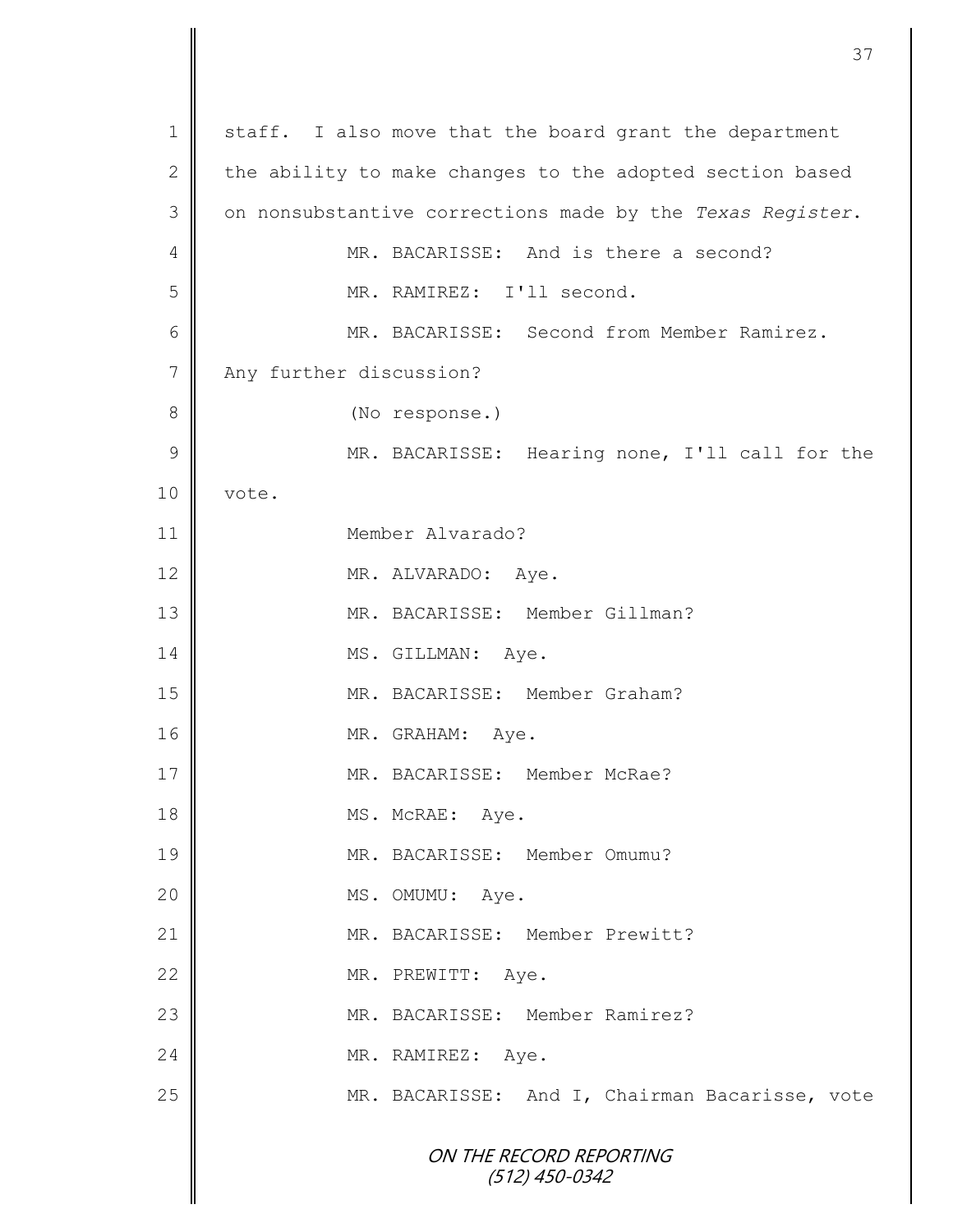ON THE RECORD REPORTING (512) 450-0342 1 aye as well. Let the record reflect that it's a unanimous 2 vote. 3 | Thank you very much, Matthew. 4 || MR. LEVITT: Thank you. 5 MR. BACARISSE: We'll now move to agenda item 6 mumber 6, again rule proposals, Chapter 215. And I'll 7 turn it over to Corrie Thompson to lay this out for us. 8 || Good morning. 9 || MS. THOMPSON: Good morning, Chairman, Board 10 members, Director Avitia. I'm Corrie Thompson, director 11 | of the Enforcement Division, for the record. And today 12 | I'm presenting to you agenda item 6, which I believe is 13 | found in your supplemental materials outside the main 14 portion of the board books. 15 | Chang and before you today is a recommendation to 16 approve emergency rulemaking for amendments to Rule 17 215.505, with an effective date of today, April 14, 2022. 18 And then there's going to be an ask for a separate 19 | recommendation for approval to publish the same amendments 20 in the *Texas Register* for public comment under the normal 21 | rulemaking process. 22 | The purpose of these amendments is to clarify 23  $\parallel$  the rule text in the rule that allows for the denial of 24 | access to dealers once the department has determined that  $25$  a dealer has been found to be fraudulently issuing tags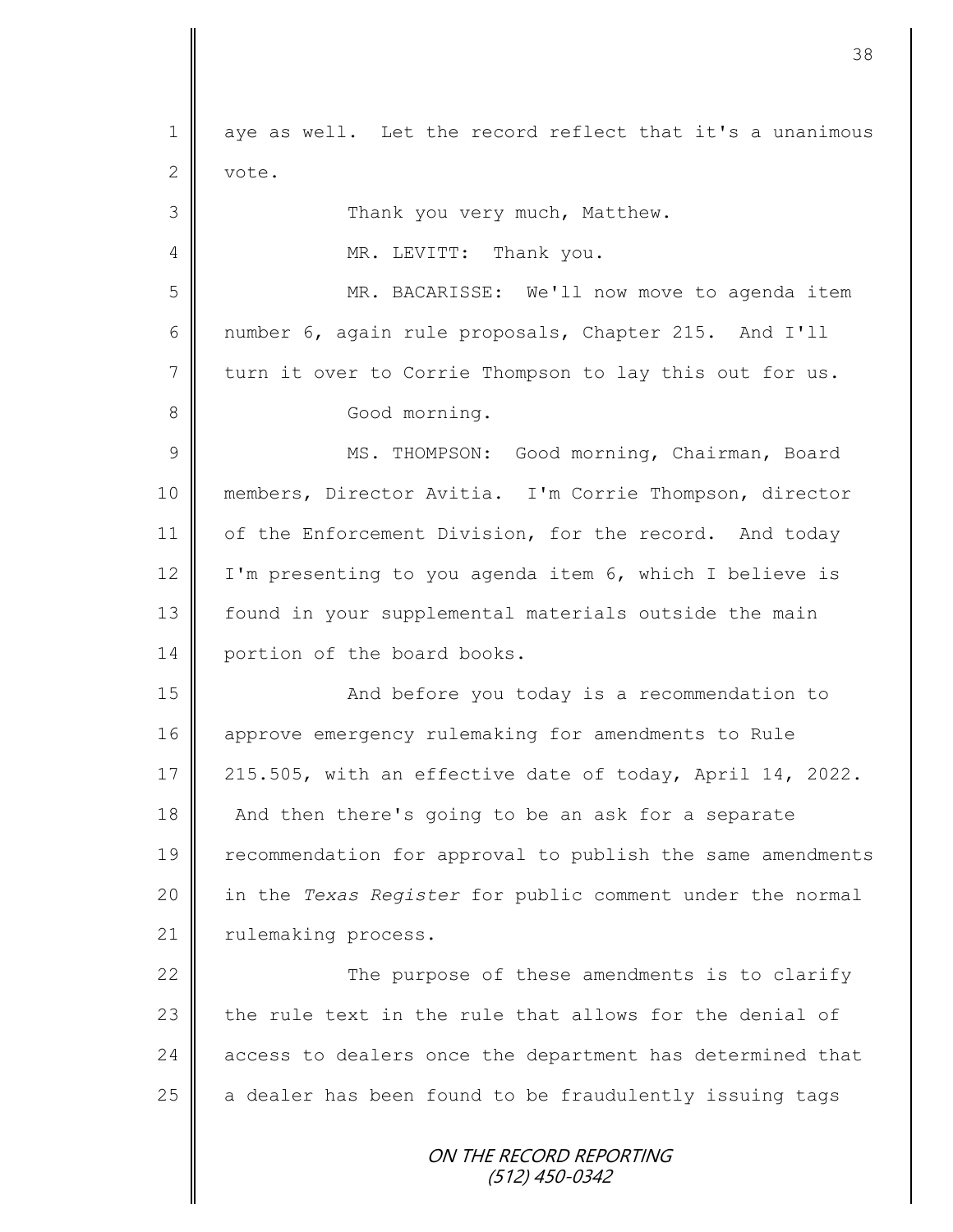1 from the temporary tag database.

| $\overline{2}$ | So we are seeking to do three things basically              |
|----------------|-------------------------------------------------------------|
| 3              | with these amendments. We're correcting a statutory         |
| 4              | citation within the rule. We are adding parentheses to      |
| 5              | the item in $215.505(a)$ (2) to make it clear that we're    |
| 6              | providing an example of when a vehicle is found to not be   |
| 7              | in a dealer's inventory. There could be some confusion      |
| 8              | now if the parentheses are not included, but that is going  |
| 9              | to be an example closed in by parentheses.                  |
| 10             | And then finally, we are changing in                        |
| 11             | $215.505(a)$ (2) the word "and" to the word "or" to make it |
| 12             | clear that it's any one of the activities that can          |
| 13             | constitute fraudulent issuance of a temporary tag.          |
| 14             | So there's no significant fiscal impact                     |
| 15             | associated with this. This is purely to clarify the rule    |
| 16             | text to provide greater information for anyone who is       |
| 17             | reading that so there's a better understanding of what      |
| 18             | we're doing with those items that constitute fraudulent     |
| 19             | issuance.                                                   |
| 20             | So with that, I would first ask the board to                |
| 21             | approve the emergency rulemaking, and the emergency         |
| 22             | rulemaking is allowed under Government Code 2001.034, and   |
| 23             | it's allowed for an initial period of 120 days and can be   |
| 24             | extended for an additional 60 days. We would have to come   |
| 25             | back to the board to ask for an additional 60 days if we    |
|                |                                                             |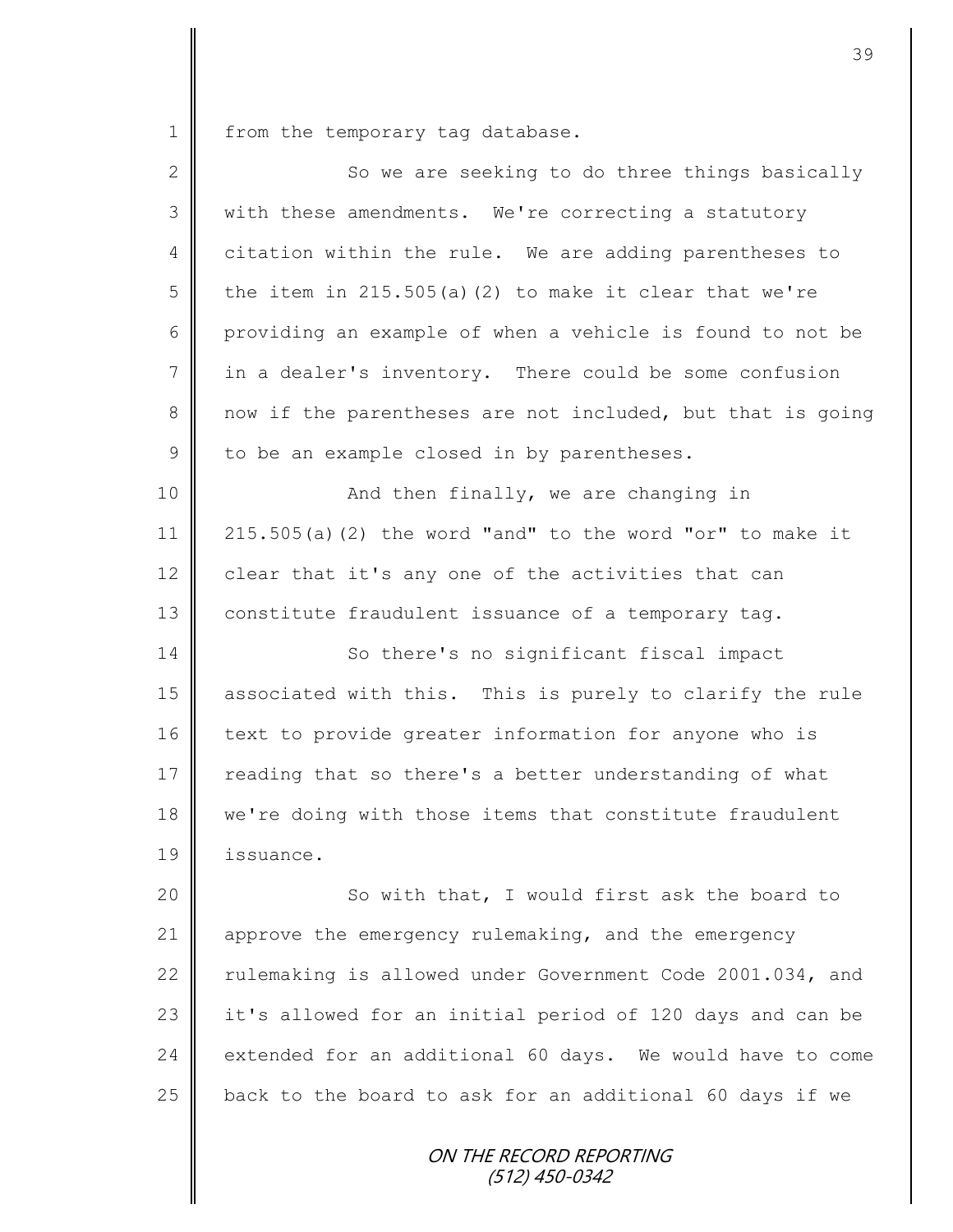1 | only ask for the 120 days here. So today we're asking for 2 approval for the full 180 days initially, and then again, 3 those amendments to Rule 215.505 would then become 4 effective today.

5 So I will ask for quidance from Office of 6 General Counsel if we need to take a vote on that first 7 before the regular recommendation.

8 || MS. AUCOIN: Aline Aucoin, for the record. 9 || It's the chair's prerogative on whether you 10 want to take each individual vote separately or whether 11 you want to vote on them together, but essentially, the 12 two asks are: one, approval from the board for the 13 emergency rulemaking which will become effective today; 14 and the second ask is approval to publish the proposal in 15 the *Texas Register* to go through the normal rulemaking 16 process so that those amendments become permanent.

17 The changes are the same in both requests, so I 18 defer to the chair on whether you want to have one motion 19 or two motions. I can tell you that Member Ramirez has a 20 draft motion.

21 | MR. BACARISSE: Great. All right. 22 **Member Ramirez, what is your motion?** 23 || MR. RAMIREZ: I'll move that the board approve 24 | the emergency amendment to Section 215.505, as recommended  $25$  by staff, for the full 180 days, with an immediate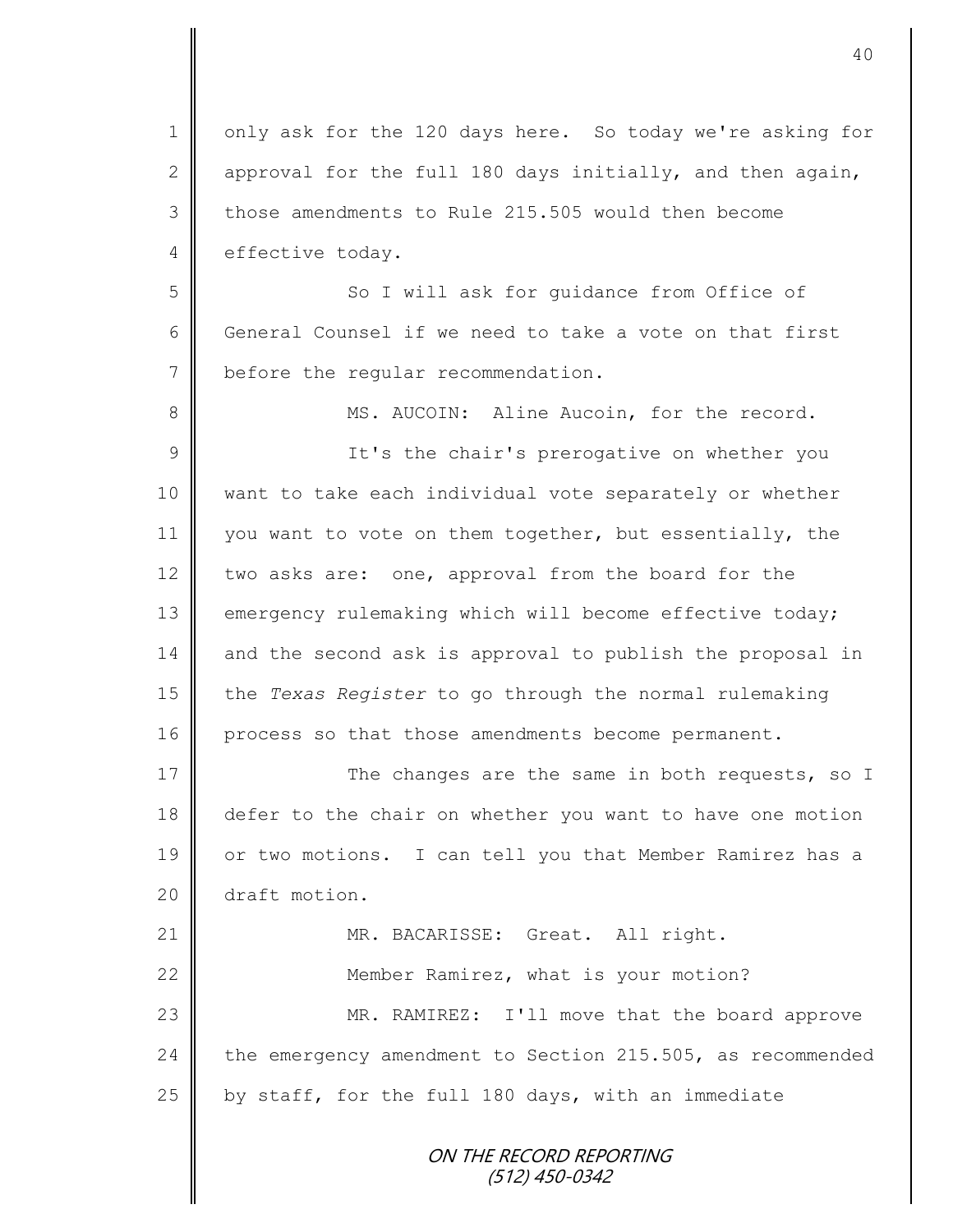1 effective date of April 14, 2022.

| $\overline{2}$ | I will also move that the board approve the                |
|----------------|------------------------------------------------------------|
| 3              | proposed amendments to Section 215.505, as recommended by  |
| 4              | staff, to publish in the Texas Register for public comment |
| 5              | under the normal rulemaking process so the amendments can  |
| 6              | become permanent. I further move that the board grant the  |
| 7              | department the ability to make changes to the proposed     |
| 8              | section based on nonsubstantive corrections made by the    |
| $\mathcal{G}$  | Texas Register.                                            |
| 10             | MR. BACARISSE: So you're combining everything              |
| 11             | in one motion.                                             |
| 12             | MR. RAMIREZ: I'm packaging it in one because               |
| 13             | the ability to make the emergency amendments. I'm just     |
| 14             | asking that they be published in the Register for them to  |
| 15             | become permanent, so all in one.                           |
| 16             | MR. BACARISSE: Right. Is there a second for                |
| 17             | Member Ramirez's motion?                                   |
| 18             | MS. McRAE: I'll second, Chairman.                          |
| 19             | MR. BACARISSE: Okay. There is a motion and a               |
| 20             | Is there discussion on this item?<br>second.               |
| 21             | MS. GILLMAN: Yes, Mr. Chairman.                            |
| 22             | MR. BACARISSE: Yes, please.                                |
| 23             | MS. GILLMAN: Just for my clarification -- I                |
| 24             | think it has been explained to me but I forgot -- tell me  |
| 25             | again about the parentheses. What is the purpose, and      |
|                | ON THE RECORD REPORTING<br>(512) 450-0342                  |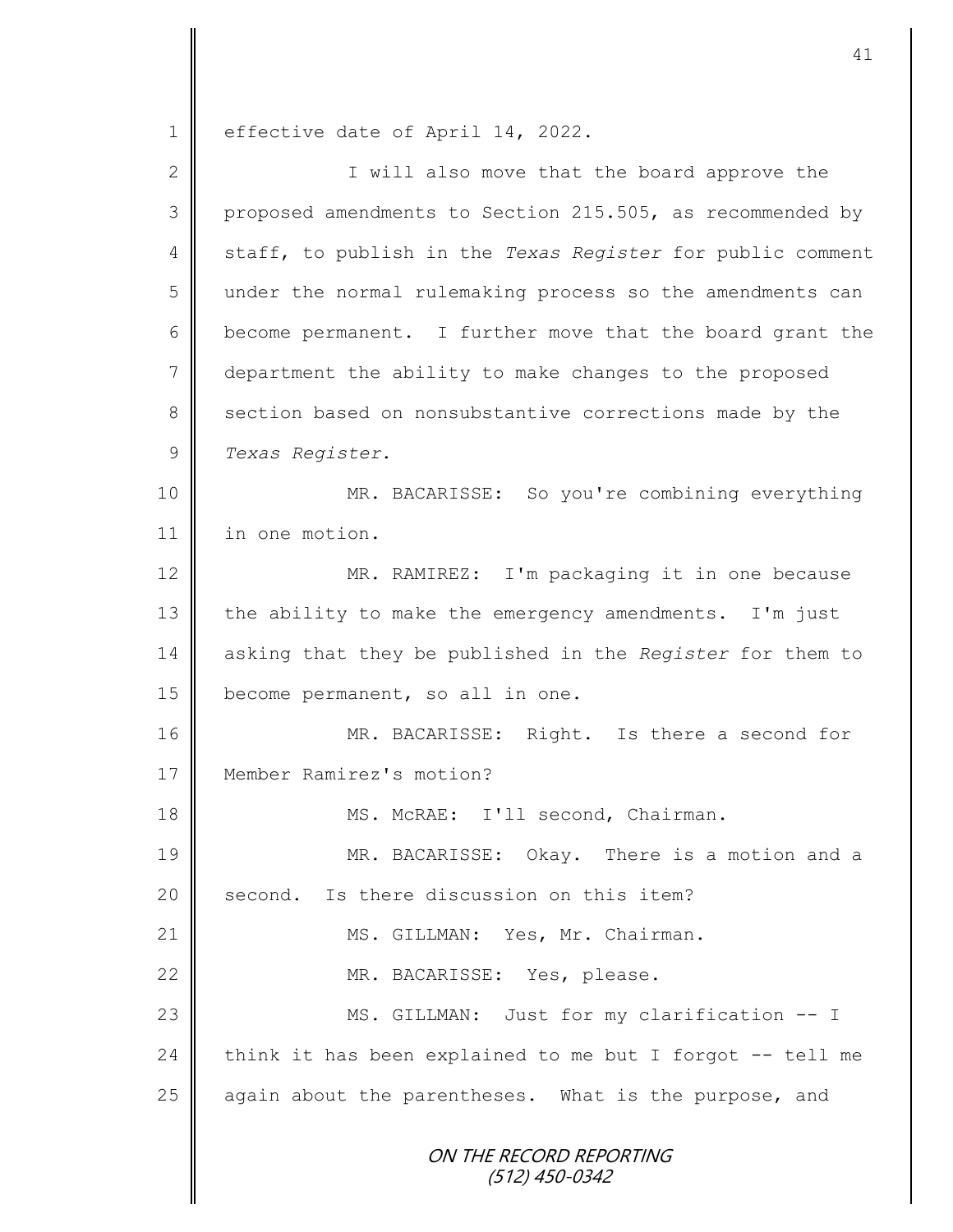1 just I want to make sure I understand.

2 || MS. THOMPSON: Again, Corrie Thompson, director 3 of the Enforcement Division, for the record.

4 So we're listing out in 215.505 three separate 5 items that can be found to be constituting fraudulent 6 issuance of the temp tags from the database. So item one 7 | is an excessive number of temporary tags relative to 8 dealer sales. That's one.

9 || Two, temporary tags for a vehicle or vehicles 10 | found to not be in the dealer's or converter's inventory. 11 So right now there's no parentheses, and after that 12 explanation it says, "a vehicle is presumed to not be in a 13 dealer's or converter's inventory if the vehicle is not 14 | listed in the relevant monthly vehicle inventory tax 15 statement," and so we're giving the example of what we 16 mean by it's not in the dealer's inventory, meaning it's 17 not reflected in the vehicle inventory tax statement.

18 || So as part of the investigative process -- I 19 don't want to go too much into it -- there's different 20 || ways that we can confirm whether or not there's linkage to 21 buyer tag issuance relative to vehicle dealer sales. And 22  $\parallel$  so this is one of the tools that we would use to gather  $23$   $\parallel$  evidence for a case.

24 || MS. GILLMAN: Okay. Thank you. 25 || MR. BACARISSE: Thank you.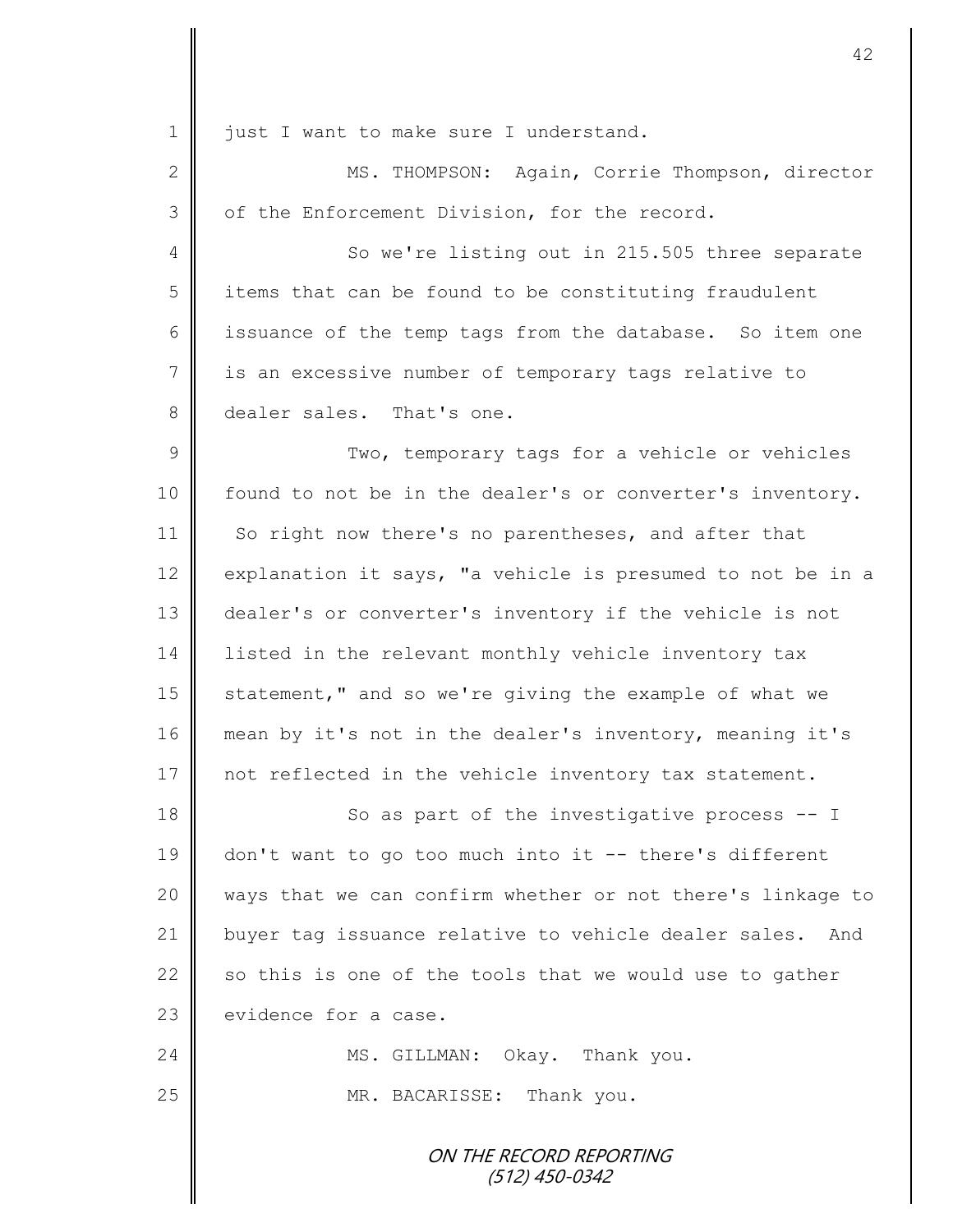ON THE RECORD REPORTING (512) 450-0342 1 Members, any other questions on the motion 2 before us? 3 (No response.) 4 || MR. BACARISSE: Hearing none, I'll call the  $5$  roll. 6 MS. AUCOIN: Chairman? 7 || MR. BACARISSE: Oh, I'm sorry. Yes, Aline. 8 MS. AUCOIN: Aline Aucoin, for the record. 9 || David Kohler registered to make a public 10 | comment on this item. 11 || MR. BACARISSE: All right, great. Thank you. 12 Mr. Kohler, would you like to come and make 13 | comment on this particular agenda item? 14 || MR. KOHLER: For the record, David Kohler  $15$  again. 16 | T signed up for public comment on this because 17 when we attended there was no link to educate of what this 18 was talked about, and after hearing, I have no comments 19 and appreciate staff's clarification on this issue. 20 MR. BACARISSE: Sorry we didn't get that 21 explanation. 22 MR. KOHLER: No, that's okay. Thank you. 23 MR. BACARISSE: Good. Thank you. 24 Were there any other public comments on this 25 aqenda item?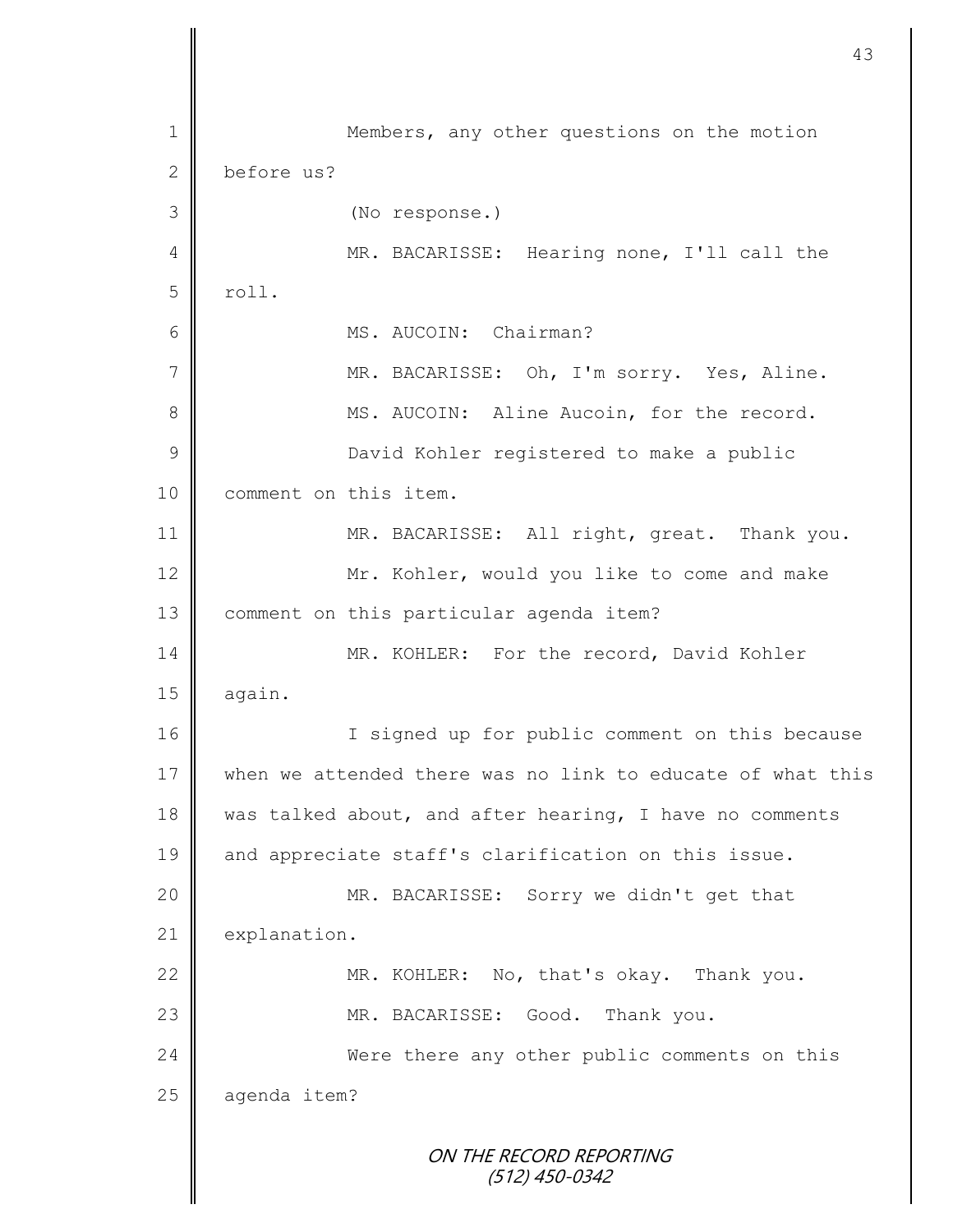|                 |                                                     | 44 |
|-----------------|-----------------------------------------------------|----|
| $\mathbf 1$     | MS. AUCOIN: Aline Aucoin, for the record.           |    |
| $\mathbf{2}$    | No other public commenters.                         |    |
| 3               | MR. BACARISSE: Thank you.                           |    |
| 4               | All right, members, any other questions?            |    |
| 5               | (No response.)                                      |    |
| $6\phantom{1}6$ | MR. BACARISSE: I'm ready to call the vote,          |    |
| $\overline{7}$  | please.                                             |    |
| 8               | Member Alvarado?                                    |    |
| 9               | MR. ALVARADO: Aye.                                  |    |
| 10              | MR. BACARISSE: Member Gillman?                      |    |
| 11              | MS. GILLMAN: Aye.                                   |    |
| 12              | MR. BACARISSE: Member Graham?                       |    |
| 13              | MR. GRAHAM: Aye.                                    |    |
| 14              | MR. BACARISSE: Member McRae?                        |    |
| 15              | MS. McRAE: Aye.                                     |    |
| 16              | MR. BACARISSE: Member Omumu?                        |    |
| 17              | MS. OMUMU: Aye.                                     |    |
| 18              | MR. BACARISSE: Member Prewitt?                      |    |
| 19              | MR. PREWITT: Aye.                                   |    |
| 20              | MR. BACARISSE: Member Ramirez?                      |    |
| 21              | MR. RAMIREZ:<br>Aye.                                |    |
| 22              | MR. BACARISSE: And I, Chairman Bacarisse, vote      |    |
| 23              | aye as well. This vote is unanimous. Thank you very |    |
| 24              | much, board.                                        |    |
| 25              | At this point we're going to agenda item number     |    |
|                 | ON THE RECORD REPORTING<br>$(512)$ 450-0342         |    |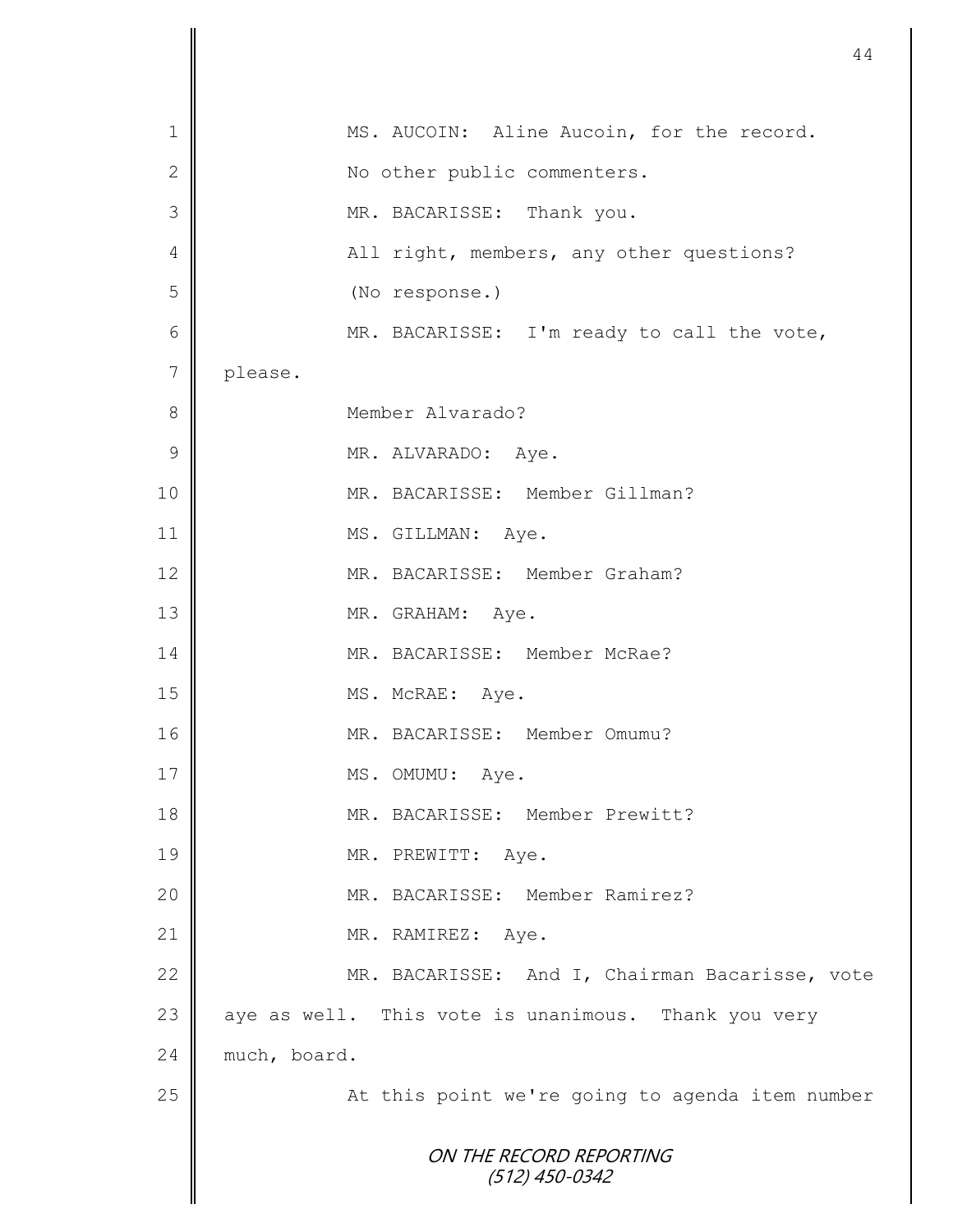1 | 7, and we'll ask Mr. Andrew Kang to come up and lay this 2  $\parallel$  one out for us, please. This has to do with House Bill 3 3514 and designating a person to decide motions for 4 rehearing, so it's a cleanup item.

5 MR. KANG: Good morning, Chairman, members, 6 Interim Executive Director. My name is Andrew Kang. I'm 7 an administrative law judge at the Office of 8 Administrative Hearings for the department, and for your 9 | consideration today I'm presenting a rule implementing 10 House Bill 3514 which the legislature passed in the last 11 | regular session.

12 | HB 3514 amended Occupations Code 2301.701 to 13 | authorize the chief hearing examiner to designate another 14 person to decide a motion for rehearing. Previously the 15 law only allowed the hearing examiner to decide the 16 motions for rehearing, however, changing that to 17 designating another person allows us to create greater 18 efficiency and continuity and also to avoid kind of the 19 perception of bias because the hearing examiner would be 20 deciding basically an appeal of his own decision.

21 **And there's also some additional nonsubstantive** 22  $\parallel$  cleanup in the rule proposal as well to make sure that's  $23$  consistent with the statute to avoid any kind of conflict 24 as well. And today we're asking for the board to approve 25 the rule proposal for publication in the *Texas Register*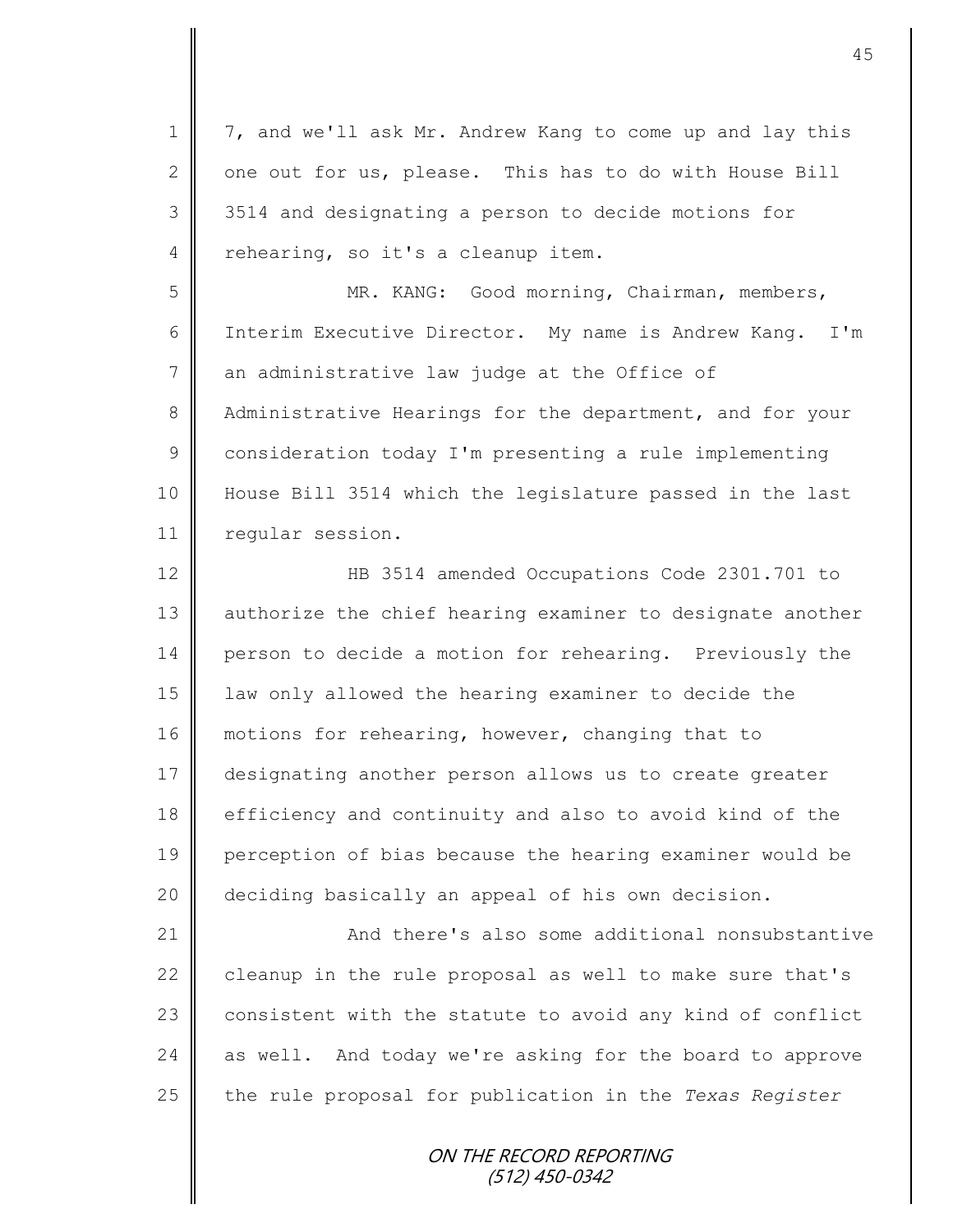ON THE RECORD REPORTING (512) 450-0342 1 | for public comment. 2 And that's my presentation, and if you have any 3 questions, I'm happy to take them. 4 MR. BACARISSE: Great. Thank you. 5 || Members, any questions on this item for Mr. 6 Kang? 7 (No response.) 8 MR. BACARISSE: Seeing none, thank you very 9 much. 10 MR. KANG: Thank you. 11 | MR. BACARISSE: Thank you, appreciate it. 12 The chair would now entertain a motion for 13 agenda item number 7, if there are no questions. Does 14 anyone have a motion on this item? 15 MR. ALVARADO: Mr. Chairman, I'd like to make a 16 motion. 17 || MR. BACARISSE: Yes, Member Alvarado. 18 MR. ALVARADO: Mr. Chairman, I move that the 19 board approve the proposed amendments to Section 215.207, 20  $\parallel$  as recommended by staff. I also move that the board grant 21  $\parallel$  the department the ability to make changes to the proposed 22  $\parallel$  section based on nonsubstantive corrections made by the 23 *Texas Register*. 24 MR. BACARISSE: Very good. Is there a second 25 for this motion?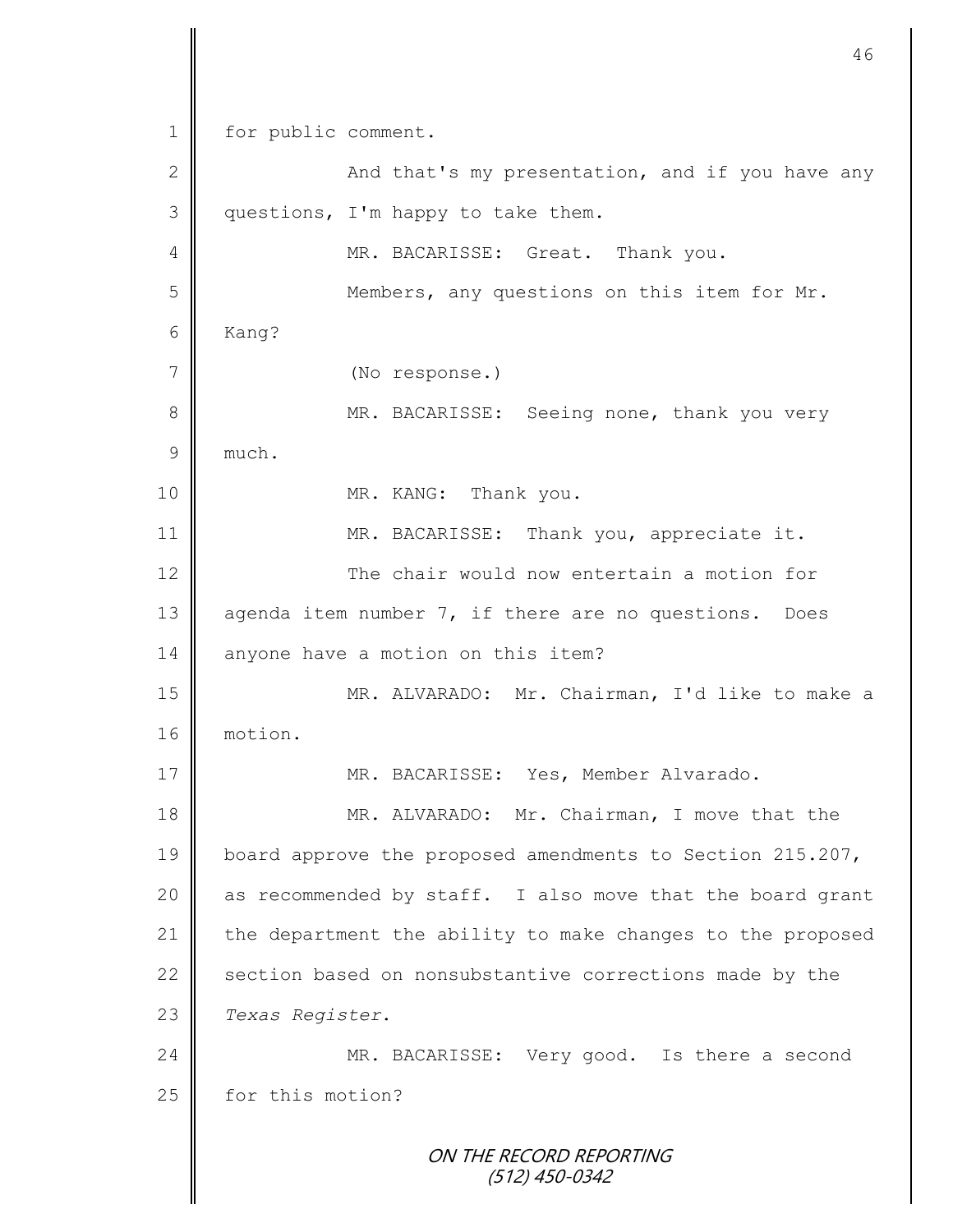| 1             | MS. GILLMAN: I'll second.                       |
|---------------|-------------------------------------------------|
| $\mathbf{2}$  | MR. GRAHAM: I'll second.                        |
| 3             | MR. BACARISSE: Okay, Member Gillman. I'll       |
| 4             | give it to the table down here.                 |
| 5             | (General laughter.)                             |
| 6             | MR. BACARISSE: Fantastic. Thank you.            |
| 7             | Is there any further discussion on this motion, |
| $8\,$         | members?                                        |
| $\mathcal{G}$ | (No response.)                                  |
| 10            | MR. BACARISSE: Hearing none, I will call for    |
| 11            | the vote, please.                               |
| 12            | Member Alvarado?                                |
| 13            | MR. ALVARADO: Aye.                              |
| 14            | MR. BACARISSE: Member Gillman?                  |
| 15            | MS. GILLMAN: Aye.                               |
| 16            | MR. BACARISSE: Member Graham?                   |
| $17$          | MR. GRAHAM: Aye.                                |
| 18            | MR. BACARISSE: Member McRae?                    |
| 19            | MS. McRAE: Aye.                                 |
| 20            | MR. BACARISSE: Member Omumu?                    |
| 21            | MS. OMUMU: Aye.                                 |
| 22            | MR. BACARISSE: Member Prewitt?                  |
| 23            | MR. PREWITT: Aye.                               |
| 24            | MR. BACARISSE: Member Ramirez?                  |
| 25            | MR. RAMIREZ: Aye.                               |
|               | ON THE RECORD REPORTING<br>$(512)$ 450-0342     |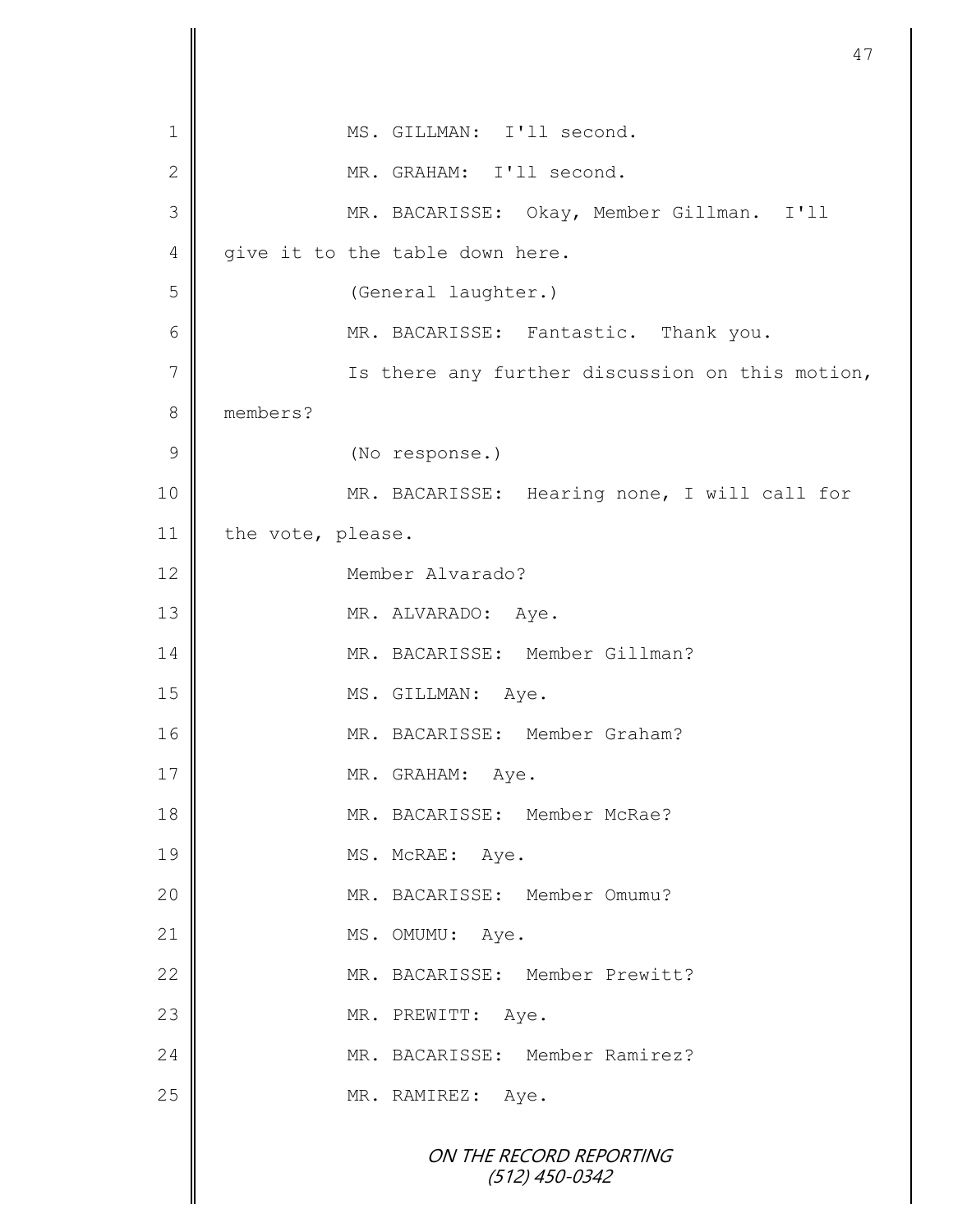ON THE RECORD REPORTING (512) 450-0342 1 || MR. BACARISSE: And I, Chair Bacarisse, vote 2 aye as well, so it's a unanimous vote. Thank you. 3 || And now we'll move to agenda item number 8, 4 | which are briefing and action items. This is specialty 5 plate designs, and we'll hear from Mr. Luna. 6 Good morning. 7 MR. LUNA: Good morning, Mr. Chairman 8 Bacarisse, Board members, Executive Director Avitia. My 9 mame is Roland Luna, Sr., Vehicle Titles and Registration 10 Division director. 11 The action item before you is a request from 12 the Vehicle Titles and Registration Division to seek board 13 || approval or denial in accordance with the board's 14 statutory authority. The item before you are specialty 15 plate designs submitted for your consideration and can be 16 found on page 25 of your board book. 17 **Member Graham,** you will see that we have a new 18 display board that I promise is very sturdy and I will not 19 knock it over. 20 MR. GRAHAM: Looks very sturdy. I appreciate  $21$   $\parallel$  it. 22 MR. LUNA: Thank you, sir. 23 | The three proposed plates are designs from our 24 specialty plates vendor, My Plates, and were posted for 25 | public comment in February of 2022.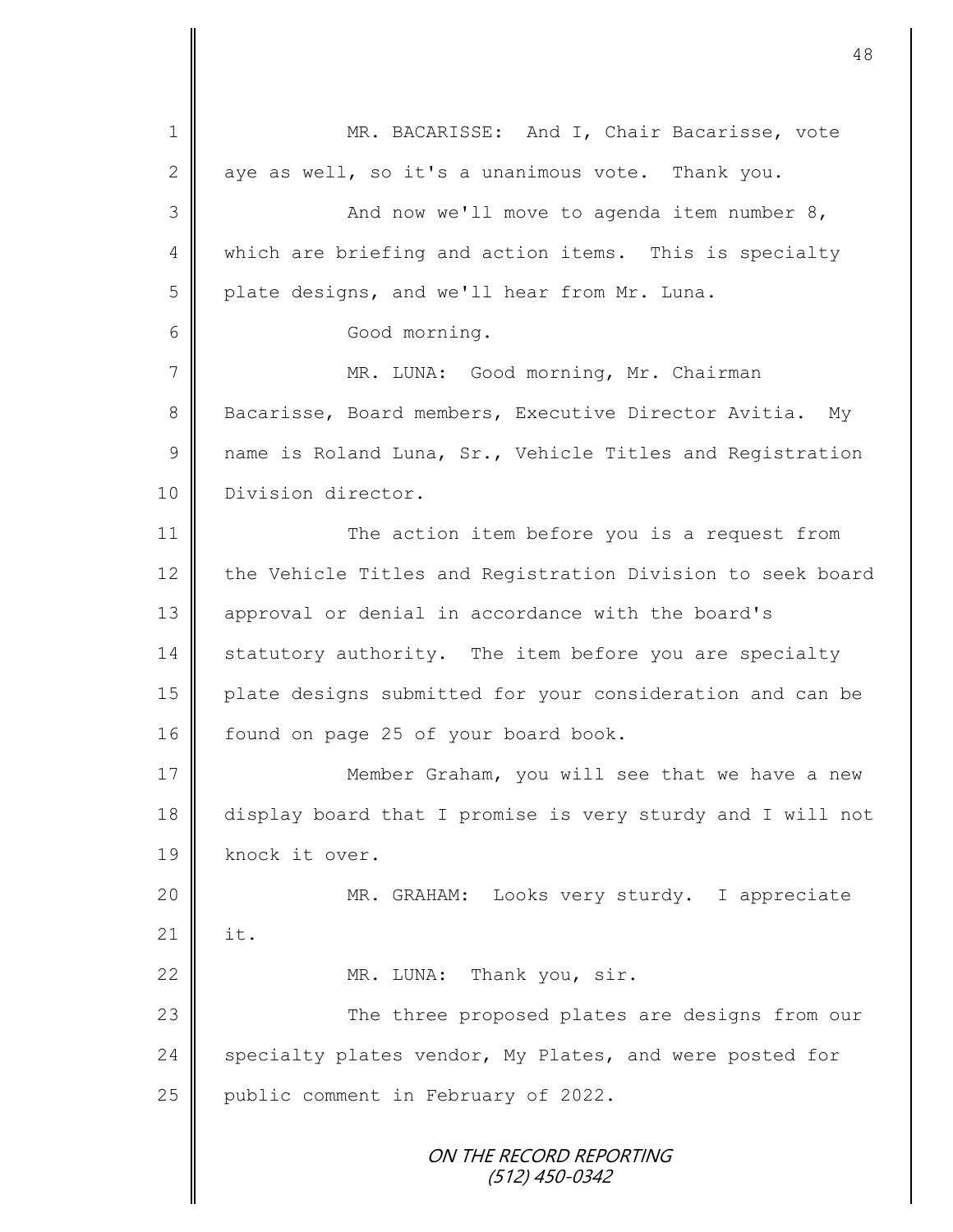ON THE RECORD REPORTING (512) 450-0342 1 The first plate is a Dallas Stars Hockey 2 redesign of an existing plate; 341 people liked the 3 design, 128 did not. That is the plate that is on the 4 right that is the new design. 5 || The second design is the University of Georgia 6 plate which is a redesign of an existing plate; 200 people 7 | liked the design, 309 did not. 8 || (General talking and laughter.) 9 MR. LUNA: We're in Texas. 10 The third design is a University of Texas at 11 Dallas crossover design; 210 people liked the design, 218 12 did not. 13 || This concludes my presentation on this action 14 item and I'm available to answer any questions that you  $15$  may have. 16 MR. BACARISSE: Members, any questions for Mr.  $17 \parallel$  Luna? 18 MR. GRAHAM: Guess I'll just ask the question 19 | because it hasn't been asked. 20 MR. BACARISSE: Member Graham. 21 | MR. GRAHAM: Thank you, Mr. Chairman. 22 Why do we let people vote whether they like it 23 | or don't like it when I don't know that it's really 24 considered? I mean, should we not let the University of 25 Georgia have their plate because it was disliked more than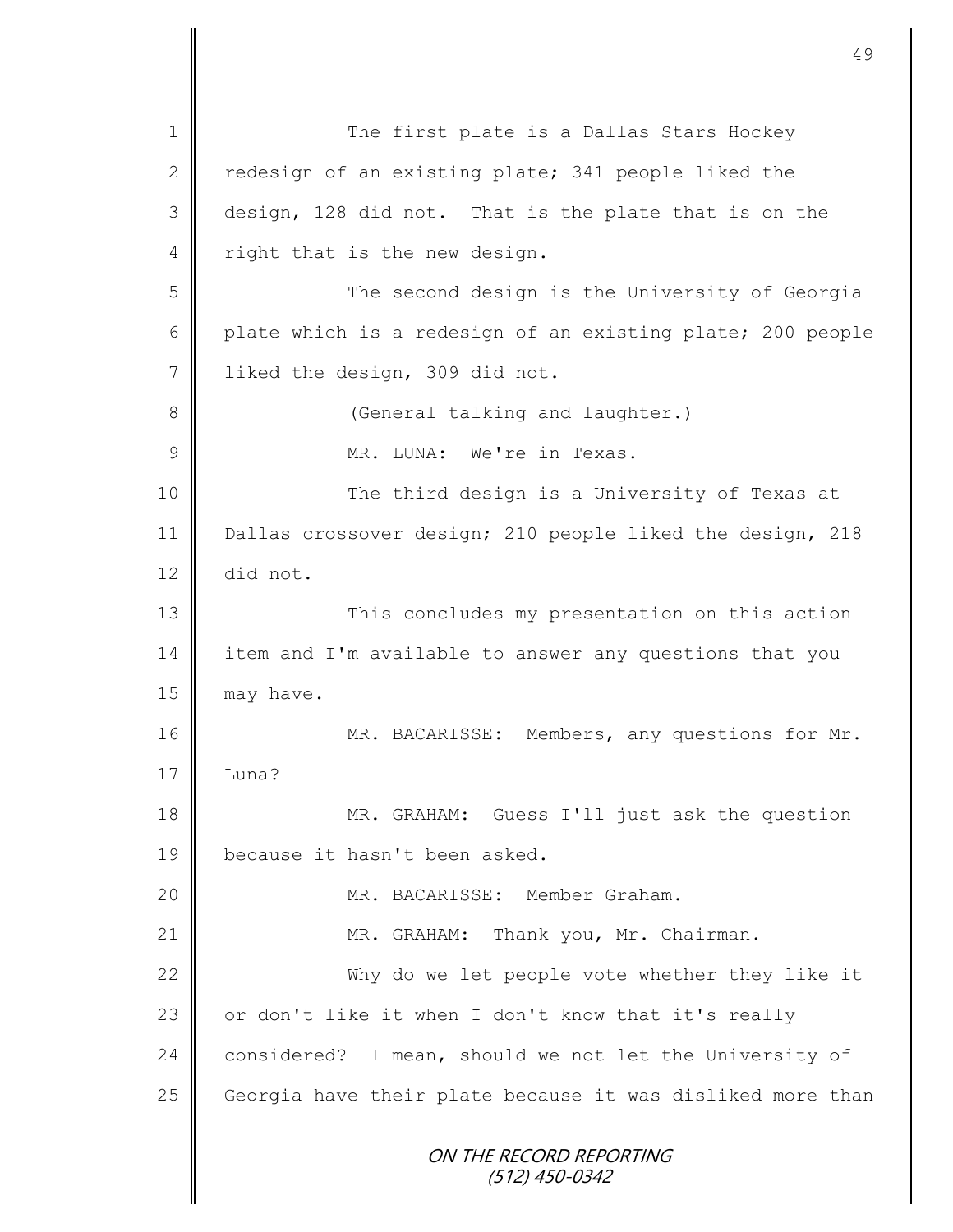ON THE RECORD REPORTING (512) 450-0342 1 it was liked? 2 MR. LUNA: Member Graham, it's an unscientific 3 || way of eliciting some initial feedback from the public or  $4 \parallel$  those that may have an interest in the redesign of the 5 plate. 6 || MR. GRAHAM: Okay. So it's to help those that 7 are trying to design it. 8 || MR. LUNA: Yes, sir. 9 || MR. GRAHAM: If it's 95 percent disliked, then 10 they really, really need to reconsider their design. 11 || MR. LUNA: And we may be coming back here for 12 another redesign. 13 MR. GRAHAM: Okay. Well, that makes sense. 14 Thank you. 15 || Thank you, Mr. Chairman. 16 || MS. GILLMAN: Clarification, Mr. Chairman? 17 | MR. BACARISSE: Yes, Member Gillman. 18 || MS. GILLMAN: So along the same lines with 19 Brett, so the State of Texas, as I understand, enjoys the  $20$  revenue from this, it's not really a vote whether or not 21  $\parallel$  we -- whether we want to have the tag or not? 22 MR. LUNA: Specialty plates are revenue 23  $\parallel$  generating, yes, ma'am. 24 MS. GILLMAN: As long as it gets how many 25 petitions for it, they can  $-$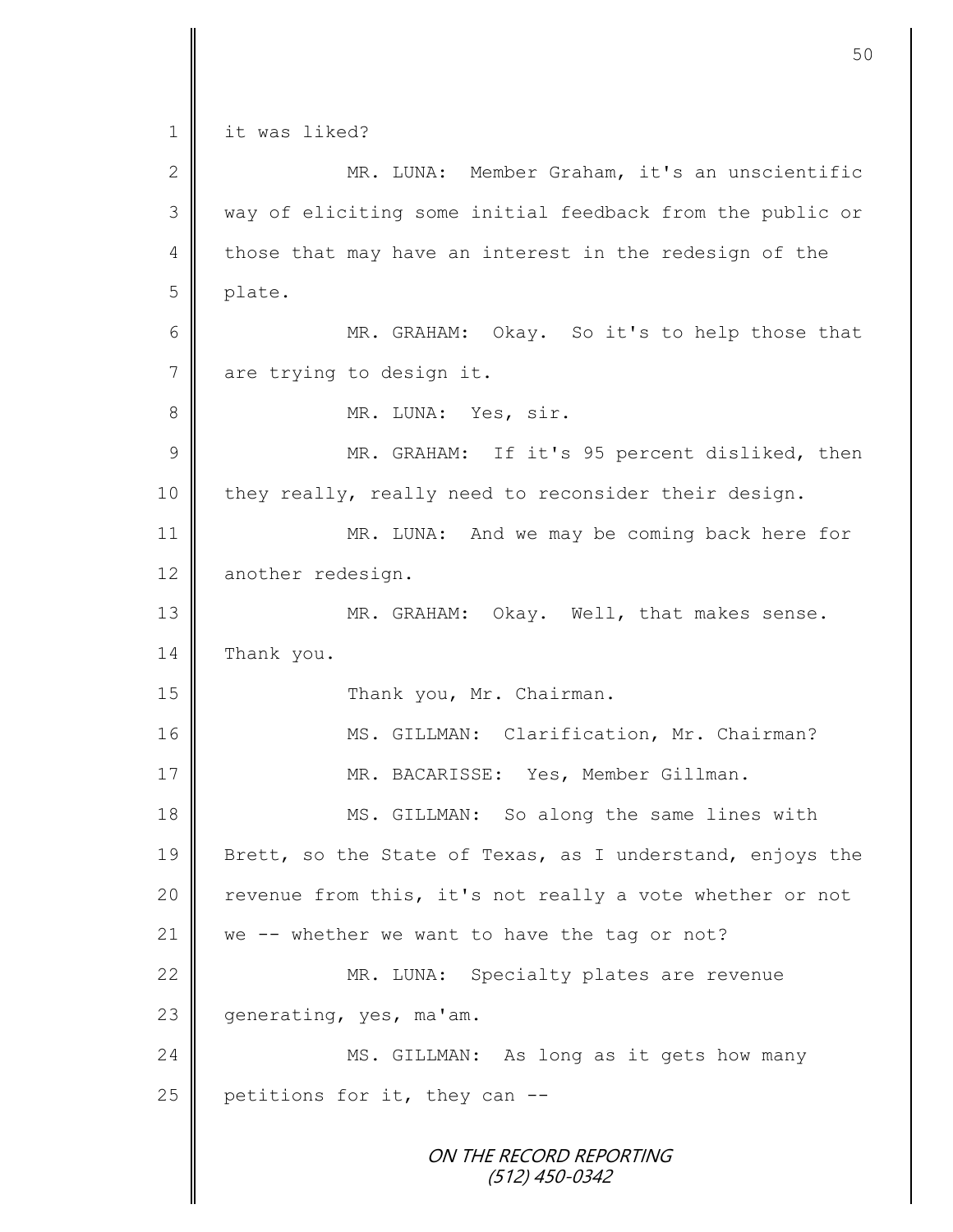ON THE RECORD REPORTING (512) 450-0342 1 MR. LUNA: Specialty plates must maintain a 2 minimum of 200 plates per year. We evaluate that every 3 December to make sure that they're at their 200 plate 4 threshold. If they fall below that, there's some remedies  $5 \parallel$  that our marketing vendor, My Plates, will work with the  $6 \parallel$  specialty plate designer to make sure that they can get 7 back over the 200 minimum. 8 | MS. GILLMAN: Thank you. 9 || MR. BACARISSE: I have a question. Bacarisse, 10 for the record. 11 | Just when the survey is done, is it more 12 questions than like/dislike, or is it just an up or down? 13 MR. LUNA: Like or dislike. It's a radio 14 button there, I like the plate, I dislike the plate. We 15 | use the eVIEW system that is our website. 16 | MR. BACARISSE: Right. Thank you. 17 NR. LUNA: Yes, sir. 18 MR. GRAHAM: There's not a hate button. 19 | MR. LUNA: Depends on the plate. 20 (General laughter.) 21 || MR. BACARISSE: That's right. 22 | Good. Any other questions for Mr. Luna on this  $23 \parallel$  item? 24 (No response.) 25 MR. BACARISSE: The chair would now entertain a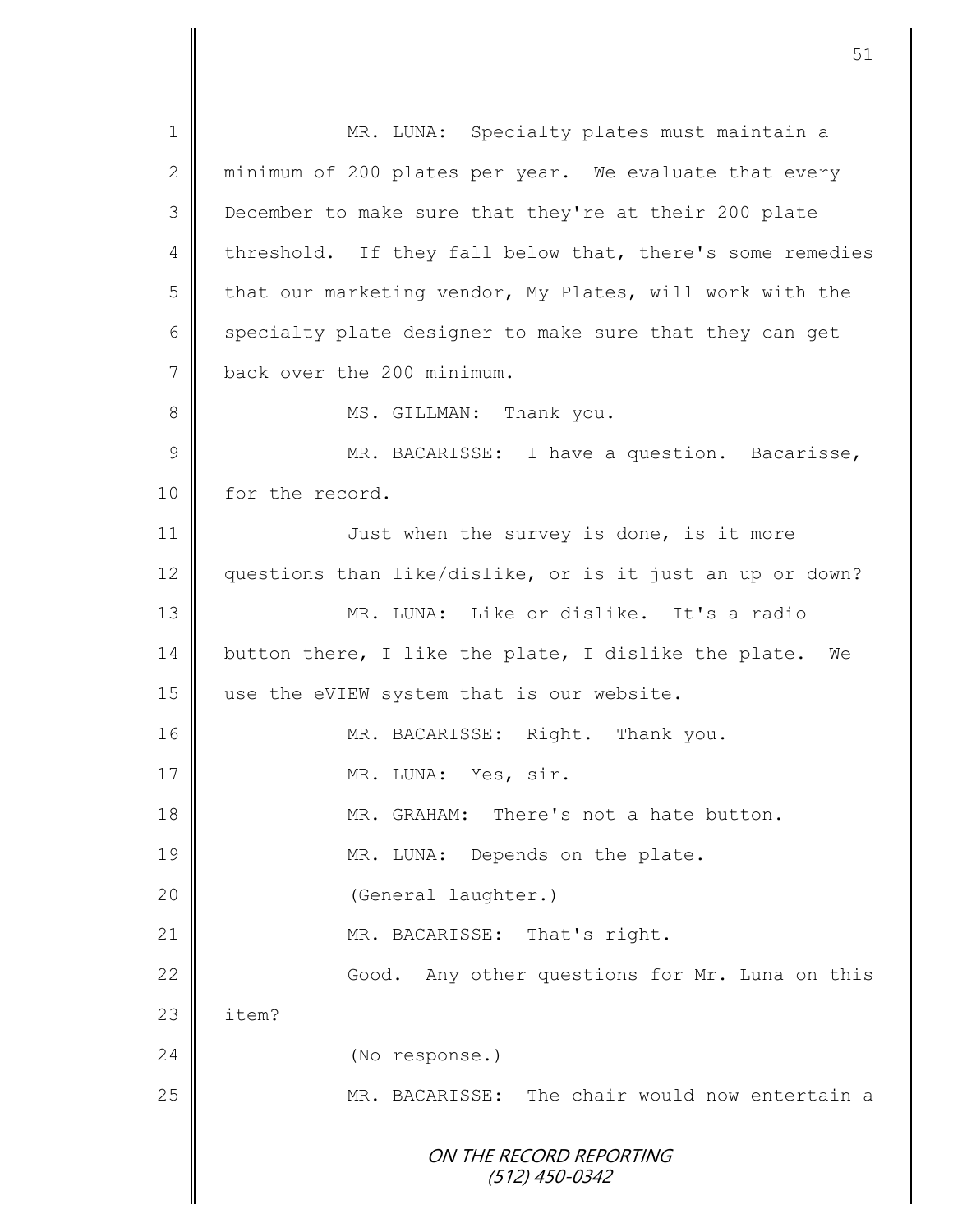ON THE RECORD REPORTING (512) 450-0342 1 | motion for agenda item 8, please. 2 || MS. OMUMU: Chairman, I'd like to make a 3 motion, please. 4 MR. BACARISSE: Yes, Member Omumu, go ahead. 5 || MS. OMUMU: I move that the board approve the 6 University of Georgia, Dallas Stars Hockey, and University 7 of Texas at Dallas specialty plates as presented by staff. 8 MR. BACARISSE: Is there a second for this 9 motion? 10 NR. ALVARADO: Second. 11 MR. BACARISSE: Member Alvarado. 12 Very good. Any further discussion? 13 (No response.) 14 | MR. BACARISSE: Hearing none, I will entertain 15 the vote, please. 16 || Member Alvarado? 17 || MR. ALVARADO: Aye. 18 | MR. BACARISSE: Member Gillman? 19 MS. GILLMAN: Aye. 20 || MR. BACARISSE: Member Graham? 21 MR. GRAHAM: Aye. 22 MR. BACARISSE: Member McRae? 23 MS. McRAE: Aye. 24 MR. BACARISSE: Member Omumu? 25 MS. OMUMU: Aye.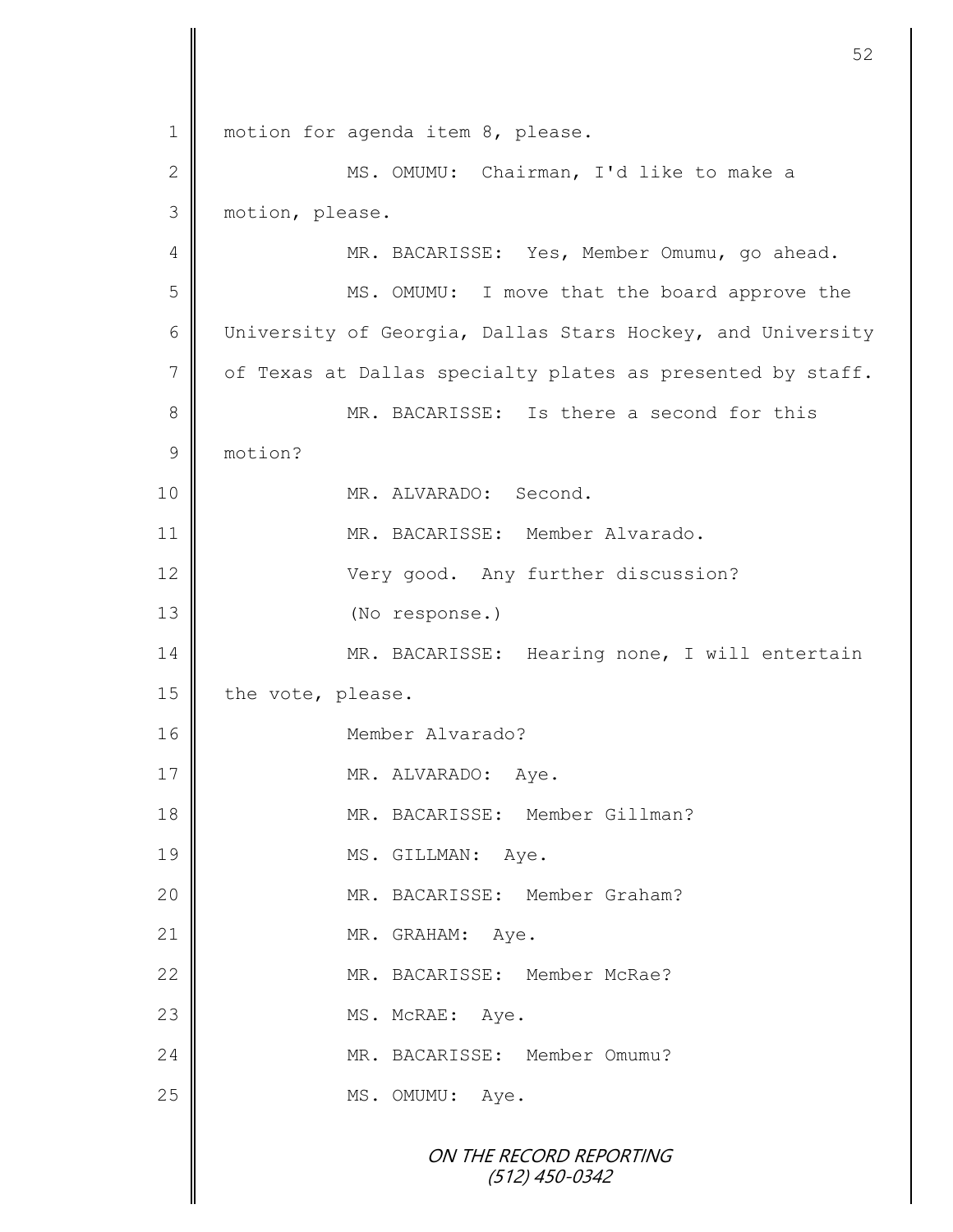| $\mathbf 1$     | MR. BACARISSE: Member Prewitt?                               |
|-----------------|--------------------------------------------------------------|
| 2               | MR. PREWITT: Aye.                                            |
| 3               | MR. BACARISSE: Member Ramirez?                               |
| 4               | MR. RAMIREZ: Aye.                                            |
| 5               | MR. BACARISSE: And I, Charles Bacarisse, vote                |
| 6               | aye as well. It's unanimous. Thank you. And that is          |
| $7\phantom{.0}$ | item 8.                                                      |
| $8\,$           | Now we move on to agenda item 9, and I would                 |
| $\mathcal{G}$   | like to turn it over to our committee chair, John Prewitt,   |
| 10              | and Wendy Barron to give a summary of the Projects and       |
| 11              | Operations Committee meeting that was conducted yesterday    |
| 12              | afternoon. If members have questions on any of the items     |
| 13              | from the Projects and Operations Committee update, I'll      |
| 14              | ask the staff to please come up to the presenter podium to   |
| 15              | answer any of those questions that may come from the         |
| 16              | board.                                                       |
| 17              | Mr. Prewitt, please go right ahead.                          |
| 18              | MR. PREWITT: Well, thank you, Chair Bacarisse,               |
| 19              | Acting Executive Director Avitia, and members.               |
| 20              | Yesterday, Members Alvarado, Gillman, McRae and              |
| 21              | myself of the Projects and Operations Committee met to       |
| 22              | discuss long range projects and operational improvement      |
| 23              | There are four items that we'll go over today, the<br>items. |
| 24              | first three of which are discussion items and the fourth     |
| 25              | is an action item.                                           |
|                 |                                                              |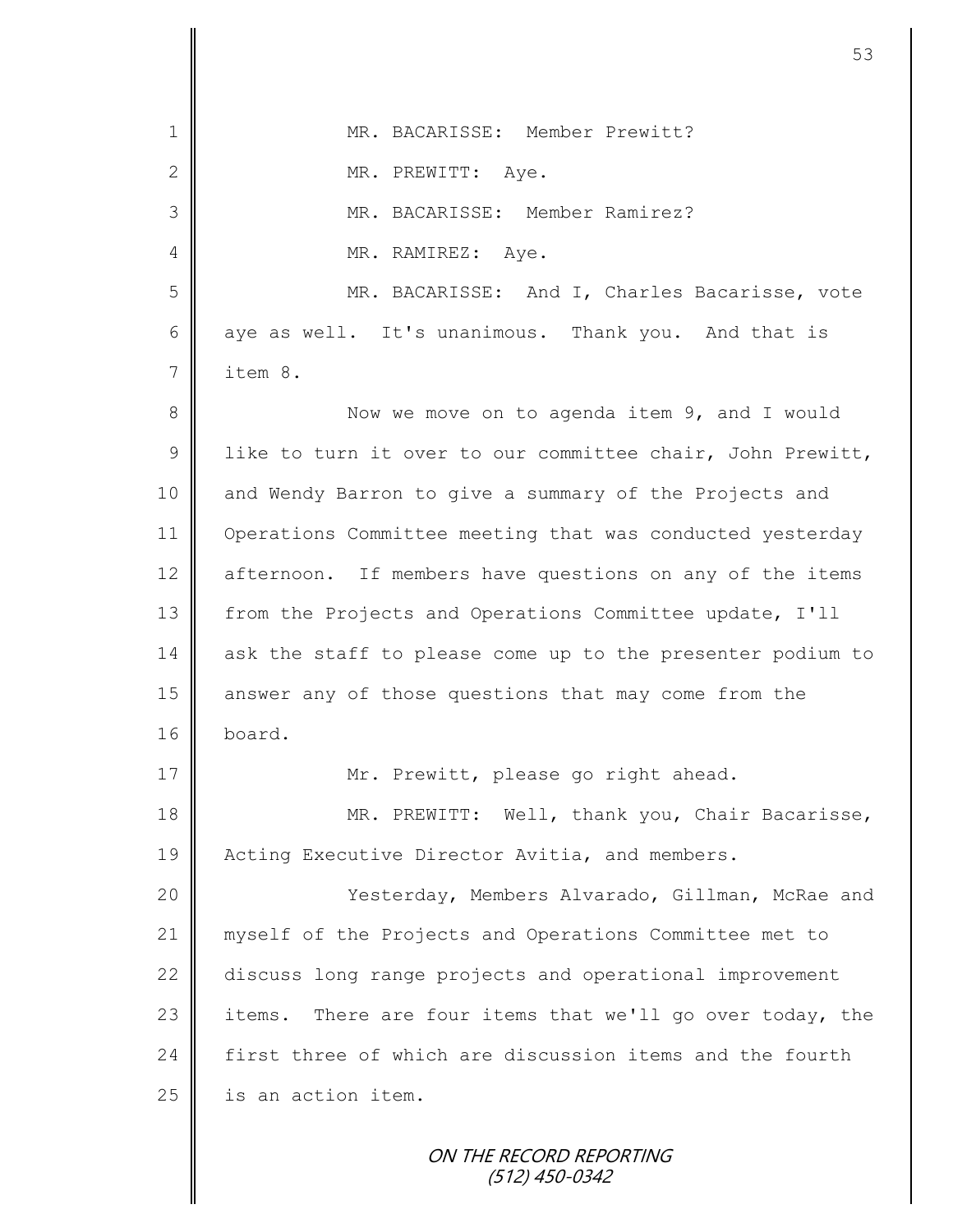1 Agenda item 9.A, Glenna Bowman and Eric Horn 2 provided an update on the accounts receivable study. 3 Texas DMV received \$3.5 million in appropriations for the 4 deployment of an accounts receivable system to ensure 5 | revenue collections are accurately tracked and  $6 \parallel$  consistently done across the department. Texas DMV 7 contracted with Gartner, Inc., on February 5, 2022, to 8 complete a study of the current decentralized process, 9 providing alternatives for future processes and make 10 **F** recommendations for available software and estimated 11 costs.

12 ||<br>
Finance staff are meeting weekly with Gartner 13 to provide information, receive updates, and keep the 14 project on schedule. This study will be completed no 15 | later than June 30, 2022. The initial phase includes 16 documentation gathering and interviews with each of the 17 program areas that have an accounts receivable function.

18 Gartner has completed the first draft of all 19 current process diagrams and has begun peer outreach 20 Sessions with similar Texas state agencies and DMVs from 21 California and Florida. This information will help 22 determine whether the accounts receivable function will 23 | remain decentralized, with the program areas moved to a 24 centralized process within Finance and Administrative 25 Services, or changed to a hybrid process.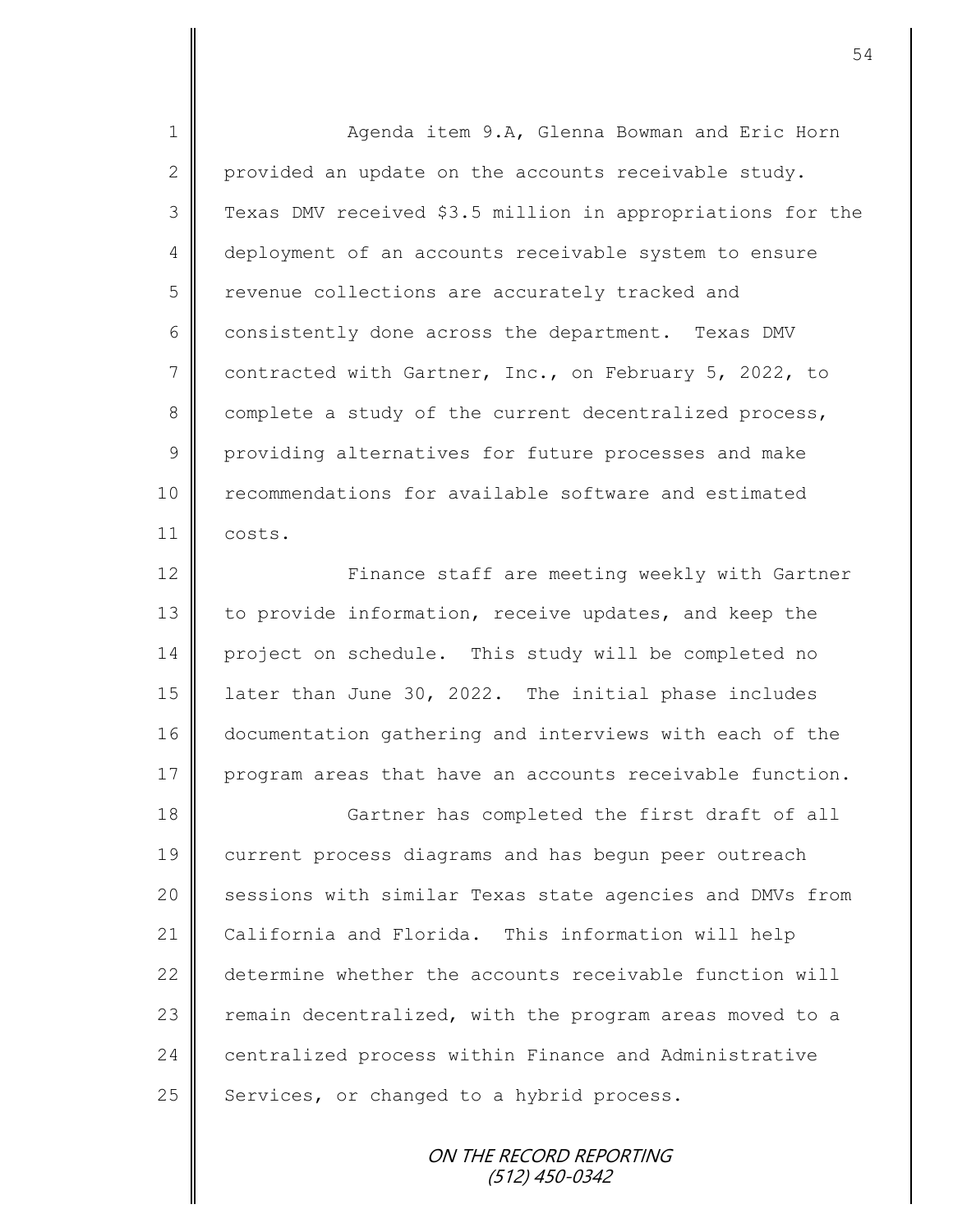1 Ms. Bowman and Mr. Horn are here to answer any 2 questions on this item.

3 The second item is agenda item 9.B regarding 4 the headquarters building project. Glenna Bowman and Ann 5 | Pierce provided an update on the headquarters building 6 project. House Bill 2 (87R) appropriated \$6.2 million to  $7 \parallel$  Texas DMV for the Phase 1 planning and design of a new 8 headquarters facility at the Camp Hubbard Campus.

9 || There are six components to the project as 10 | follows: number one, site planning, to include property 11 division and analysis to split the property out properly 12 between the Texas Department of Motor Vehicles and the 13 Texas Department of Banking; number two, a parking study 14 to determine both current and potential future needs; 15 number three, renovation plans for Building 6 to 16 accommodate staff and equipment relocations; number four, 17 Building 5 demolition planning; number six, improvements 18 | to Building 7, which is the campus central utility plant.

19 The Texas Facilities Commission, also known as 20 TFC, sent a request for quotes for architectural and 21 engineering services to 1,315 vendors and hosted two 22 vendor conferences. From that we've received 41 vendors 23 participating. And the TFC received 12 viable quotes for 24 consideration, and with input from Texas DMV, narrowed 25  $\parallel$  those down to the top three, who were all interviewed in

> ON THE RECORD REPORTING (512) 450-0342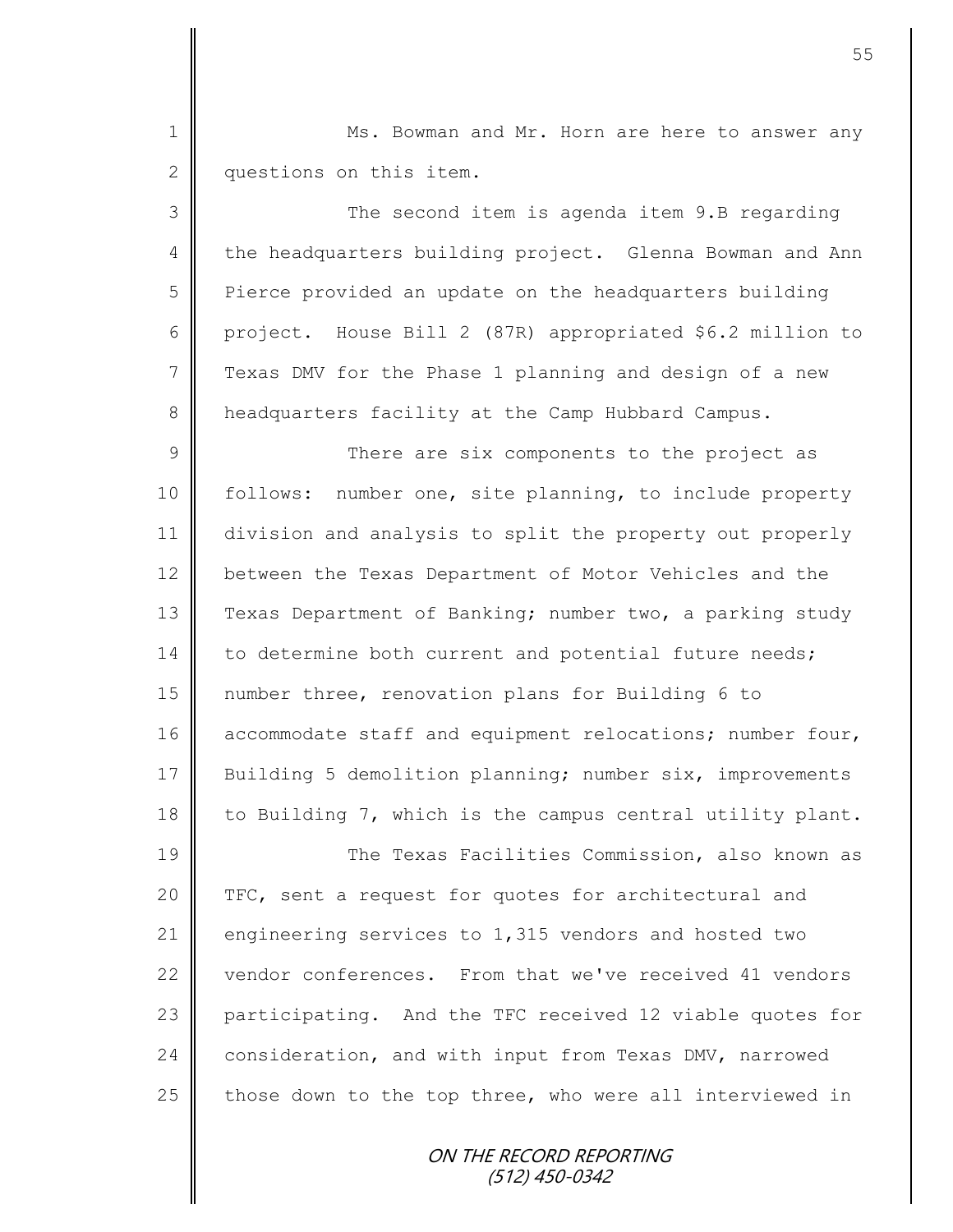1 early March and a top candidate was selected.

2 || TFC will present the selected candidate at its 3 upcoming April 21 commission meeting. Pending approval, 4 they will move forward with the contract negotiations with  $5 \parallel$  the selected vendor. A vendor project kickoff meeting is 6 anticipated to occur sometime in May.

7  $\parallel$  TFC has already engaged site service and sub-8 service utility review services, and Texas DMV is 9 conducting the site visits of other properties to review 10 design elements for consideration. Texas DMV has already 11 also scheduled meetings with various trade and technical 12 experts from Texas DMV and TFC, including mechanical, 13 electrical and plumbing, IT, fire protection and 14 architectural subject matter experts to assist in refining 15 the owner project requirements, or OPR document, which 16 | outlines the component systems to be included in the new 17 building. We will also be meeting with division directors 18 and representatives so each division has an opportunity to 19 participate and share their division's specific desires  $20$  and needs.

21 **Once Phase 1 continues, we will have design** 22 drawings and fully detailed construction cost estimates 23 that we can present for the year  $124-25$  legislative 24 appropriations request, or LAR, for the Phase II 25 demolition and construction component of the overall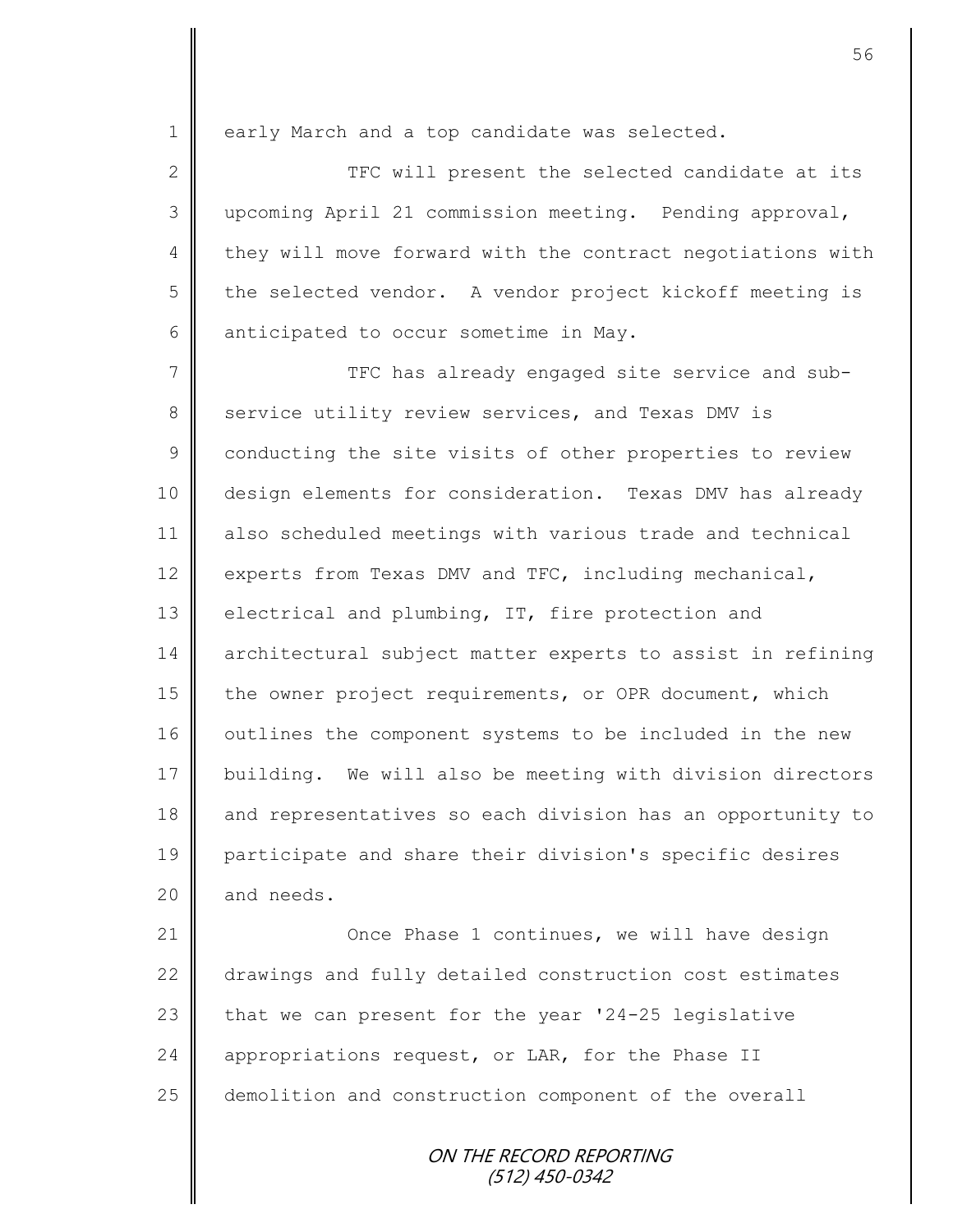1 | project.

2 || Ms. Bowman and Ms. Pierce are here to answer 3 questions on this item.

4 And that brings us to agenda item 9.C, which is  $5 \parallel$  why Wendy is here with us today, active agency projects. 6 Wendy is going to provide an update on active agency 7 projects overseen by Information Technology Services 8 | Division management office.

9 || At this time I'll turn it over to her capable 10 | ability to update the board on these active projects.

11 | MS. BARRON: Thank you, Member Prewitt.

12 | Good morning, Chairman, members of the Board, 13 | Director Avitia. For the record, I'm Wendy Barron, chief 14 information officer for the Texas Department of Motor

15 Vehicles.

16 | Yesterday I presented a briefing on the active 17 agency technology projects to the Projects and Operations 18 Committee. This is a briefing item only and no 19 **I** recommendations were made.

20 | My update included a description and status 21 update on the ten active projects that are overseen by the 22 | Information Technology Division Project Management Office,  $23$  and then also, two operational initiatives that are 24 Focused around the Registration and Title System. Seven 25  $\parallel$  of the ten active projects are in green status, with two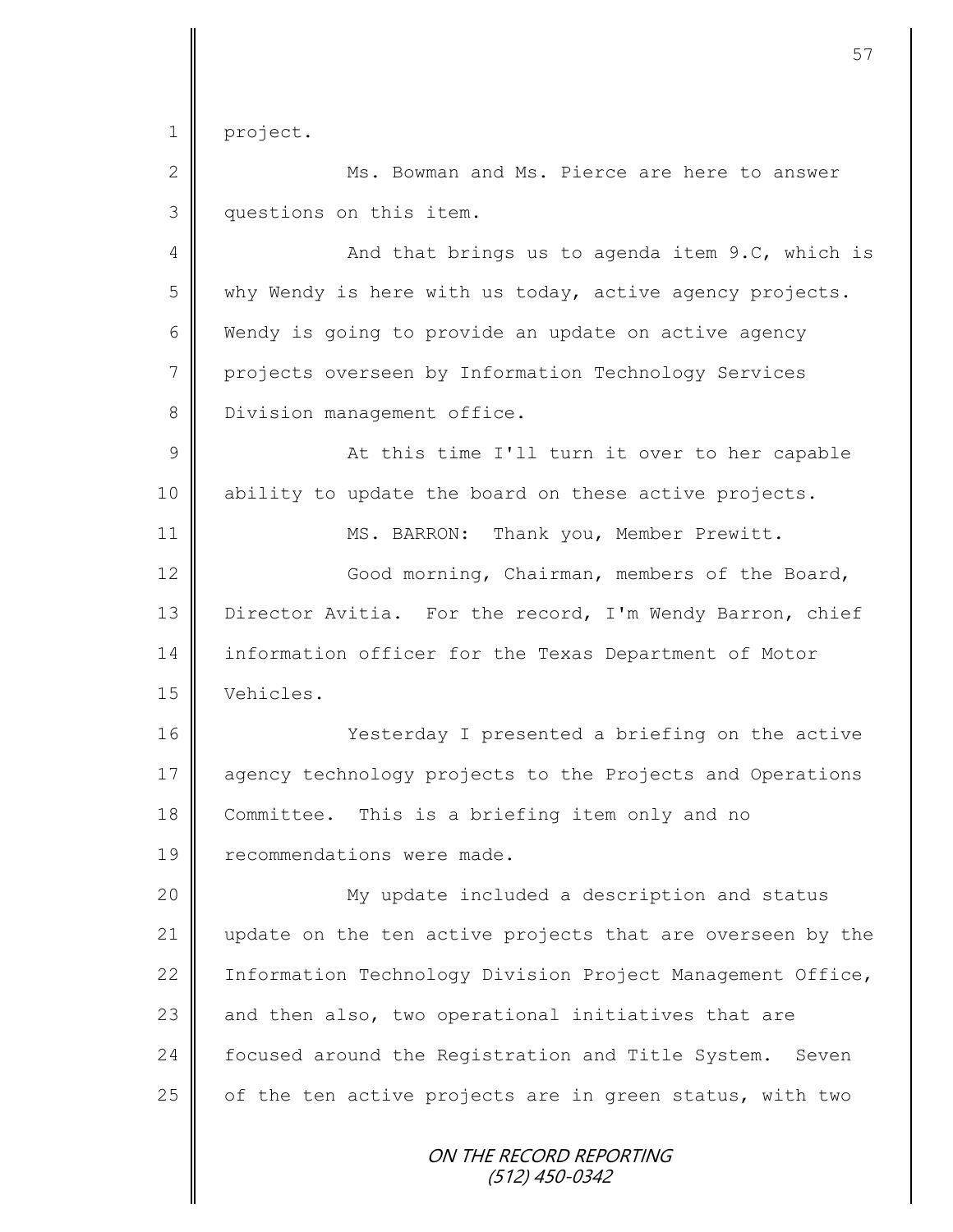1 | being in yellow and one being in red. They are in yellow 2 and red because of scope and scheduling issues that the 3 || project managers are working with the project teams to 4 || mitigate those issues and bring those projects back into 5 alignment.

6 The projects that I reviewed yesterday include 7 the following: the statewide webDEALER adoption project 8 Phase II; the webSALVAGE project; the RTS projects that I 9 covered included the tax assessor-collector T1 upgrade and 10 the tax assessor-collector workstation refresh, the RTS 11 batch cycle project; and then the two RTS initiatives 12 | including RTS support and RTS performance stabilization. 13 | I also covered: the digital license plates project; the 14 call center upgrade Phase II project; the Texas 15 International Registration Plan, or TxIRP, upgrade 16 project; Texas by Texas; and then Motor Carrier 17 Credentialing System, or MCCS, upgrade.

18 || This concludes my presentation and I'm 19 available to answer any questions you may have.

20 | MR. BACARISSE: Members, any questions on this 21 | portion of a very busy Projects and Operations agenda --22 which is good to see.

23 | MS. McRAE: Chairman, I have a comment. 24 MR. BACARISSE: Member McRae. 25 | MS. McRAE: Wendy, I would just like to, on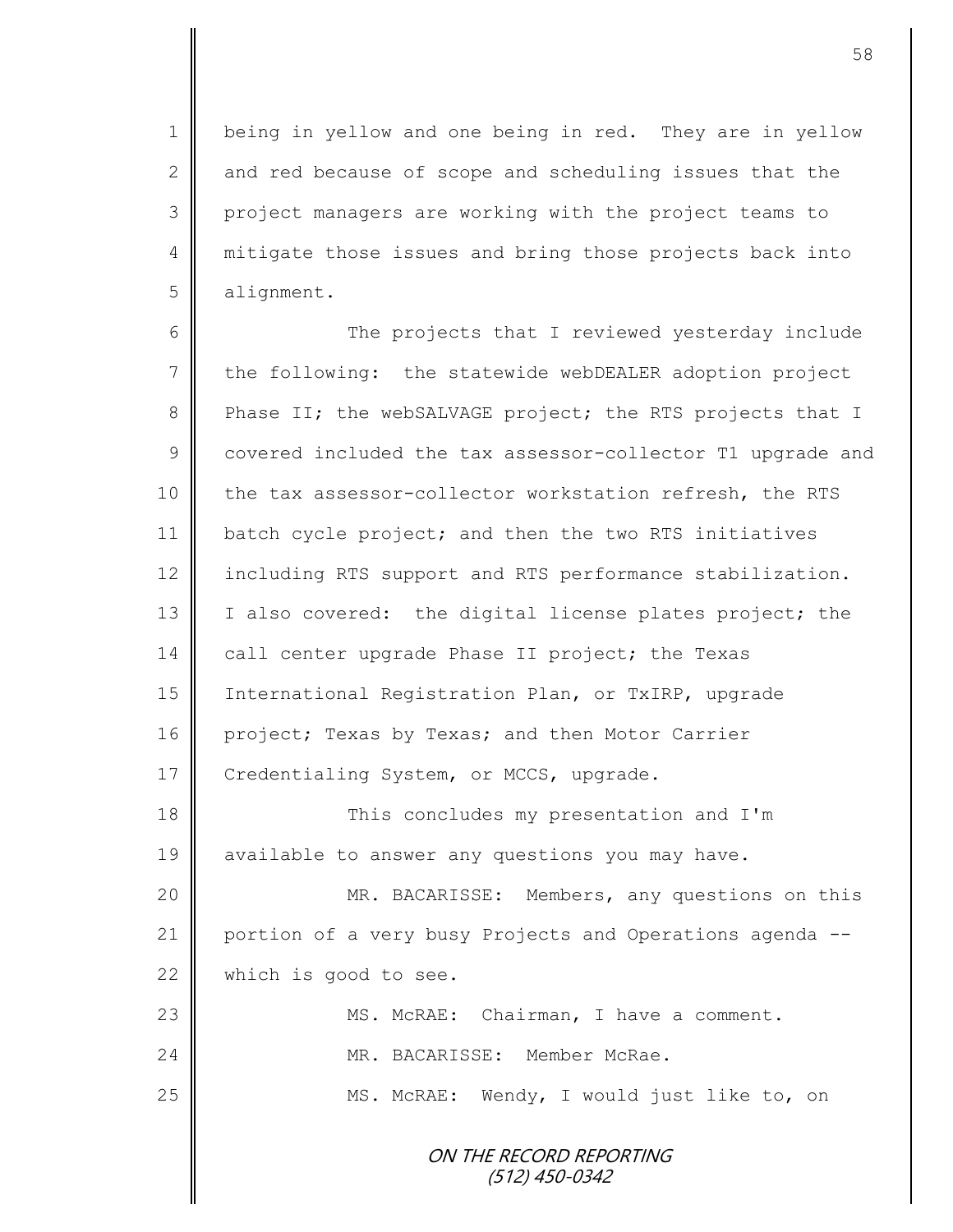ON THE RECORD REPORTING (512) 450-0342 1 | behalf of the tax assessor-collectors statewide, thank the  $2 \parallel$  agency for all of the efforts that have gone into 3 correcting the slowness issue that we have seen so much 4 | over the past several months. It greatly impacted our 5 | offices and y'all have worked tirelessly and taken many 6 calls to try to identify and resolve the issues, so I do 7 appreciate that. 8  $\parallel$  MS. BARRON: You're welcome. 9 || MS. McRAE: And on the webDEALER, I also 10 commend you. This group has a long list of tickets that 11 | we as tax assessors call in, and these are fixes or 12 enhancements to make us operate more efficiently, so thank 13 you again for all of the efforts in that area as well. We 14 appreciate it. 15 MS. BARRON: You're welcome. 16 || MR. BACARISSE: Good. 17 | MR. PREWITT: Thank you, Wendy. 18 || I might add that we're currently, I think, 19 dealing with some 80-plus projects in the IT area in the 20 TxDMV. So the board has just seen a very brief listing of 21 all the things going on; there's quite a bit. So kudos to 22 the staff for their hard work, appreciate that. 23 || MR. BACARISSE: Absolutely. 24 MR. PREWITT: Mr. Chairman, I'd like to go 25  $\parallel$  ahead and move on to agenda item 9.D. This is an action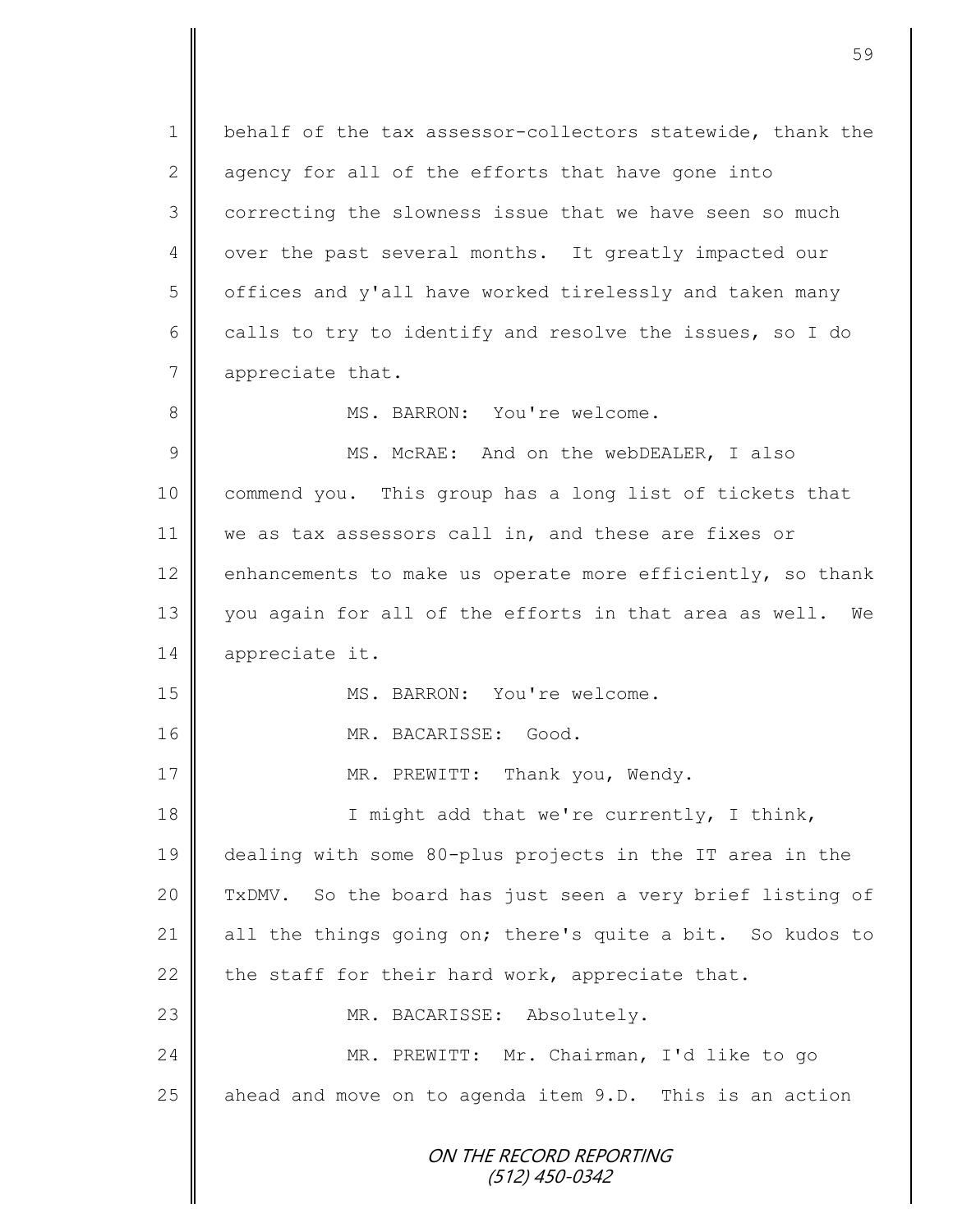1 || item. This is to replace the balanced scorecard with key 2 performance indicators for the department's performance 3 measurement system.

4 || Acting Executive Director provided an update to 5 | the Projects and Operations Committee on the balanced  $6 \parallel$  scorecard. The department staff has worked on the 7 development of the balanced scorecard and its 26 lead and 8 1 lag measures since 2018, after the board approved the 9 | balanced scorecard to be the department's performance 10 **measurement** system.

11 || Best practice for data reporting of 12 organizational ability has moved away from balanced 13 scorecards, and department staff has been providing 14 monthly and/or quarterly reports on key performance 15 indicators since fiscal year 2013 and the board currently 16 receives quarterly reports of this via the board's 17 SharePoint site.

18 || The Projects and Operations Committee did 19 approve Mr. Avitia's recommendation that the committee 20 | recommend that the full board adopt the key performance 21 indicators as the department's performance measurement 22 system, which will replace the balanced scorecard. 23 Mr. Avitia is here to answer any questions the 24 board may have regarding this item.

25 || MR. BACARISSE: Thank you, Chairman Prewitt.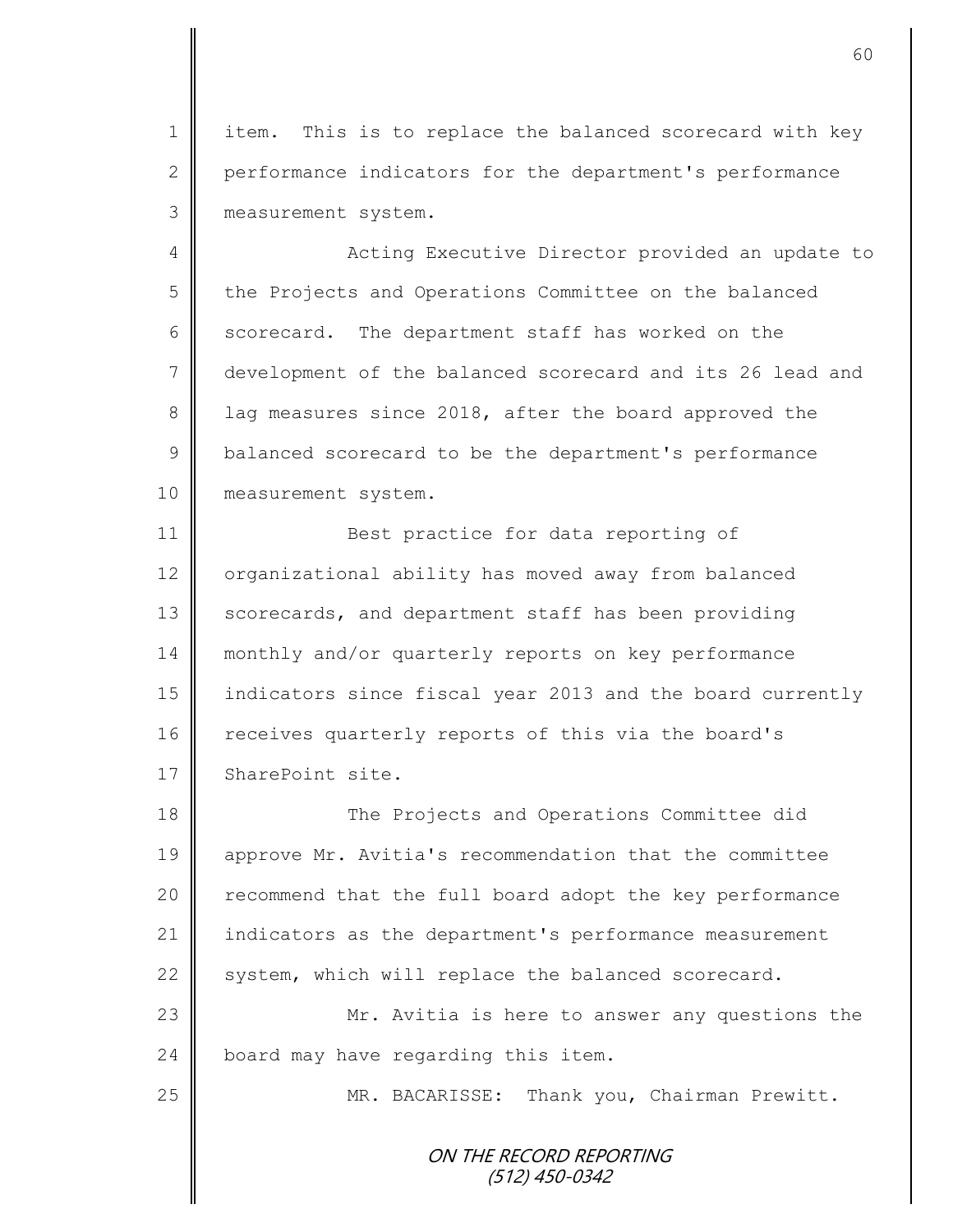ON THE RECORD REPORTING (512) 450-0342 1 And Wendy, thank you. 2 Are there any questions for Committee Chair 3 Prewitt or staff before we take action on agenda item 9.D? 4 | MR. GRAHAM: Mr. Chairman? 5 MR. BACARISSE: Member Graham. 6 MR. GRAHAM: I do not have anything on 9.D,  $7 \parallel$  just at the conclusion of 9.D, I just would like to go 8 back and revisit 9.B for a moment, but not regarding this 9 motion. 10 || MR. PREWITT: Certainly. 11 || Mr. Chairman? 12 MR. BACARISSE: Yes, go ahead. 13 || MR. PREWITT: If it please the chairman, I 14 | would like to go ahead and make a motion regarding agenda 15 item 9.D. 16 | MR. BACARISSE: Please go ahead, Mr. Prewitt. 17 MR. PREWITT: I move that the board adopt the 18 | key performance indicators as the department's performance 19 measurement system which will replace the balanced 20 | scorecard. 21 MR. BACARISSE: And is there a second to that? 22 | MS. GILLMAN: I second, Mr. Chairman. 23 MR. BACARISSE: Member Gillman. Just making my 24 little scribbles here. Thank you. 25 | Any other questions on this agenda item before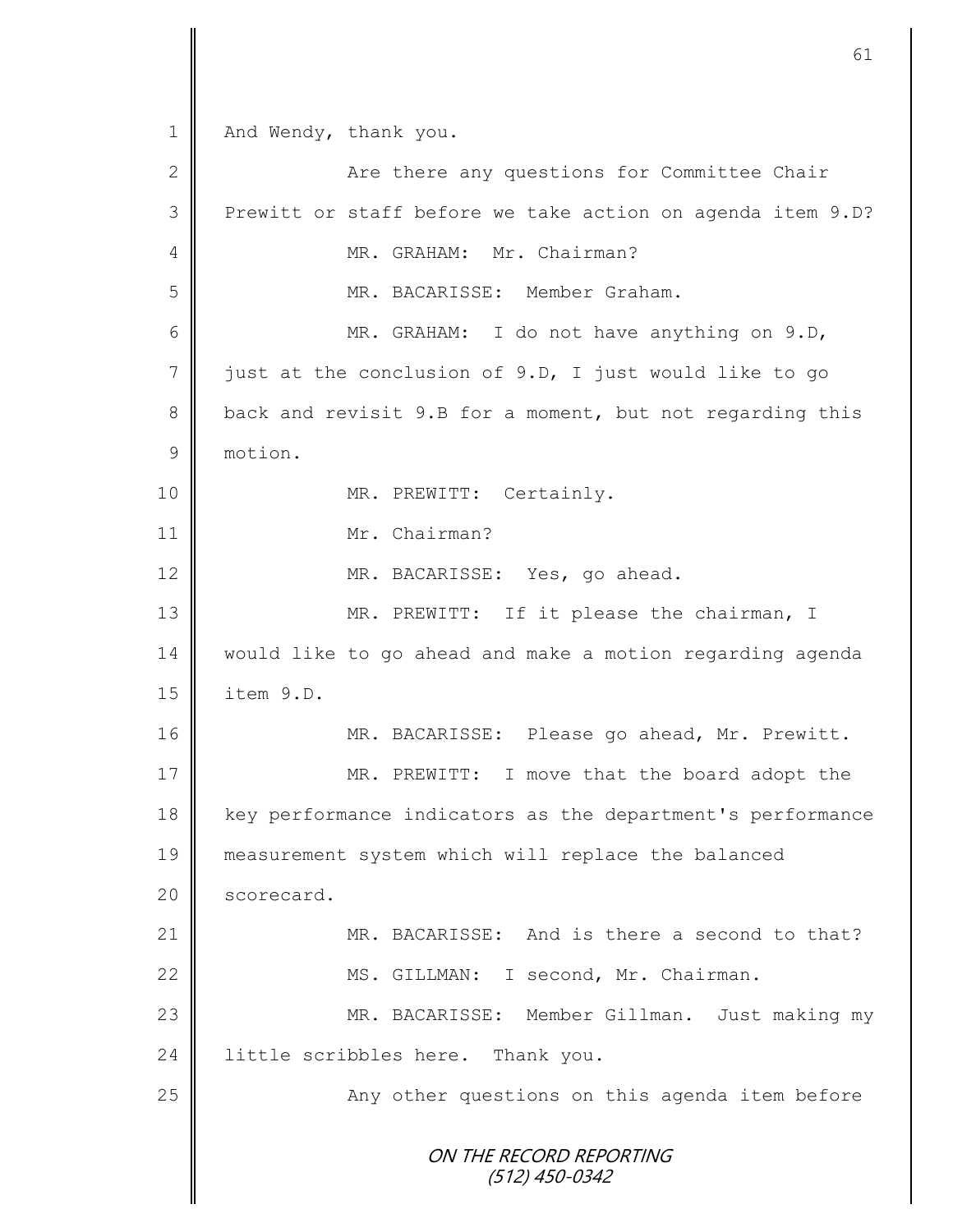| we call a vote from members?                   |
|------------------------------------------------|
| (No response.)                                 |
| MR. BACARISSE: Seeing none, I will call the    |
| vote at this point.                            |
| Member Alvarado?                               |
| MR. ALVARADO: Aye.                             |
| MR. BACARISSE: Member Gillman?                 |
| MS. GILLMAN: Aye.                              |
| MR. BACARISSE: Member Graham?                  |
| MR. GRAHAM: Aye.                               |
| MR. BACARISSE: Member McRae?                   |
| MS. McRAE: Aye.                                |
| MR. BACARISSE: Member Omumu?                   |
| MS. OMUMU: Aye.                                |
| MR. BACARISSE: Member Prewitt?                 |
| MR. PREWITT: Aye.                              |
| MR. BACARISSE: Member Ramirez?                 |
| MR. RAMIREZ: Aye.                              |
| MR. BACARISSE: And I, Charles Bacarisse, vote  |
| aye as well. It's unanimous. Thank you.        |
| We now can move to Finance and Audit.          |
| MR. AVITIA: Member Graham.                     |
| MR. BACARISSE: I'm sorry. Member Graham, item  |
| Sorry.<br><b>B</b> .                           |
| MR. GRAHAM: I just had a question for Chairman |
|                                                |
| ON THE RECORD REPORTING<br>$(512)$ 450-0342    |
|                                                |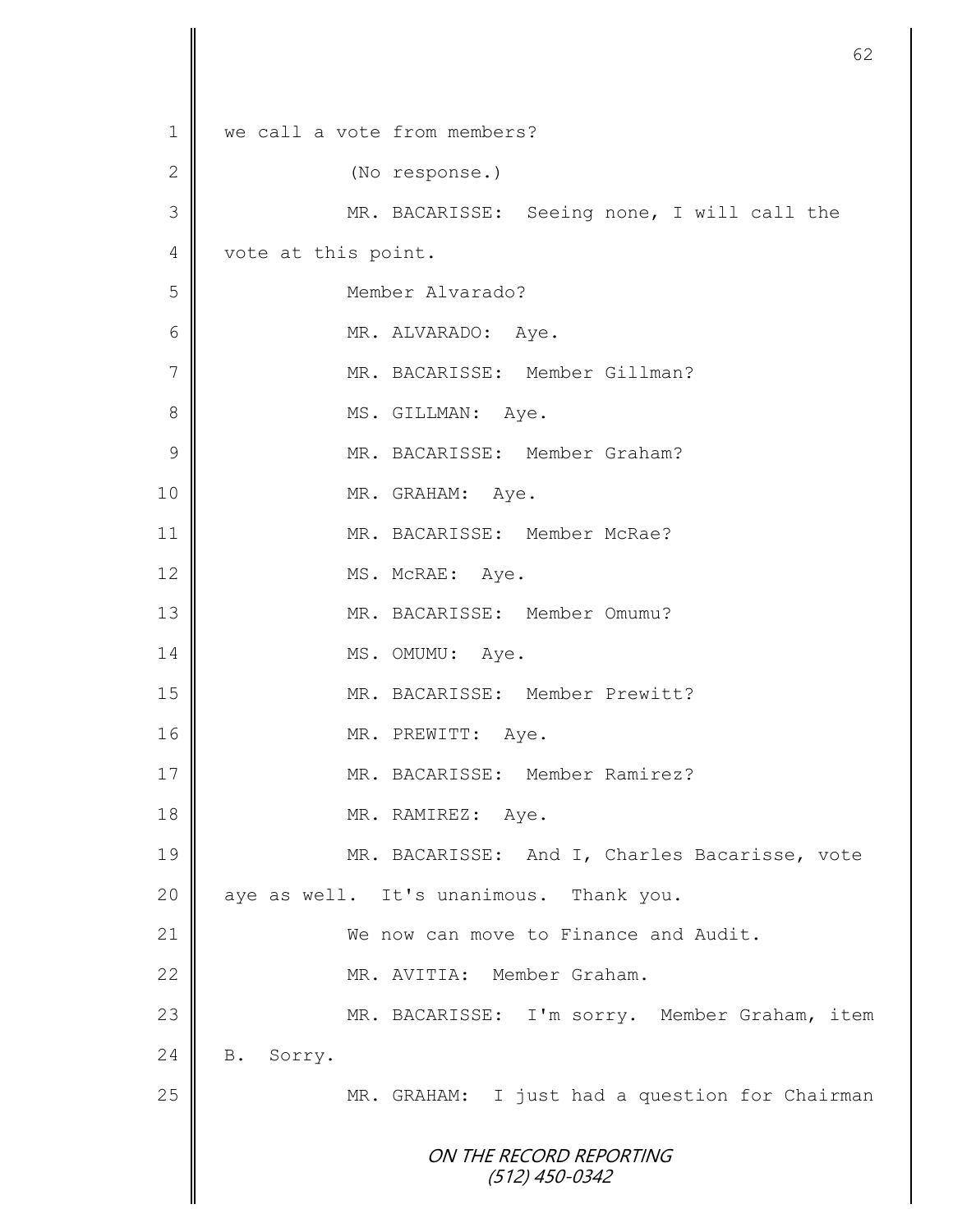1 Prewitt regarding the ongoing facilities project. Two 2 years into COVID, I would be interested to know at this 3 point what -- and this is probably a question for Director 4 | Avitia -- what percentage of DMV employees are still 5 working remotely? Do we as an agency have an idea of what 6 that might look like long term, and how are we considering  $7 \parallel$  those -- how is that impacting the project that we're 8 currently looking at for headquarters?

9 || MR. PREWITT: That issue did come up in 10 yesterday's committee meeting, not specifically as to how 11 many of the staff are currently working remotely, but the 12 issue of what the actual demands and needs for the agency 13 are going forward, given the staffing model may change as 14 far as in-person versus remote working, and just also the 15 growth of the State of Texas and where the agency might be 16 in 20-30 years. It's hard to guess, but I will let 17 Director Avitia address the number of employees, if he 18 wishes.

19 MR. AVITIA: Thank you, Member Prewitt. 20 | Tor the record, Daniel Avitia, acting executive 21 director.

22 **Member Graham, I appreciate that question.** 23 There was some good discussion about the current model and 24 the amount of staff that are teleworking. At current we 25 | have about 75 percent of our staff that have some sort of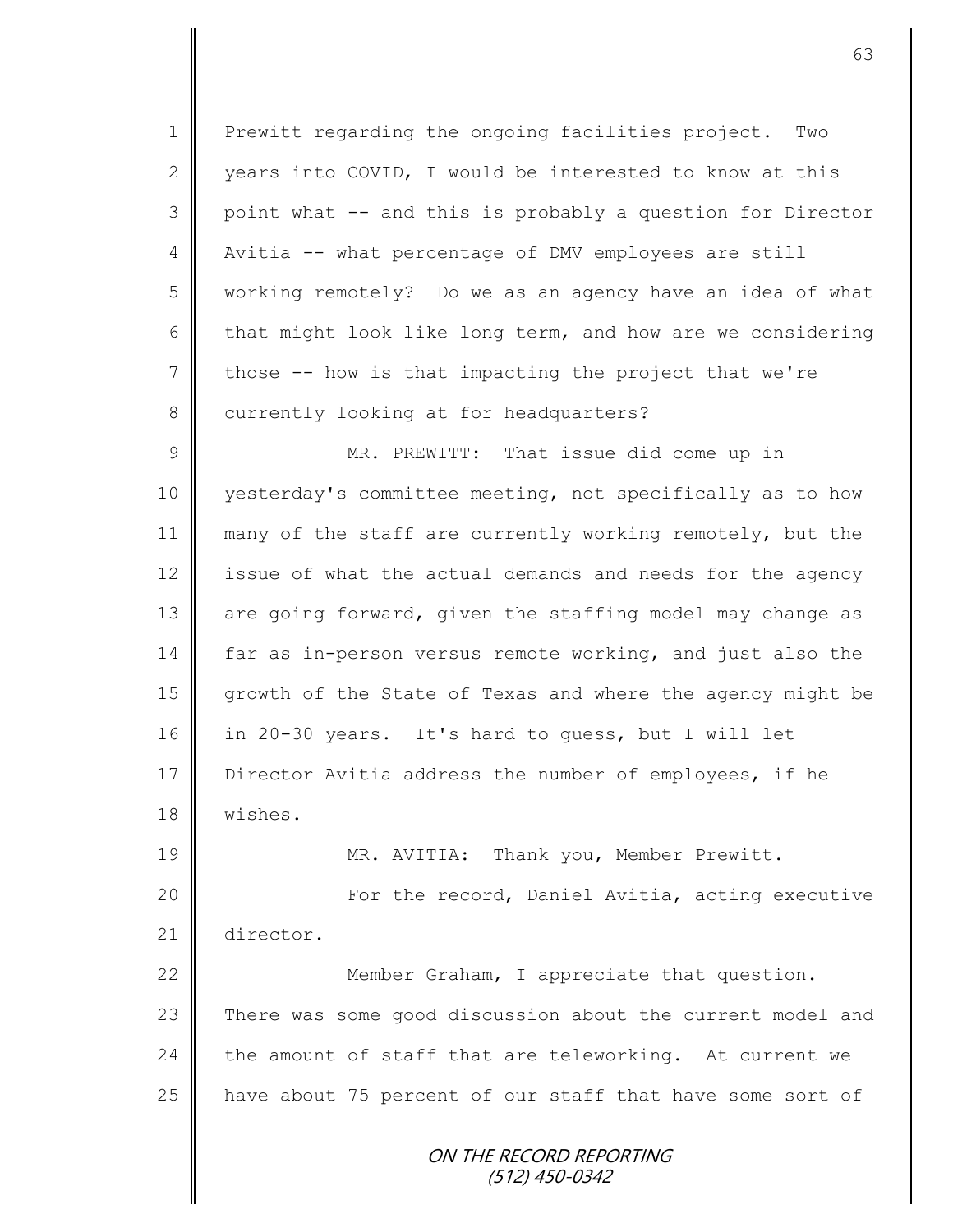1 | telework benefit, not to say that they telework 100 2 percent because most of our staff are already in somewhat  $3 \parallel$  of a new normal, as we call it, two to three days a week. 4 Plus we've already identified all of the staff that are  $5 \parallel$  required to be in the office every day based on their 6 duties and responsibilities that need to be carried out 7 for the agency.

8 || Not to say that that will remain the same 9  $\parallel$  forever because we are looking at that constantly, and we 10 want to make sure that as an agency we, the TxDMV, are not 11 an outlier as compared to other agencies and other 12 entities making staff or asking staff return to the 13 | office. Right? We want to make sure that we're in sync, 14 if not ahead of things.

15 || I can tell you that my working knowledge with 16 other state agencies, the TxDMV has brought staff back 17 faster than most agencies, and some agencies are just now 18 getting to bringing staff back at least two days a week.

19 **As far as the future model, when we look at** 20 building and construction of a new facility, every single 21 one of the architect and engineer firms that we 22 interviewed expressed an extreme need to understand what a 23 | future model might look like based on how things are 24 working today, with also keeping in mind what an agency 25 | might look like in 50 years as well, as we look at how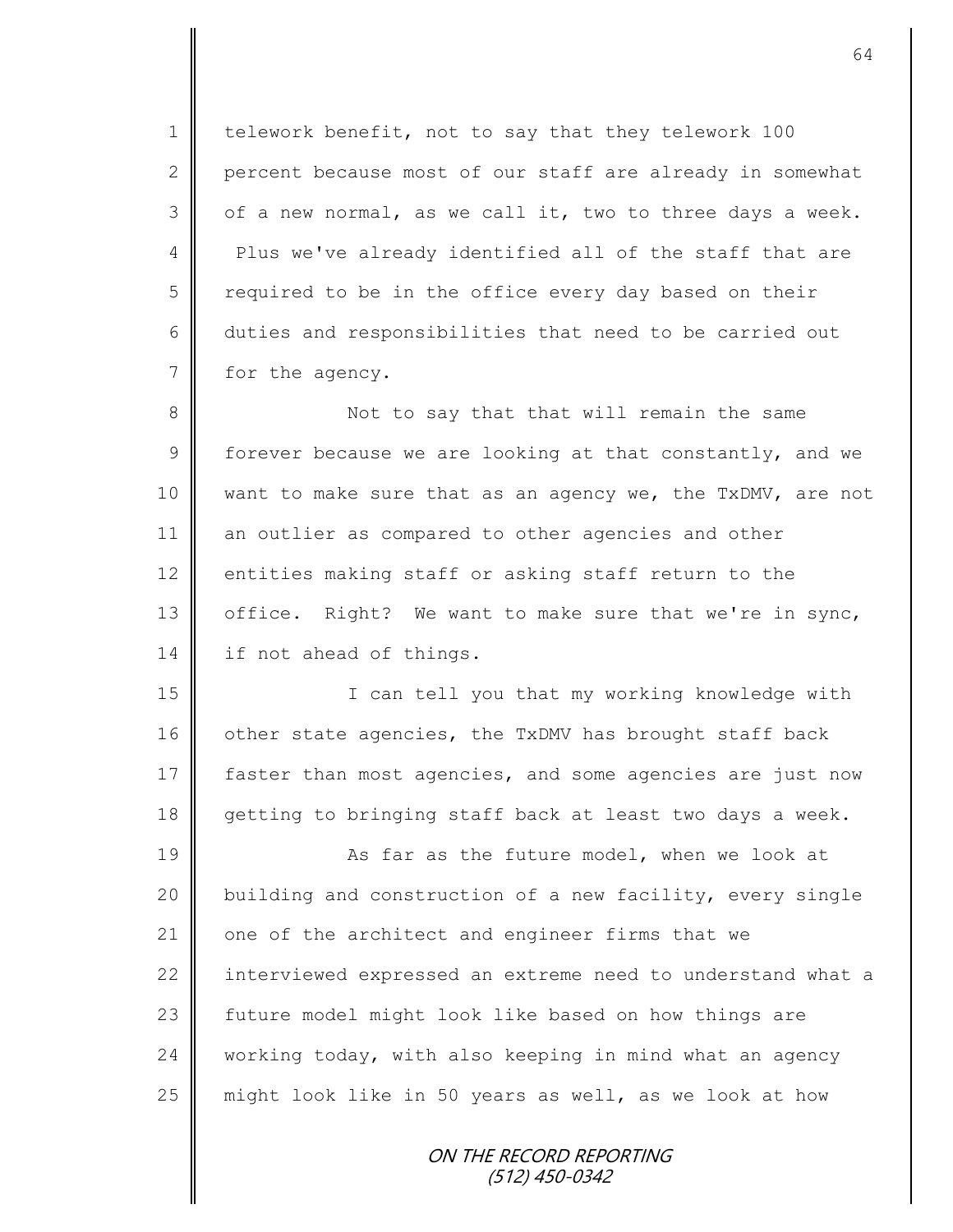1 | long buildings are occupied before they need to be  $2 \parallel$  renovated, updated or even made larger.

3 || One of the things that we did mention in 4 yesterday's P&O Committee meeting was we would bring all 5 | of the information back to this board and share that 6 information as it relates to our discussions with 7 architects and engineers and what the current model is and 8 what the future model might look like. I think it's  $9 \parallel$  important for this board to have that type of transparency 10 as we move forward in this process.

11 **And just for everybody's awareness on the board** 12 as well, we are very much in just the beginning stages of 13 | working with architects and engineers. An architect and 14 engineer has not been selected by the Texas Facilities 15 Commission, but our understanding is that that will happen 16 on the 21st of this month and then we will know who we'll 17 be contracted with through the Texas Facilities 18 Commission. And again, we will share that information 19 | with you, Member Graham, and the rest of the board.

21 | MR. GRAHAM: Yeah, that's very helpful, yeah, 22  $\parallel$  that's good. I'm sure that's going to lead to some very 23 interesting, potentially difficult decisions, but I'm sure 24 you will have your hands around it. So thank you.

20 | Did I answer your question, sir?

25 || I do have one last observation. As of, I

ON THE RECORD REPORTING (512) 450-0342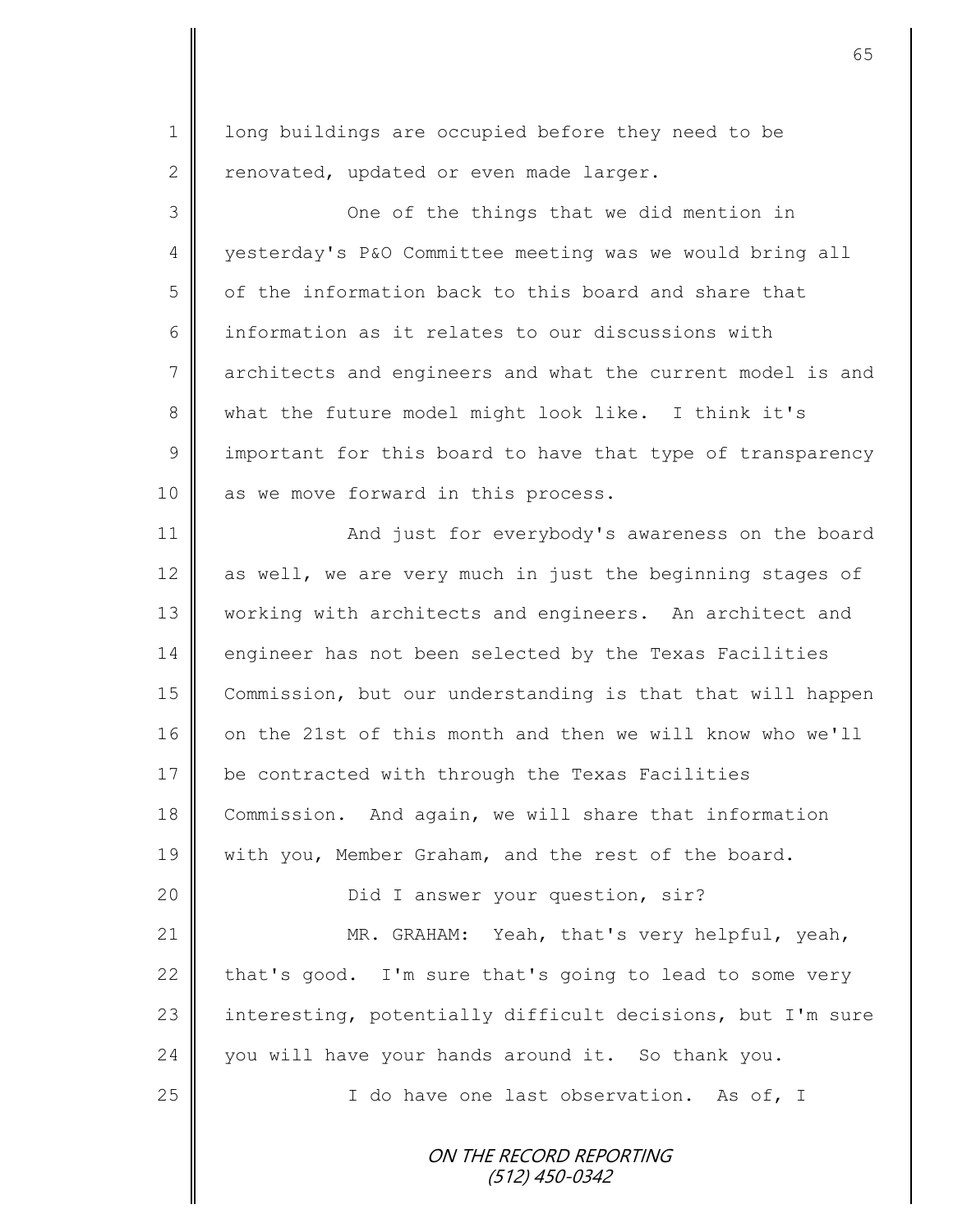ON THE RECORD REPORTING (512) 450-0342 1 | think, 10:02 a.m. this morning, if I'm not mistaken, all 2 media has left the room. 3 MR. BACARISSE: Oh, they're just outside. 4 || MR. GRAHAM: Oh, they are. I was hoping we 5 were headed back to being a boring agency. 6 MR. BACARISSE: No, not yet. 7 (General laughter.) 8 MR. GRAHAM: Well, they're not in here anyway. 9 | Thank you, Director. 10 || MR. BACARISSE: Yes, thank you. 11 **I** Member Gillman. 12 | MS. GILLMAN: Clarification. Daniel, how many 13 people are there on the Austin Camp Hubbard Campus related 14 | to DMV? How many employees in Austin? 15 MR. AVITIA: In Austin about 500. 16 MS. GILLMAN: So that's about -- so if it's 25 17 percent are everyday people, that's around 150? 18 MR. AVITIA: That's correct, yes, ma'am. 19 MS. GILLMAN: And then the 350 come in two to 20 | three days a week, average. 21 | MR. AVITIA: Two to three days a week, correct. 22 We have realized -- just for everybody's  $23$  information as well, we have realized some pretty 24 significant gains in performance as it relates to some of  $25$  | our divisions, such as the Consumer Relations Division.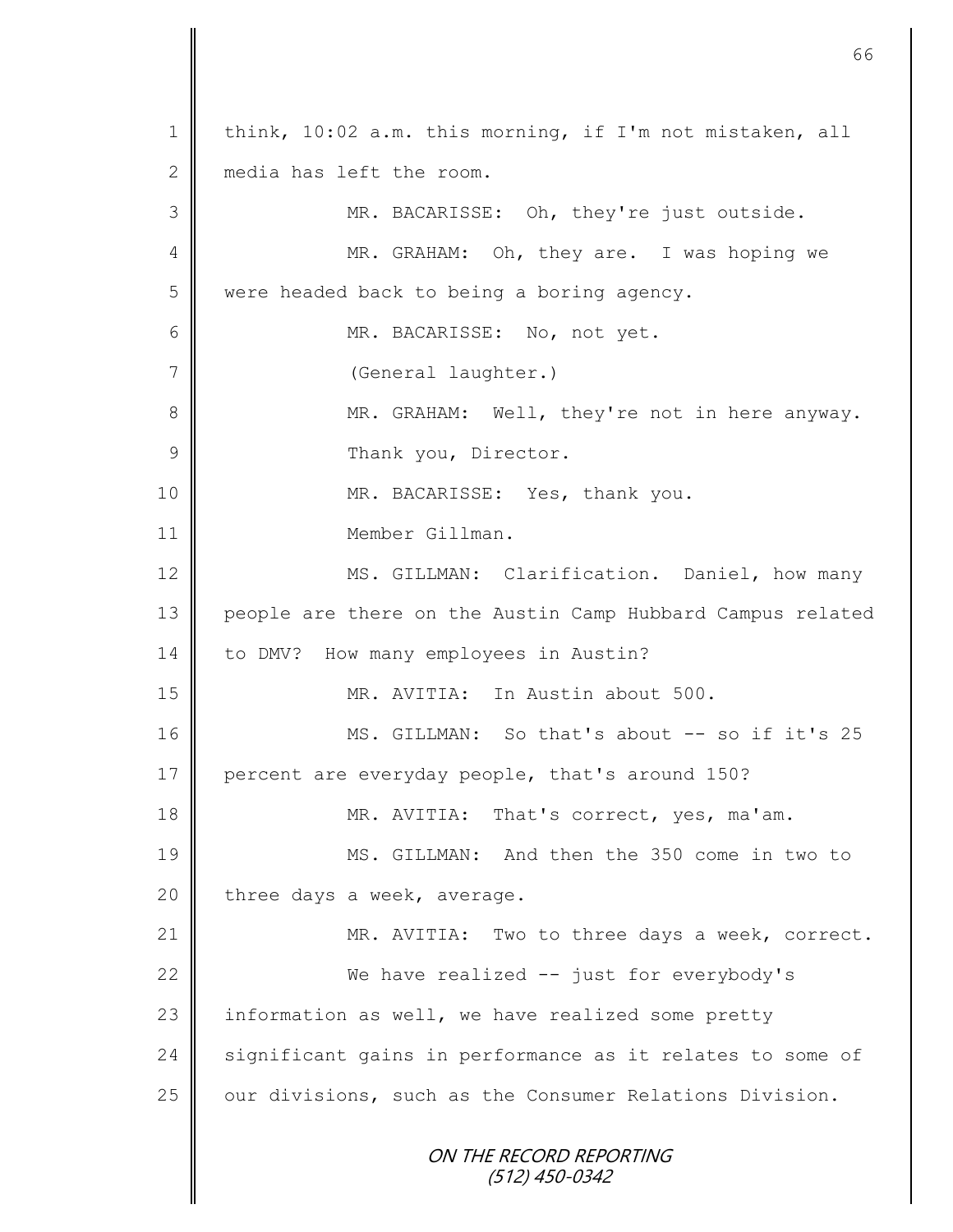ON THE RECORD REPORTING (512) 450-0342 1 They are working very well remotely and will probably 2 continue to do so just because their metrics have remained 3 constant, if not have improved, because of the telework 4 **opportunity.** 5 || One of the other things that I'll mention is 6 telework has allowed us to recruit outside of the Austin 7 Metro area. As we all know, the Austin Metro area has 8 become extremely expensive to live in and our Consumer 9 Relations Division staff are some of the lowest paid 10 staff, so this has also allowed the department the ability 11 to recruit far and wide throughout the State of Texas for 12 those types of positions. 13 || Member Gillman, did I answer your question, 14 ma'am? 15 || MS. GILLMAN: Yes, sir. Thank you very much. 16 MR. AVITIA: Thank you. 17 || MR. BACARISSE: Thank you. 18 || These are all great questions. 19 MR. RAMIREZ: Mr. Chairman? 20 MR. BACARISSE: Oh, I'm sorry. Yes, Member 21 Ramirez. 22 MR. RAMIREZ: Executive Director Avitia, I know 23  $\parallel$  we may not have direct metrics on it -- or maybe you do --24 productivity and performance. Have we seen any measurable 25 difference in having people in or out of the office?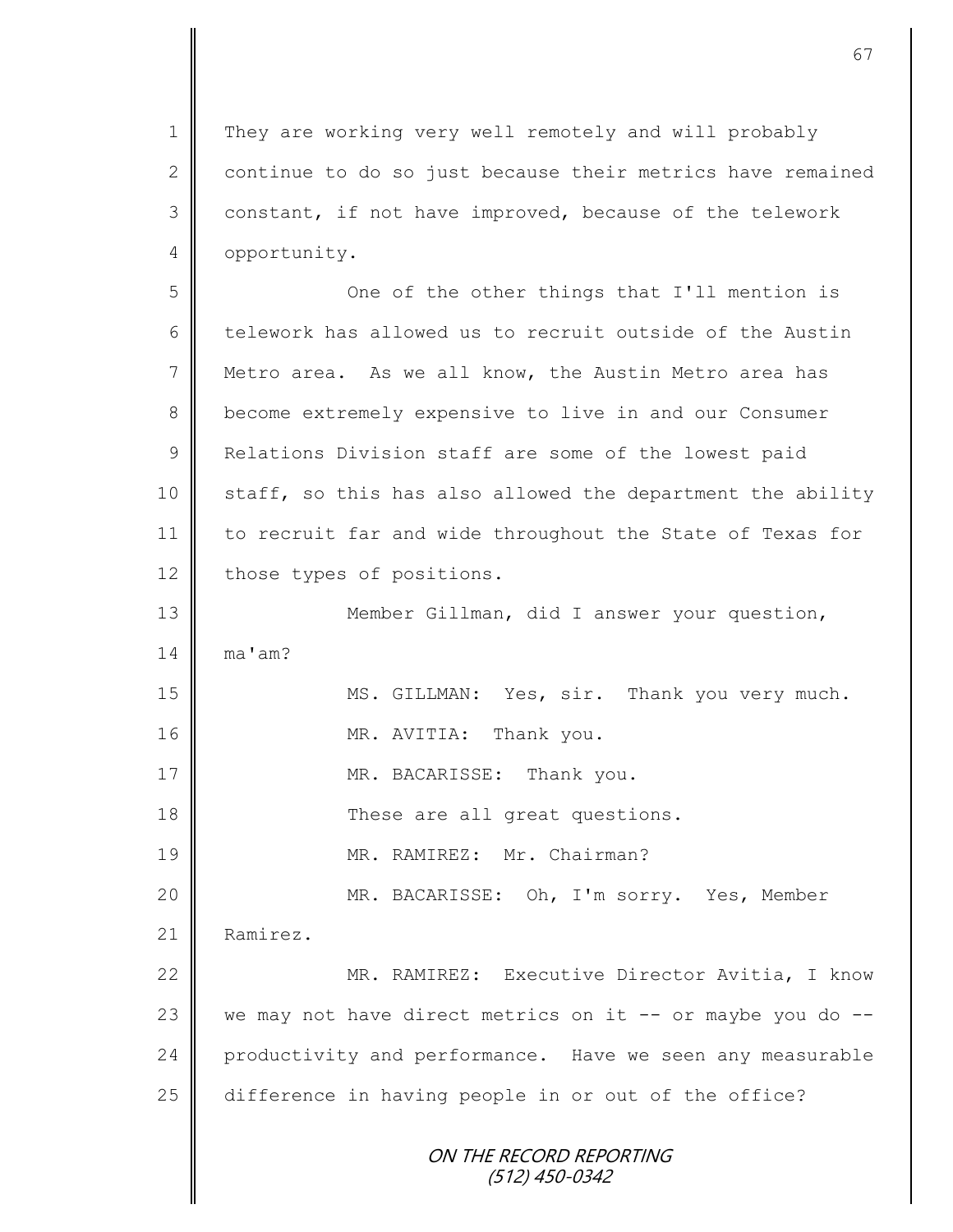1 || And it sounds like the model we're shifting to  $2 \parallel$  with hiring folks from outside of the Austin Metro region 3 || is to allow full-time telework, and so those will be 4 considered in the new building, but have you seen a 5 difference in performance or efficiencies in the agency? 6 MR. AVITIA: Member Ramirez, thank you for that 7 question. 8 Yes, sir, we have. As we were just previously 9 discussing, balanced scorecard, as it now relates to 10 adopting the key performance indicators, the department 11 has about 85 key performance indicators scattered 12 throughout each of the divisions in the agency. And we 13 monitor those activities, and those KPIs, or key 14 performance indicators, give us a good account of how good 15 performance is within each division or not. 16 We have not seen a drop in service or support 17 in any one division per se that would indicate that 18 telework is not working for those divisions. In fact, we 19 | have seen the numbers either remain steady or increase. 20 | Cone of the good things that I will add with 21 regard to some of the telework functions -- and Director 22 Levitt can probably speak to this, but I think I can cover 23  $\parallel$  it just fine -- we've also seen a decrease in department 24 employee issues because we don't have the water cooler  $25$  | talk.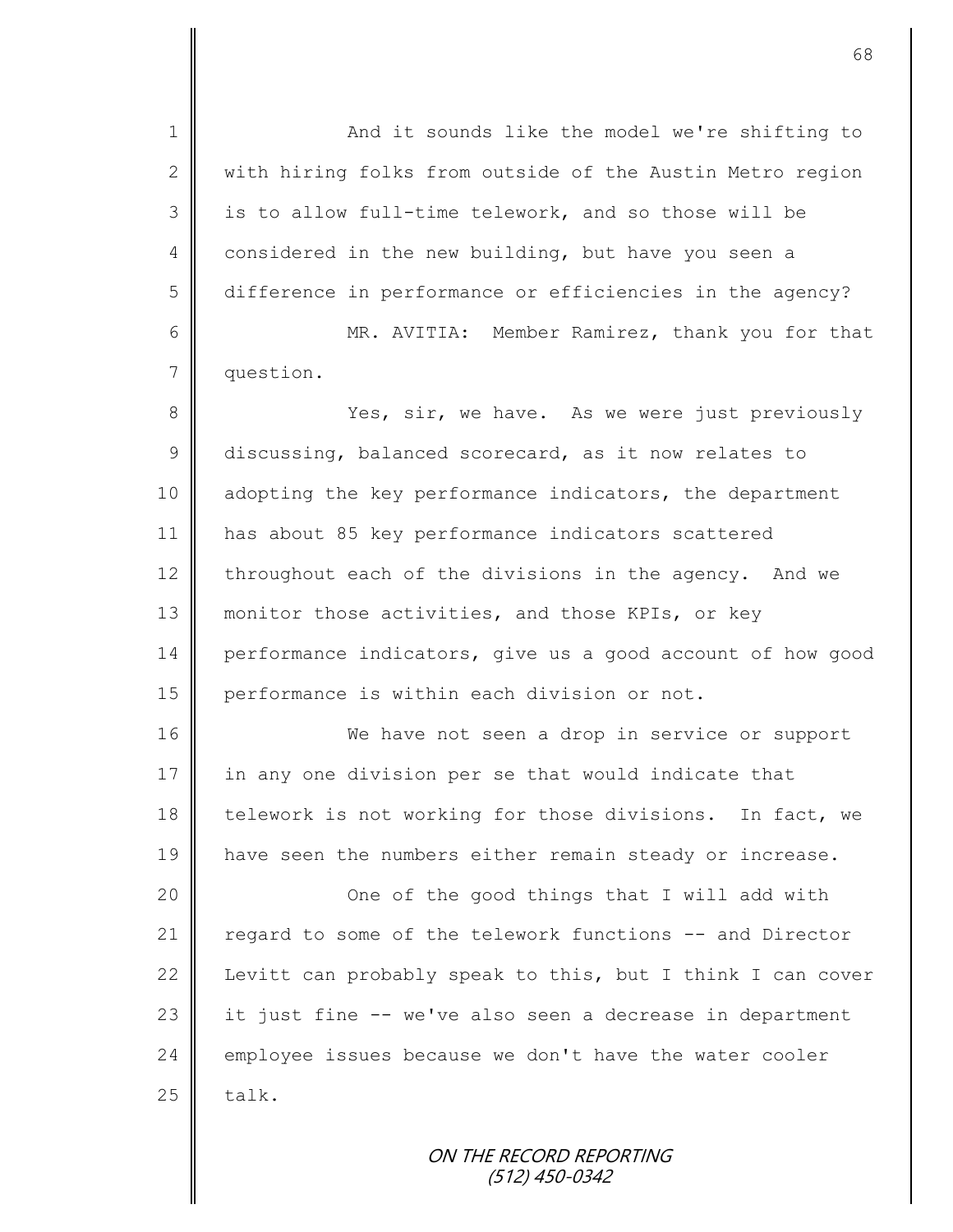| $\mathbf 1$   | MR. BACARISSE: They're not around each other.              |
|---------------|------------------------------------------------------------|
| $\mathbf{2}$  | MR. AVITIA: Not around each other, correct.                |
| 3             | We don't have people complaining about their cube mate     |
| 4             | singing or not knowing how to sing. So you know, as an     |
| 5             | agency, a mid-size agency, we have also seen a decrease in |
| 6             | employee relations issues as it relates to telework.       |
| 7             | MR. RAMIREZ: Excellent. Thank you, sir.                    |
| 8             | MR. AVITIA: Thank you.                                     |
| $\mathcal{G}$ | MR. BACARISSE: I think it is a challenge and               |
| 10            | will be for any employer in the Austin area to be able to  |
| 11            | recruit and retain good employees. The economics are such  |
| 12            | that state government as a whole will be challenged on     |
| 13            | this.                                                      |
| 14            | We'll have lots of great conversations, I know,            |
| 15            | as this project moves forward in particular because we all |
| 16            | want to make sure that we make decisions now that will be  |
| 17            | the right decisions for this project. We're building       |
| 18            | something that we're going to live with long after we're   |
| 19            | all gone, and that's challenging.                          |
| 20            | MR. AVITIA: Indeed, sir.                                   |
| 21            | MR. BACARISSE: So it will be quite a process.              |
| 22            | Any other questions, members, on this subject?             |
| 23            | (No response.)                                             |
| 24            | MR. BACARISSE: Chairman Prewitt, thank you                 |
| 25            | very much.                                                 |
|               | ON THE RECORD REPORTING<br>$(512)$ 450-0342                |

 $\mathbf l$ ║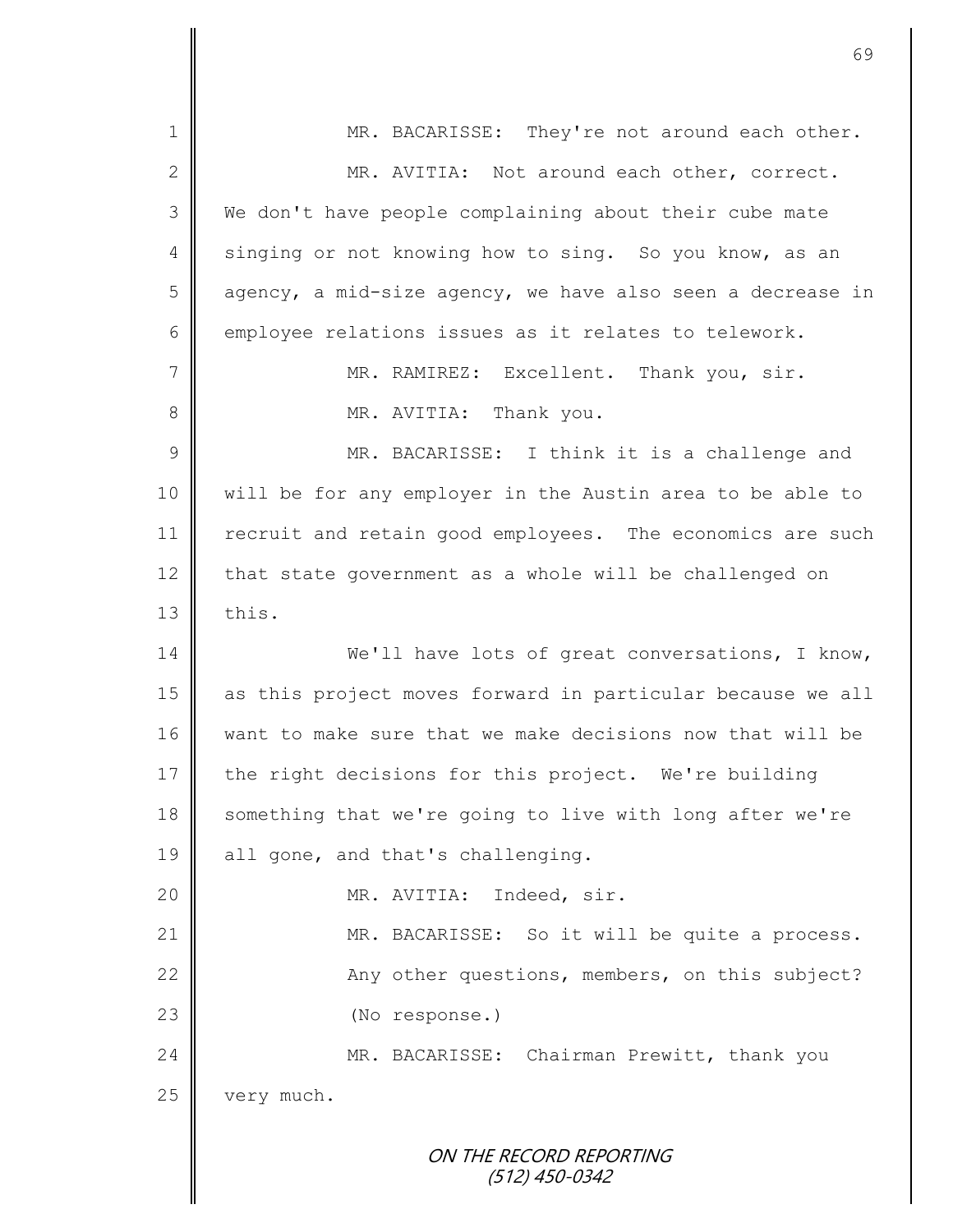| $\mathbf 1$    | MR. PREWITT: Yes, sir.                                     |
|----------------|------------------------------------------------------------|
| $\mathbf{2}$   | MR. BACARISSE: And I will now move to agenda               |
| 3              | item, I believe. Right? We voted on D, so we're on 10      |
| 4              | I got so excited about the building, sorry.<br>now.        |
| 5              | Agenda item 10 is Finance and Audit, and this              |
| 6              | is a great opportunity to turn it over to Glenna Bowman    |
| $\overline{7}$ | and John Ralston to present item 10.A.                     |
| $8\,$          | MS. BOWMAN: Good morning, Chairman Bacarisse,              |
| $\mathsf 9$    | Board members, Director Avitia. For the record, I'm        |
| 10             | Glenna Bowman, chief financial officer for the Texas       |
| 11             | Department of Motor Vehicles. I have with me John          |
| 12             | Ralston, who is our director of Budget and Forecasting,    |
| 13             | who is available to help answer questions.                 |
| 14             | In the board materials beginning on page 43 you            |
| 15             | have TxDMV fiscal year FY2022 financial report for         |
| 16             | September 1, 2021, through February 28, 2022. This report  |
| 17             | contains information on projected and actual revenues, as  |
| 18             | well as budgeted and actual expenditures for the first six |
| 19             | months of this fiscal year.                                |
| 20             | The report includes a stand-alone report for               |
| 21             | TxDMV Fund 10 and information on selected statistics that  |
| 22             | may have an impact on revenue. As you know, TxDMV is       |
| 23             | self-supporting and funds almost all of its expenditures   |
| 24             | through revenues deposited to TxDMV Fund 10. The Motor     |
| 25             | Vehicle Crime Prevention Authority, or MVCPA, is fully     |
|                |                                                            |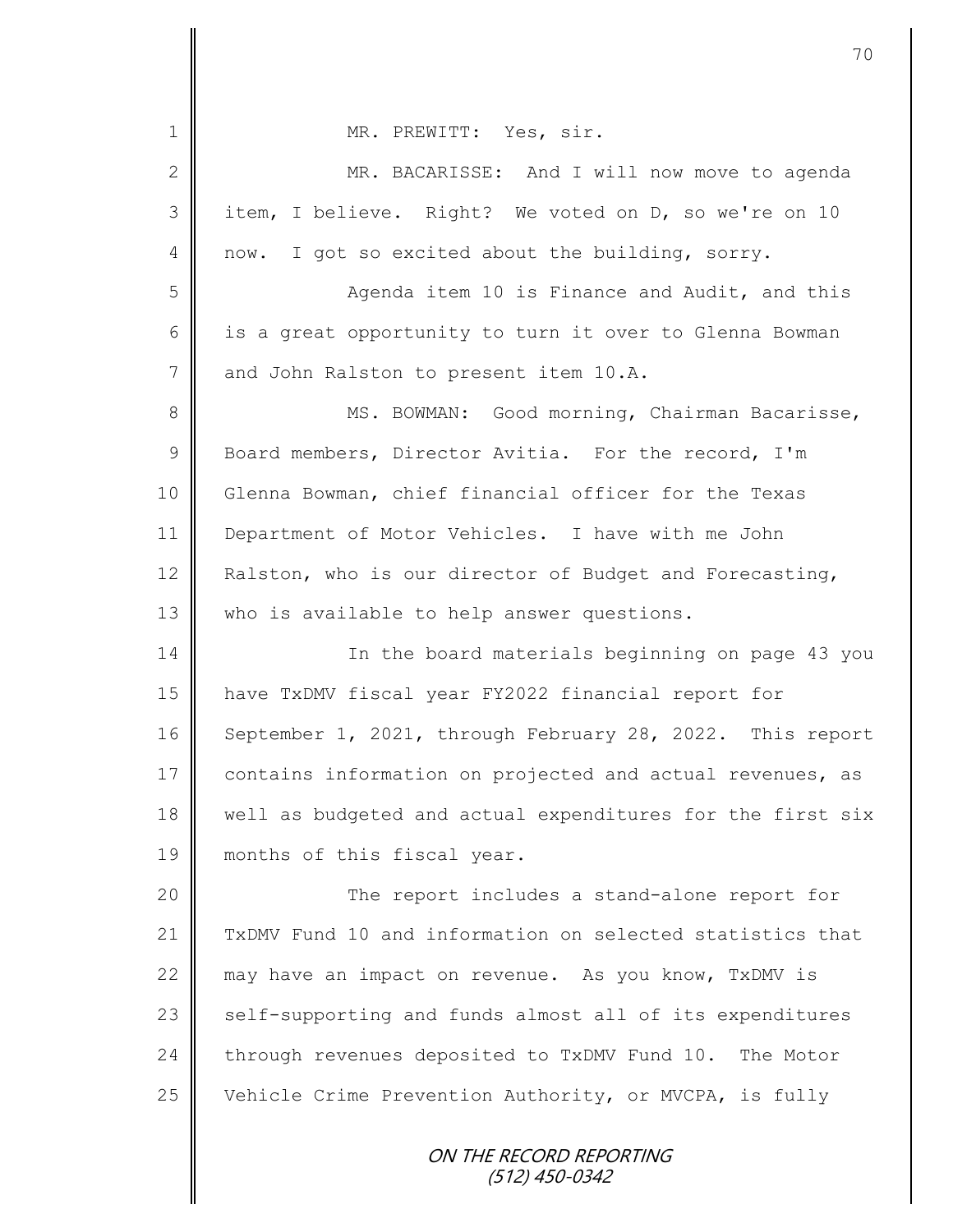ON THE RECORD REPORTING (512) 450-0342 1 | funded through fees deposited to the General Revenue Fund. 2 || Highlights of the department's revenues, 3 expenditures and fund balances for the first six months of 4 the fiscal year include the following. On page 44 you'll 5 see that TxDMV collected \$930.6 million in revenue in all 6 funds. This is .3 percent more than collections during 7 the first six months of fiscal year 2021. In FY2022 the 8 state has shown a steady growth pattern in almost all 9 sectors, resulting in increases in almost categories of 10 || revenue. 11 **Title revenue has increased 34.8 percent from** 12 FY2021 to FY2022, comparing the first six months of each 13 year, and most of that increase is attributable to 14 restarting collection of the delinquent title transfer 15 penalty which was formerly waived by the governor. 16 Because that waiver ended on April 2021, last year, the 17 year-over-year percentage change for this revenue category 18 is expected to decrease as the year continues, however, we 19 expect that revenues will still be higher this fiscal year  $20$  | than compared to last year. 21 On page 46 you can see TxDMV Fund 10 revenue 22 collections total \$82.7 million. This is a 19.3 percent 23 | increase compared to the first six months of FY2021. 24 Again, just like it was for all funds, the majority of  $25$  that increase is related to the motor vehicle title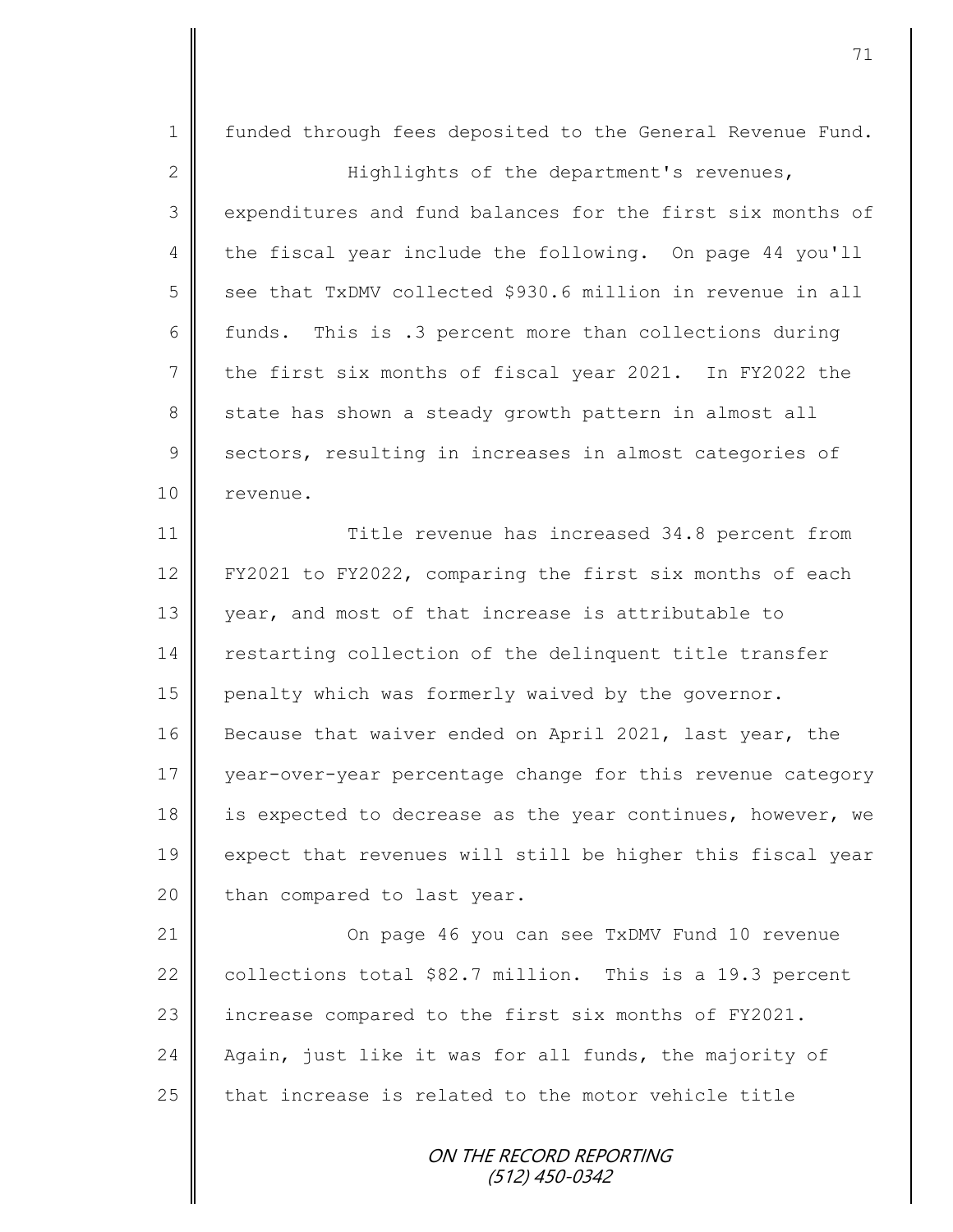ON THE RECORD REPORTING (512) 450-0342 1 | revenue because of that waiver that's no longer in effect. 2 Expenditures and outstanding obligations in all 3 funds total \$127.8 million. You won't see that total 4 exactly on the report on page 51, but you will see \$68.6 5 million in expenditures and \$59.2 million in encumbrances 6 or obligations, things that were contracted for but we 7 | haven't received the services yet. 8 And I'm sorry, back on page 47, you will see 9 the TxDMV Fund 10 expenditures of \$67.6 million and 10 encumbrances of \$44.7-. In addition to those that are 11  $\parallel$  shown on the TxDMV statement, MVCPA has posted a million 12 dollars in expenditures and \$14.5 million in encumbrances 13 in General Revenue through the end of February. 14 The department did collect sufficient revenue 15 in the first half of FY2022 to support its year-to-date 16 expenditures, and the adjusted balance for TxDMV Fund 10 17 as of February 28 is \$119.6 million. 18 || If you go to page 51, you'll see expenditures 19 | by category. That includes salaries and related costs, 20 | contract services for license plate production, printing 21 | costs for vehicle titles and registration forms, postage 22 and professional fees and services which includes our Data 23 | Center services cost. 24 And included in expenditures is \$4.2 million 25  $\parallel$  for contract payments to License Plates of Texas, LLC,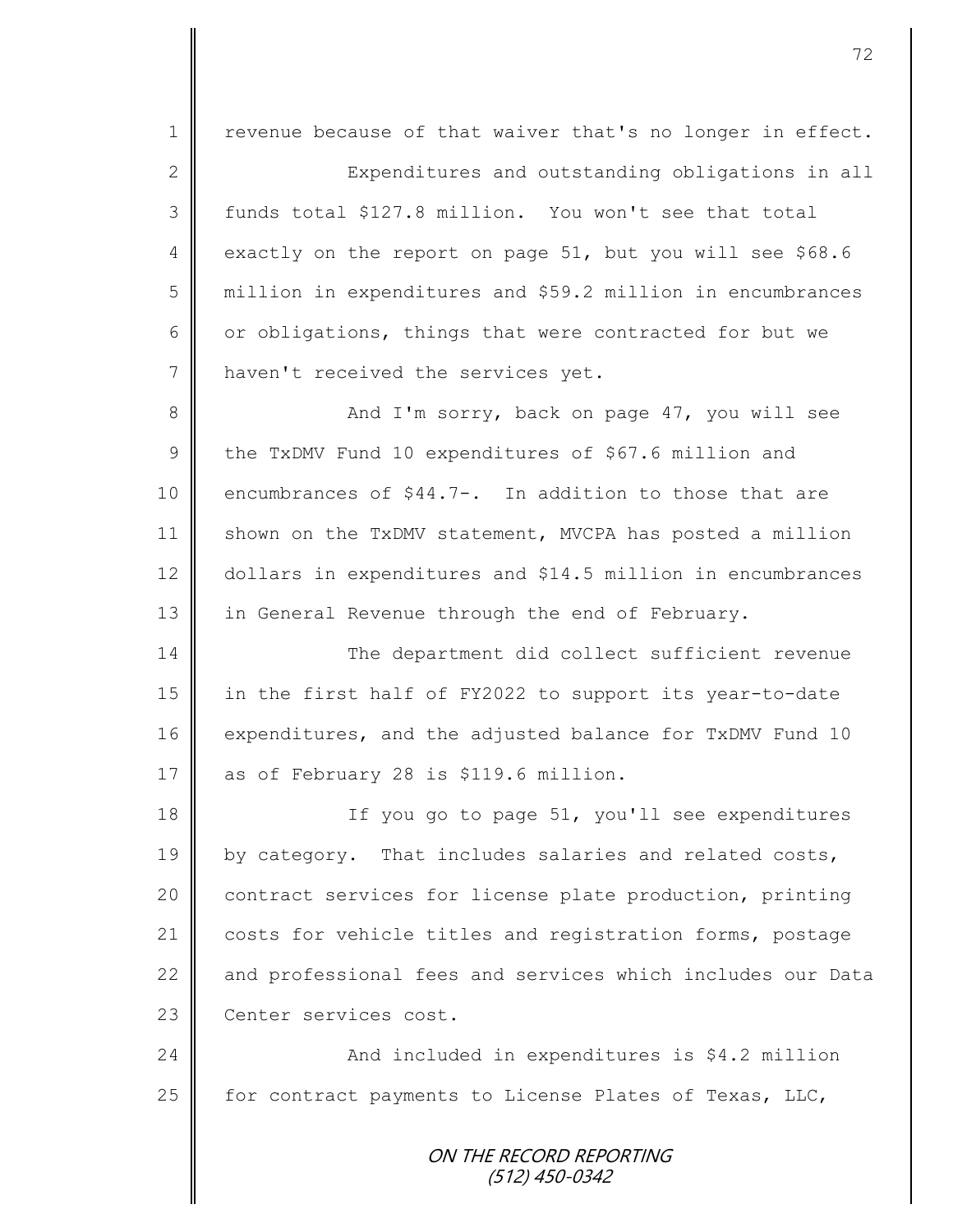1 || which is the My Plates specialty plates vendor. Contract 2 payments to My Plates are contingent upon revenues 3 collected, and we're doing well in that category. And 4 then also included within the total obligations amount is  $5 \parallel$  \$13.3 million in grants awarded by the MVCPA.

6 On page 52 you can see the FY2022 capital 7 projects budget through February 28, which include 8 expenditures of \$7.6 million and encumbrances of \$12 9 million, for a total of \$19.6 million. This includes \$6.4 10 million for automation system projects, which includes our 11 Texas by Texas project, RTS support and statewide 12 **WebDEALER.** 

13 || On page 53 we have other information resource 14 projects, which includes our Data Center services at \$10.1 15 million, \$1.3 million for our International Registration 16 Plan project, the upgrade that's going on that Jimmy 17 Archer is working on, and \$851,000 for county technology. 18 The remaining capital obligations are for our regional 19 service centers maintenance, replacement vehicles, and 20 | headquarters maintenance.

**That's a very high level overview of our**  $\parallel$  financial statements, but that concludes my formal remarks  $\parallel$  and I'm happy to answer questions you may have. MR. BACARISSE: Thank you, Ms. Bowman. 25 | Members, any questions on this presentation?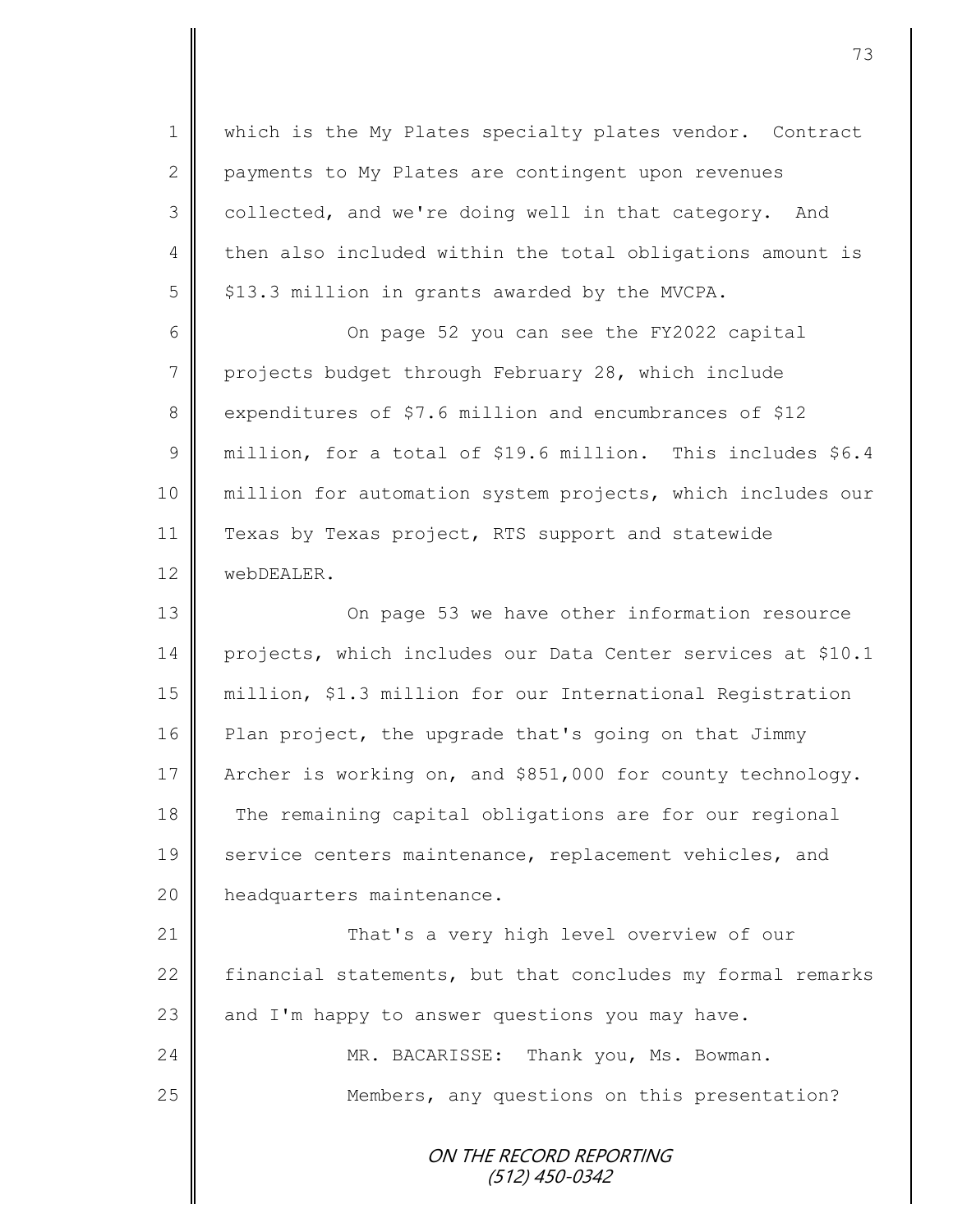ON THE RECORD REPORTING (512) 450-0342 1 || MS. GILLMAN: I have a question. 2 || MR. BACARISSE: Yes, Member Gillman. 3 MS. GILLMAN: Glenna, thank you for your 4 | presentation. You were going fast. 5 || MS. BOWMAN: Yes, ma'am, sorry. 6 || MS. GILLMAN: Can you direct me where is it --7 what page in the board book do I look at to see those 8 titling -- I call them titling fees, the fees that were 9 Suspended for a little while and now are back? And you 10 | said 34 percent increase? 11 || MS. BOWMAN: Yes, ma'am. 12 MS. GILLMAN: Show me and help me understand 13 that category. 14 MS. BOWMAN: Yes. Let me get to the right 15 page. If you look on page 44 of your materials, go down 16 to the table on the bottom which has our FY2021 and '22 17 revenue by category, and the first one says Motor Vehicle 18 Certificates of Title. If you go over to the far right, 19 you can see the 34.8 percent difference and you can see 20 the dollar amounts. So we actually have \$11 million more 21 | this year than this time last year. 22 MS. GILLMAN: So is this a combination of the 23  $\parallel$  regular title fee which is -- what is it for the State of 24 Texas, \$15 or something? 25 || MS. McRAE: Thirty-three for emissions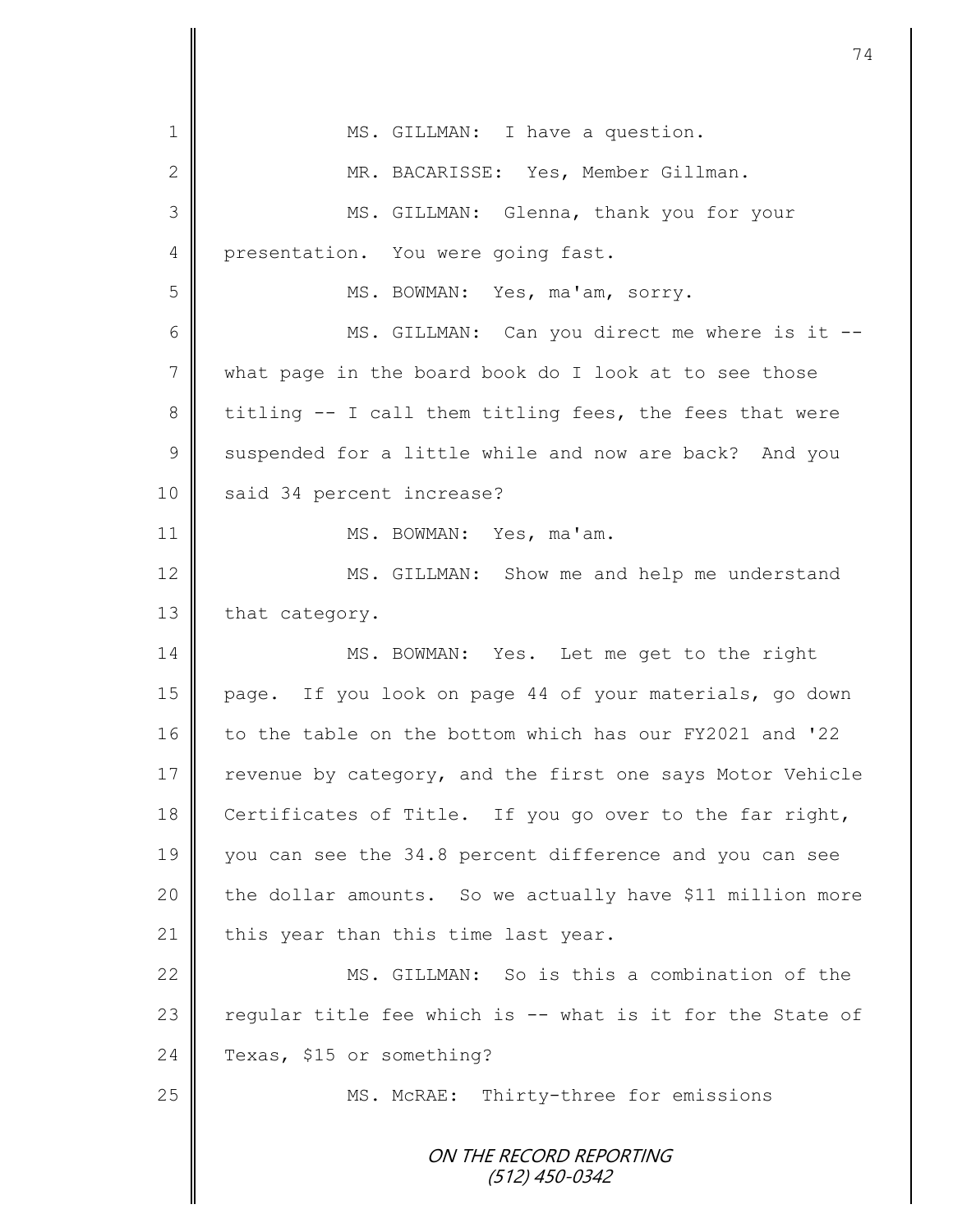ON THE RECORD REPORTING (512) 450-0342 1 counties, and \$28 for non-emissions counties. 2 MS. GILLMAN: Okay. There we go. 3 || MS. BOWMAN: I'll bring Brian Kline next time. 4 || MS. GILLMAN: It's a combination of that fee 5 | plus the late fees, I'm going to call it, so what would 6 | you say of the \$44 million? What percentage is the normal 7 title fee, that 30 bucks, and how much are the late fees? 8 MS. BOWMAN: That is great question, and I do  $9 \parallel$  not have the answer with me here, but I can get you that  $10$  and I can certainly share that with the rest of the board. 11 | I should have brought Brian Kline, he's our resident 12 expert on fees and we just put together a list of all the  $13 \parallel$  fees. 14 MS. GILLMAN: Honestly, I didn't think you'd 15 | know it off the top of your head. 16 || MS. BOWMAN: I should. 17 || MS. GILLMAN: But I think where I'm going is 18 | I'm wanting to understand the penalty aspect of webDEALER 19 and to see if -- what was normal in normal times and 20 what -- I guess I would call that pre-COVID. And I 21 understand the suspension, by the way; that was very much 22 | appreciated during COVID. 23 || But now after -- I'm going to call it after-24 COVID even though it still is with us a bit. But after- $25$   $\parallel$  COVID -- and this kind of relates to me what that would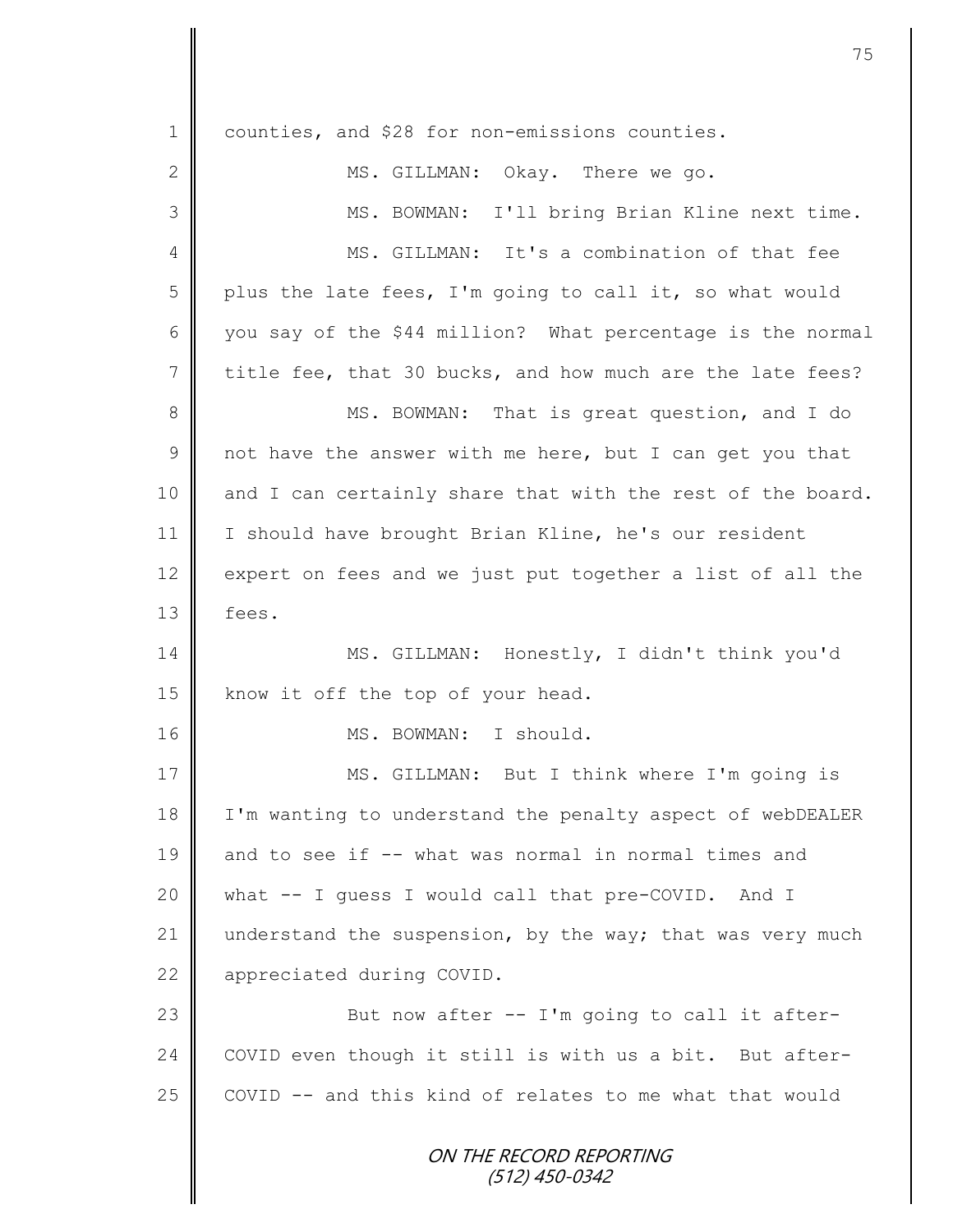ON THE RECORD REPORTING (512) 450-0342 1  $\parallel$  indicate is is our office at DMV still behind, are the 2 dealers still behind. 3 Volume of automobiles, because of lack of 4 inventory, has been going down, so I'm just curious as to 5 whether or not the fees and fines are relatively going 6 down because volume is down, or if fees and fines are 7 going up. 8 MS. BOWMAN: How are we doing, are we looking 9 more normal or are we going down. 10 || MS. GILLMAN: And it's we as an industry, we as 11 an agency, we as dealers processing titles, are we getting 12 better or worse, and to me, one indicator is the fines and 13  $\parallel$  fees separate from just title fees. 14 MS. BOWMAN: Correct. 15 MS. GILLMAN: Is that reasonable to look at? 16 | MS. BOWMAN: That is absolutely reasonable to 17 look at, and again, I do not have that information with me 18 today, but we will look at that. 19 When we started this year we did make 20 projections that were based on kind of going back to 21 normal. That was before we really knew what impact the 22 supply chain and the chip shortage and all of that was 23  $\parallel$  going to have on the dealerships and the available 24 inventory. 25 | And I have not looked at it personally in the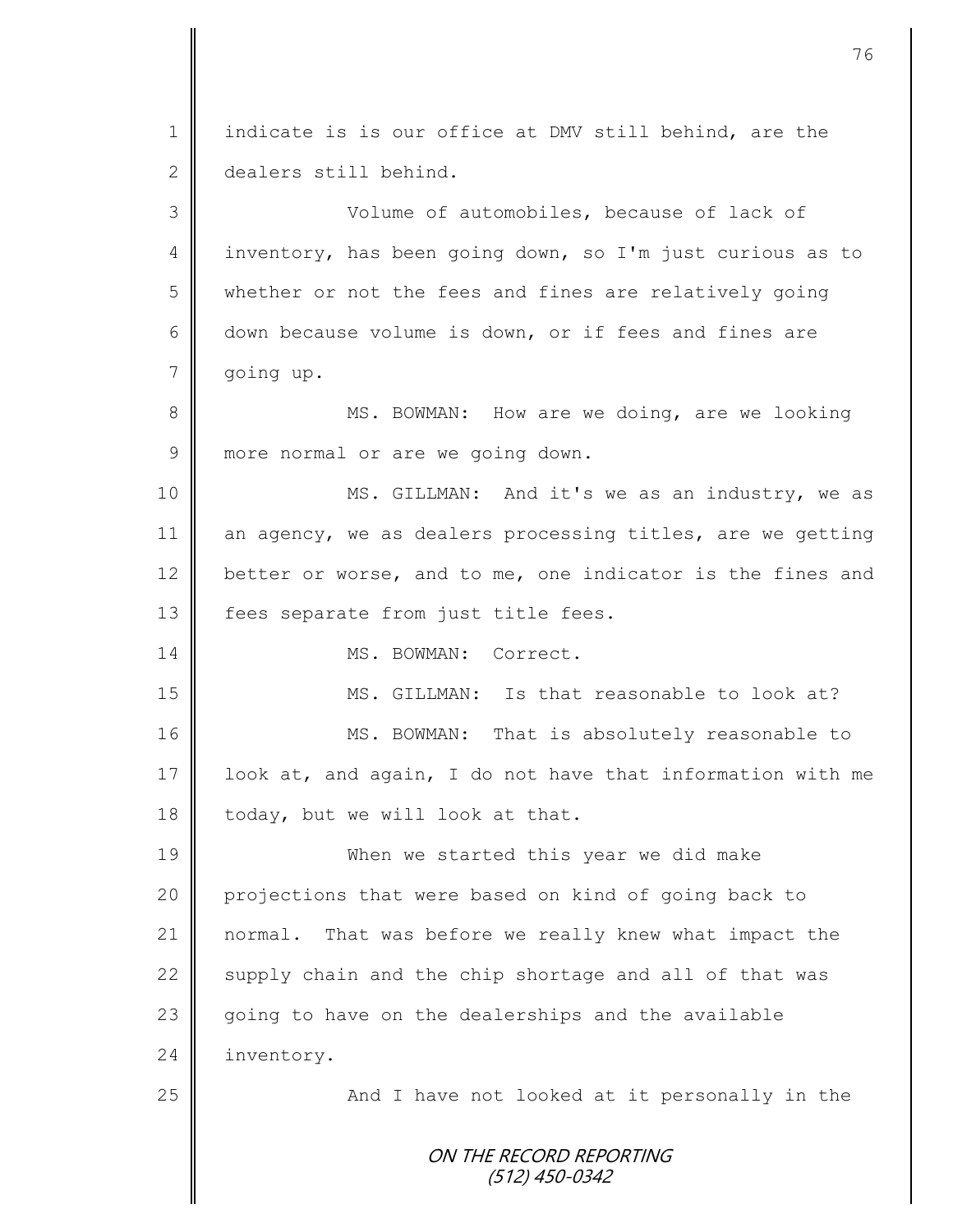ON THE RECORD REPORTING (512) 450-0342 1 ast month or so, but we can look. We can separate out 2 some of those revenues and we can see. 3 || I don't know if anybody, Roland or anybody, if 4 anybody else has any other information in terms of 5 numbers. 6 MS. GILLMAN: Just as a kind of what I'm seeing 7 out there is with inventory shortages, used cars are a 8 commodity, you know, values are higher than they ever have 9 been, and all dealers, franchised dealers and 10 | independents, are reaching out, stretching and often 11 | outside of state. And also with the population in Texas,  $12$  a lot of people coming in from out of state. 13 We've got a lot of out-of-state titles, and it 14 is a challenge to get these titles because often DMV and 15 financial institutions are also not quite back at the 16 capacity, labor capacity to process things. So it's a 17 | combination. 18 **And titling, the fees associated with** 19 webDEALER, while I know that they were put in place to 20 encourage all dealers to go fast and provide titles for 21 | our consumers and get these transactions processed, it's 22  $\parallel$  really difficult. And I'm speaking in my experience as a 23 dealer. Sometimes it's not our fault. 24 || And so I just would like to explore this and  $25$  see through the data how things are going with fines and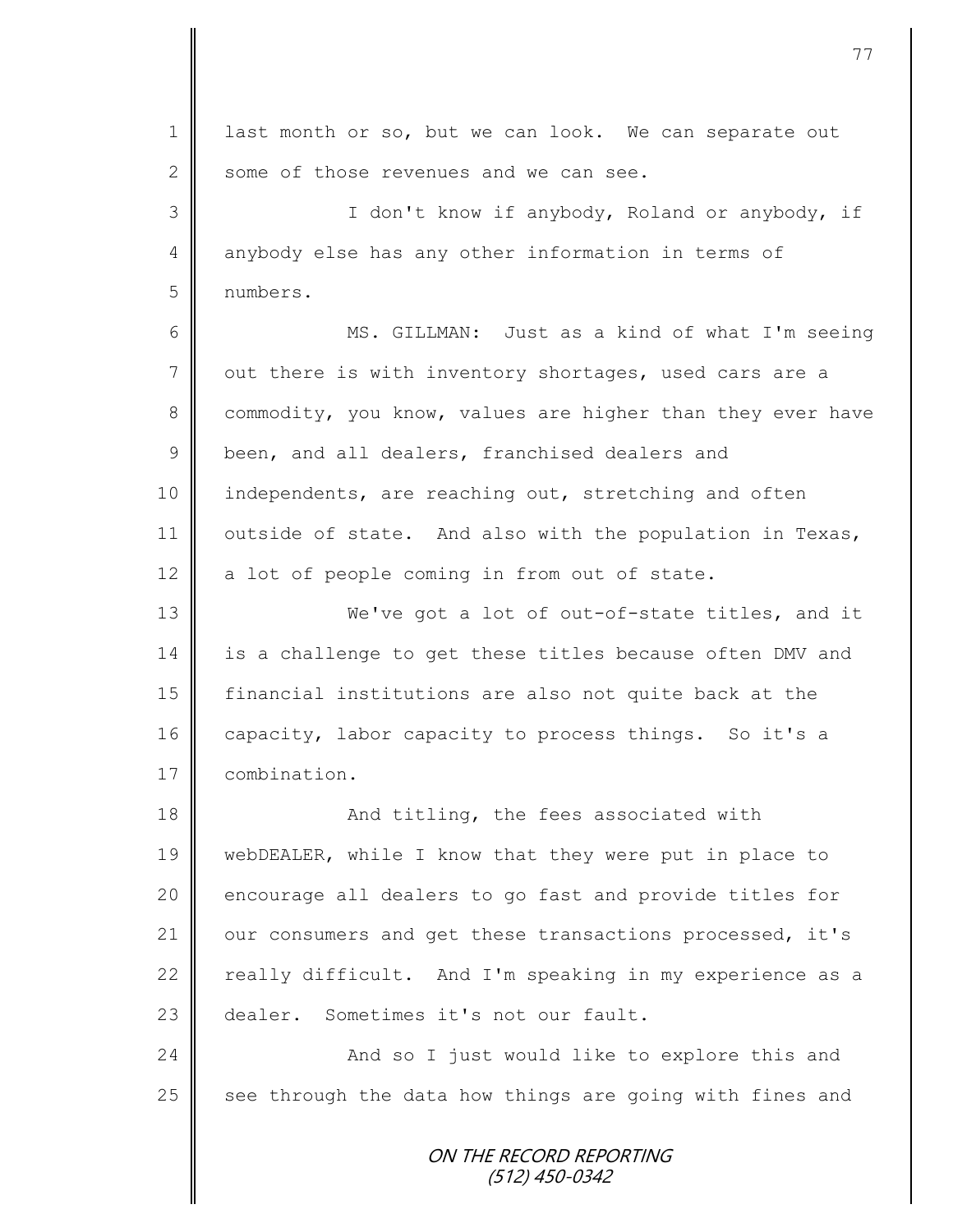| ees |
|-----|
|     |

| $\mathbf{2}$    | MS. BOWMAN: We'll be happy to take a deeper               |
|-----------------|-----------------------------------------------------------|
| 3               | dive into that and provide y'all with some information.   |
| 4               | MS. GILLMAN: All right. Thank you.                        |
| 5               | MS. BOWMAN: I think I understand what you're              |
| 6               | asking for.                                               |
| $7\phantom{.0}$ | MR. BACARISSE: I appreciate that, Member                  |
| $8\,$           | Gillman. I think we'd all be interested to see that       |
| $\mathsf 9$     | overall look.                                             |
| 10              | And then as Member Gillman might have more                |
| 11              | questions, you can collaborate between Glenna and Daniel, |
| 12              | but getting to that of your challenge as a dealer, which  |
| 13              | I'm sure is shared across the state. The time it takes to |
| 14              | get title back from other states from that used vehicle   |
| 15              | has come from has made hitting the mark, in some          |
| 16              | instances, a real challenge.                              |
| 17              | MS. GILLMAN: Yes. Thank you.                              |
| 18              | MR. BACARISSE: That makes sense.                          |
| 19              | Members, any other questions for Ms. Bowman?              |
| 20              | (No response.)                                            |
| 21              | MR. BACARISSE: Glenna, thank you for your                 |
| 22              | time, your presentation. Thank you.                       |
| 23              | We can now move to item B, which is again                 |
| 24              | Glenna, Strategic Plan.                                   |
| 25              | MS. BOWMAN: All right. We'll see how fast I               |
|                 | ON THE RECORD REPORTING<br>$(512)$ 450-0342               |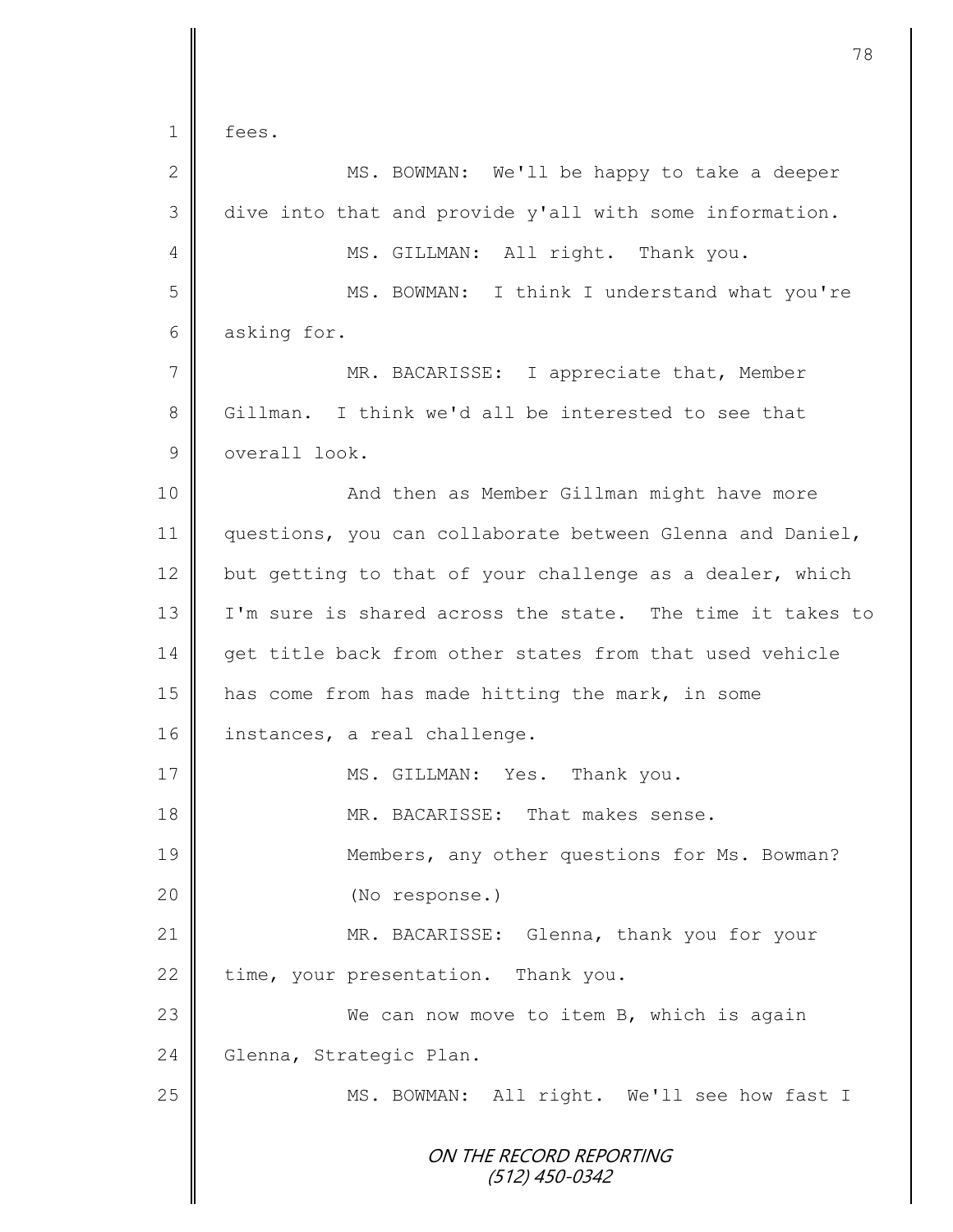1 can go through this and see what questions you can have to  $2 \parallel$  stump me on this topic. 3 (General laughter.) 4 MR. BACARISSE: Well, don't go fast, we're 5 okay. 6 || MS. BOWMAN: That's okay. Good morning again. 7 For the record, I'm Glenna Bowman, chief financial 8 | officer for the Texas Department of Motor Vehicles. 9 || This item is a briefing only. It's information 10 | on our department's activities related to the strategic  $11$  | plan. 12 || In accordance with instructions for preparing 13 and submitting agency strategic plans that are issued by 14 the Legislative Budget Board and the Governor's Office, 15 | the department is in the process of developing its 16 Strategic plan for 2023 through 2027. This plan includes 17 several required elements, including our mission and 18 vision statement, our budget structure which is our goals, 19 | objectives and strategies that are laid out in the General 20 Appropriations Act, our performance measures, redundancies 21 and impediments -- which Keith Yawn has talked to you all 22  $\parallel$  about a little bit -- our workforce plan, and customer  $23$  satisfaction report. The complete strategic plan is due 24 to the LBB and the Governor's Office on June 1 of this  $25$  year.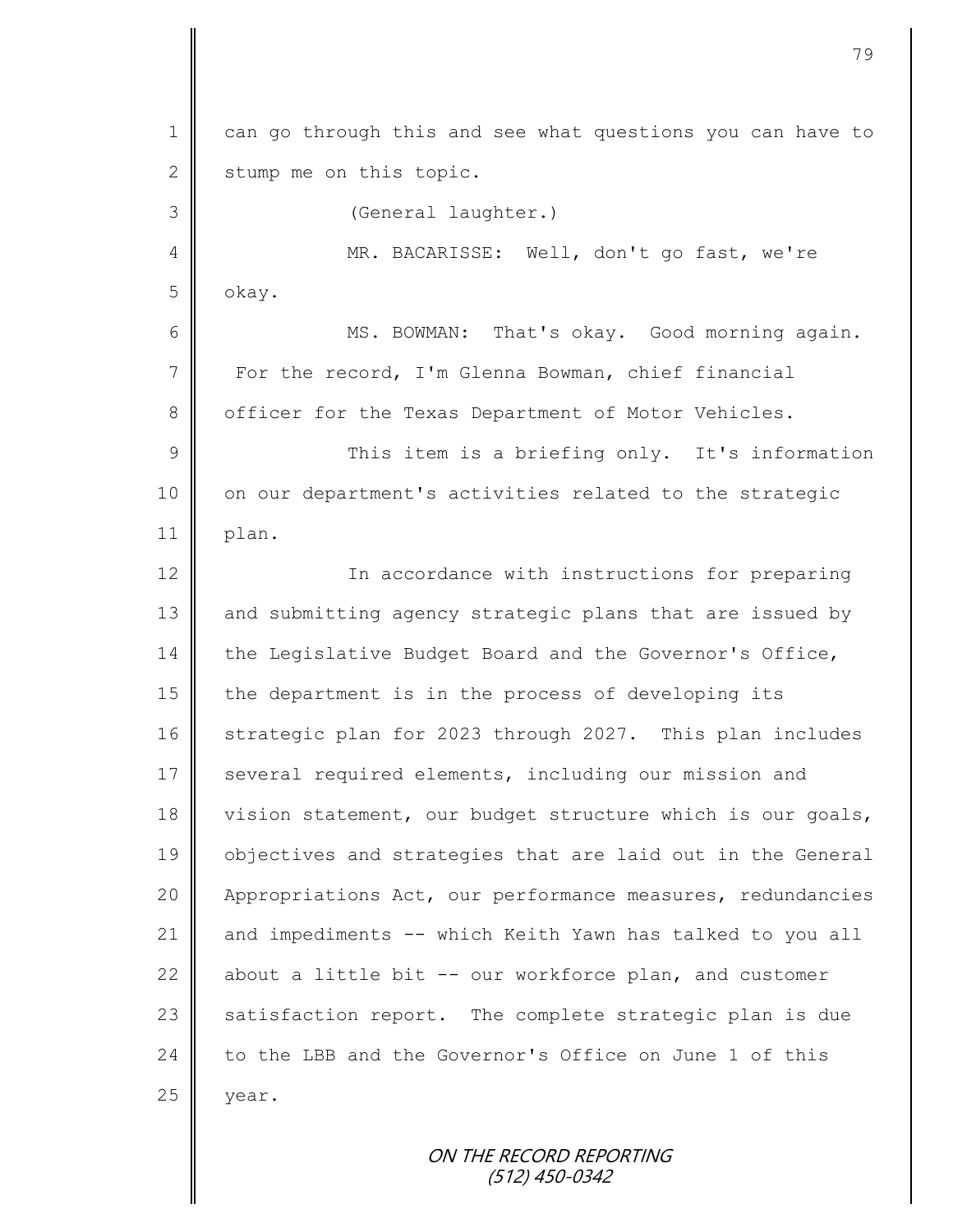1 || We did request changes to the budget structure  $2 \parallel$  and performance measures on April 1. Having said it that 3 || way, we are proposing no changes to the structure itself 4 for our budget that's laid out in the General 5 | Appropriations Act, that would look like it does right  $6 \parallel$  now.

7 || We did request one minor title change to Motor 8 Carrier Permits and Credentials, that's how it's titled 9 now, and we asked for it to be changed to Motor Carrier 10 Services. This change is similar to one that was 11 | requested last session and was approved for the Motor 12 Vehicle Division strategy.

13 We also are updating our goal and strategy 14 descriptions. They're just minor wording changes that 15 clarify the meaning and update the nomenclature. One of 16 the things we typically do is refer to TxDMV as the 17 department rather than agency, and our materials have 18 agency. So they're very nonsubstantive cleanup kind of 19 items that we're requesting, and expect those to be 20 | approved.

21 **Our performance measures, we have 12** 22 performance measures that are published and approved by 23  $\parallel$  the LBB and Governor's Office. So we have been 24 coordinating with Bryan Wilson and the MVCPA on their 25  $\parallel$  performance measures, and we are proposing changes to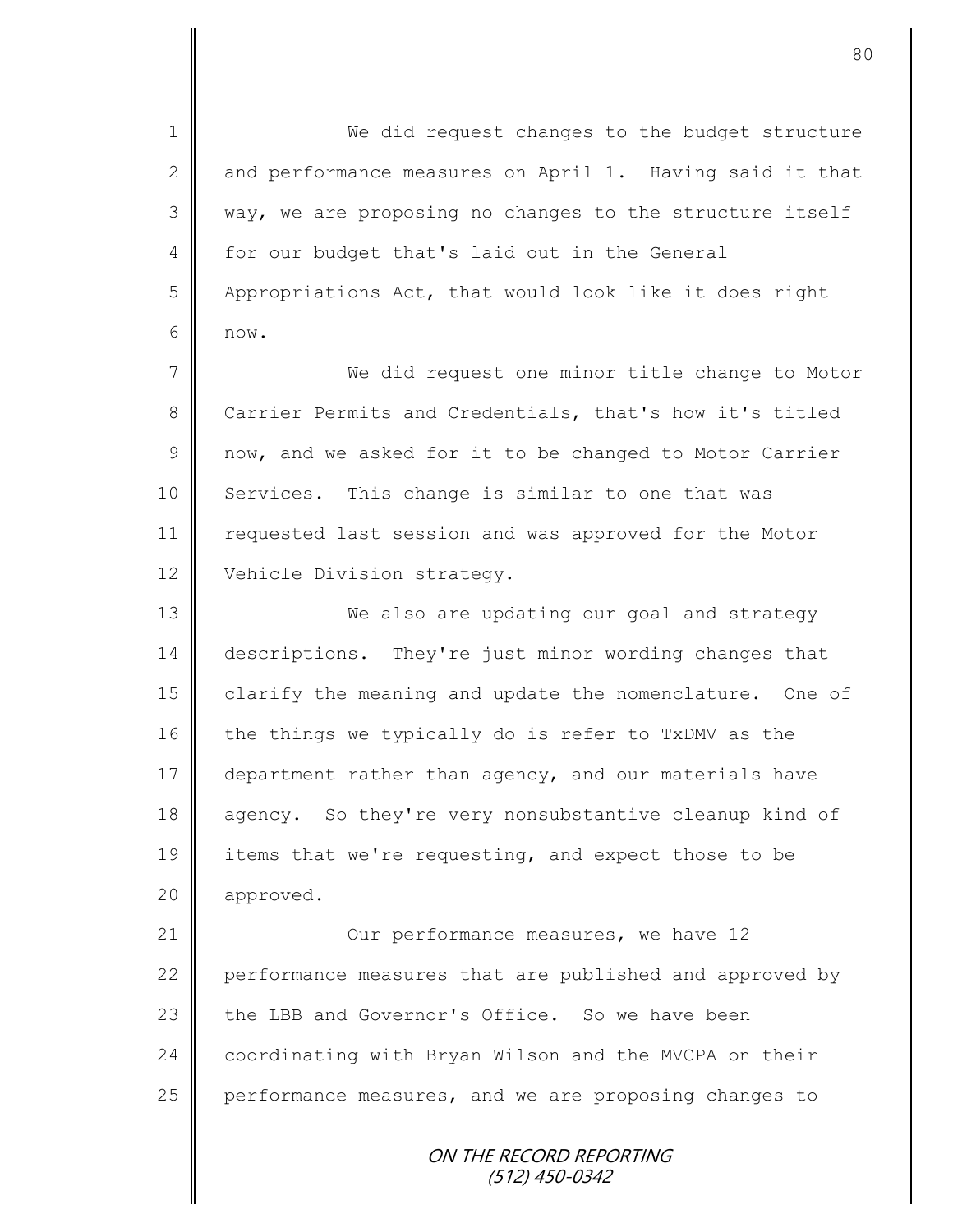1 delete two of their performance measures which are the 2 mumber of stolen vehicles per 100,000 registered and  $3$  stolen vehicle recovery rate.

4 The reason that we're requesting those  $5 \parallel$  solutions is that we are relying on outside data that  $6 \parallel$  we're not able to get in time to prepare our annual 7 performance measures, and that's been going on for several 8 years, and so we basically have not been reporting. We  $9 \parallel$  give them the line item and say: Respectfully, we don't 10 have the information to provide this measure. So asking 11 | to get rid of those.

12  $\parallel$  But in its place -- the place of those two, 13 we're requesting a new measure which is the number of 14 grants awarded, and data for this measure is readily 15 || available. It's an indicator of MVCPA's compliance with 16 the statutory responsibilities to issue grants.

17 | And then we would also be retaining the current 18 output measure, number of stolen vehicles recovered, so 19 || there's still information on that important metric. But 20 || we are requesting a change to the methodology for 21 compiling that information because we also have a timing  $22$  | issue on when we have data available.

23 We are on the other measures making some minor 24 grammatical, conformity and syntax updates, but none of  $25$  those changes are substantive.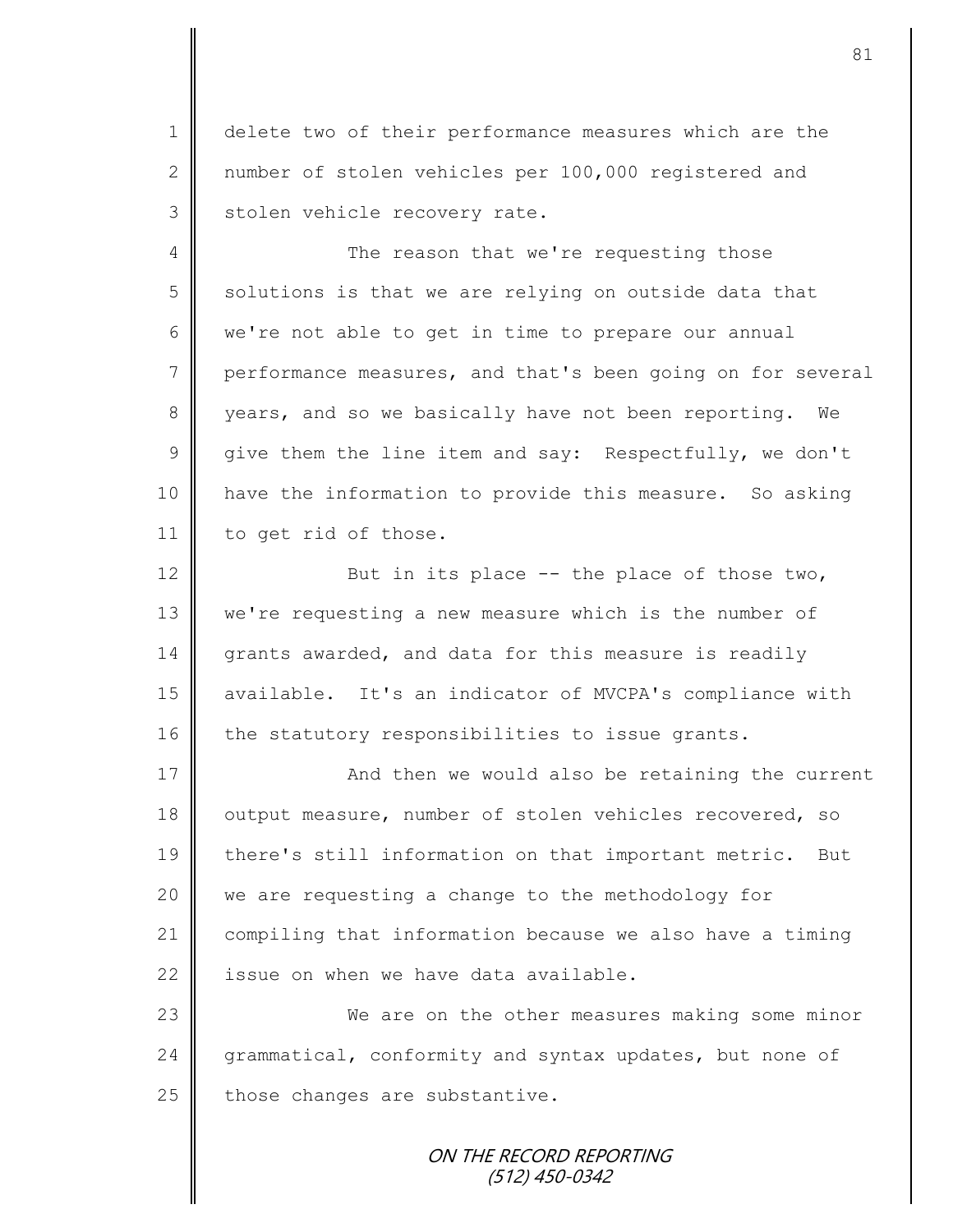| 1            | And that concludes my formal remarks. Do you               |
|--------------|------------------------------------------------------------|
| $\mathbf{2}$ | have questions?                                            |
| 3            | MR. BACARISSE: Members, any questions for Ms.              |
| 4            | Bowman on this item?                                       |
| 5            | MR. RAMIREZ: Mr. Chairman?                                 |
| 6            | MR. BACARISSE: Yes, Member Ramirez.                        |
| 7            | MR. RAMIREZ: A general comment, also just to               |
| 8            | touch back on your last one, I know it's a bear to unwind  |
| $\mathsf 9$  | that slinky from having the fees stalled and then receive  |
| 10           | them all at once, so you're doing a great job. I just      |
| 11           | want to make that comment.                                 |
| 12           | But also in the strategic plan, I know that                |
| 13           | coming up with some of the new security measures that      |
| 14           | we're implementing and the checks that compliance is going |
| 15           | to be required to do on dealers, just the additional       |
| 16           | things we're asking, I'd hope that that's laid out in the  |
| 17           | FTE structure that we're asking. I know we already run a   |
| 18           | pretty lean machine.                                       |
| 19           | I mean, you look at our expenditures as an                 |
| 20           | agency, we're pretty light when it comes to salaries,      |
| 21           | we're pretty light when it comes to personnel, so we run   |
| 22           | pretty lean. But I would hope that it's reflected, and I   |
| 23           | know that it will be. For the additional requirements      |
| 24           | that we're going to put on staff, we will need some        |
| 25           | additional resources.                                      |
|              |                                                            |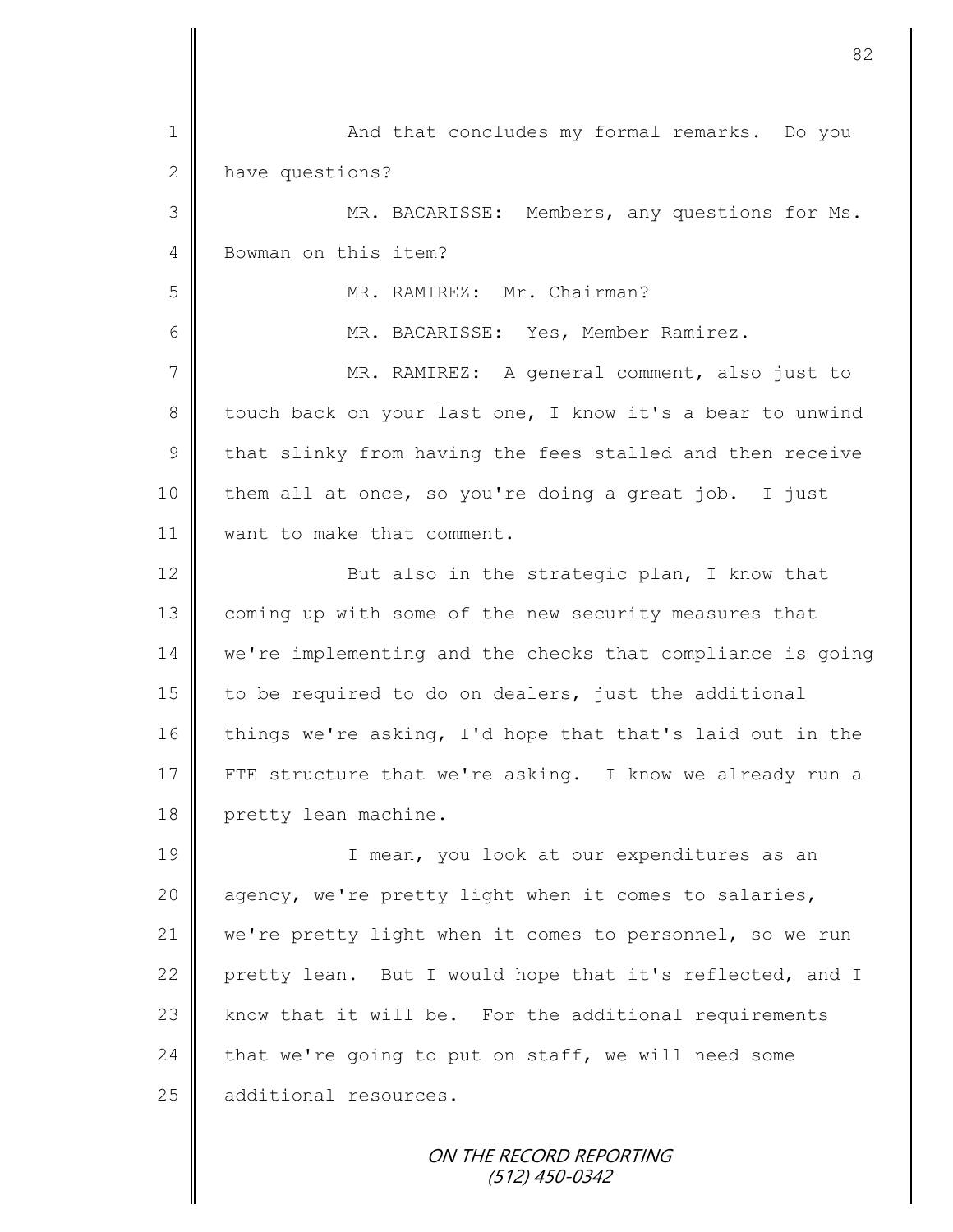ON THE RECORD REPORTING (512) 450-0342 1 || MS. BOWMAN: Yes, and we're already having 2 conversations internally about the legislative 3 | appropriations request. 4 MR. RAMIREZ: Thank you. 5 MR. BACARISSE: Mr. Avitia. 6 || MR. AVITIA: Chairman, thank you. 7 || Member Ramirez, that point is very well taken 8 and we will be talking about FTEs during our closed 9 session as well and what that might look like coming up 10  $\parallel$  for a legislative ask, potentially. 11 MR. BACARISSE: All right. Good. Thank you, 12 | Ms. Bowman, appreciate it. 13 MS. BOWMAN: Thank you. 14 MR. BACARISSE: Members, anything else on this  $15$  point? 16 (No response.) 17 | MR. BACARISSE: Okay. Thank you. 18 We'll now move to agenda item 10.C, and I'd 19 like to ask Ms. Ann Pierce to come up and brief us on the 20 | regional service center in Midland/Odessa contract. 21 Good morning. 22 | MS. PIERCE: Good morning. For the record, Ann 23 Pierce, director of Administrative Services. Good 24 morning, Chairman; good morning, Board; and good morning, 25 | Executive Director Avitia.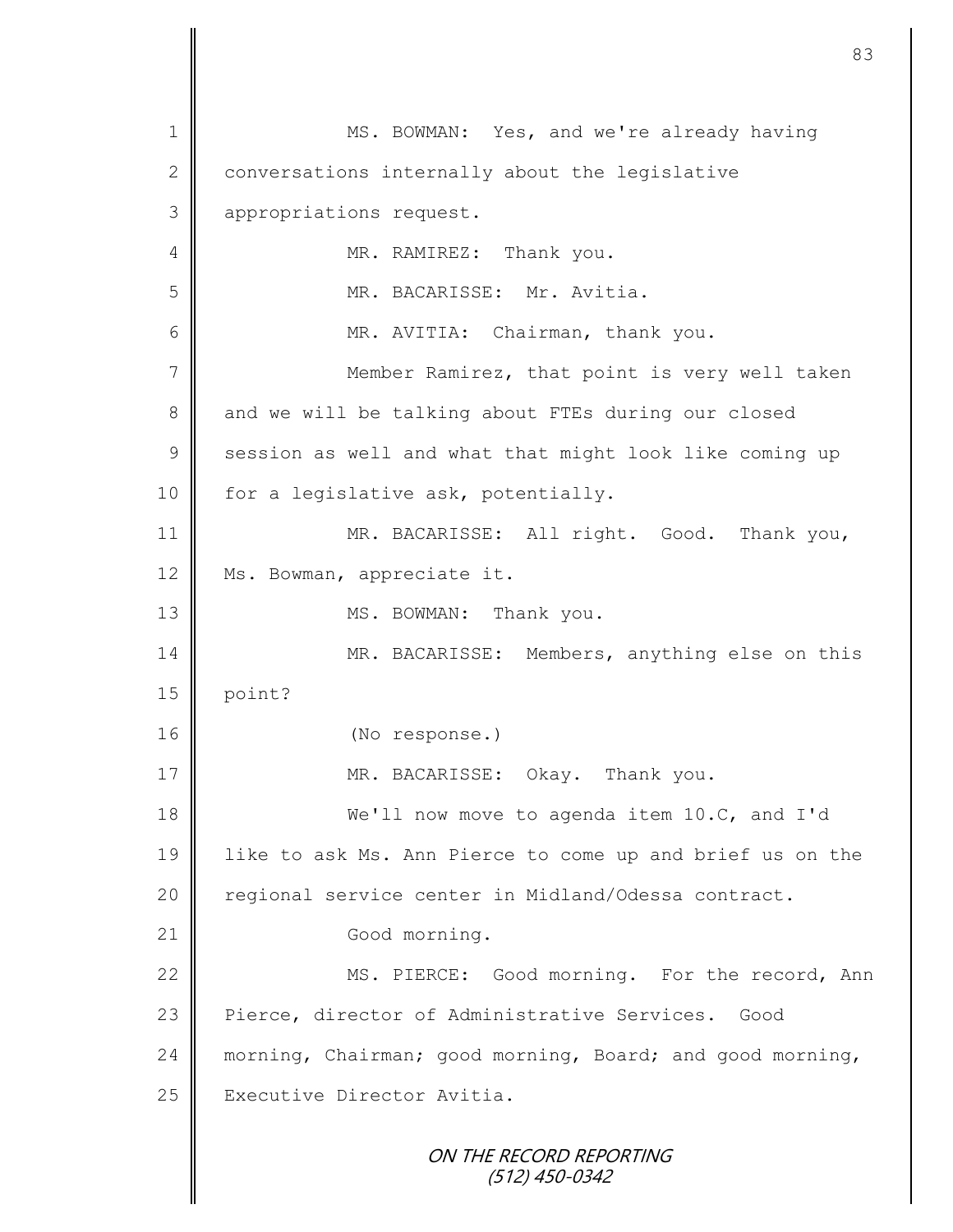ON THE RECORD REPORTING (512) 450-0342 1 || Agenda item 10.C is in conjunction with a 2 previously board-approved project regarding the 3 Midland/Odessa Regional Service Center remodeling project 4 that we're doing in partnership with TxDOT, since we're on 5 TxDOT's property there in the Odessa District. It finally 6 has started moving forward. We had some hurdles to 7 | overcome after that approval since we're on TxDOT's 8 timeline. 9 || TxDOT is already in the process of Phase I, 10 which includes needed associated swing space. So we're 11 looking at putting a portable building in the parking lot 12 so that our customers can still be well served and they're 13  $\parallel$  still in the same general location. That building is 14 being suited with utilities and cable and security needs. 15 16 | So now that that part is moving forward and the 17 portable has been delivered and we're starting to get it 18 geared up and we have somewhere to move the staff, it's 19 DMV's turn. We're responsible for the Phase II component 20 which is the heavy lift of the project. It's a turnkey 21 demolition and construction service contract. 22 So in talking to our TxDOT contacts, since they 23  $\parallel$  are local there and they do kind of have a feel for what 24 the construction costs are going to be, they're indicating 25  $\parallel$  that they believe this turnkey need is going to be between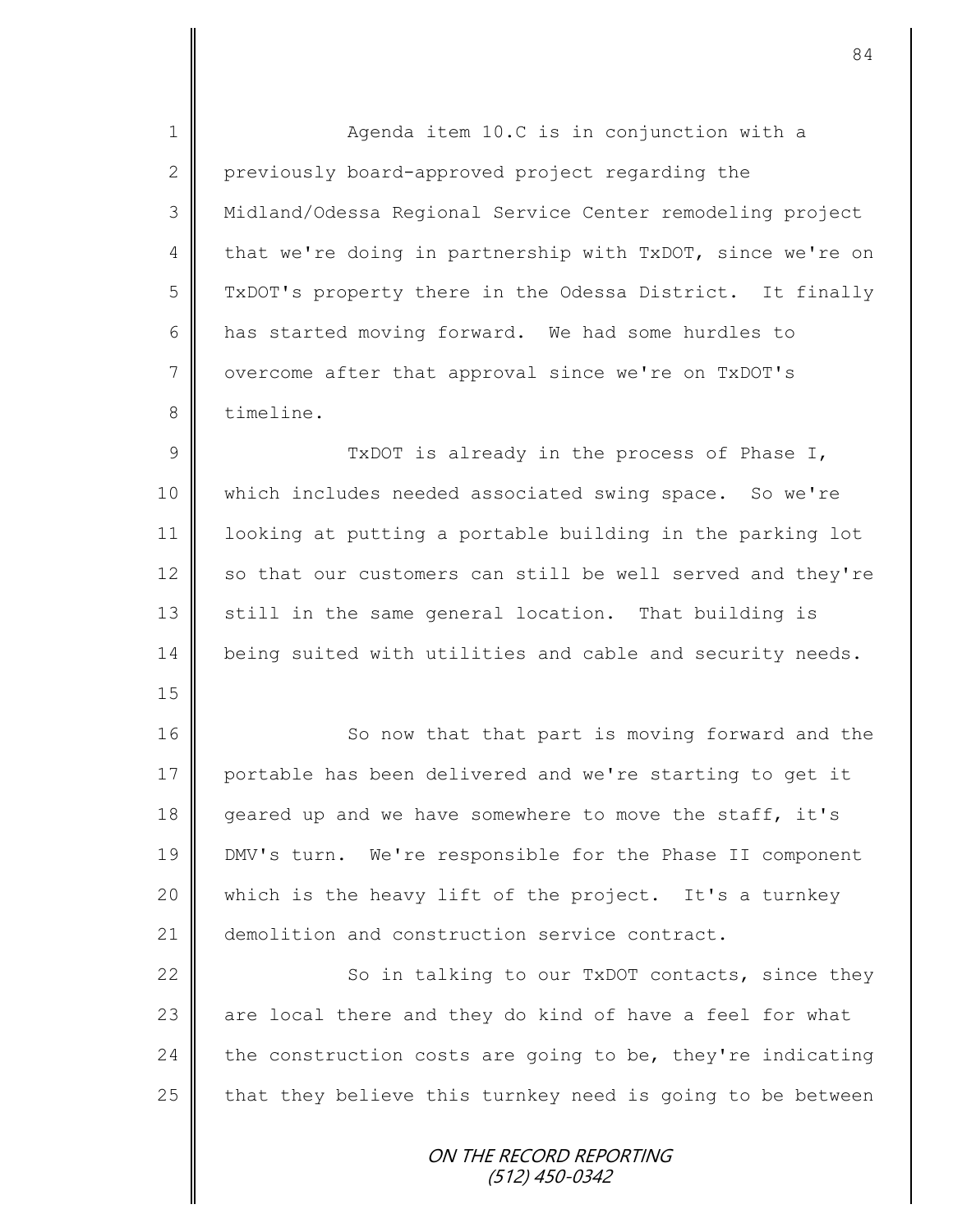ON THE RECORD REPORTING (512) 450-0342  $1 \parallel$  \$250- and \$300,000. That is obviously over our \$200,000 2 internal limit, so I'm here today to respectfully request 3 permission for y'all to grant authority to the executive 4 director to approve that amount up to \$300,000 by our  $5 \parallel$  executive director, should it actually come in over that 6 cost. 7 We're just now putting the contract out for 8 bid. We're just trying to be proactive and get ahead of  $9 \parallel$  things so that we keep things on schedule. 10 || MR. BACARISSE: And you might also keep the 11 cost down the faster we can move. 12 MS. PIERCE: We're going to cross our fingers, 13 | we're definitely going to cross our fingers. But just in 14 case, we wanted to come get this permission so that we can 15 **move** things forward. 16 MR. BACARISSE: Good. 17 Members, any questions for Ms. Pierce on this 18 item? This is an action item. 19 (No response.) 20 || MR. BACARISSE: No? Okay, very good. 21 | Thank you, Ms. Pierce, I appreciate it. 22 | Do we have a motion on this request to give the  $23$  executive director authority to commit us to this 24 **contract?** 25 | MS. GILLMAN: I have a motion, Mr. Chairman.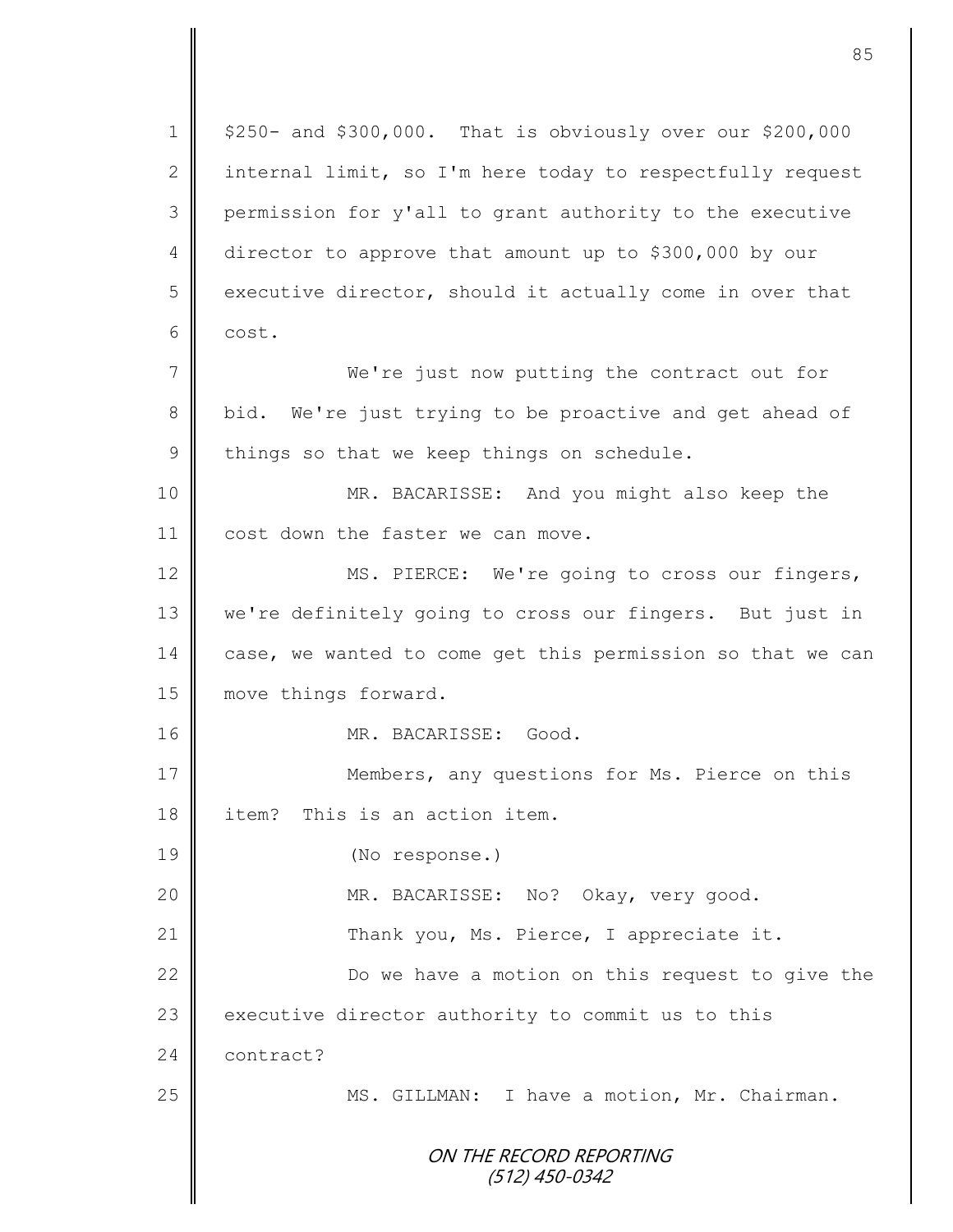| 1            | MR. BACARISSE: Yes, Member Gillman.                       |
|--------------|-----------------------------------------------------------|
| $\mathbf{2}$ | MS. GILLMAN: I move that the board authorize              |
| 3            | the department's acting executive director, or his        |
| 4            | designee, to negotiate and execute the contract for Phase |
| 5            | II of the Midland/Odessa Regional Service Center remodel  |
| 6            | project in an amount not to exceed \$300,000.             |
| 7            | MR. BACARISSE: Is there a second for this                 |
| 8            | motion?                                                   |
| 9            | MS. OMUMU: I second, Mr. Chairman.                        |
| 10           | MR. BACARISSE: Member Omumu, thank you.                   |
| 11           | Any further discussion on this item, any                  |
| 12           | questions?                                                |
| 13           | (No response.)                                            |
| 14           | MR. BACARISSE: Hearing none, I'll call the                |
| 15           | vote.                                                     |
| 16           | Member Alvarado?                                          |
| $17$         | MR. ALVARADO: Aye.                                        |
| 18           | MR. BACARISSE: Member Gillman?                            |
| 19           | MS. GILLMAN: Aye.                                         |
| 20           | MR. BACARISSE: Member Graham?                             |
| 21           | MR. GRAHAM: Aye.                                          |
| 22           | MR. BACARISSE: Member McRae?                              |
| 23           | MS. McRAE: Aye.                                           |
| 24           | MR. BACARISSE: Member Omumu?                              |
| 25           | MS. OMUMU: Aye.                                           |
|              | ON THE RECORD REPORTING<br>$(512)$ 450-0342               |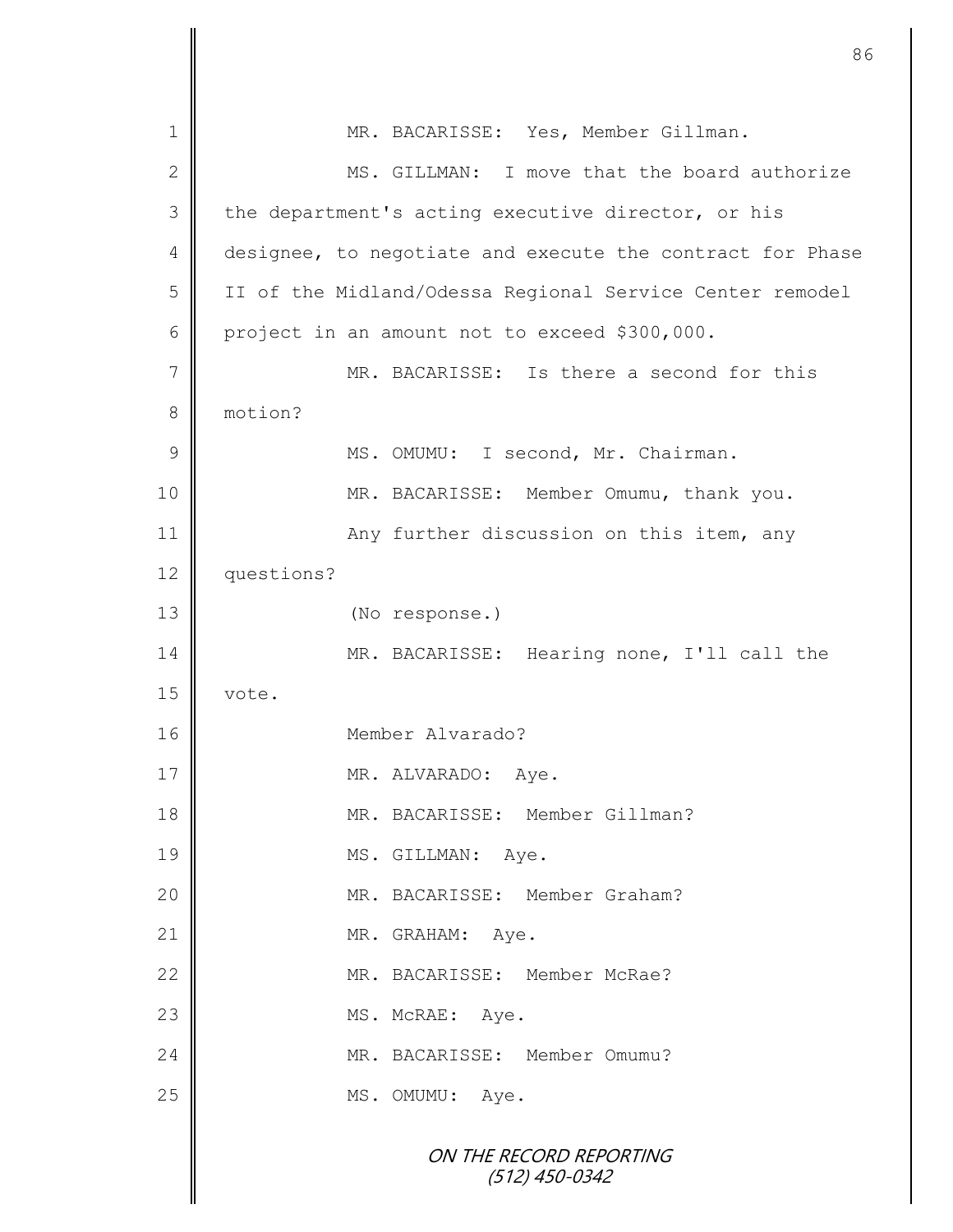| $\mathbf 1$   | MR. BACARISSE: Member Prewitt?                             |
|---------------|------------------------------------------------------------|
| $\mathbf{2}$  | MR. PREWITT: Aye.                                          |
| 3             | MR. BACARISSE: Member Ramirez?                             |
| 4             | MR. RAMIREZ: Aye.                                          |
| 5             | MR. BACARISSE: And I, Charles Bacarisse, vote              |
| 6             | aye as well and it's unanimous. Thank you, members.        |
| $\sqrt{}$     | So we move to agenda item 10.D, and so we'll               |
| 8             | hear from Jason Gonzalez, and he'll lay out the FY2022     |
| $\mathcal{G}$ | second six-month internal audit plan.                      |
| 10            | The floor is yours.                                        |
| 11            | MR. GONZALEZ: Thank you. Good morning, Board               |
| 12            | Chairman and Board members. For the record, my name is     |
| 13            | Jason Gonzalez, senior internal auditor. We're here to     |
| 14            | ask the board to approve the department's fiscal year 2022 |
| 15            | second six-month internal audit plan.                      |
| 16            | The audit plan was developed based on the                  |
| $17$          | results of the second six-month risk assessment, and our   |
| 18            | team evaluated our risk library and met with senior and    |
| 19            | executive staff to identify the department's risks.        |
| 20            | We scored those risks one to five, five being              |
| 21            | the highest, and it's based on likelihood and impacts are  |
| 22            | some of the measures we reviewed. We reviewed 425 risks    |
| 23            | during the risk assessment and identified 31 high and very |
| 24            | high risks.                                                |
| 25            | Just for your information, once we identified              |
|               | ON THE RECORD REPORTING                                    |
|               | (512) 450-0342                                             |
|               |                                                            |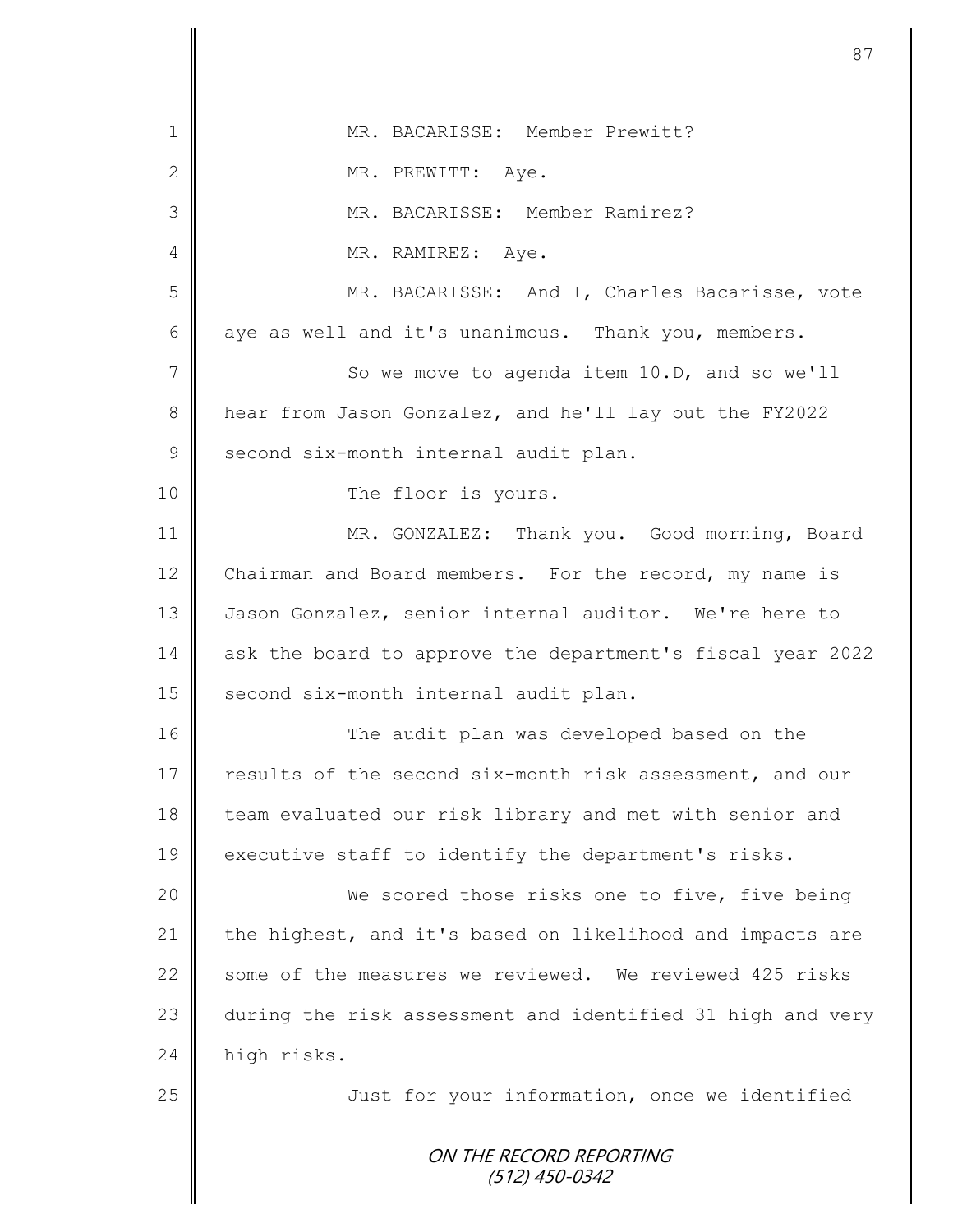ON THE RECORD REPORTING (512) 450-0342 1 | high risks, we met with management again and obtained 2 mitigation plans for those 31 risks. We shared that with  $3 \parallel$  executive management as well. 4 MS. GILLMAN: Is there a list of those 31 5 anywhere? 6 || MR. GONZALEZ: We've shared that with 7 management; we do not have them outlined in this. 8 || MS. GILLMAN: Okay. 9 || MR. GONZALEZ: We've identified two operational 10 areas for the second six months. They're information 11 technology and operational. The information technology 12 project is business continuity, and then the operational 13 side is contract development and then a continuation of 14 the dealer licensing process. It's a carryover from the 15 | first risk assessment and audit plan. 16 We'll also be performing value-added services. 17 We have some required engagements that we have to do. 18 Those are audit recommendations and implementation status. 19 It's development of the fiscal year 2023 risk assessment  $20$  | and audit plan. 21 | And then we're going to start our quality 22 assurance and improvement program. That's looking at our 23 department or our division against best practices in other 24 | internal audit departments as well as our capabilities.  $25$   $\parallel$  The detail for the two projects we have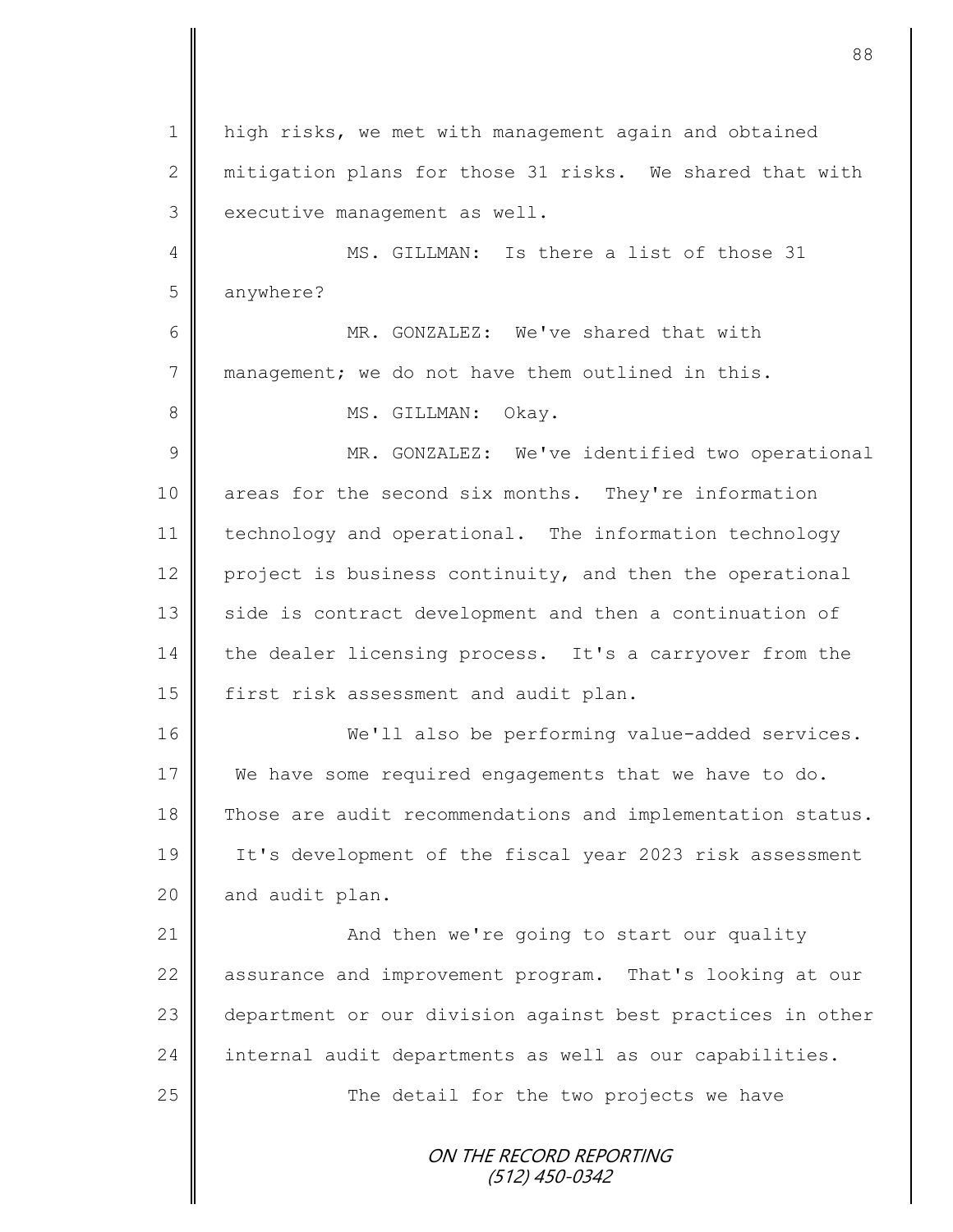ON THE RECORD REPORTING (512) 450-0342 1 selected, business continuity and disaster recovery, those 2 can be found on page 60 of your board books, and then 3 contract development. With business continuity and 4 disaster recovery, just with the current environment, it  $5 \parallel$  became a high risk for the department, and so that's why 6 | we selected that. Increased cybersecurity awareness is 7 Something we felt we needed to look at. 8 Contract development, that's something that's  $9 \parallel$  going on within the state as well, and it was something 10 that was on our risk assessment, and that's why we 11 | selected it. 12 Any questions? 13 MR. BACARISSE: Members, any questions for Mr. 14 Gonzalez? 15 || MS. GILLMAN: I have a question. 16 MR. BACARISSE: Yes, Member Gillman. 17 **MS. GILLMAN:** Does business continuity and 18 disaster recovery -- and this is for my education. Does 19 | that mean that you all have heightened awareness because 20 | of so many people not working in the office and working 21 | remotely that there might be more potential for cyber 22 attack or diseases? 23 MR. GONZALEZ: I do think that's a factor, but 24 | it's more looking at like from an enterprise perspective 25 and just the industry in and of itself. Technology is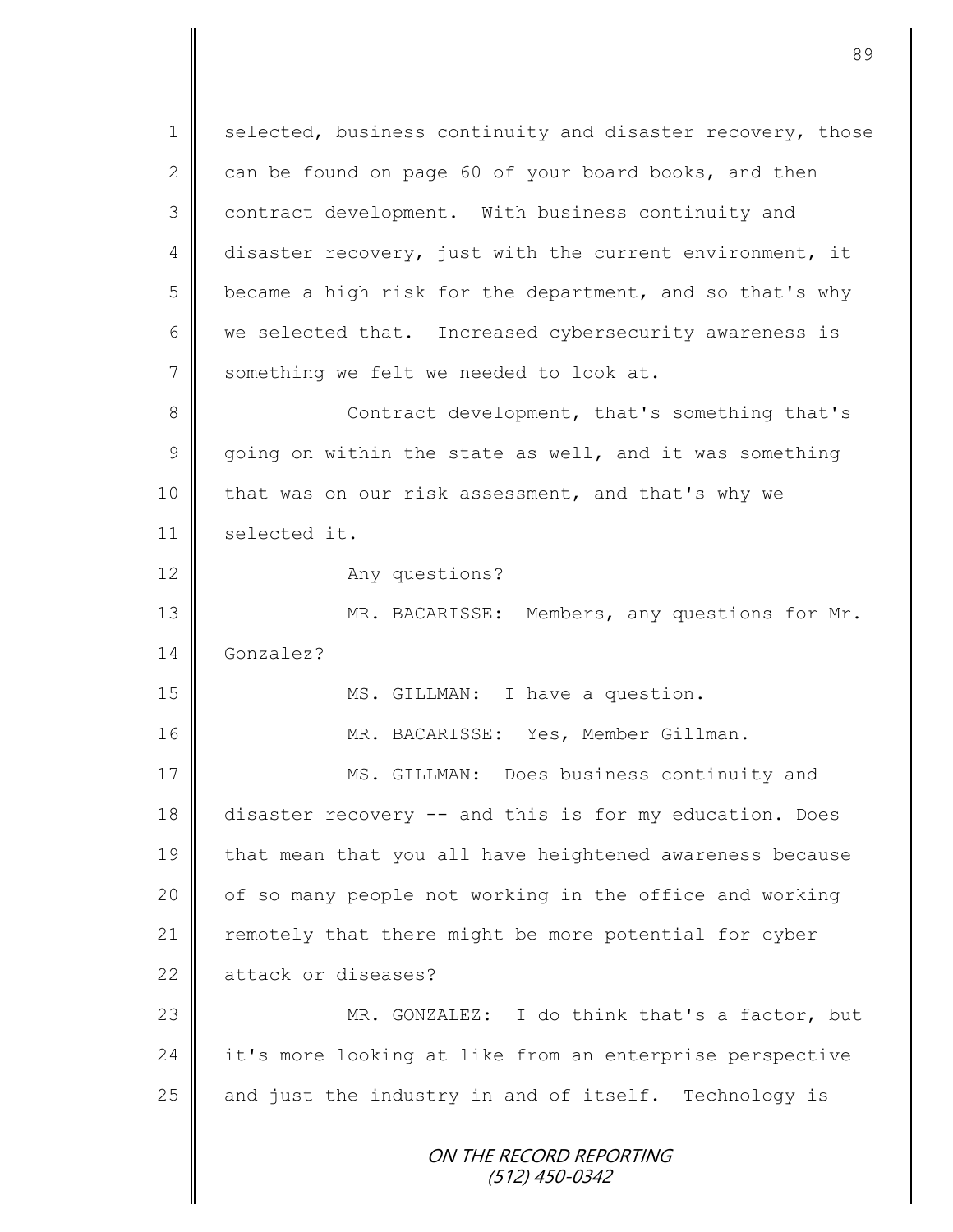ON THE RECORD REPORTING (512) 450-0342 1 || moving so rapidly and changing so quickly, I think that's 2 the component we want to focus on, and if something were  $3 \parallel$  to occur, how do we address it, are we prepared to address  $4 \parallel$  it. 5 We'll be looking at the controls we already 6 | have in place and then looking at the controls that are 7 currently designed and moving forward. I think the 8 department is doing a good job of identifying that, but we  $9 \parallel$  want to provide assurance that the measures being taken 10 || are going to address the potential risks we have. 11 MS. GILLMAN: I think that's excellent. Thank  $12 \parallel$  you. 13 || MR. BACARISSE: Any other questions for Mr. 14 Gonzalez? 15 (No response.) 16 MR. BACARISSE: Let me say, as a point of 17 personal privilege for a moment, Jason, thanks for your 18 service in the interim in Internal Audit. I've 19 appreciated the work, and it's been a pleasure speaking 20 with you on a regular basis as you've kept us updated. 21 | MR. GONZALEZ: Thank you. I've enjoyed it. It 22 was a great experience. I appreciate it, thank you. 23 Thank you for your support through the entire six months. 24 | MR. BACARISSE: Absolutely. 25 || MS. McRAE: Great job.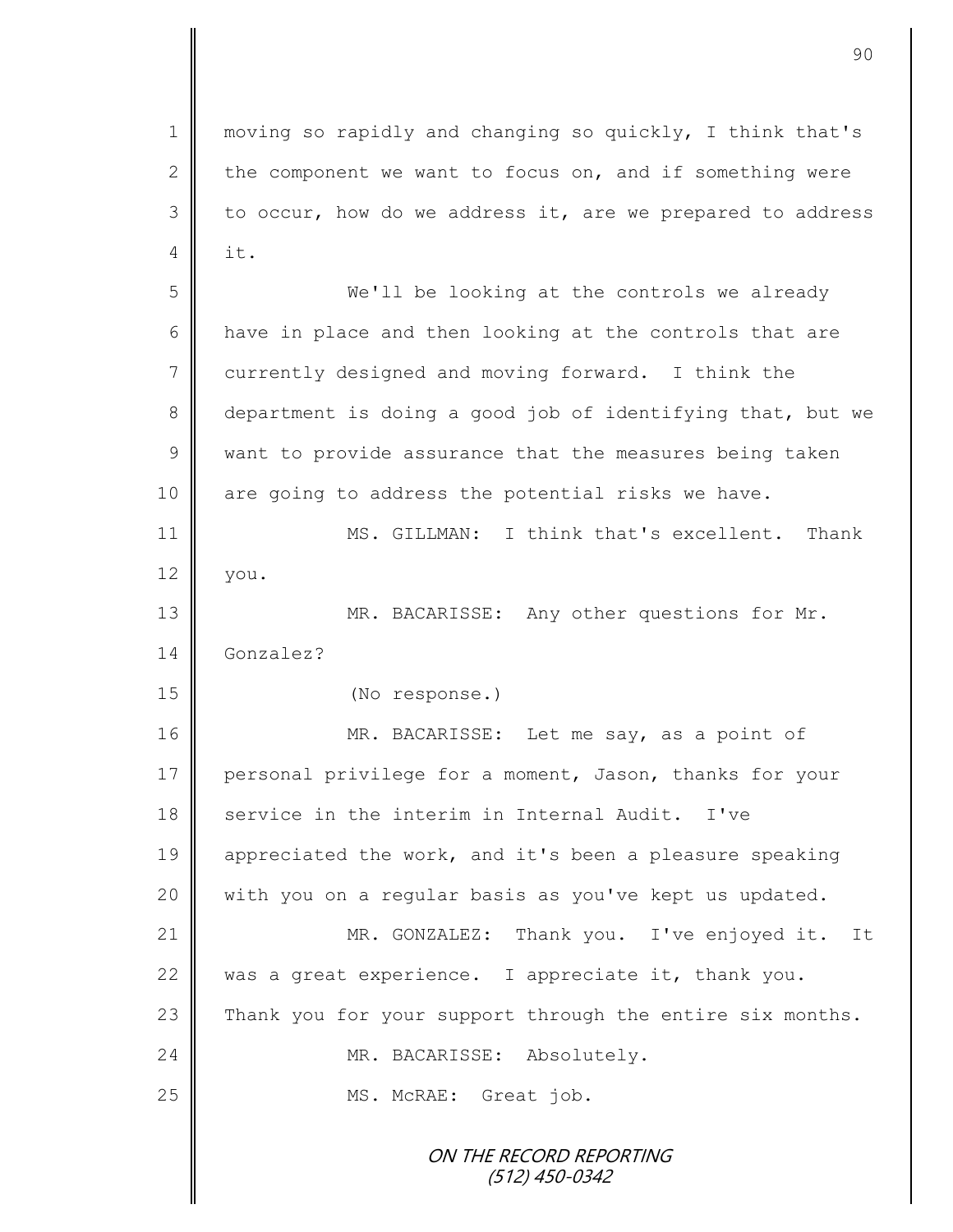|               | 91                                                         |
|---------------|------------------------------------------------------------|
|               |                                                            |
| 1             | MR. BACARISSE: At this point the chair would               |
| 2             | entertain a motion for agenda item 10.D if there's no      |
| 3             | further discussion.                                        |
| 4             | MR. GRAHAM: Mr. Chairman, I'll make a motion.              |
| 5             | MR. BACARISSE: Yes, Member Graham.                         |
| 6             | MR. GRAHAM: I move that the board approve the              |
| 7             | fiscal year 2022 second six months internal audit plan, as |
| 8             | presented by staff.                                        |
| $\mathcal{G}$ | MR. BACARISSE: Is there a second?                          |
| 10            | MS. McRAE: I'll second, Mr. Chairman.                      |
| 11            | MR. BACARISSE: Thank you, Member McRae.                    |
| 12            | Is there any further discussion on this item?              |
| 13            | (No response.)                                             |
| 14            | MR. BACARISSE: Hearing none, I will call the               |
| 15            | vote.                                                      |
| 16            | Member Alvarado?                                           |
| 17            | MR. ALVARADO: Aye.                                         |
| 18            | MR. BACARISSE: Member Gillman?                             |
| 19            | MS. GILLMAN: Aye.                                          |
| 20            | MR. BACARISSE: Member Graham?                              |
| 21            | MR. GRAHAM: Aye.                                           |
| 22            | MR. BACARISSE: Member McRae?                               |
| 23            | MS. McRAE: Aye.                                            |
| 24            | MR. BACARISSE: Member Omumu?                               |
| 25            | MS. OMUMU: Aye.                                            |
|               | ON THE RECORD REPORTING<br>$(512)$ 450-0342                |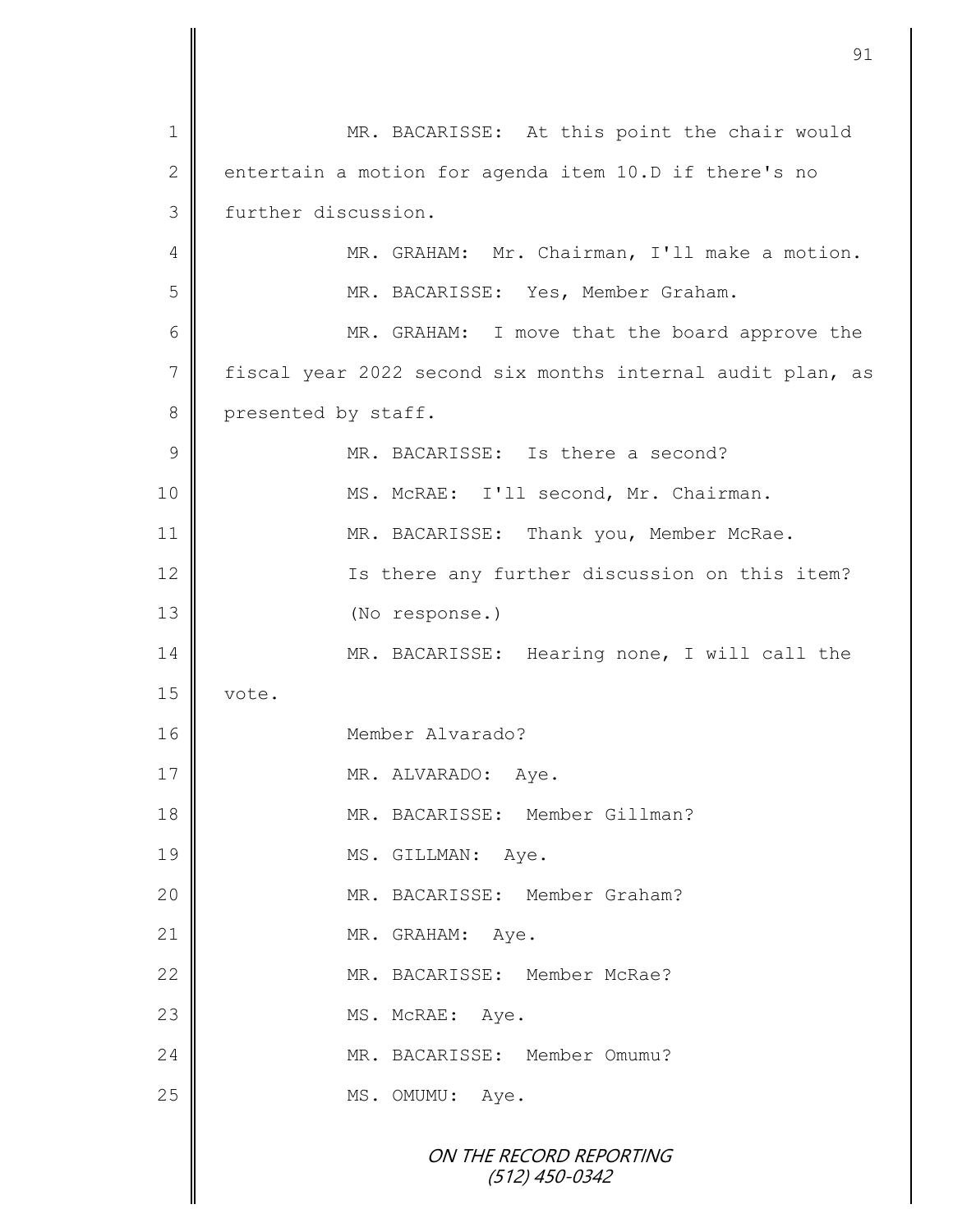|                | 92                                                         |
|----------------|------------------------------------------------------------|
| 1              | MR. BACARISSE: Member Prewitt?                             |
| $\mathbf{2}$   | MR. PREWITT: Aye.                                          |
| 3              | MR. BACARISSE: Member Ramirez?                             |
| 4              | MR. RAMIREZ: Aye.                                          |
| 5              | MR. BACARISSE: And I, Charles Bacarisse, vote              |
| 6              | aye as well.                                               |
| $\overline{7}$ | Thank you, Mr. Gonzalez, appreciate it very                |
| 8              | much.                                                      |
| $\mathcal{G}$  | MR. GONZALEZ: Thank you.                                   |
| 10             | MR. BACARISSE: We'll now move to agenda item               |
|                |                                                            |
| 11             | number 11, which is an action item. It's the renewal of    |
| 12             | the contract for the Texas Permitting and Routing          |
| 13             | Optimization System, TxPROS, and delegation of authority   |
| 14             | to the executive director to execute any renewal contract. |
| 15             | So Mr. Archer is here to lay that out for us.              |
| 16             | You have the floor, sir. Thank you.                        |
| 17             | MR. ARCHER: Good morning, Chair Bacarisse,                 |
| 18             | members of the Board, Acting Executive Director Avitia.    |
| 19             | For the record, my name is Jimmy Archer, and I'm director  |
| 20             | of the Motor Carrier Division.                             |
| 21             | This is item number 11 on today's agenda, and              |
| 22             | it's found beginning on page 69 of your board books.       |
| 23             | For the board's consideration, I'm recommending            |
| 24             | that the board approve the renewal of the software         |
| 25             | maintenance support hosting contract for ProMiles Software |
|                | ON THE RECORD REPORTING<br>(512) 450-0342                  |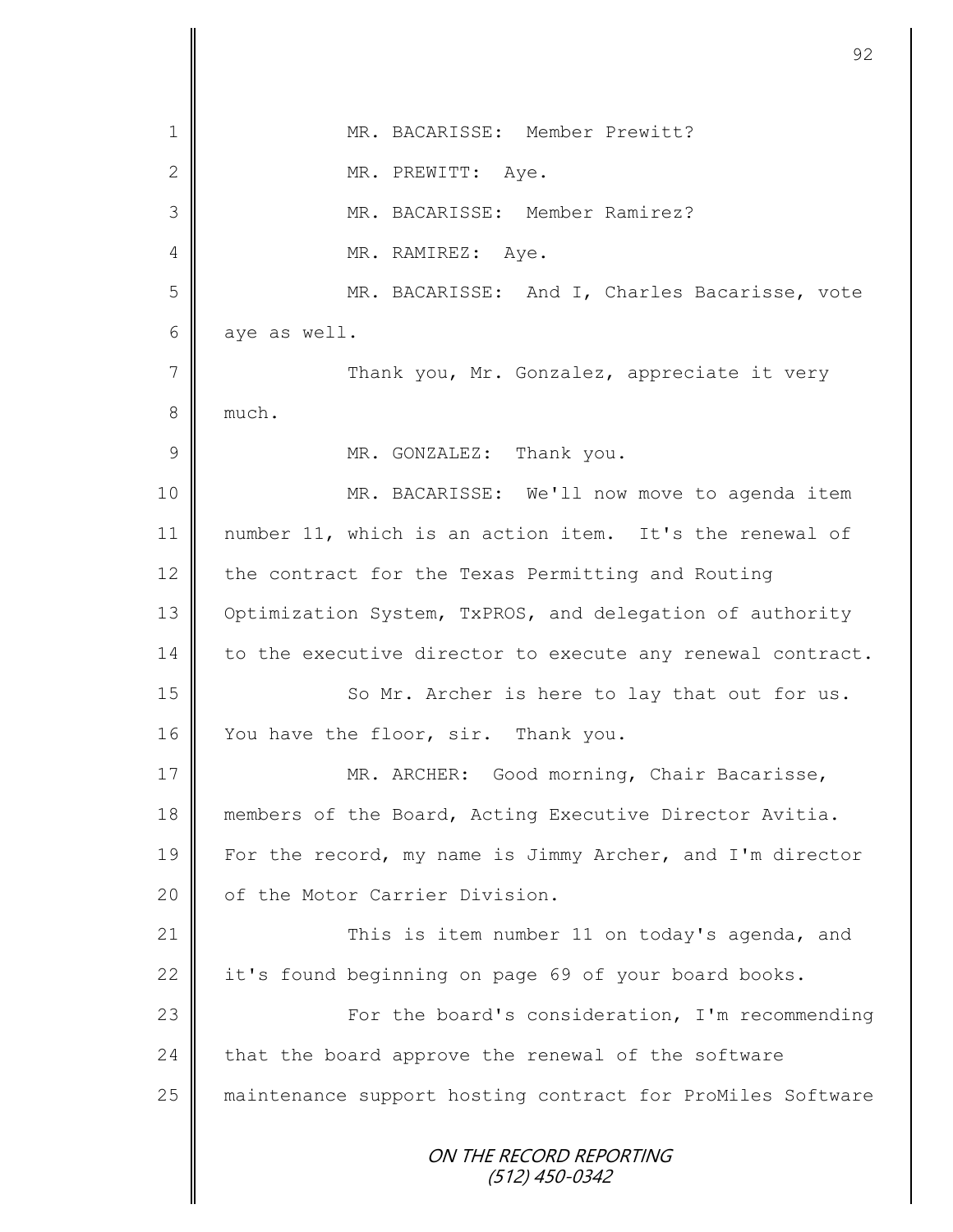1 development Corporation, otherwise known as ProMiles, for 2 TxPROS, as Chair Bacarisse said, the Texas Permitting and 3 Routing Optimization System, and its components.

4 The department also recommends that the board 5 delegate authority to the executive director or acting 6 executive director, as appropriate, to execute any renewal 7 | of the contract.

8  $\parallel$  The renewal should be exercised so that the  $9 \parallel$  vendor, ProMiles, can continue to offer software 10 || maintenance and support and hosting for TxPROS. This 11 | renewal will be the third and last of three two-year 12 renewals. There was an initial two-year term and then 13  $\parallel$  three; this is the last of the renewals.

14 The current contract supports the online TxPROS 15 system and related components. The rental cost is the 16 same as it has been since the contract was entered in 17 2016: \$333,780 for hosting per year, and \$269,400 per year 18 for software maintenance and support, for a total of 19  $\parallel$  \$603,180. Over the two-year term, that would be 20 | approximately \$1.2 million.

21 || TxPROS went live in August of 2011, 22 Streamlining oversize/overweight permitting and routing in 23 Texas. Since then motor carriers have self-issued more 24 than half of all permits using TxPROS. For example, at 25  $\parallel$  the end of fiscal year '21, customers had self-issued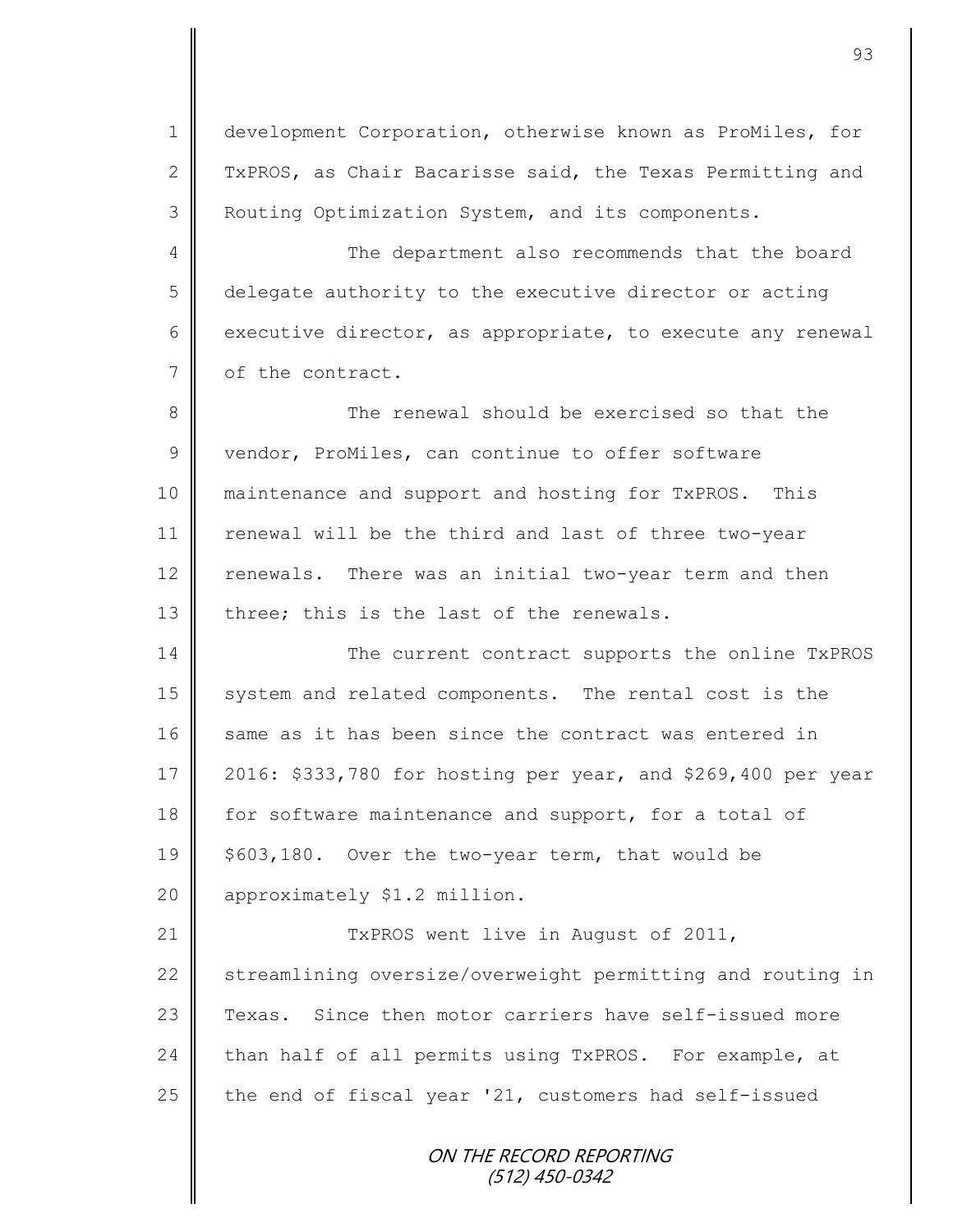1 82.45 percent of the permits, and by the end of March that 2  $\parallel$  had increased to 84.79 percent, so that gives you an idea  $3$  | of how actively the system is used.

4 TxPROS is the first of its kind, won several 5 state and national awards after it was launched. It has 6 been used as a model for other states running a permitting 7 | system as well.

8 || TxPROS is a web-based system that allows motor 9 carriers to apply for size and weight permits online 24 10 hours a day, seven days a week. It maps a GIS-based route 11 customized for each permitted load with road restrictions, 12 all in real time. TxPROS provides beginning-to-end 13 processing, tracking, financial and workload performance 14 and management capabilities for both customers and the  $15 \parallel$  state.

16 Since its launch, ProMiles has hosted TxPROS on 17 its servers and provided annual maintenance and support on 18 an ongoing basis per the direction of TxDMV. This 19 includes software and technical support, bug fixes, 20 documentation, GIS data updates and enhancements.

21 | Your Motor Carrier Permit Section works very 22 closely with ProMiles on a daily basis to be sure that the 23 system is kept entirely up to date and it's completely 24 safe for our carriers and the traveling public.

25 | The level of service provided by the vendor

ON THE RECORD REPORTING (512) 450-0342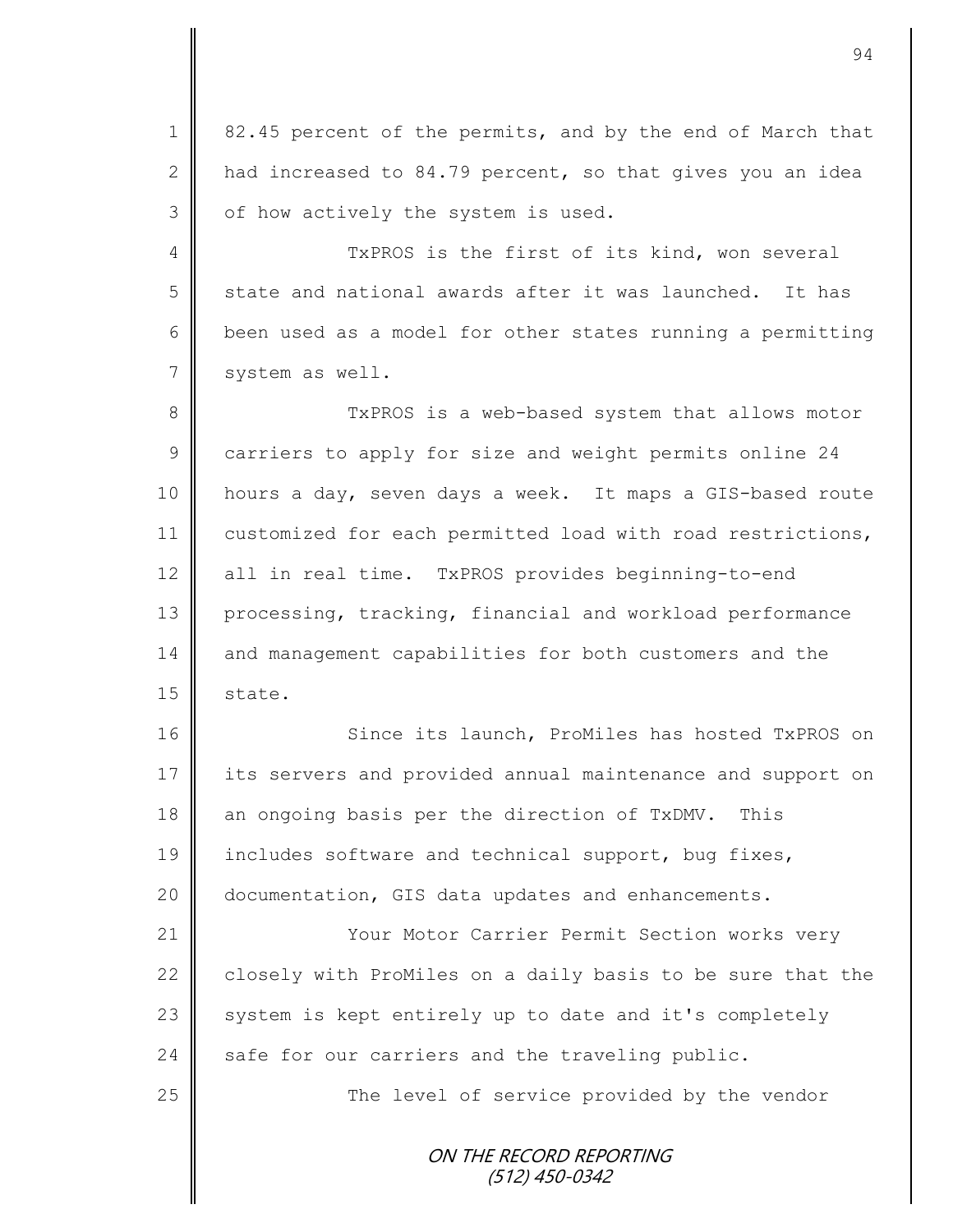1 ProMiles has been outstanding. They have met all 2  $\parallel$  requirements of the contract and gone beyond to assist in 3 making TxPROS the premier system that it is. As long as 4 we contract with ProMiles, we receive any updates and  $5 \parallel$  features that they develop for any other states.

6 We were the first state that rolled out this  $7 \parallel$  type of system. We were actually the R&D, research and 8 development, for an online permitting and routing system, 9 and because of that, we get all the goodies that they 10 develop for other states. Whatever they develop, we get 11 | those absolutely free of charge.

12 Since 2016 the average return on investment for 13 this system has been \$281.54 for every one dollar 14 invested, so it's been a pretty good deal for the state.

15 | The contract is not renewed, Texas DMV could 16 not internally support the online TxPROS system, and we 17 would not be able to issue size and weight permits to the 18 motor carrier industry as we do now.

19 || In closing, I'm recommending that the board 20 | approve the renewal of the software management, support, 21 and hosting contract with ProMiles for TxPROS and its 22 components. I also recommend that the board delegate 23 authority to the executive director or acting executive  $24$  director, as the case may be, to execute any renewal of 25 this contract, and I'd be happy to answer any questions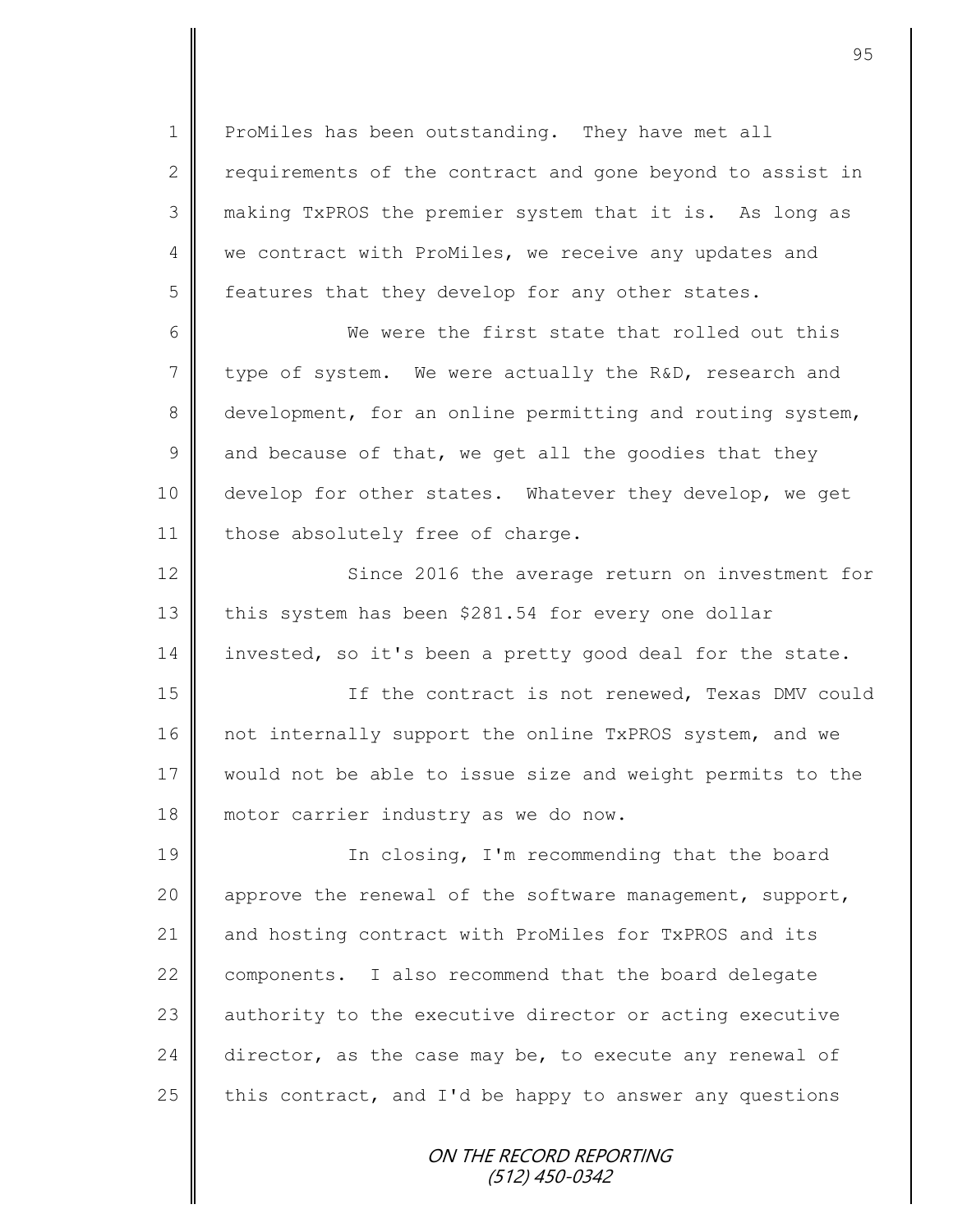ON THE RECORD REPORTING (512) 450-0342 1 | you might have. 2 MR. BACARISSE: Thank you, Mr. Archer. 3 Are there any questions for Mr. Archer? 4 Member Graham. 5 MR. GRAHAM: Director Archer, you said this is 6 the third two-year renewal, and then so that would mean 7 | have we've had some price protection throughout that 8 process, or what are we going to lose when we go back to 9 the table next year? 10 || MR. ARCHER: I'm not sure going forward. I 11 || mean, initially the system cost when it was built by TxDOT 12 back in the first contact, I believe in 2007, and it 13 | rolled out in 2011, the cost to develop it was \$1.4 14 | million, and the five-year maintenance and operations was  $15 \parallel$  \$650,000 for five years. 16 And since that time it's been pretty constant, 17 since 2016 going forward. There probably will be some 18 increase to the contract; that's why we tried to enter 19 into a long-term contract with ProMiles in 2016. I'm not 20 sure that DIR will allow us to do that again. 21 We're probably going to be looking at shorter 22  $\parallel$  intervals, which means we'll be constantly trying to renew 23 the contract. You know, be going out for requests for 24 offers, requests for proposals. So that's the beauty of 25 this contract, is it's lasted a long time and the price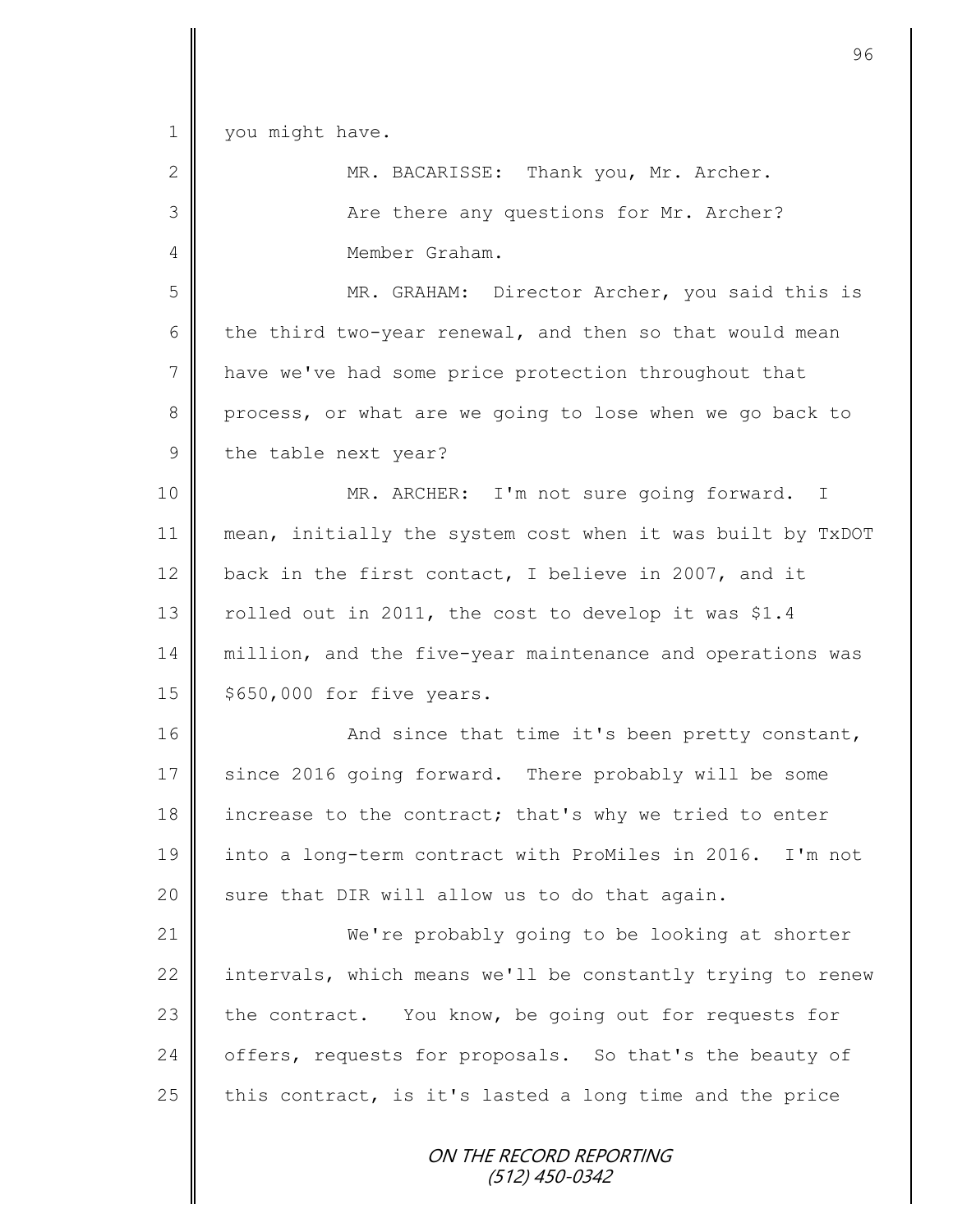ON THE RECORD REPORTING (512) 450-0342 1 has been constant. 2 MR. GRAHAM: Sure. 3 MR. ARCHER: Does that answer your question? 4 || MR. GRAHAM: Yeah. Thank you. 5 || MR. BACARISSE: Members, any other questions? 6 MR. RAMIREZ: Chairman? 7 || MR. BACARISSE: Yes, Member Ramirez. 8 || MR. RAMIREZ: It sounds like ProMiles is doing  $9 \parallel$  an incredible job for us. I think we need to do 10 | everything we can to convince them to get in the RTS 11 business. 12 || (General talking and laughter.) 13 || MR. ARCHER: I don't think they're in that  $14 \parallel$  space. 15 || MR. BACARISSE: Any other questions or comments 16 for Mr. Archer? 17 (No response.) 18 MR. BACARISSE: Hearing none, the chair would 19 entertain a motion. 20 MR. GRAHAM: Chairman, I'll make a motion. 21 | MR. BACARISSE: Member Graham. 22 MR. GRAHAM: I move that the board approve the 23 | renewal of the contract for the Texas Permitting and 24 Routing Optimization System and that the board delegate 25 | authority to the department's acting executive director to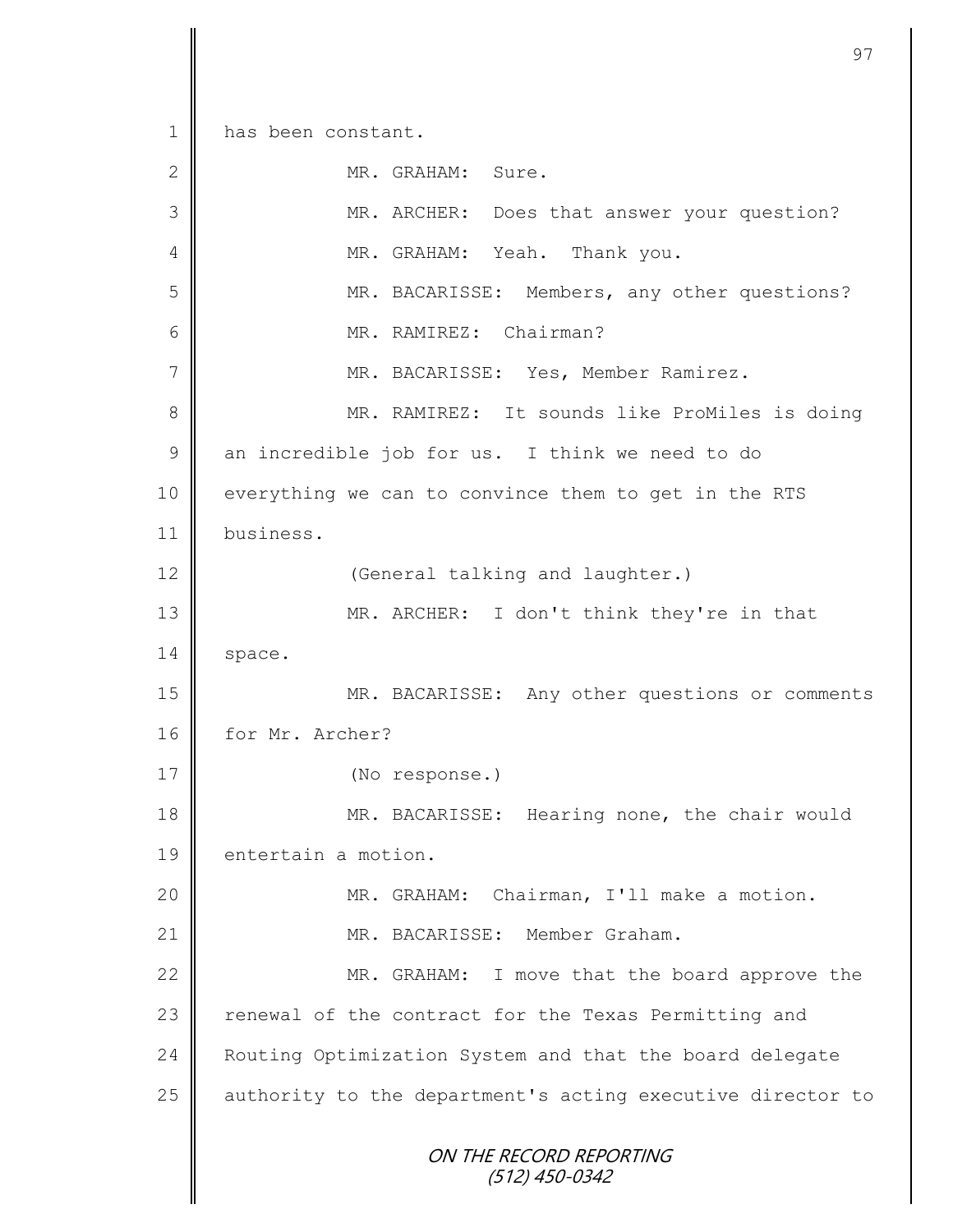ON THE RECORD REPORTING (512) 450-0342 1 execute any renewal contract for the Texas Permitting and 2 Routing Optimization System. 3 MR. BACARISSE: And is there a second for this 4 motion? 5 MR. RAMIREZ: Second. 6 | MR. BACARISSE: Member Ramirez. 7 | Okay. Is there any further discussion of this 8 motion? 9 (No response.) 10 MR. BACARISSE: Hearing none, I'll call for the 11 vote, please. 12 Member Alvarado? 13 MR. ALVARADO: Aye. 14 MR. BACARISSE: Member Gillman? 15 MS. GILLMAN: Aye. 16 || MR. BACARISSE: Member Graham? 17 NR. GRAHAM: Aye. 18 || MR. BACARISSE: Member McRae? 19 MS. McRAE: Aye. 20  $\parallel$  MR. BACARISSE: Member Omumu? 21 MS. OMUMU: Aye. 22 WR. BACARISSE: Member Prewitt? 23 MR. PREWITT: Aye. 24 | MR. BACARISSE: Member Ramirez? 25 MR. RAMIREZ: Aye.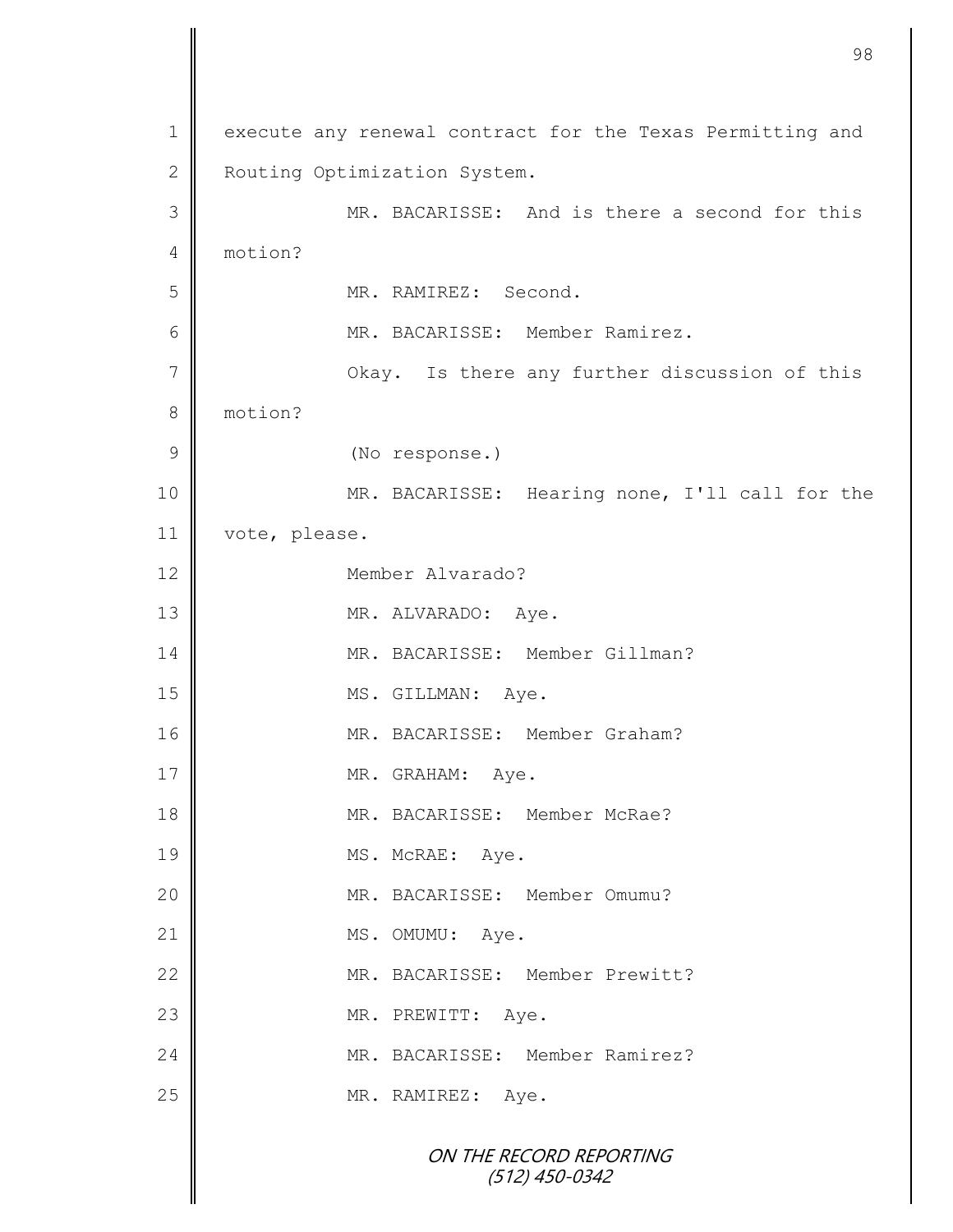ON THE RECORD REPORTING (512) 450-0342 1 MR. BACARISSE: And I, Charles Bacarisse, vote  $2 \parallel$  aye as well, and it's unanimous. 3 Thank you, Mr. Archer, appreciate that very  $4 \parallel$  much. 5 || MR. ARCHER: Thank you, members. 6 MR. BACARISSE: At this time before we go to 7 executive session, I wanted to take agenda item 14, which 8 is public comment, take that up now, if I may. We'll be 9 going into closed session after this. 10 || Aline, are there any comments from the public 11 today? 12 | MS. AUCOIN: Aline Aucoin, for the record. 13 || No one has registered to provide public 14 comment. 15 MR. BACARISSE: Okay. Thank you very much. 16 | The that case, I will now move to agenda item 17 number 12. We're going to go into closed session. It is 18 now 10:56 a.m. on April 14, 2022. We'll go into closed 19 Session under Texas Government Code Sections 551.071, 20 | 551.074, 551.076, and 551.089. 21 | For those of you in the audience, I anticipate  $22$  being in executive session for approximately two hours. 23 We'll reconvene in open session after that. And with  $24$  that, we are now recessed form this public portion of the 25 meeting and going into closed session.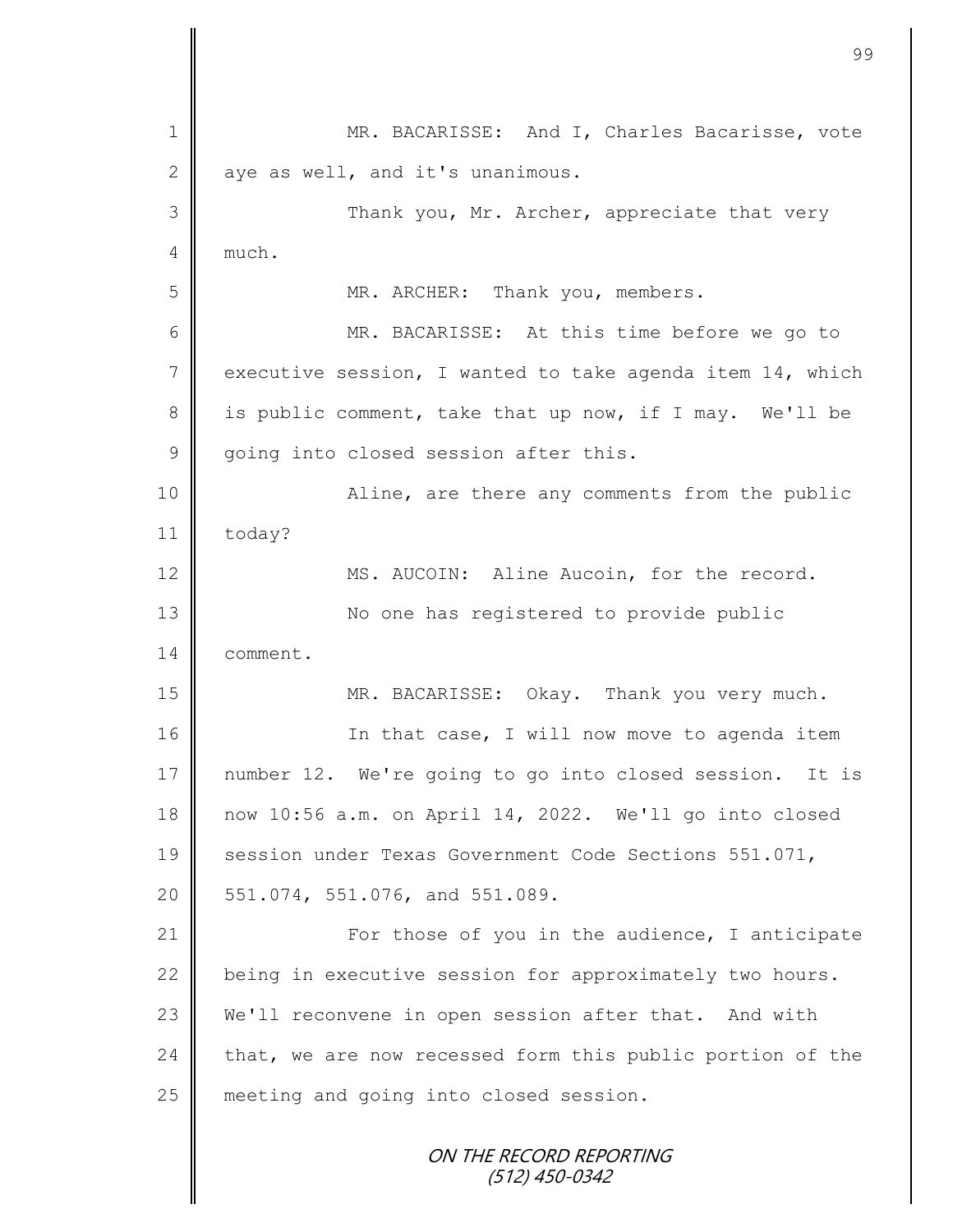ON THE RECORD REPORTING (512) 450-0342 1 (Whereupon, at 10:56 a.m., the meeting was 2 recessed, to reconvene this same day, Thursday, April 14, 3 2022, following conclusion of the executive session.) 4 MR. BACARISSE: It is now 1:42 in the 5 afternoon, p.m., and the Board of the Texas DMV is now 6 back in open session. 7 The board will now take up agenda item 13, 8 action items from the closed session. 9 ||<br>
I think there may be a motion regarding agenda 10 item 13. Members, does anyone have a motion? 11 MS. McRAE: Chairman, I would like to make a 12 motion. 13 MR. BACARISSE: Member McRae. 14 || MS. McRAE: I move that the board increase the 15 | salary for acting executive director, Mr. Daniel Avitia, 16 to \$200,952 per year, effective February 11, 2022. I also 17 move that the board authorize department staff to take the 18 necessary actions to implement the actions authorized by 19 | this motion. 20 || MR. BACARISSE: Is there a second to that 21 motion? 22 MR. PREWITT: I second that motion, Mr. 23 Chairman. 24 MR. BACARISSE: Member Prewitt, thank you. 25 | Solution Is there any further discussion of this motion?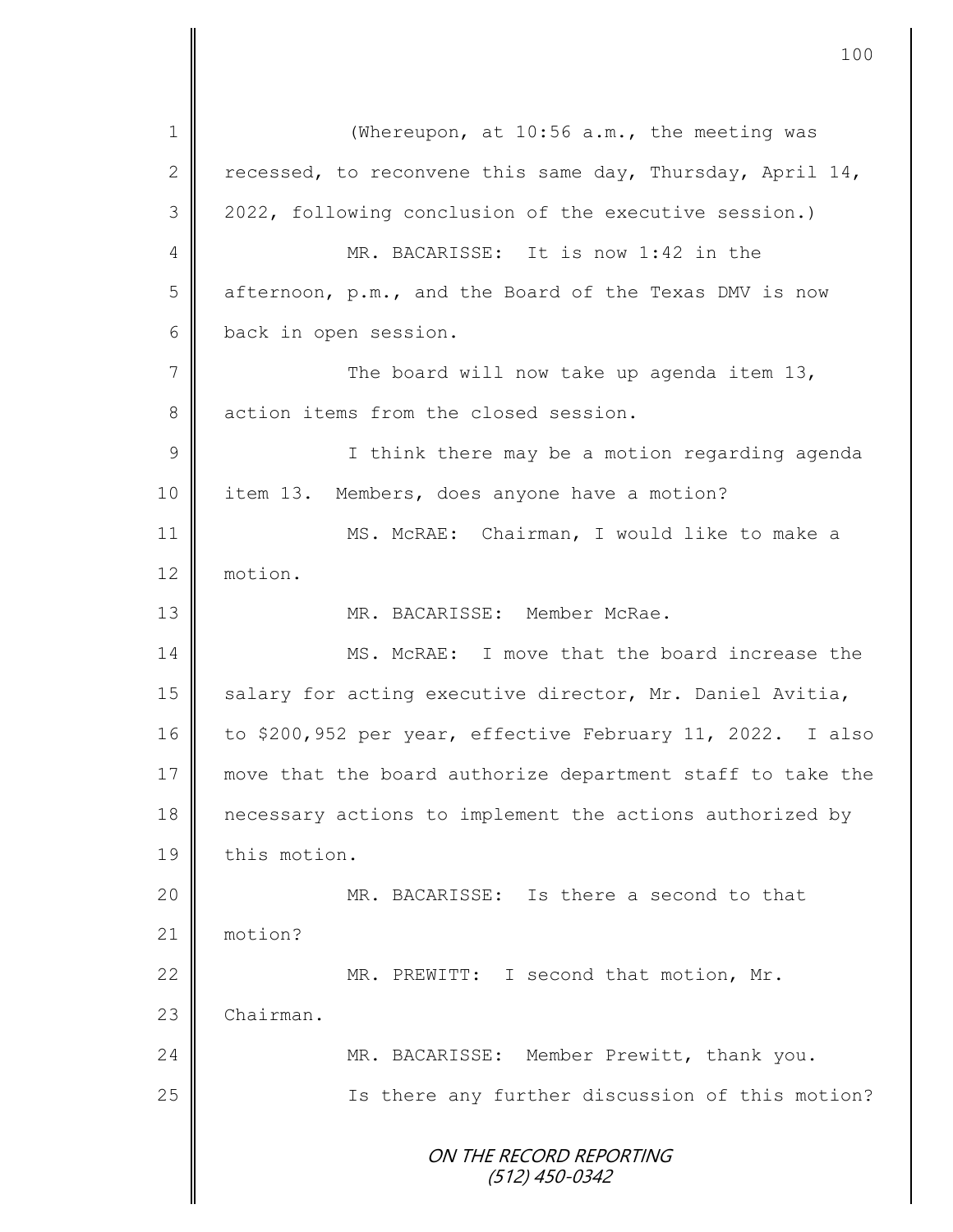| 1              | MR. RAMIREZ: I'd like to make a comment.                   |
|----------------|------------------------------------------------------------|
| $\mathbf{2}$   | MR. BACARISSE: Yes, Member Ramirez.                        |
| 3              | MR. RAMIREZ: Taking charge of an agency this               |
| 4              | size with the situations and the issues of the magnitude   |
| 5              | that we were dealing with is a difficult task, and I think |
| 6              | that this motion and the second should show you that we    |
| $\overline{7}$ | value what you've done, and we look forward to what you    |
| 8              | will do, and we appreciate your efforts. So I'll be        |
| $\mathsf 9$    | voting for, obviously, but you've done a great job.        |
| 10             | MR. AVITIA: Thank you, Member Ramirez,                     |
| 11             | appreciate that.                                           |
| 12             | MR. BACARISSE: I think that that sentiment is              |
| 13             | shared by the board across the spectrum here.              |
| 14             | Any other comments?                                        |
| 15             | (No response.)                                             |
| 16             | MR. BACARISSE: Hearing none, I'll call for the             |
| 17             | vote                                                       |
| 18             | Member Alvarado?                                           |
| 19             | MR. ALVARADO: Aye.                                         |
| 20             | MR. BACARISSE: Member Gillman?                             |
| 21             | MS. GILLMAN: Aye.                                          |
| 22             | MR. BACARISSE: Member Graham?                              |
| 23             | MR. GRAHAM: Aye.                                           |
| 24             | MR. BACARISSE: Member McRae?                               |
| 25             | MS. McRAE: Aye.                                            |
|                | ON THE RECORD REPORTING<br>$(512)$ 450-0342                |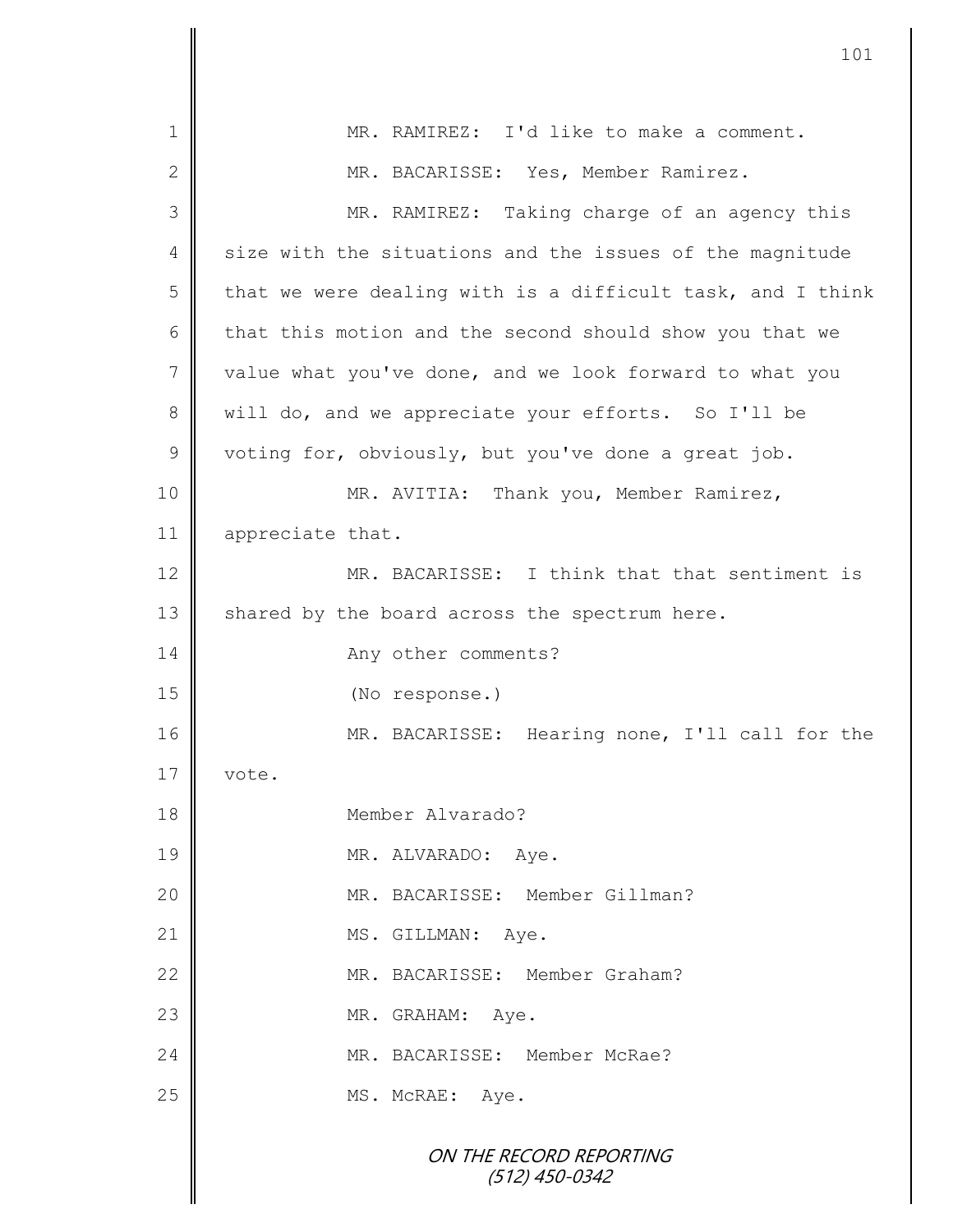|                | 102                                                        |
|----------------|------------------------------------------------------------|
| $\mathbf 1$    | MR. BACARISSE: Member Omumu?                               |
| $\mathbf{2}$   | MS. OMUMU: Aye.                                            |
| 3              | MR. BACARISSE: Member Ramirez?                             |
| 4              | MR. RAMIREZ: Aye.                                          |
| 5              | MR. BACARISSE: Member Prewitt?                             |
| 6              | MR. PREWITT: Aye.                                          |
| $\overline{7}$ | MR. BACARISSE: And I, Chairman Bacarisse,                  |
| 8              | vote aye as well, and it is unanimous.                     |
| 9              | So we will now move on to item 15, which is                |
| 10             | adjournment. Unless there's any further business or any p  |
| 11             | public comments -- which there are none -- I would like to |
| 12             | entertain a motion to adjourn.                             |
| 13             | MR. GRAHAM: So moved.                                      |
| 14             | MR. BACARISSE: That's Member Graham.                       |
| 15             | MS. OMUMU: Second.                                         |
| 16             | MR. BACARISSE: And seconded by Omumu. We need              |
| 17             | to vote on this apparently.                                |
| 18             | Alvarado?                                                  |
| 19             | MR. ALVARADO: Aye.                                         |
| 20             | MR. BACARISSE: Graham?                                     |
| 21             | MR. GRAHAM:<br>Aye.                                        |
| 22             | MR. BACARISSE: Gillman?                                    |
| 23             | MS. GILLMAN: Aye.                                          |
| 24             | MR. BACARISSE: McRae?                                      |
| 25             | MS. McRAE: Aye.                                            |
|                | ON THE RECORD REPORTING<br>$(512)$ 450-0342                |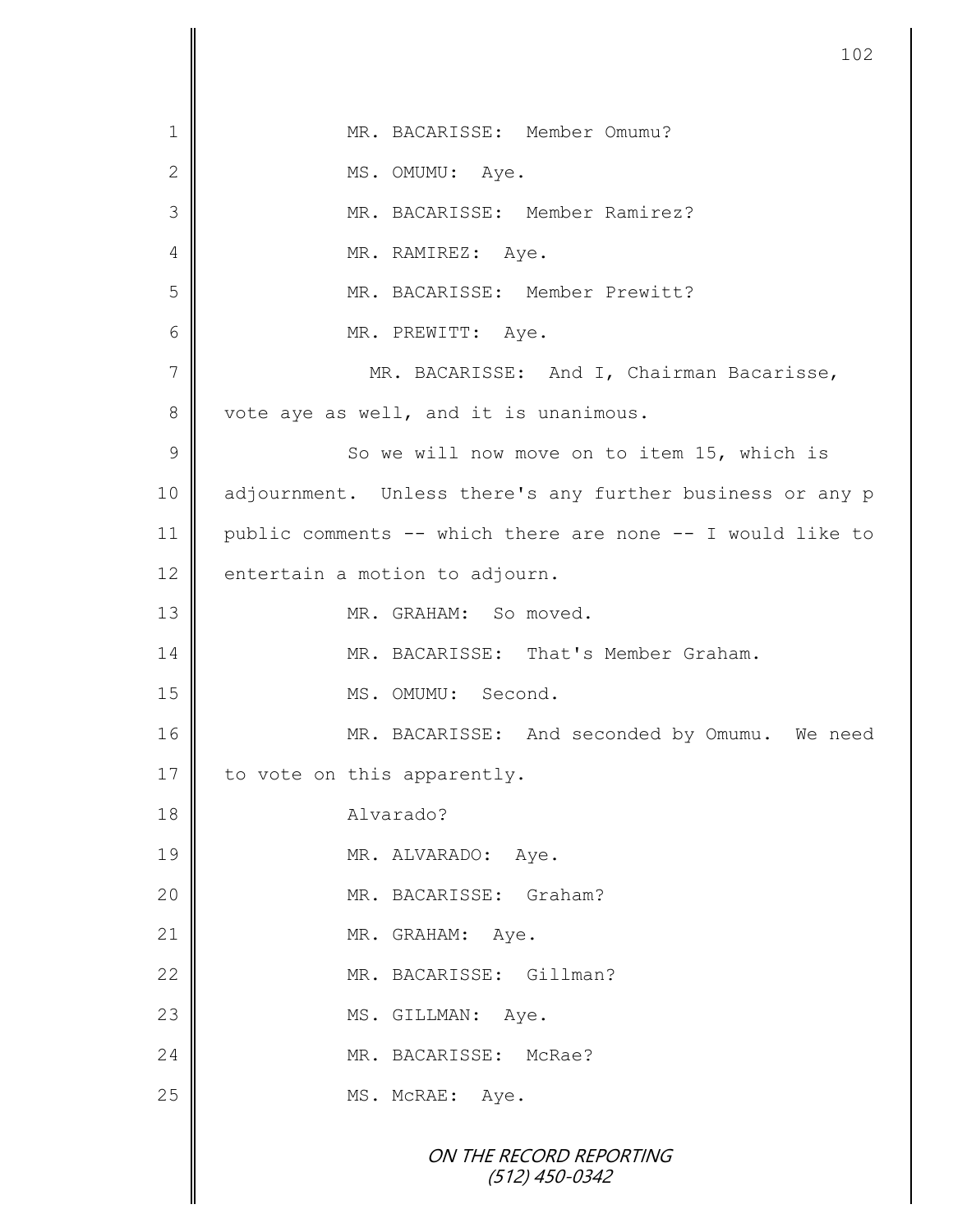| MR. BACARISSE: Omumu?                               |
|-----------------------------------------------------|
| MS. OMUMU: Aye.                                     |
| MR. BACARISSE: Prewitt?                             |
| MR. PREWITT: Aye.                                   |
| MR. BACARISSE: Ramirez?                             |
| MR. RAMIREZ: Aye.                                   |
| MR. BACARISSE: And I vote aye as well,              |
| Chairman Bacarisse, and that's unanimous and we are |
| adjourned. Thank you.                               |
| (Whereupon, at 1:45 p.m., the meeting was           |
| adjourned.)                                         |
|                                                     |
|                                                     |
|                                                     |
|                                                     |
|                                                     |
|                                                     |
|                                                     |
|                                                     |
|                                                     |
|                                                     |
|                                                     |
|                                                     |
|                                                     |
|                                                     |
|                                                     |
|                                                     |